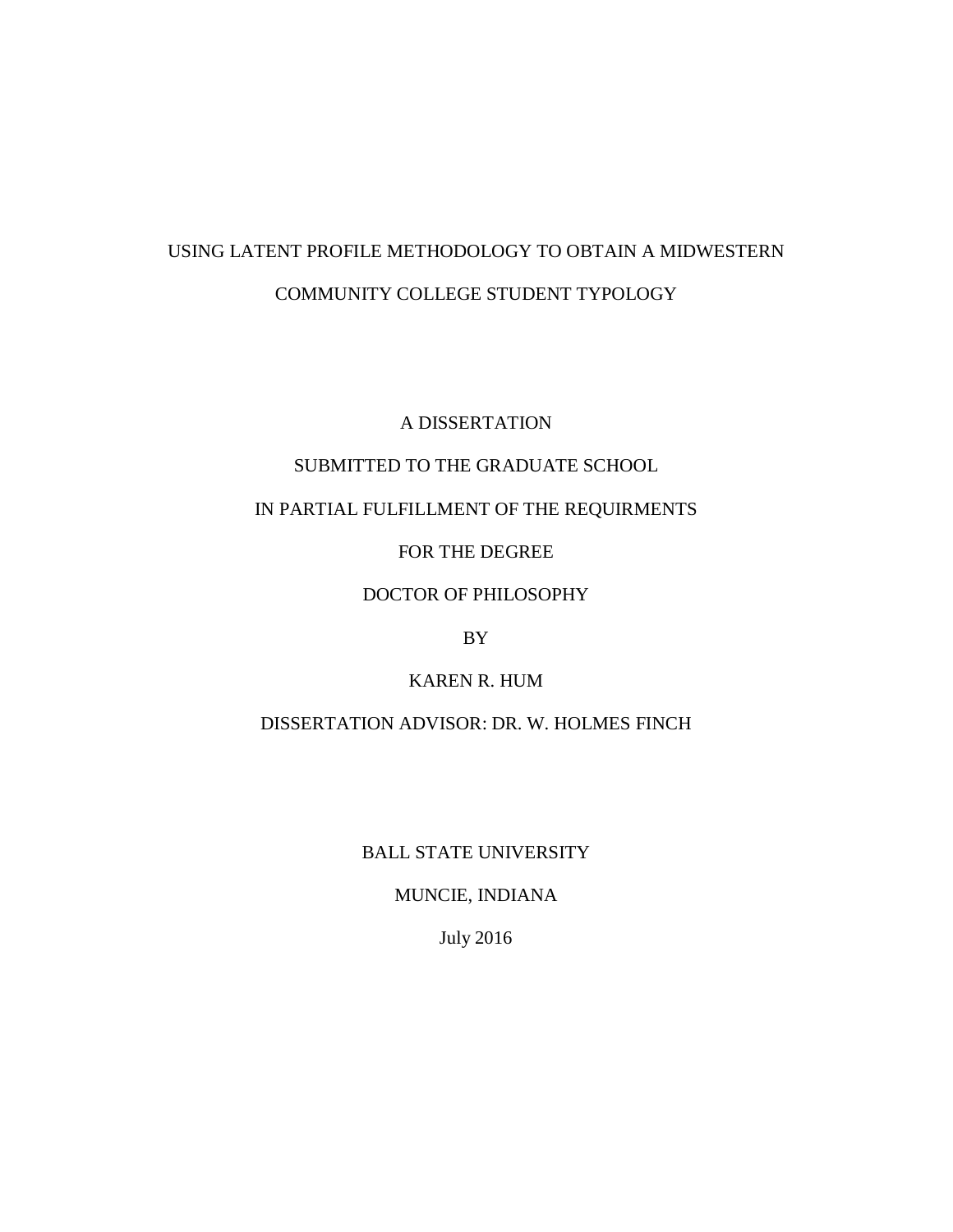Copyright © July, 2016

Karen R. Hum

All rights reserved.

No part of this publication may be reproduced, stored in a retrieval system, or transmitted, in any form or by any means, electronic, mechanical, photocopying, recording, or otherwise, without the prior written permission of the author.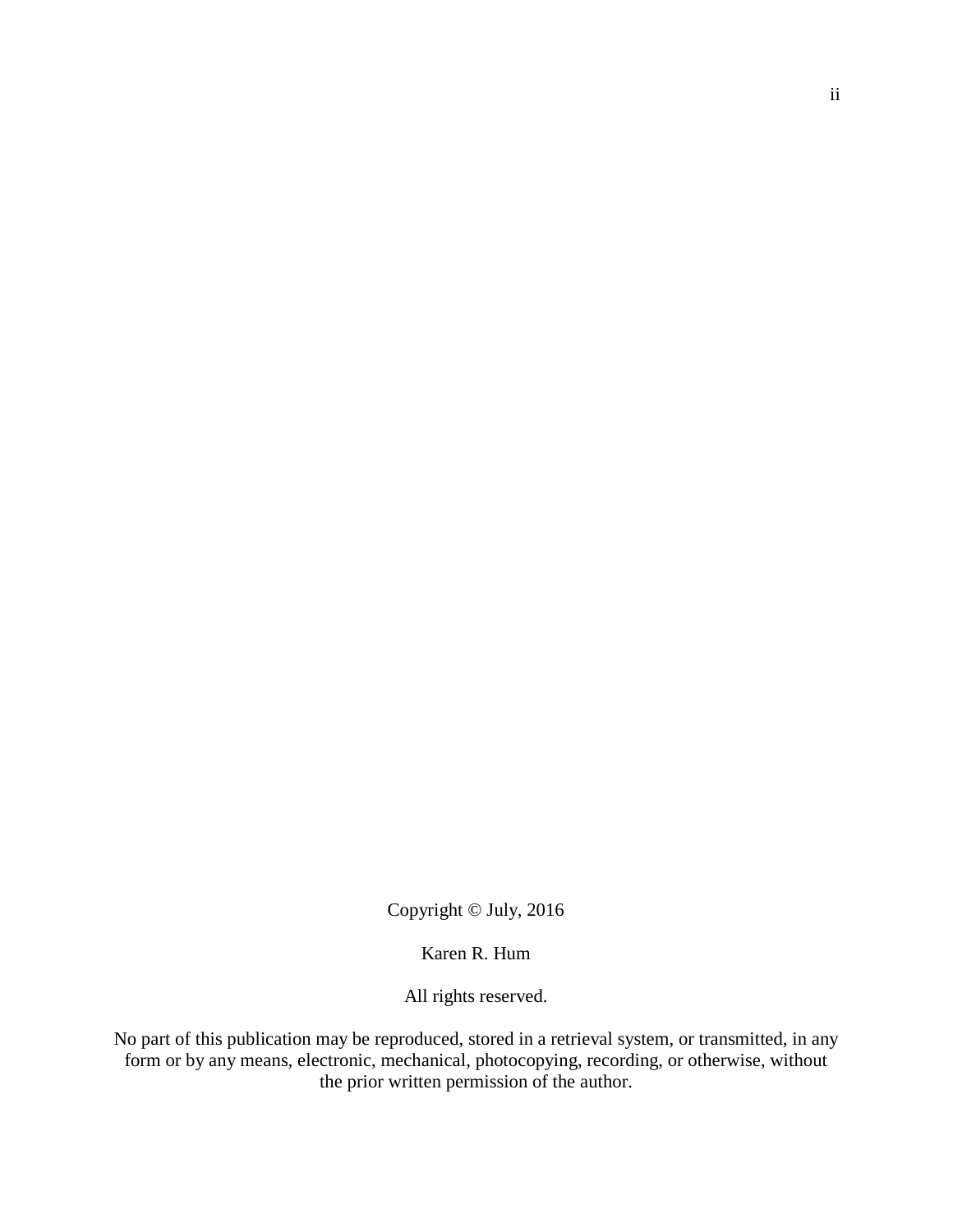### ABSTRACT

**DISSERTATION:** Using Latent Profile Methodology to Obtain a Midwestern Community College Student Typology **STUDENT:** Karen R. Hum **DEGREE:** Doctor of Philosophy **COLLEGE:** Teachers College **DATE:** July 2016 **PAGES:** 103

The accurate classification of college students is critical if educators are to better understand their student populations. Doing so will enable institutions to target specific student groups with interventions geared toward improving persistence, retention, and overall achievement, which ultimately could result in more effective and efficient approaches. The current study examined the development of student typologies in higher education using student enrollment behavior. The investigation looked at whether a typological model could be shared between institutions, or if regional policies, processes, and student demographics dictated a locally grown solution. Using Latent Profile Analysis (LPA), the results found that each institution would be best served to establish its own model. Additional findings supported the use of behavioral variables, but suggested that the inclusion of gender and race had an impact on a student's group classification.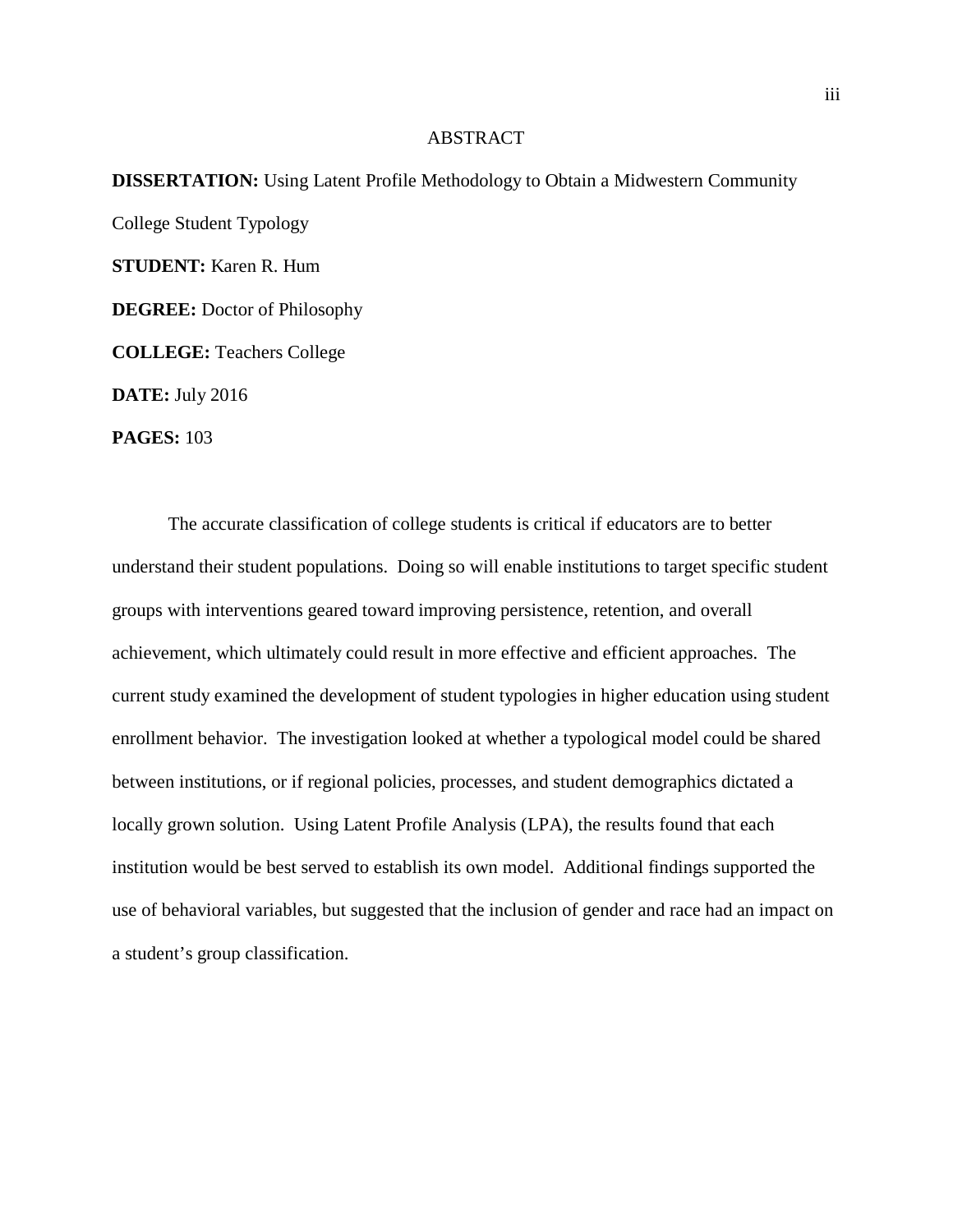# DEDICATION

To my husband, children, and mother, who have served as tireless supporters and motivators through this extensive journey. I love and thank you with all my heart.

.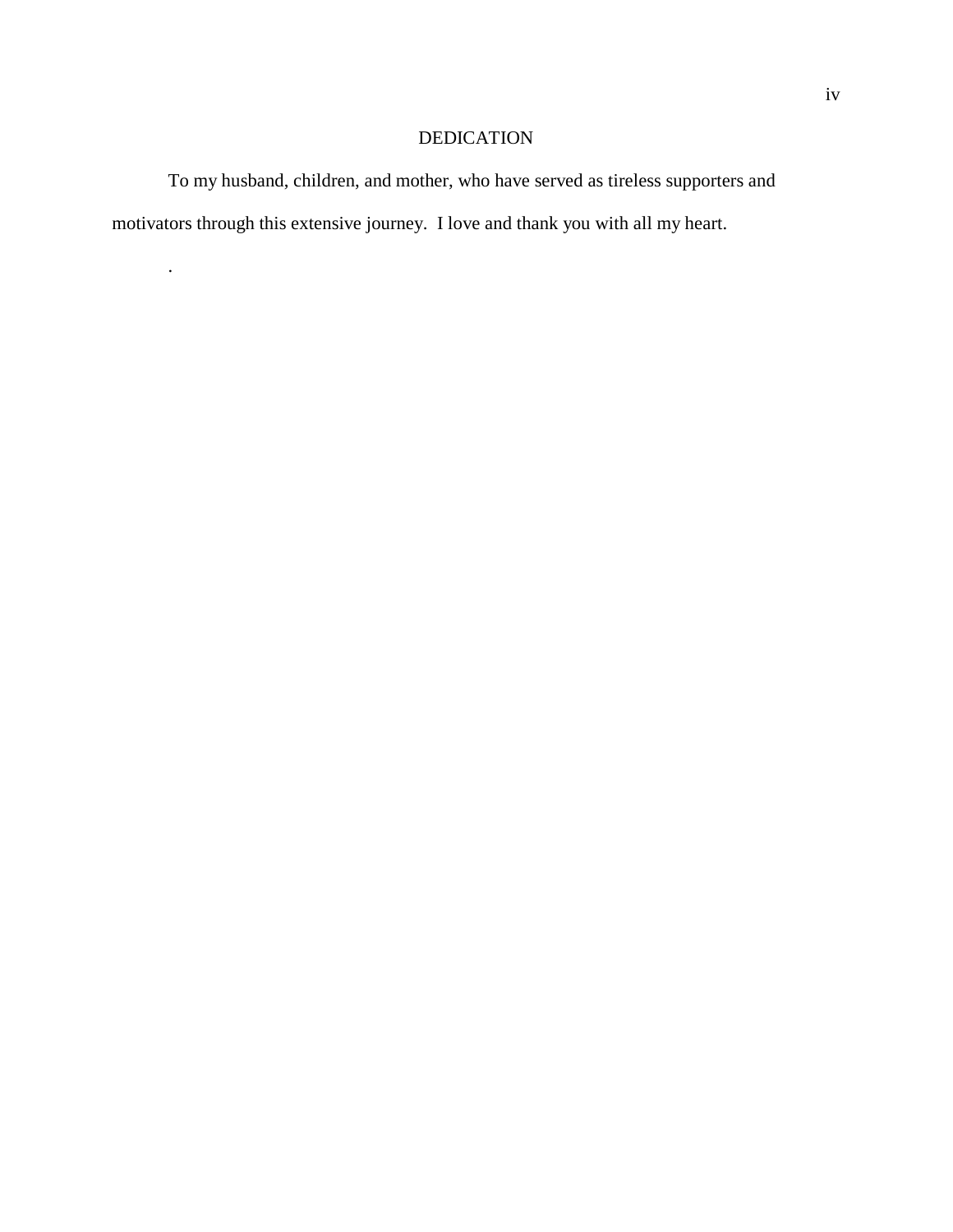### ACKNOWLEDGEMENTS

I would first like to thank my family for being my most ardent cheerleaders. You succeeded in keeping me going when I was ready to give up. Also, a big thank-you to Dr. Holmes Finch and Dr. Jerrell Cassady for their knowledge and patience while guiding me through the dissertation process. Lastly, I want to express my gratitude to my entire committee—Dr. Finch, Dr. Cassady, Dr. Sharon Paulson, and Dr. Michelle Glowacki-Dudka for their time and expertise.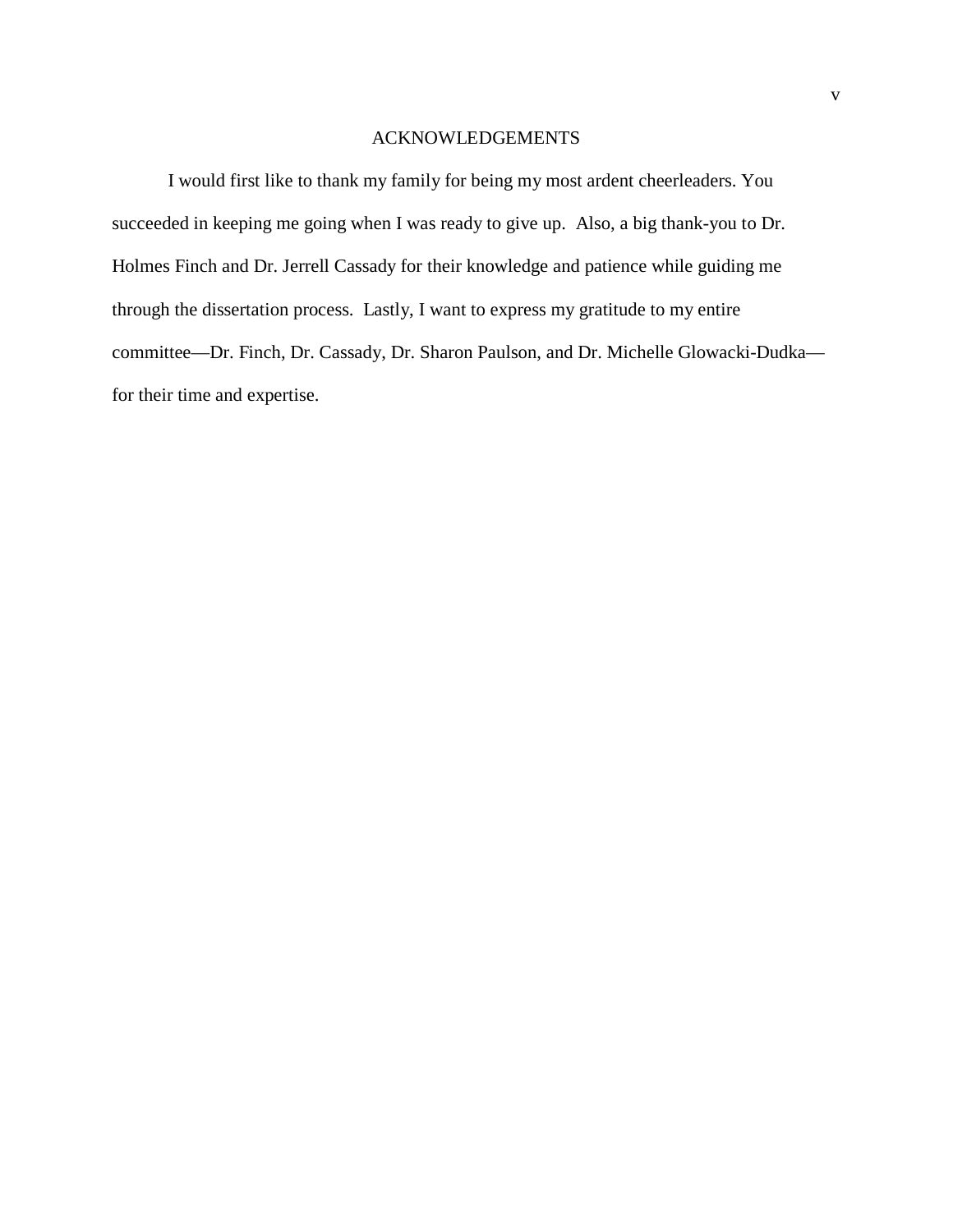# **TABLE OF CONTENTS**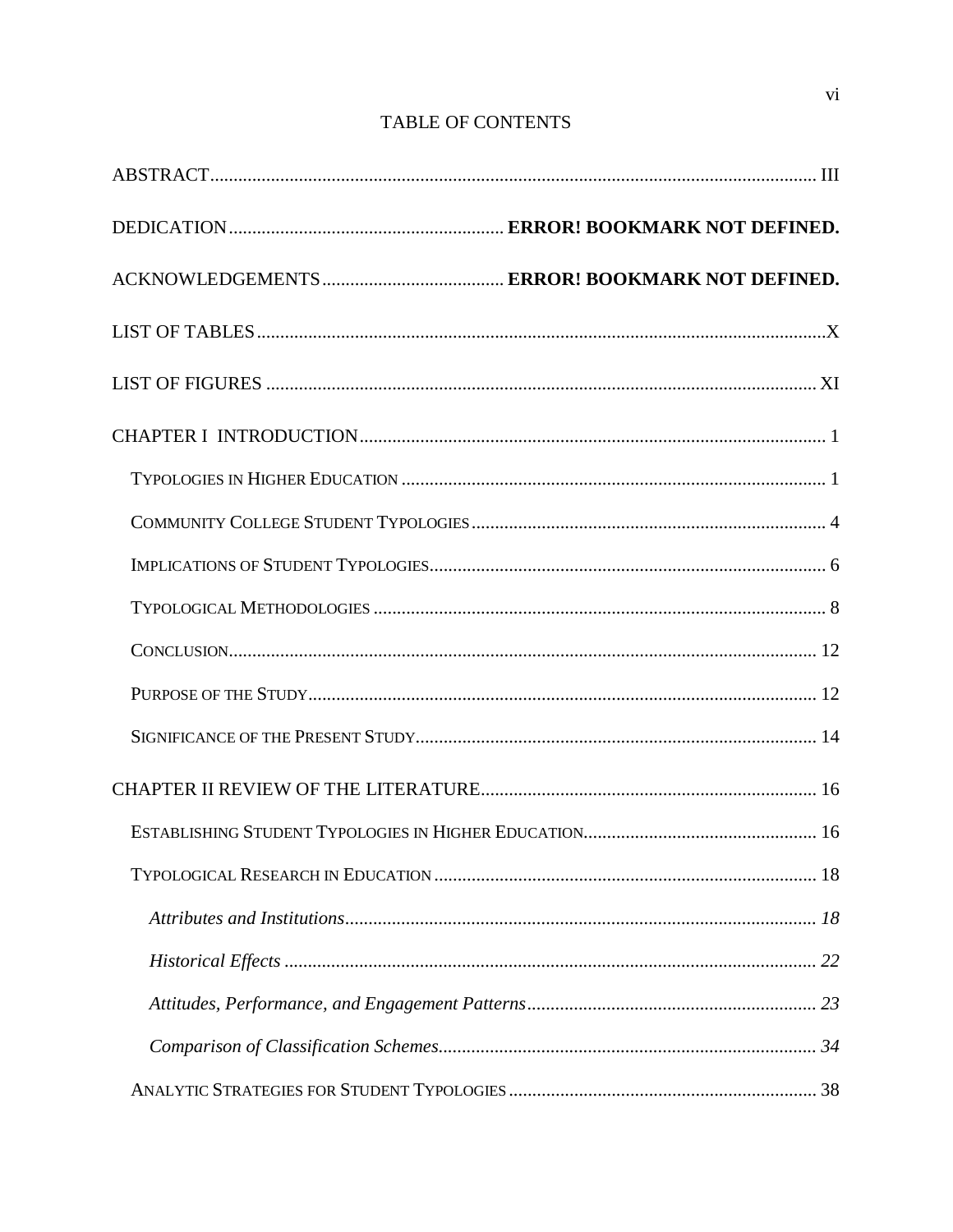| LATENT PROFILE ANALYSIS (LPA) VALIDATION OF BAHR'S CLUSTER ANALYSIS 58 |  |
|------------------------------------------------------------------------|--|
|                                                                        |  |
|                                                                        |  |
|                                                                        |  |
|                                                                        |  |
|                                                                        |  |
|                                                                        |  |
|                                                                        |  |
|                                                                        |  |
|                                                                        |  |
|                                                                        |  |
|                                                                        |  |

 $vii$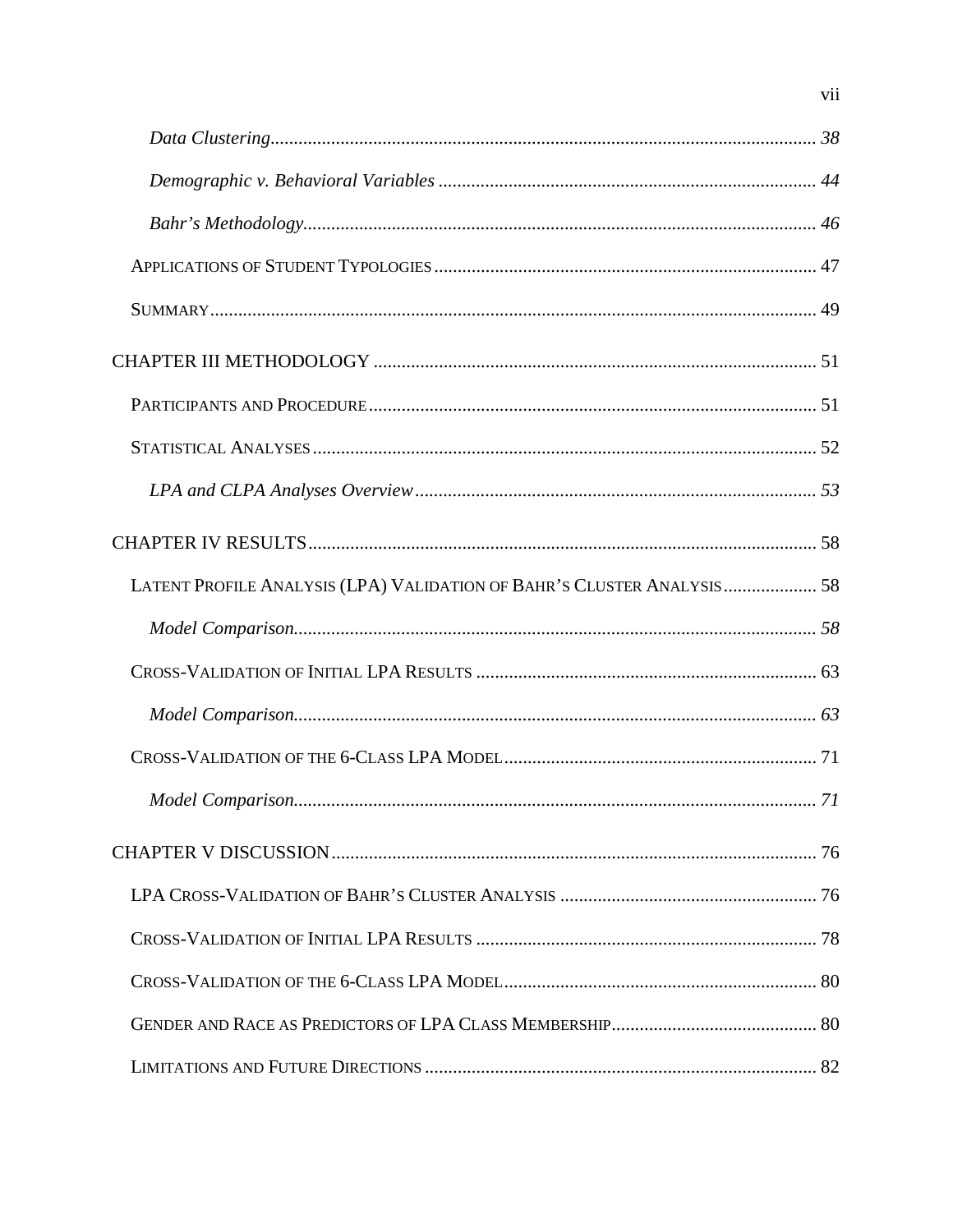viii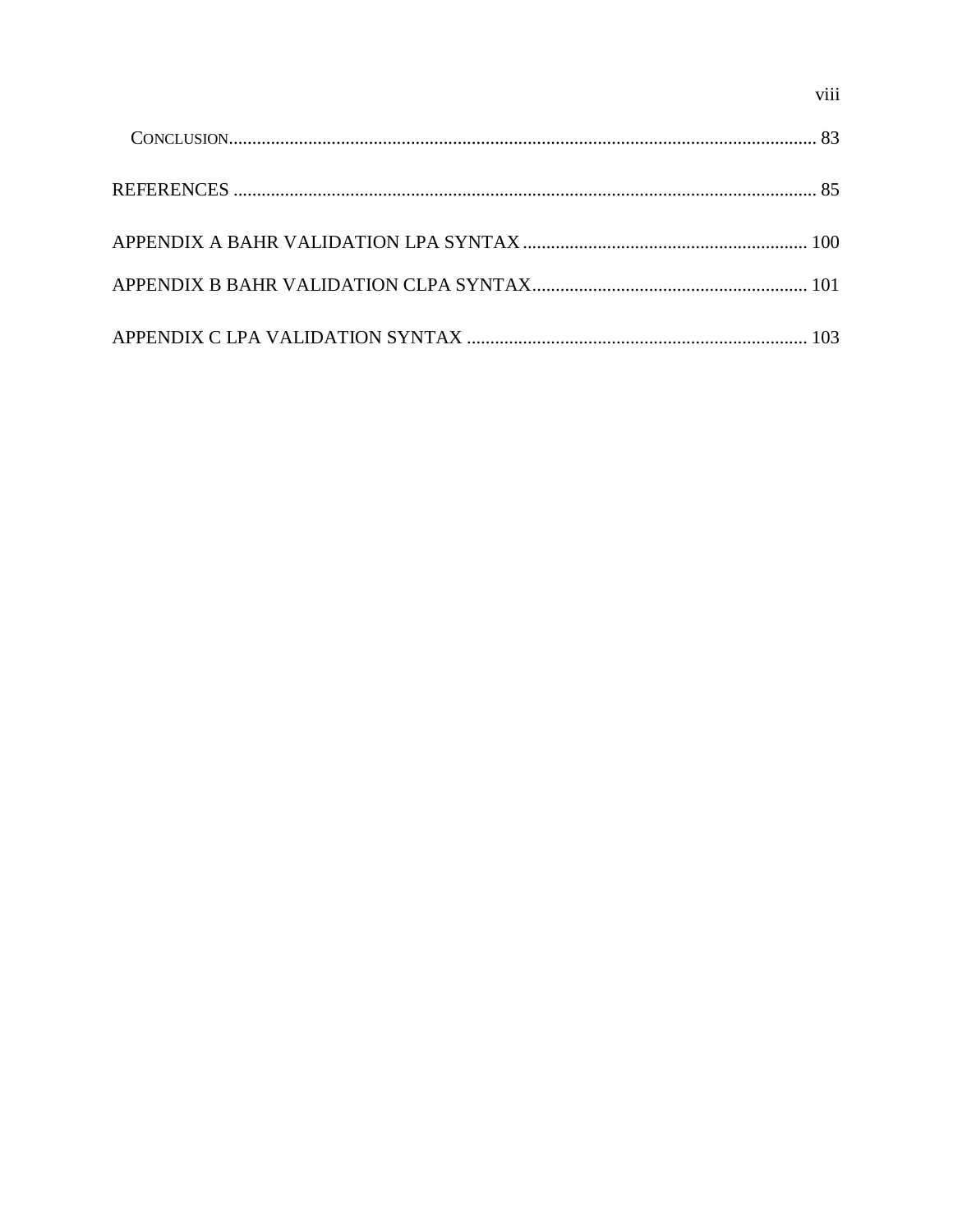# LIST OF TABLES

| Table 1. Comparison of Methodologies for Typological Studies Having Conflicting              |
|----------------------------------------------------------------------------------------------|
|                                                                                              |
|                                                                                              |
| Table 3. Posterior Classification Probabilities for a 5-Class Cross-Validation Model 59      |
|                                                                                              |
| Table 5. Latent Class Means and Standard Deviations for a 5-Class LPA Cross-Validation       |
|                                                                                              |
|                                                                                              |
| Table 7. Frequencies in Gender and Race for a 5-Class LPA Cross-Validation Solution 62       |
|                                                                                              |
| Table 9. Posterior Classification Probabilities for a 6-Class Covariate Model 66             |
| Table 10. Standardized Latent Class Means and 95% Confidence Intervals for a 6-Class         |
|                                                                                              |
|                                                                                              |
| Table 12. Logistic Regression and Odds-Ratio Results for a 6-Class Covariate Model 70        |
| Table 13. Posterior Classification Probabilities for a 6-Class Cross-Validation Model 72     |
| Table 14. Standardized Latent Class Means and 95% Confidence Intervals for a 6-Class Cross-  |
|                                                                                              |
| Table 15. Frequencies in Gender and Race for a 6-Class Cross-Validation Model 74             |
| Table 16. Logistic Regression and Odds-Ratio Results for a 6-Class Cross-Validation Model 75 |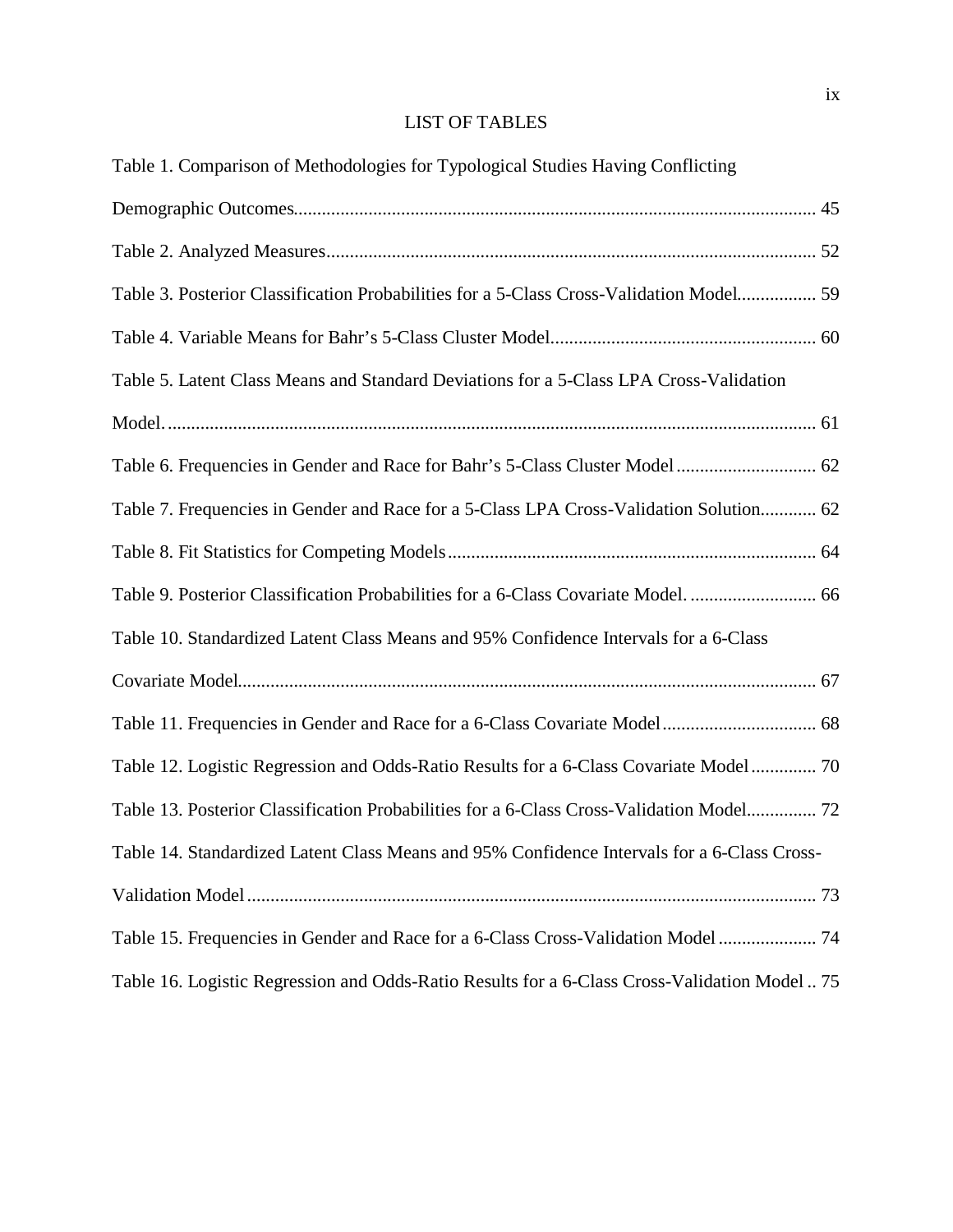### LIST OF FIGURES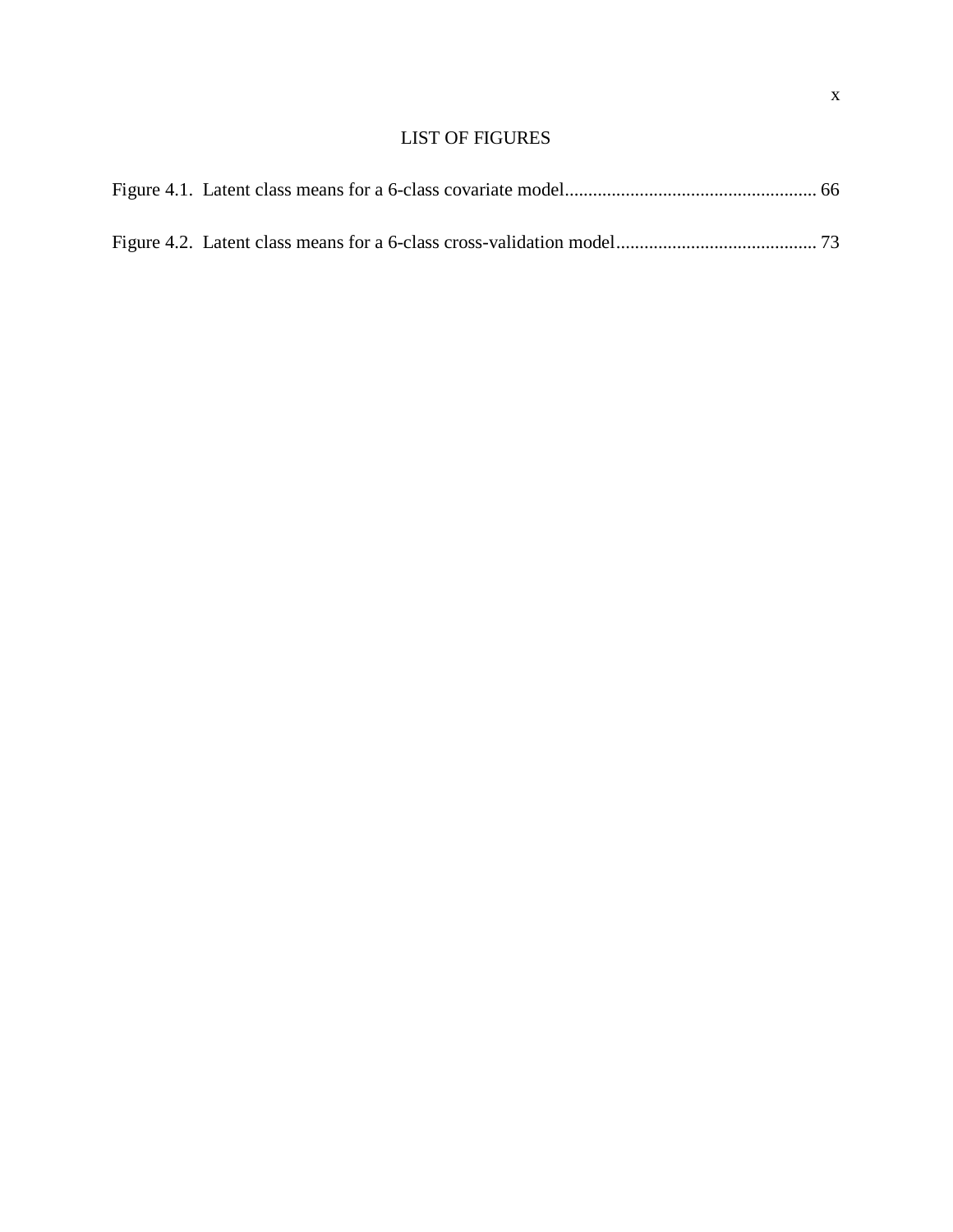#### CHAPTER I

### **INTRODUCTION**

Since the 1960s, researchers have systematically examined student attitudes, values, and experiences for a better understanding of personal and social factors that are likely to affect student behaviors. Guided by theoretical models of student subtypes, studies have examined the relationship between student attributes and institutions. Over time, numerous researchers, including Adelman (2005), Bahr (2010), Clark and Trow (1966), Horowitz (1987), Katchadourian and Boli (1985), and Zhao, Gonyea, and Kuh (2003), have developed empirically oriented typologies based on students' personality, interests, values, and behavior. By utilizing this classification technique, educators are able to make better sense of the populations they are trying to serve, allowing them to target interventions and approaches geared to improving persistence and retention.

### **Typologies in Higher Education**

While the practice of classifying students has been common, coming to a consensus on appropriate typologies that can meet the goals for higher education has not been a simple task. Some typologies are more descriptive in nature, focusing on student characteristics, while others relate to student outcomes, or concentrate on motivational and behavioral characteristics, such as student engagement. Certain student classifications, such as Perry's (1970) levels of intellectual and ethical development, can also be characterized as developmental or hierarchical, where students are expected to move upward from stage to stage, with the implication that each successive stage is considered a higher level than the preceding stage. The presumption is that higher stages are preferred over lower stages (Astin, 1993).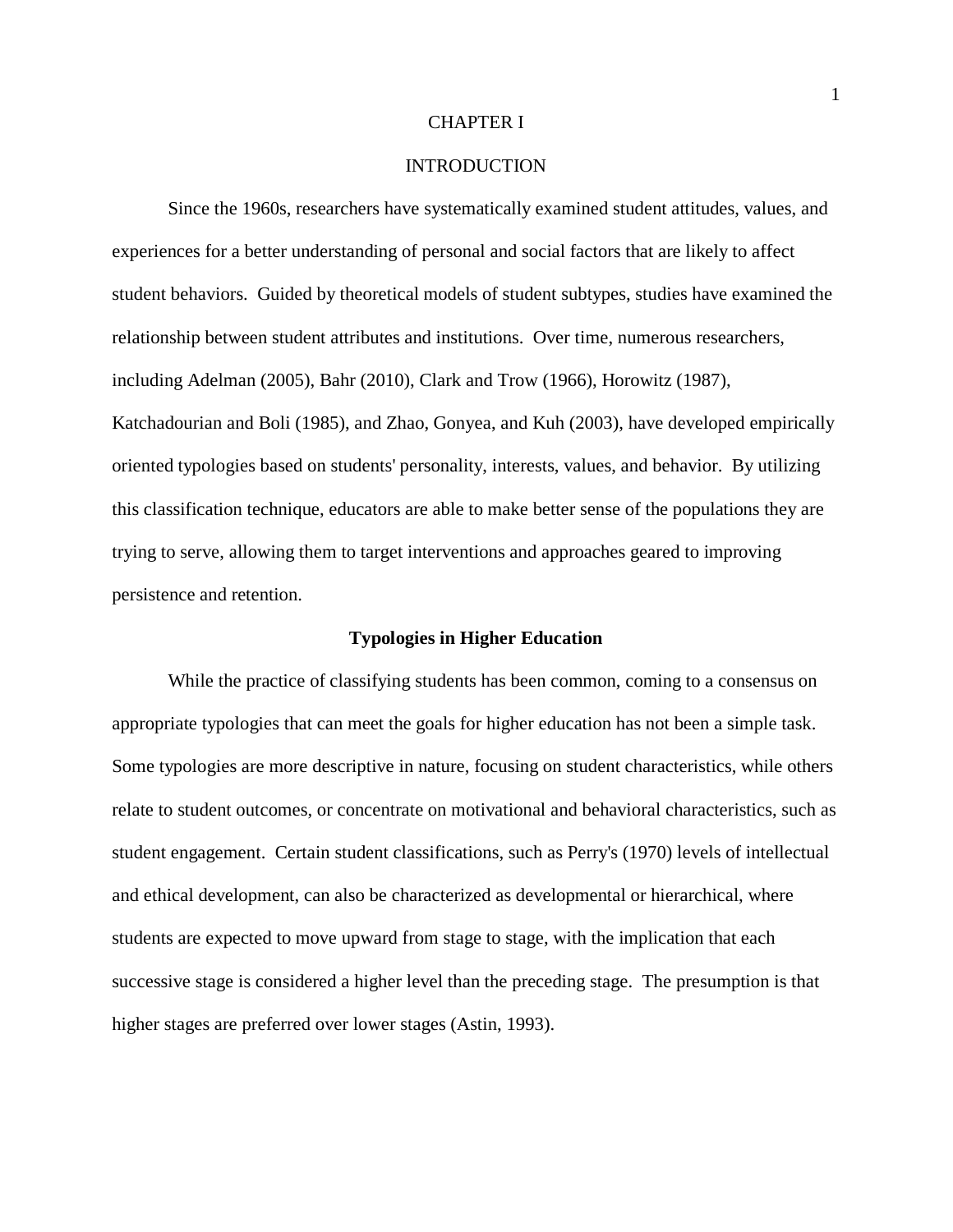In higher education, the typological approach is a method of organizing and viewing cohorts of college students within and across time periods (Kuh, Hu, & Vesper, 2000) to identify homogeneously distinct groups of students as a way to better understand and predict outcomes and behavior (Kuh, 1990; Kuh et al., 2000). Although the focus of student typologies is not on the process or implications of student advancement, typologies can help to reveal the similarities and differences of college students over time (Bahr, 2010).

Early typological research (Clark & Trow, 1966; Horowitz, 1987) was often based more on theory than on empirical evidence such as that seen in recent studies (Bahr, 2010; Kuh, Hu, & Vesper, 2000). However, a truly comprehensive college student typology depends on a combined use of both conceptual and observed evidence (Krathwohl, 1998) as this allows educators to better understand students so as to improve educational outcomes. The science of behaviorism is primarily concerned with observable actions rather than unobservable events such as thoughts or feelings, as the behavioral school of thought holds that behaviors can be described scientifically (Skinner, 1945, 1953; Watson, 1925; Zuckerman, 1994). Identifying student behavior patterns not only assists educators to better understand their students, it can also provide educators with opportunities to address and possibly alter negative behavior, which is not an option with physical characteristics alone (Bahr, 2010). Results comparing differences in engagement measures have consistently demonstrated a predictable relationship between persistence pathways and levels of engagement. For example, Marti (2008) found that students who follow less efficient pathways consistently exhibit lower levels of engagement.

Although nominal, qualitative variables are instrumental to the development of student typologies, taxonomic designs can be quantitative in nature (Luan, 2006). Yet, most have been based on categorical information such as gender, race, and major field of study (Ammon,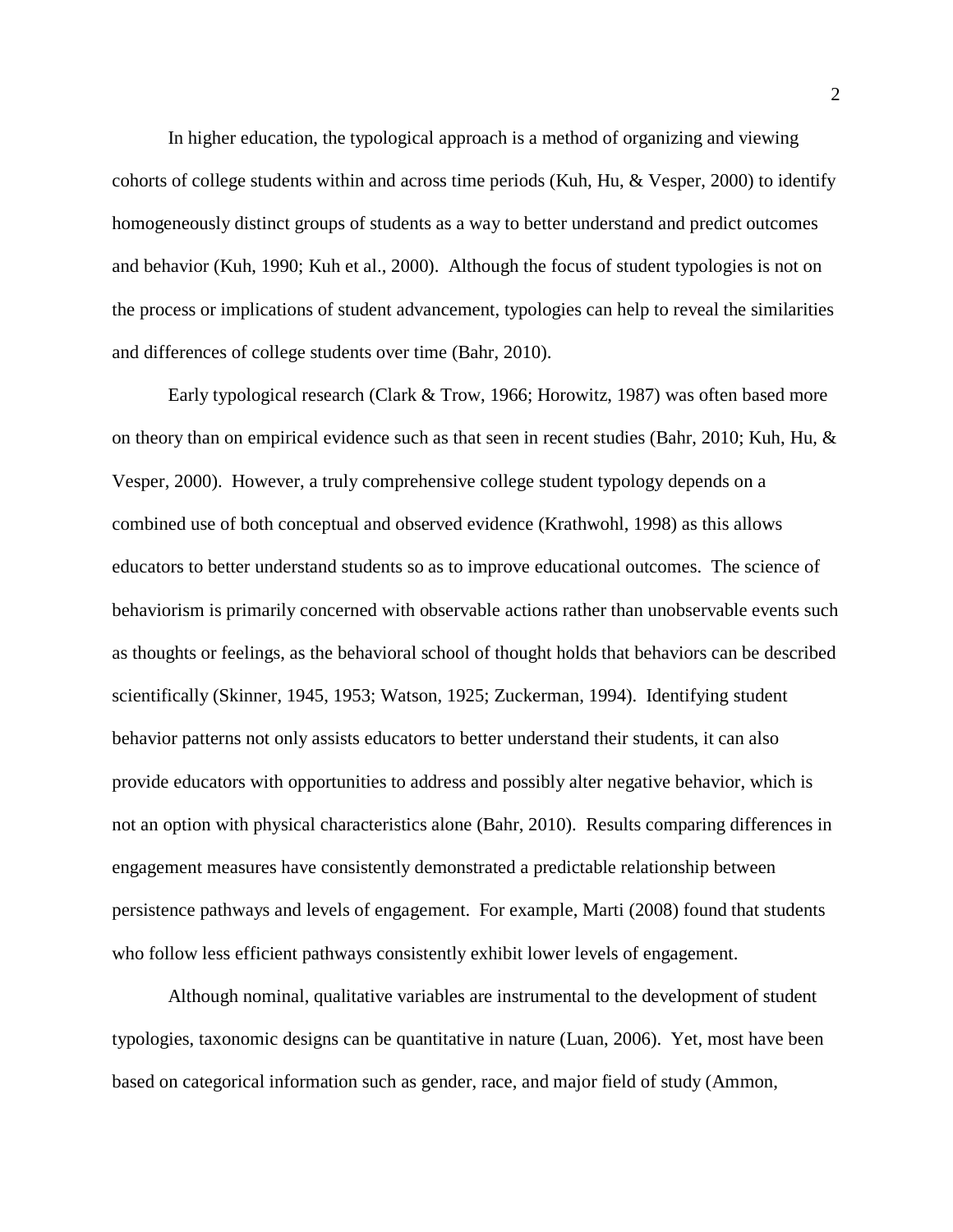Bowman, & Mourad, 2008; Astin, 1993; Clark & Trow, 1966; Horowitz, 1987; Katchadourian & Boli, 1985; Keniston, 1973; Mauss, 1967; Newcomb, Koenig, Flacks, & Warwick, 1967; Perry, 1970). Typologies used to characterize college students' academic performance are not as common. From a quantitative data perspective, however, taxonomies can be applied to continuous variables or traits, such as standardized test scores and grade-point averages (Clagett, 1995; Horn, 2009; Hu & McCormick, 2011).

Bandura's social cognitive theory (Bandura, 1986) suggests that human activity is a function of behavior and person variables—cognitive processes such as attitude, motivation, and goals—as well as the environment. Compared to declared educational goals, however, student behaviors, such as social integration and campus engagement (Astin, 1993; Tinto, 1975) and progression based on course-taking activity (Bahr, 2010, 2011), have been shown to be more reliable measures of whether or not students are actually achieving their desired objectives (Perry, 2005). Pascarella and Terenzini (1991) and Zhao, Gonyea, and Kuh (2003) also noted that student behavior is a much better predictor of optimal college outcomes than is student background information. Still, many educators focus more on student demographics such as gender or race than on student behavior when reporting achievement outcomes.

Classifying students by behaviors rather than by their stated objectives allows educators to sort students into distinct categories based on what students do, supplemented by existing measures such as demographics, major, and GPA to describe who they are (Bahr, 2010). Typological research results have supported the importance of student experience and effort to learning outcomes (Kuh, Hu, & Vesper, 2000). Utilizing large-scale databases such as the National Survey of Student Engagement (2004, 2005), researchers have been able to show some consistency in groups across student typologies. For example, students found to exhibit high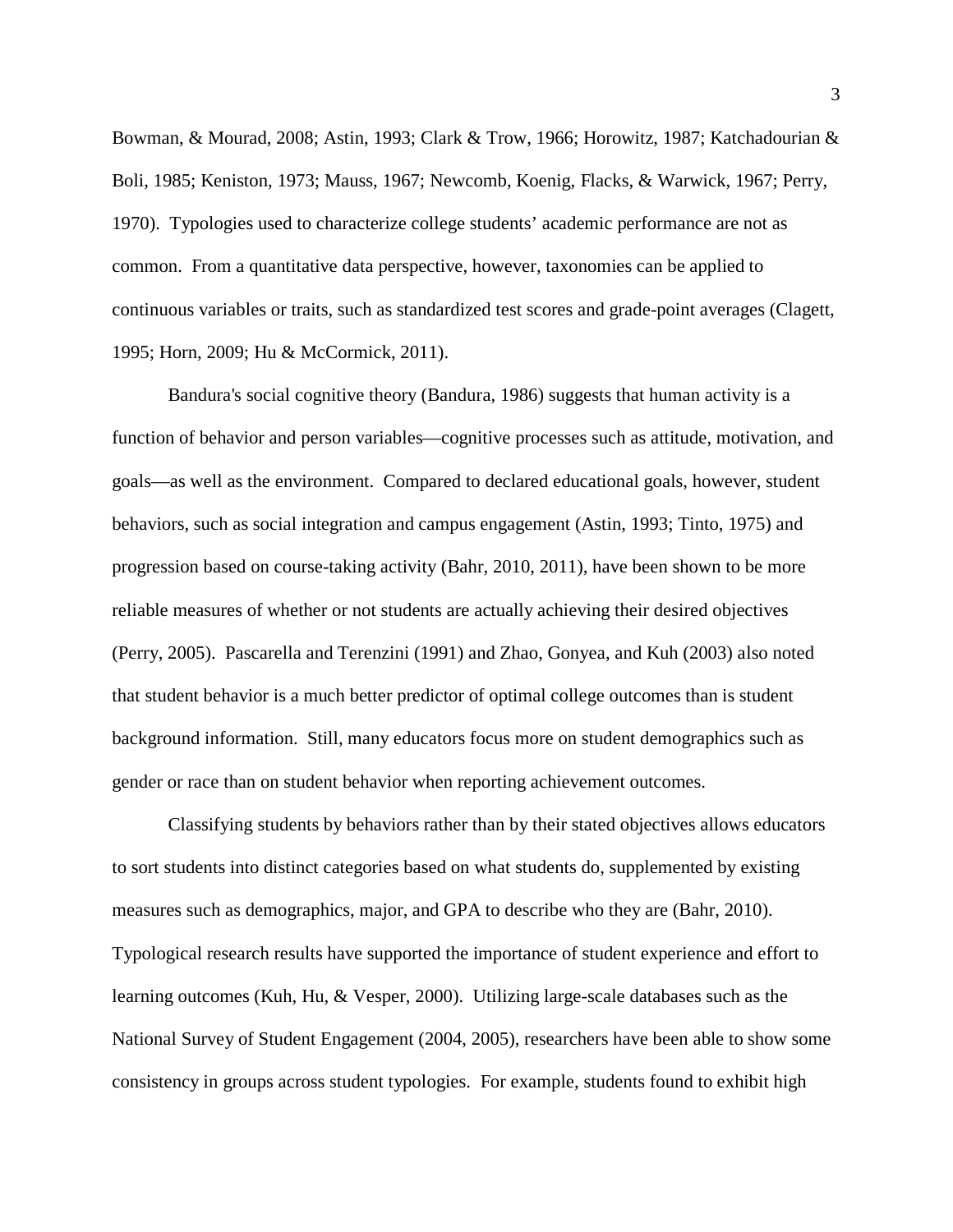levels of involvement in educational activities have been identified as scholars, intellectuals, or maximizers, whereas those demonstrating low engagement have been classified as disengaged (Hu & McCormick, 2011; Kuh et al., 2000; Zhao, Gonyea, & Kuh, 2003).

Typologies can be designed to capture student individuality by incorporating details regarding their values, attitudes, and behavior. The underlying assumption in typological research is that student experiences and outcomes can be organized in meaningful ways to reflect similarities within and differences across groups (Hu  $&$  Li, 2011). Doing so will result in categories that are more descriptive than hierarchical, as one is not necessarily better than another. Although each group is distinct, a linear, developmental process should not be presumed, as students frequently alternate among categories (Bahr, 2010).

Researchers should also be careful to validate typologies by examining the relationships among student types and outcomes such as academic achievement, learning, and persistence (Bahr, 2010). To this end, earlier studies have used direct assessment, grade point averages, and retention (Hu & McCormick, 2011) as well as self-reported student gains (Hu & McCormick, 2011; Kuh et al., 2000).

#### **Community College Student Typologies**

Student typologies generally have been utilized for placement and interventions based on student status, and personal and physical characteristics such as gender, age, and race (Astin, 1993). The emphasis, however, has primarily been on students located at four-year institutions (Bahr, 2010). Policy makers often fail to fully note the community college's role in facilitating student career advancement due to a focus on conventional completion measures such as degree or credential attainment and upward transfer to four-year institutions (Bahr, 2010, 2011). Commonly referred to as less traditional, community college student populations generally differ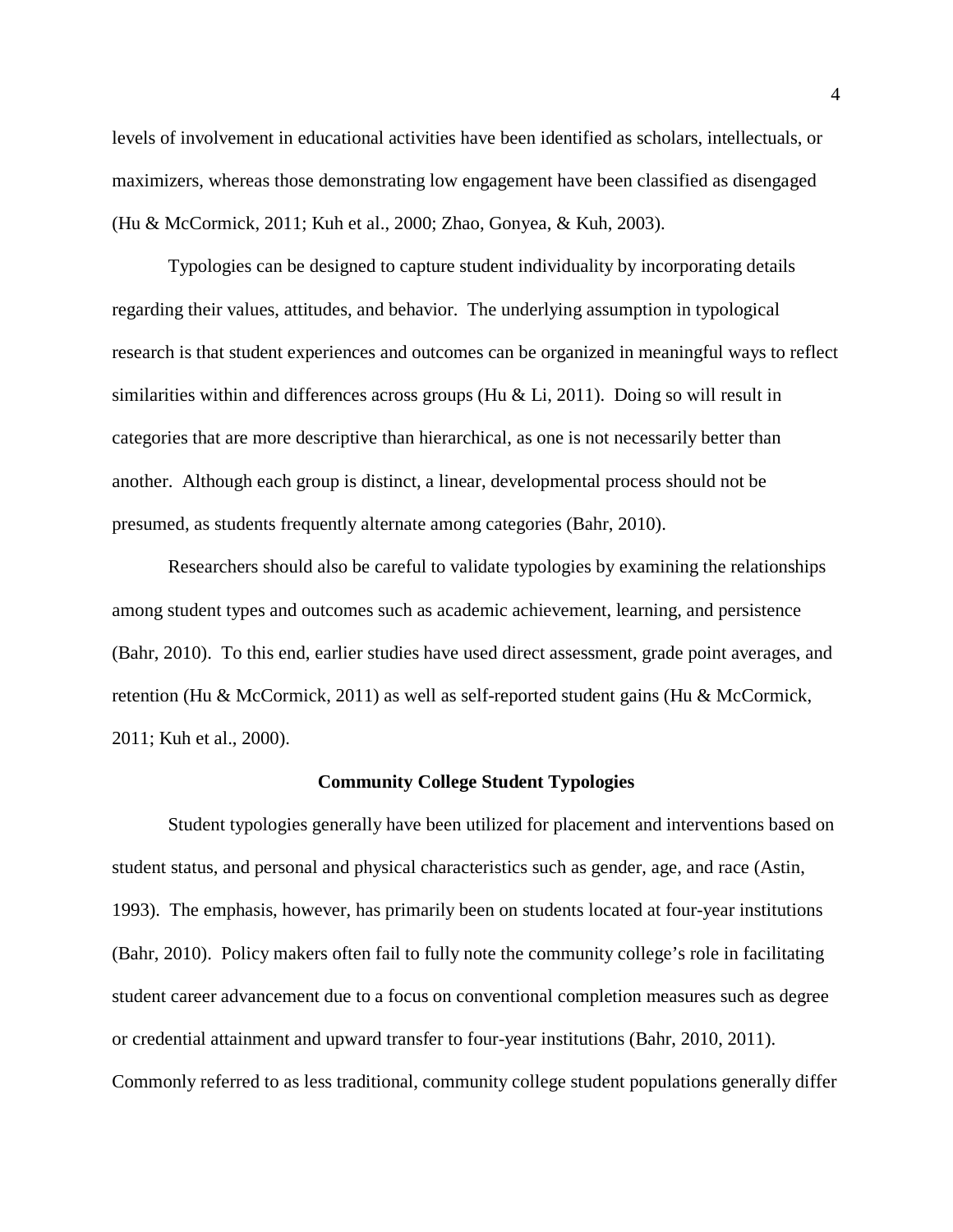from the standard four-year institution student profiles in a variety of ways. Students are often disadvantaged, attend part-time, and are less academically accomplished. Yet, a review of community college research (Bailey & Alfonso, 2005) found the quality and quantity of research on community college institutional practice to be inadequate.

Consequently, there is growing awareness of the need to identify and differentiate among various types of community college students to determine who is enrolling, and how and to what end they are using the community college, such as for a terminal degree, eventual transfer to a four-year institution, or job training (Ammon, Bowman, & Mourad, 2008; Attinasi, Stahl, & Okun, 1982; Bahr, 2010, 2011; Clagett, 1995; Hagedorn & Prather, 2005; Horn, 2009; Luan 2006; Marti, 2008; Mauss, 1967). It is crucial for community college stakeholders to have this information available in order to properly address the needs of their student population, especially when facing increased expectations and declining resources. A community college should have a clear understanding of its student population subtypes to ensure students are being served effectively and efficiently (Astin, 1993; Saenz, Hatch, Bukoski, Kim, Lee, & Valdez, 2011; Santibáñez, Gonzalez, Morrison, & Carroll, 2007; Schuck & Zeckhauser, 2008).

According to Bahr (2011), students use the community college in a wide variety of ways to achieve an equally wide variety of ends, some of which align closely with the institutional goals, priorities, and performance indicators, while others do not. Thus, a typology of community college students based on their use of the institution has the potential to be of great informational and interpretive value to community college stakeholders.

To this end, Bahr (2010, 2011) developed a community college student typology based on course-taking behavior and enrollment patterns. Using cluster analysis of longitudinal data, he identified five categories of behavior, and subsequently determined how well each group in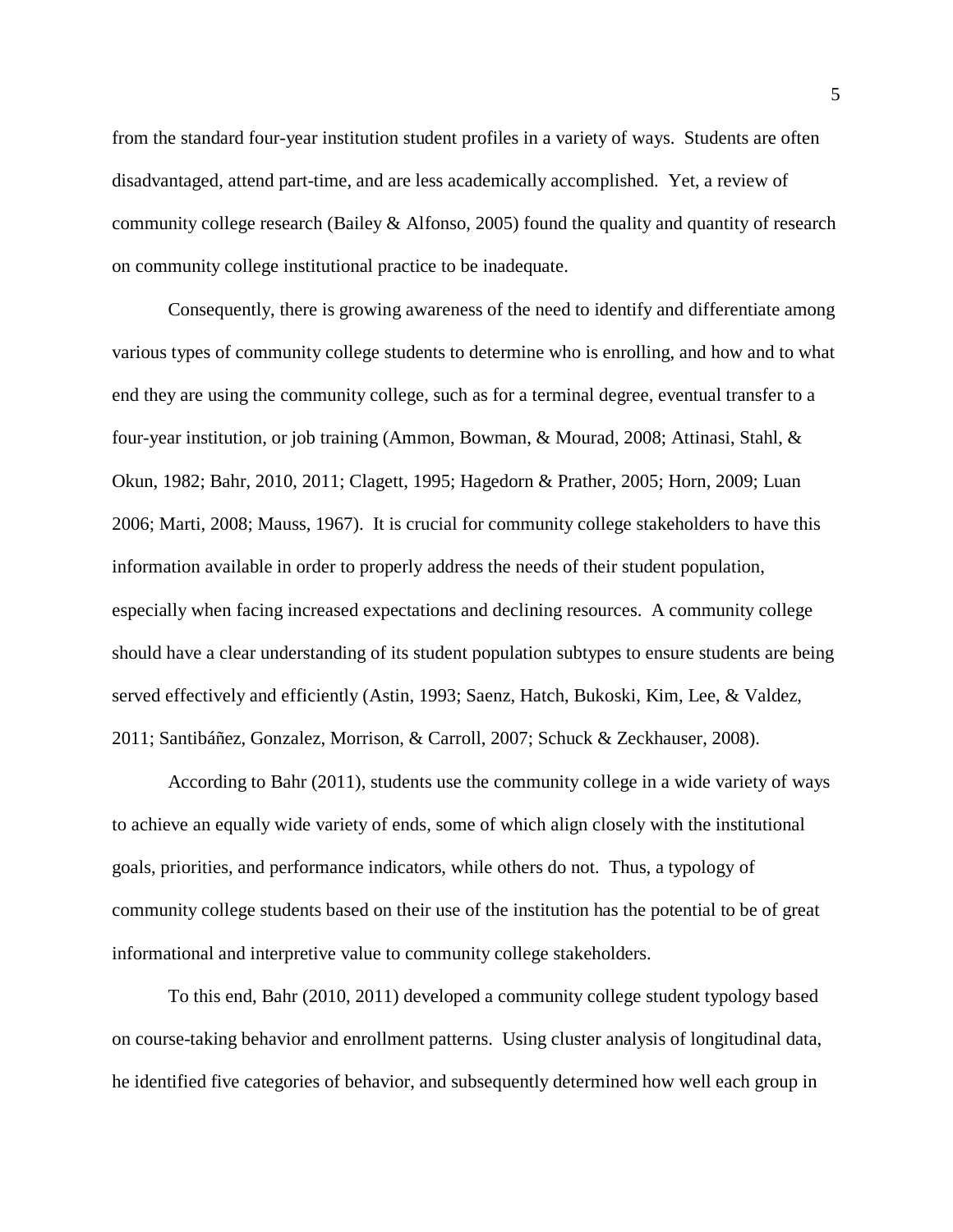the cluster solution predicted students' long-term academic outcomes as measured by credential completion and upward transfer. Bahr's results suggested that students in the transfer, vocational, and exploratory clusters demonstrated higher probabilities of persistence and course success rates.

### **Implications of Student Typologies**

Interest in college student classification has been driven by a heightened focus on achieving greater student outcomes using increasingly limited resources (Bahr, 2011; Goldrick-Rab, 2010). Typological research findings can be used to guide institutional improvement efforts via the development and delivery of targeted and cost-effective student interventions to maximize outcomes (Bahr, 2011). Thus, an institution's clear and comprehensive understanding of its student population can facilitate policymakers, administrators, and other stakeholders in optimizing student benefits (Astin, 1993; Bahr, 2011; Borden, 1995; Hom, 2009; Santibáñez, Gonzalez, Morrison, & Carroll, 2007). By comparing student typology information with institutional data as it relates to the types of programs and practices available, educators can help to ensure adequate fit between interventions and individuals (Bahr, 2010). Having an improved understanding of its students will also enable higher educators to better determine how and to what extent the institution is helping or hindering its students in their academic efforts.

Additionally, increased emphasis on institutional accountability (Bahr, Hom, & Perry, 2004; Dowd & Tong, 2007; Layzell, 1999) and accurately assessing student outcomes (Dellow & Romano, 2002; Dowd, 2003; Gillmore & Hoffman, 1997) has drawn attention to the need to better distinguish student types, objectives, and needs (Shulock & Moore, 2007). Clarity regarding variation in student composition, both across and within institutions, provides a framework on which to build awareness and understanding of institutional performance (Bahr,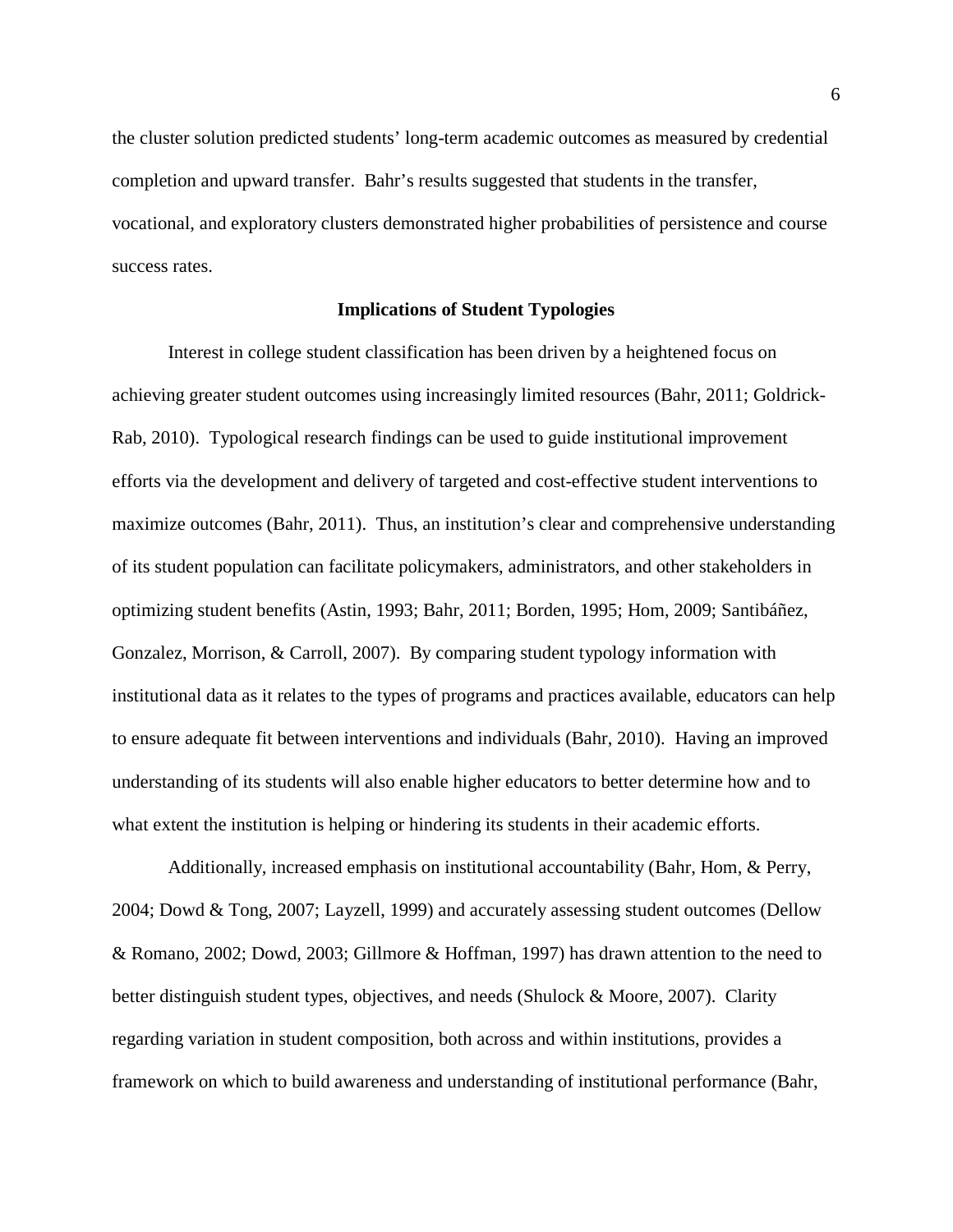2011; Bahr, Hom, & Perry, 2004, 2005; Dellow & Romano, 2002; Hoachlander, Sikora, & Horn, 2003). For example, driven by efforts to measure college-level rates of upward transfer (Bahr, Hom, & Perry, 2005), institutions have struggled to clearly identify transfer-seeking students (Bradburn & Hurst, 2001; Townsend, 2002; Wassmer, Moore, & Shulock, 2004). Yet, previous attempts to define transfer-seeking students have been based primarily on anecdotal information (Hom, 2009; Townsend, 2002) rather than empirical data. To assure precision in measurement, accountability indices such as transfer rates and degree completion should be carefully operationalized (Hagedorn & Kress, 2008).

In order to design and implement programs to enhance student experiences and improve student learning, educators first need to better understand college students, what they do, and what they gain—or hope to gain—from their college experience. Determining student engagement, or how college students spend their time, is a viable means to understanding college student success. A student's peers can significantly influence student engagement—what that student chooses to do or not to do—and student engagement has been shown to be directly related to student outcomes (Bahr, 2010). Typologies can be employed to identify students who are more likely to engage in educationally oriented activities, such as intellectuals (Katchadourian & Boli, 1985), scientists and individualists (Ku, Hu, & Vesper, 2000), and maximizers (Zhao, Gonyea, & Kuh, 2003). Conversely, they can also be used to determine which students show a higher probability of participating in activities associated with less desirable outcomes, such as recreators and socializers (Hu & McCormick, 2011), unconventional (Zhao et al., 2003), and disengaged (Hu & McCormick, 2011; Kuh et al., 2000; Luan, Zhao, & Hayek, 2009; Zhao et al., 2003). By using these student typologies, a community college could also determine the proportion of students who demonstrate behaviors and outcomes that align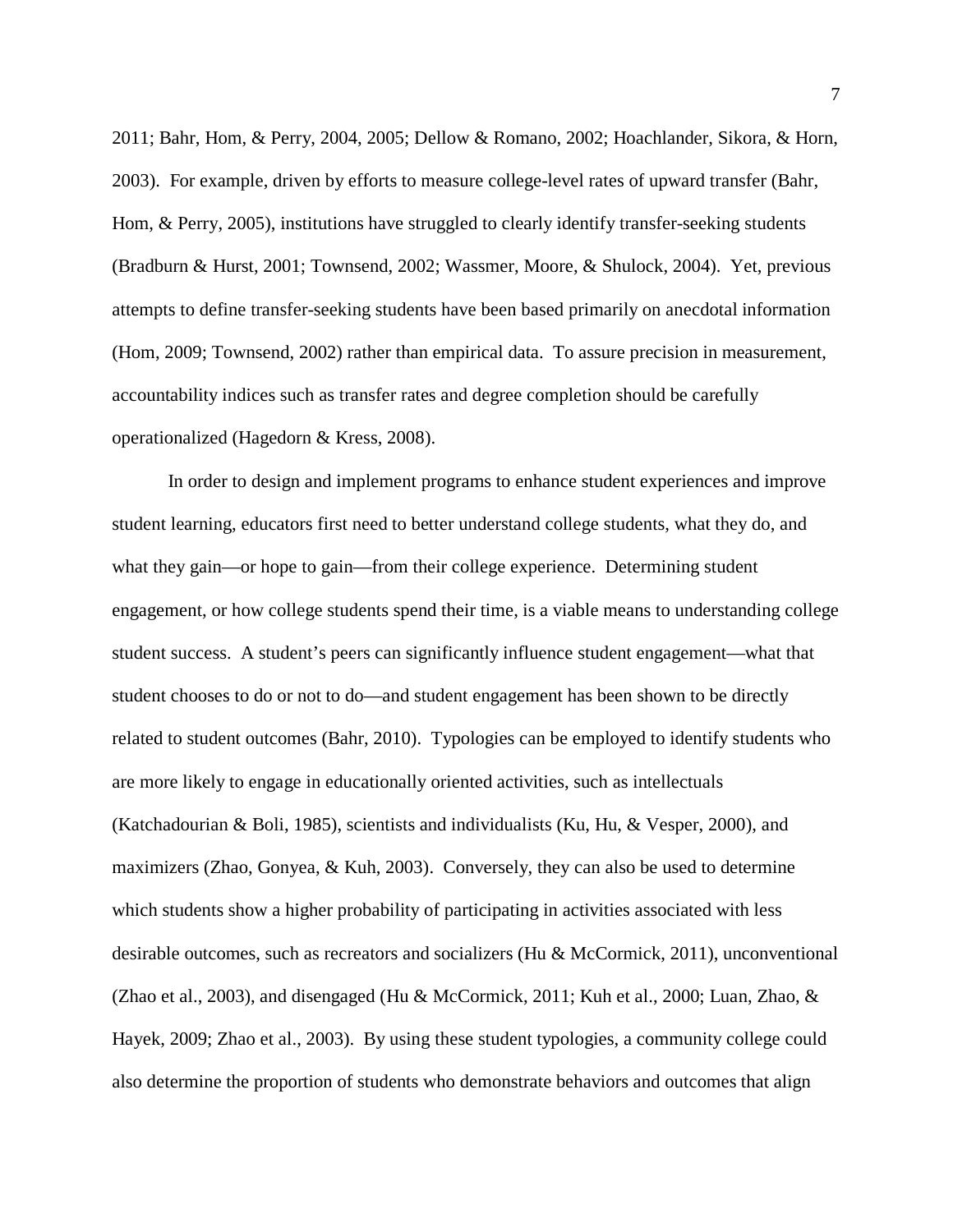with its institutional mission (Zhao et al., 2003), and even predict how students are likely to respond to interventions (Bahr, 2011).

Community colleges attract students of exceptionally diverse backgrounds, pursuing a broad range of academic objectives with widely varying levels of academic preparation (Adelman, 2005; Bahr, 2011; Goldrick-Rab, 2010; Hagedorn & Prather, 2005; Hoachlander, Sikora, & Horn, 2003; Kim, 2002; Kim, Sax, Lee, & Hagedorn, 2010; Laanan, 2000; VanDerLinden, 2002; Voorhees & Zhou, 2000). This expanse of student characteristics and ambitions highlights the democratizing function of community colleges in the United States (Dowd, 2003) and the growing role of community colleges as their local institutions of higher education (Noftsinger & Newbold, 2007; Shaw & Jacobs, 2003; Wang, 2004). This extreme variation in student population, however, can complicate the effective delivery of student services and support (Hagedorn, 2010; Shannon & Smith, 2006), while also impeding accurate measurement of institutional performance (Bahr, 2011; Bahr, Hom, & Perry, 2004, 2005; Bailey, Calcagno, Jenkins, Leinbach, & Kienzl, 2006; Dowd, 2007; Lane, 2003; Seybert, 2002).

### **Typological Methodologies**

A variety of approaches have been used to determine student typologies, including cluster analysis, factor analysis, path analysis, latent trajectory analysis, and latent class analysis. Of these, the two primary methods shown to be valuable in this line of inquiry are cluster analysis and latent class analysis. Cluster analysis is clearly the more common approach, but not necessarily the most appropriate. To have a better understanding of the extant literature, it is important to be clear on the benefits and limitations of each method as applied to student classification.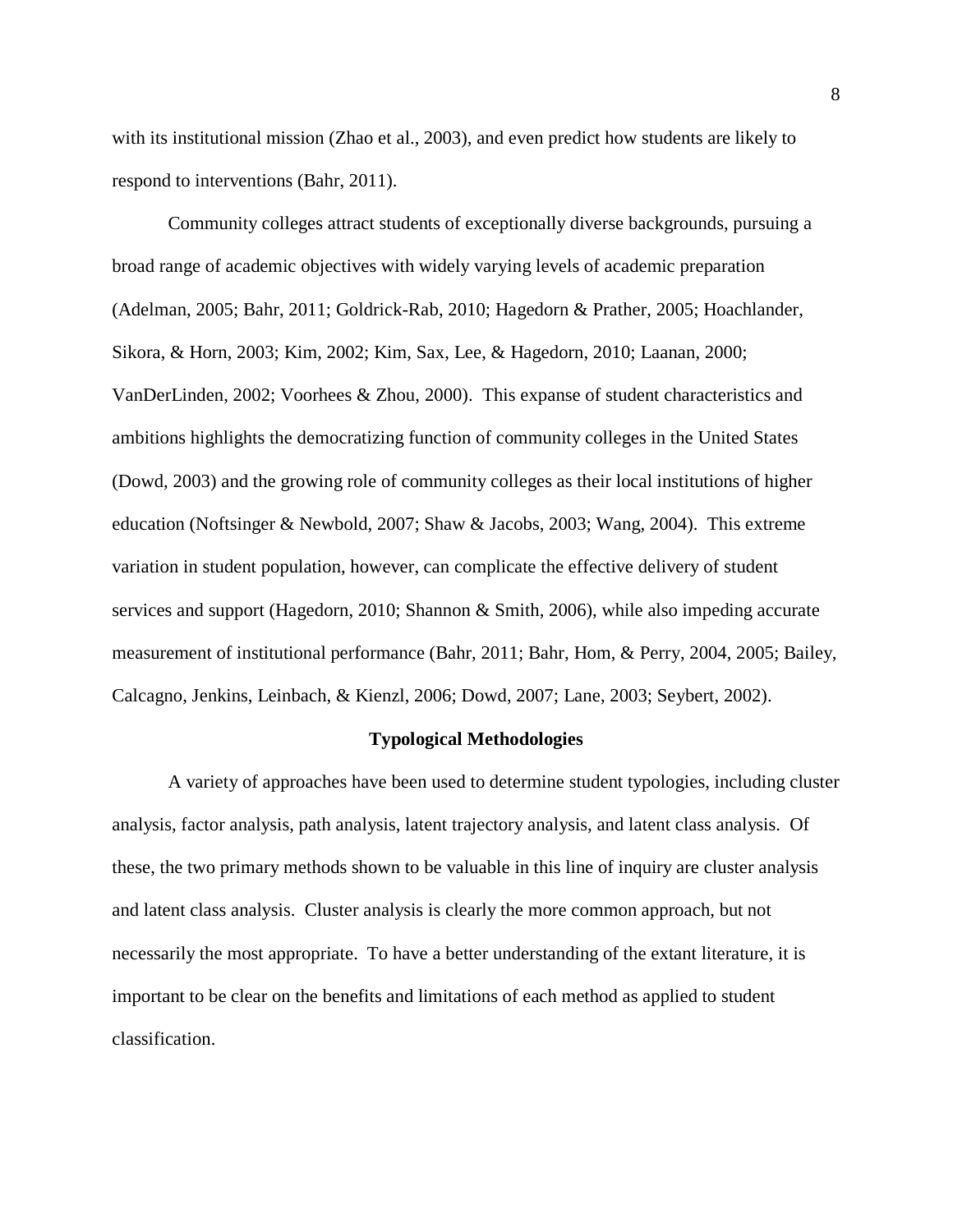Typology is defined as the science and practice of classification (Bahr, 2010). Although the use of typologies to organize information is not limited to higher education, researchers have long used typologies to study college students. Typology is often equated with taxonomy, with both having been described as the two essential approaches to the classification process (Lewis-Beck, 1994). Typology, however, has been considered more conceptual and deductive, and taxonomy empirical and inductive (Bailey, 1994). Taxonomies differ from typologies in that they classify items on the basis of observable and measurable characteristics. Astin (1993) noted that "it is virtually impossible to carry on a meaningful conversation about American college students without invoking taxonomic language" (p. 36).

Taxonomy has been regarded more as a scientific system of classification (Sokal & Sneath, 1963) bound by specific rules regarding nomenclature, hierarchical classification, and interrelationships among groups (Fenske, Keller, & Irwin, 1999). Although these limitations have sometimes inhibited the use of taxonomy in fields related to social sciences and education, taxonomic methods such as cluster analysis have been successfully employed in a variety of disciplines (Lorr, 1983; Mezzich & Solomon, 1980). While typologies have fewer restrictions when classifying observations with no obvious commonalities (Fenske et al., 1999), drawbacks to their use can include categories that are neither exhaustive nor mutually exclusive, are descriptive rather than explanatory or predictive, and are based on subjective criteria (Bailey, 1994).

The terms typology and taxonomy suggest that individuals can be sorted into distinct and independent categories, or clusters. Data clustering is the process of dividing data elements into classes or clusters so that items in the same class are as similar as possible, while items in different classes are as dissimilar as possible (Kaymak & Setnes, 2000). The two fundamental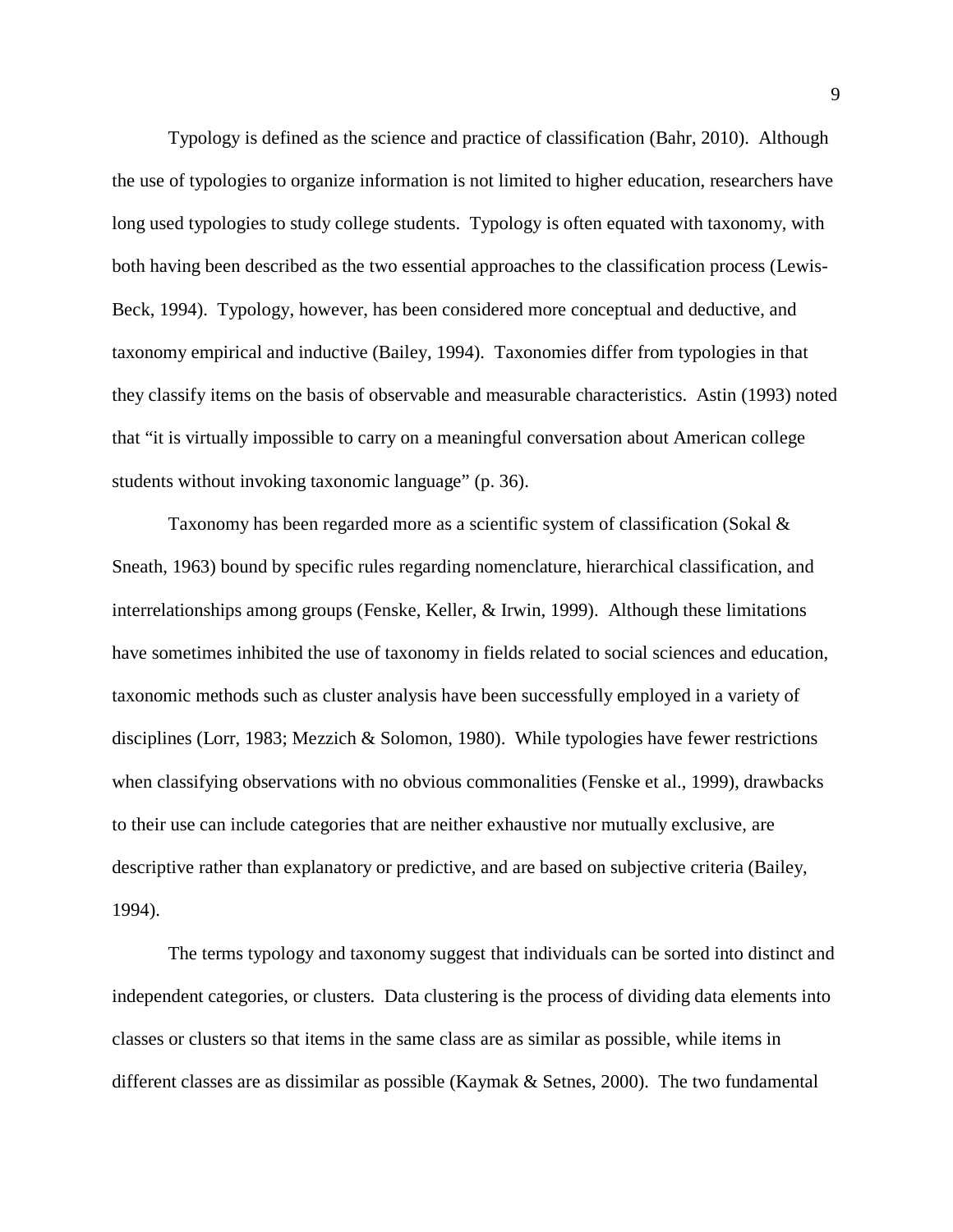questions to be addressed in any clustering scenario are how many clusters are actually present in the data, and how real or good is the clustering itself (Sousa & Kaymak, 2002).

In [hard clustering,](http://en.wikipedia.org/w/index.php?title=Hard_clustering&action=edit&redlink=1) data are divided into distinct clusters, where each data element belongs to exactly one cluster. In fuzzy, or soft, clustering, data elements can belong to more than one cluster, and associated with each element is a set of membership levels, which indicate the strength of the association between that data element and a particular cluster (Kaymak & Setnes, 2000). Fuzzy clustering is a process of designating these membership levels, and then using them to assign data elements to one or more clusters (Sousa & Kaymak, 2002). Fuzzy clustering recognizes that no group is truly distinct and isolated from another, as there tends to be an overlap among types.

An increasingly popular alternative to cluster analysis in determining student typologies is latent class analysis (Dugan, 2011). Latent class analysis (LCA) is a statistical method that can identify underlying groups based on a set of observed response variables (Finch & Bronk, 2011). The function of LCA is to find subtypes of related cases (latent classes) from multivariate categorical data. When the indicators are continuous, however, latent profile analysis (LPA) is preferred instead (Vermunt & Magidson, 2002).

LCA is similar to cluster analysis in that it is used to discover groups or types of cases based on observed data and to assign cases to groups. LCA is considered an exploratory modeling technique (Hoijtink, 2001) to be used anterior to determining the number of latent classes underlying data (Laudy, Boom, & Hoijtink, 2005). Conversely, confirmatory latent class analysis (CLCA) allows a researcher to hypothesize as to the number and type of latent classes in a particular set of data prior to analysis (Finch & Bronk, 2011).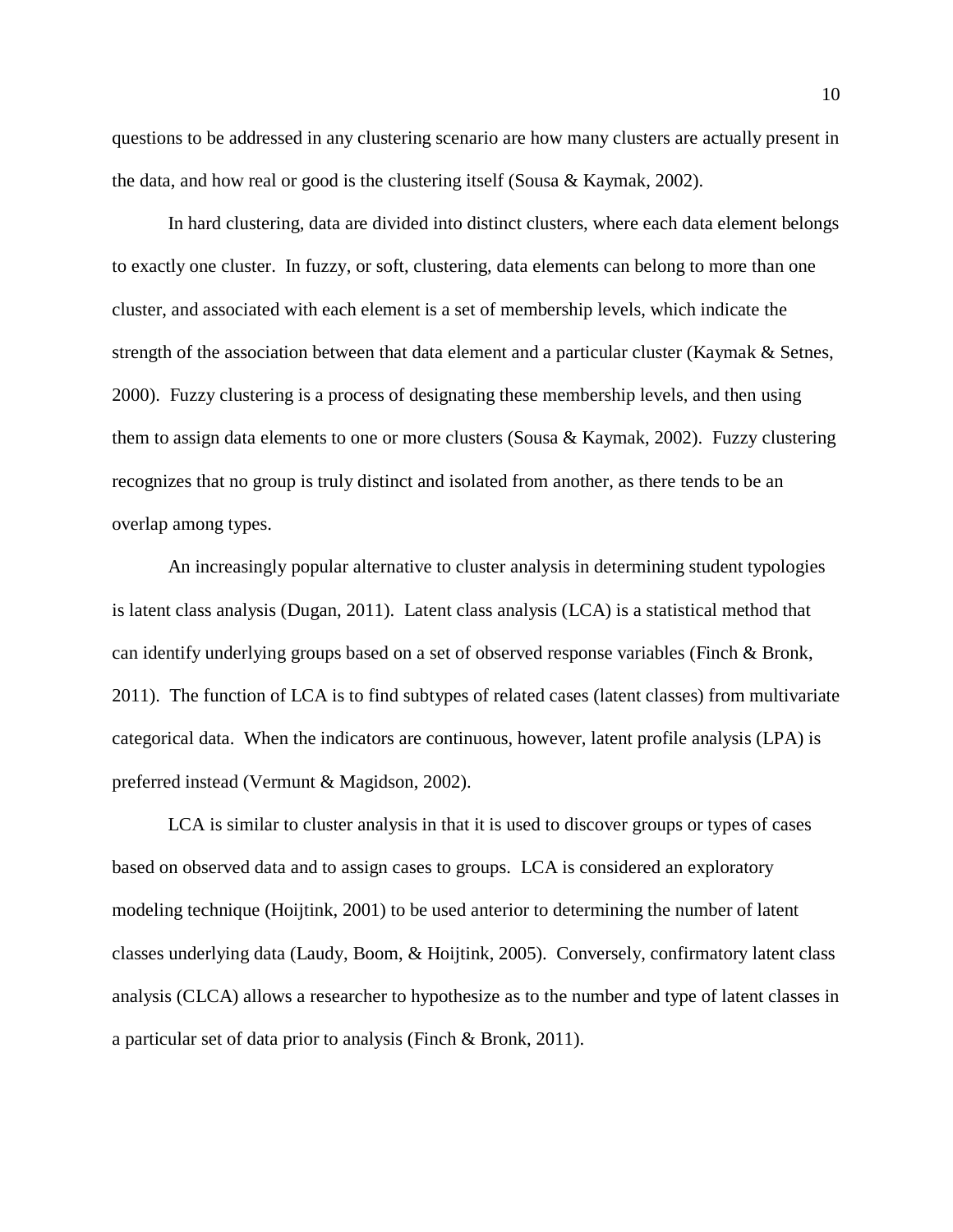In purpose, LCA is closely related to CA as both are used to discover groups or types of cases based on observed data. However, LCA can also be used to determine if sub-classes exist in a cluster solution that are not apparent through cluster analysis (Magidson  $&$  Vermunt, 2002). An important difference between standard cluster analysis techniques and LCA is that LCA is a model-based approach, such that a statistical latent class (LC) model is theorized for the population from which the data sample is obtained (Lazarsfeld, & Henry, 1968). With nonhierarchical techniques such as k-means clustering, the assignment of objects to clusters is based on specified criteria (e.g. student demographics or types of behaviors). This process typically involves minimizing within-cluster and maximizing between-cluster variation (Lorr, 1983). Advantages of using a statistical model such as LCA include the approach involves rigorous statistical tests and the choice of the cluster criterion is less random (Magidson & Vermunt, 2002).

In LC modeling, the criteria used to make decisions regarding the number of classes are considered more formal, as a number of statistics are available that can assist with choosing one model over another, such as the BIC statistic (Samuelsen & Raczynski, 2013). This is not the case with k-means, however, as the researcher must determine the number of clusters without the benefit of formal diagnostic statistics (Magidson & Vermunt, 2002). While k-means uses an ad hoc approach for classification, the LC method is probability-based, in that cases are classified into clusters using model-based posterior probabilities estimated by maximum likelihood (ML) methods, which also yield estimates for misclassification rates (Muthén & Muthén, 2007).

LCA's model-based clustering allows working with variables of mixed-measurement levels to be relatively simple as compared to k-means, in which variables must be standardized beforehand to ensure equal variance so as to avoid clusters dominated by variables with the most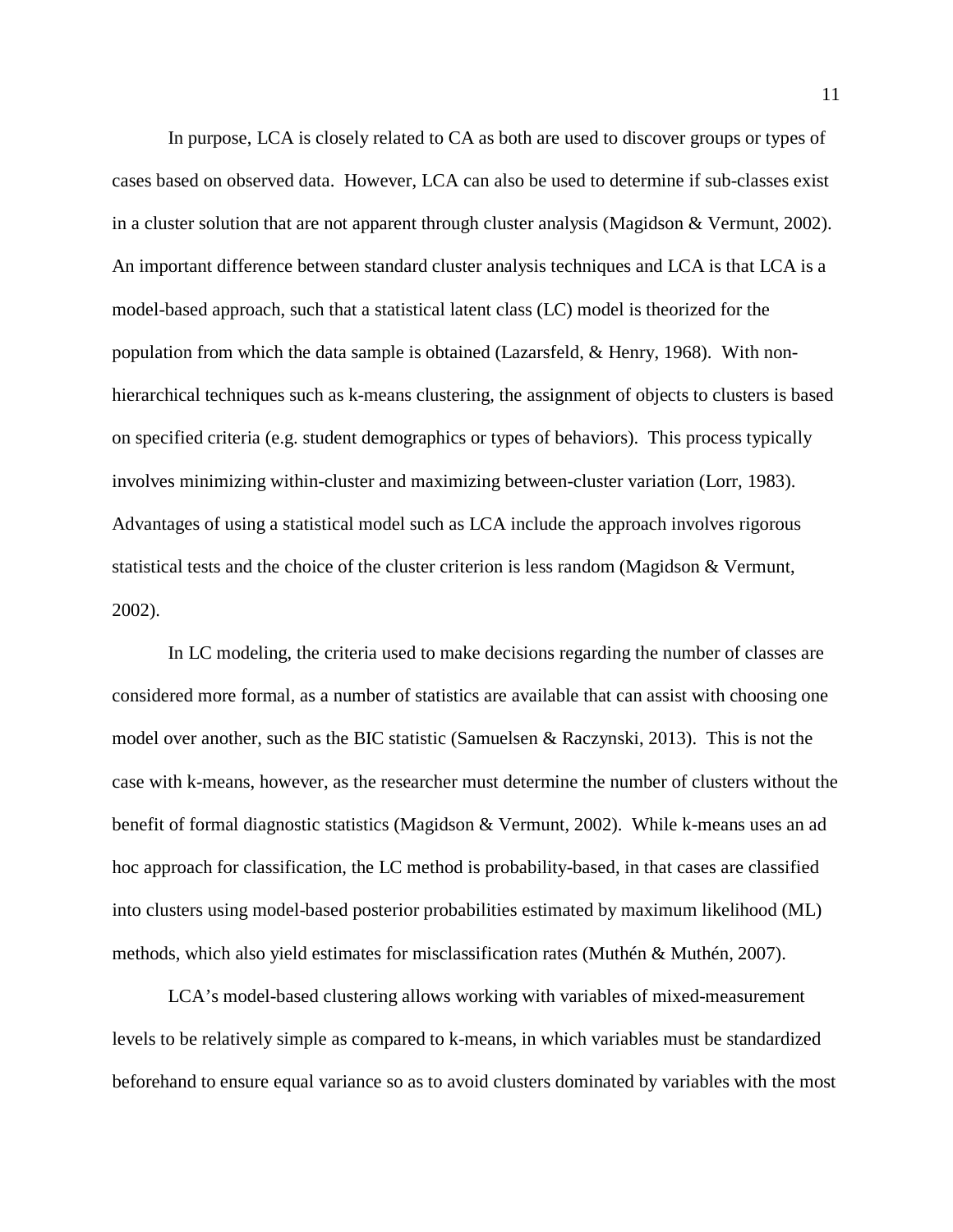variation (Magidson & Vermunt, 2002). Conversely, standardization of variables in LC clustering is not needed. Discriminant analysis is commonly used following a k-means clustering to describe differences between the clusters on one or more possible covariates. In contrast, the LC model can be broadened easily to include demographic and other exogenous variables, allowing for the classification and cluster description to be performed at the same time (Magidson & Vermunt, 2002).

### **Conclusion**

Understanding its student population can enable an educational institution to better serve those students' needs, and developing a typology of student types is a good way to classify students so as to target interventions based on those different types. It seems, however, that most of the empirical data available to promote the use of student typologies relates to four-year institutions. Because community college students are generally less traditional, it is highly unlikely that typologies developed for four-year students will prove adequate. Clearly, continued typological research into students of two-year institutions is needed.

Bahr's publishing of his process (2011) for determining student classes suggests that his methodology is transferrable across institutions. Due to differences in student behavior and institutional processes, however, use of his model should be approached carefully. Student classes determined via inaccurate or inappropriate means could result in ineffective interventions and wasted resources.

### **Purpose of the Study**

The main purpose of the current study is to validate Bahr's 2011 cluster analysis methodology and findings of community college students' course-taking behavior to ascertain if comparable results can be obtained when utilizing a different regional sample and alternative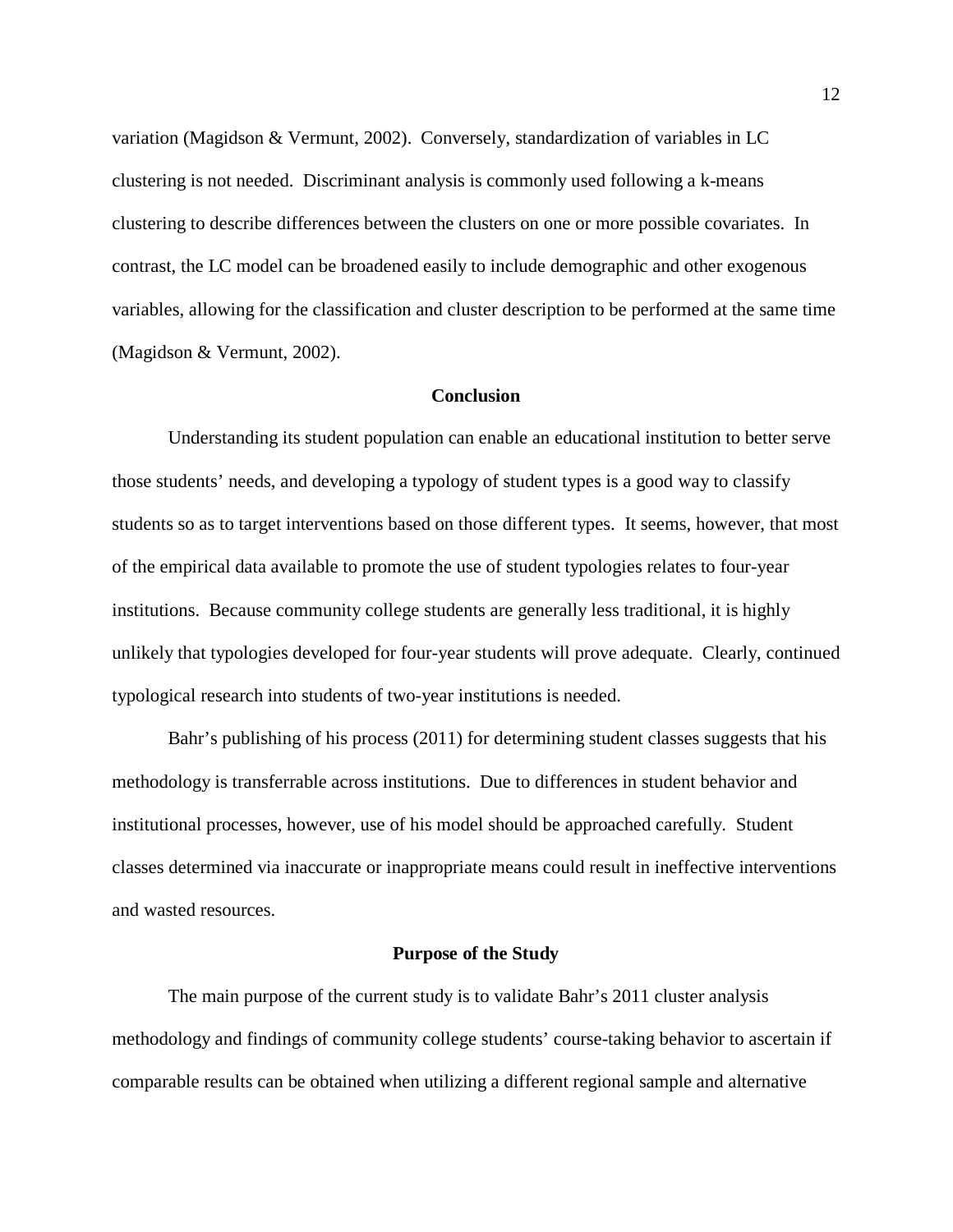statistical analyses. An ancillary, applied focus of the study is to determine a more sound method for classifying students for the purpose of targeted interventions. This study is interested in the following questions:

- 1. When validating Bahr's 2011 methodology using Confirmatory Latent Profile Analysis and constraining for Bahr's cluster solution, will similar classes be identified in a Midwestern sample of first-time community college students as determined by model fit, variable means, and comparison of group size?
- 2. Using Latent Profile Analysis to compare models comprised of Bahr's eight variables based on student enrollment behavior in a sample of Midwestern community college students not limited to first-time attendees, which model will be determined to be the best-fitting?
- 3. Can the best-fitting model confirmed in Question 2 be validated via Confirmatory Latent Profile Analysis when using a new sample of Midwestern community college students not limited to first-time attendees?
- 4. Does including a student's gender and race impact a student's latent class assignment?

It is hypothesized that the use of a different regional sample of first-time students with Bahr's methodology will result in divergent outcomes with respect to the nature and number of typological categories. This expectation is based on the limitation of Bahr's research to California Community College Students, as the sample to be used in this study will be Midwestern community college students, and his use of cluster analysis, which is a nonstatistical method of classification that can be somewhat limiting in scope. Also, Bahr's student typology was based on student enrollment behaviors only without consideration of any confounding variables that might have influenced the results. It is anticipated that variations in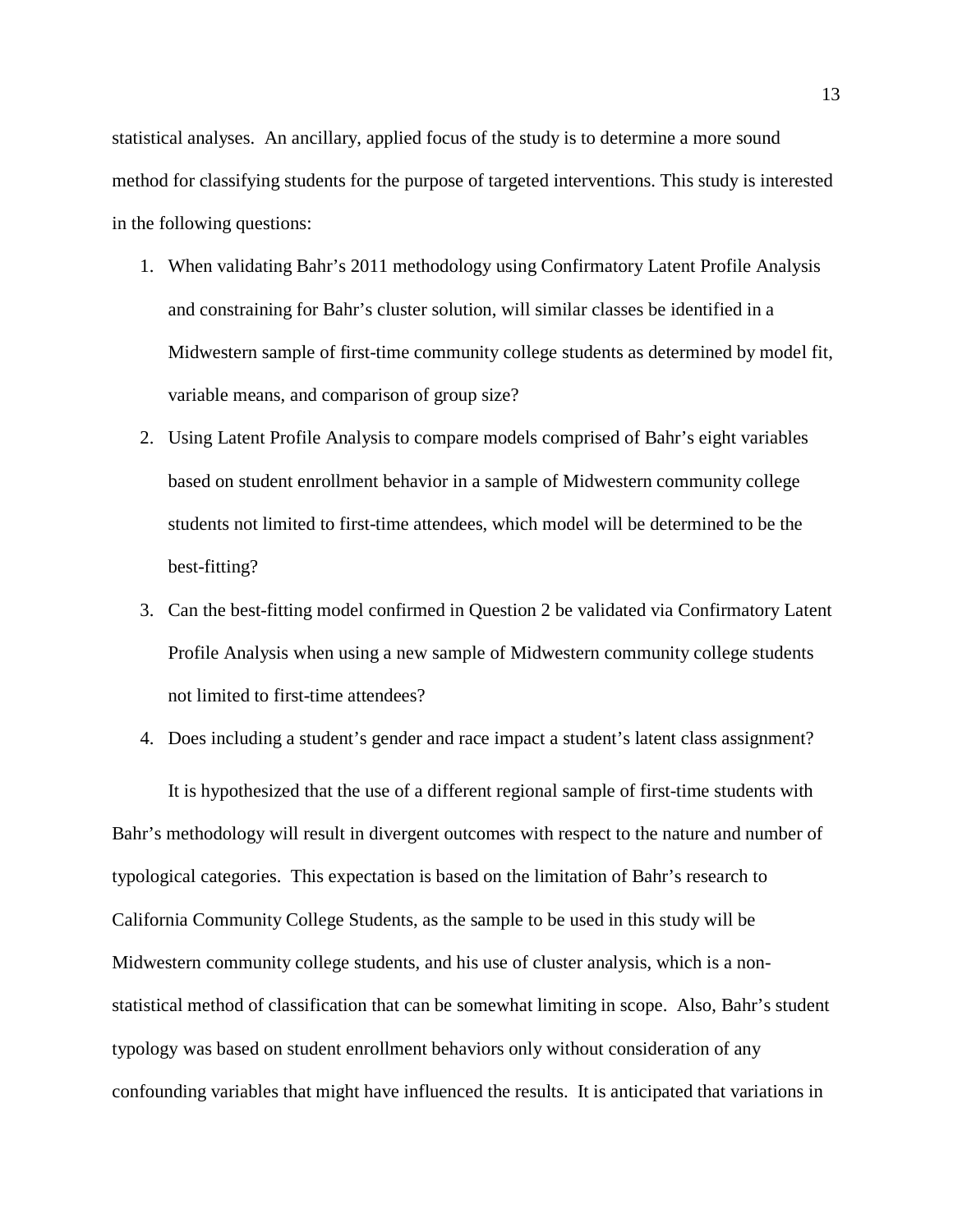student demographics will influence the outcome with respect to the makeup of the resulting typological categories.

#### **Significance of the Present Study**

The accurate classification of college students is critical if educators are to better understand their student populations. Doing so will enable institutions to target specific student groups with interventions geared toward improving persistence, retention, and overall achievement, which ultimately could result in more effective and efficient approaches. In this era of increased emphasis on institutional accountability, educators are continually being asked to improve student outcomes using fewer resources. Having a clear and comprehensive understanding of its student population will enable an institution—as well as its policymakers and other stakeholders—to maximize student benefit while more accurately measuring student outcomes. Community college student populations are generally more diverse, which underscores the need to have a clear understanding of student subtypes to ensure students are being served both effectively and efficiently. In order to design and implement programs to enhance college student experiences and improve student learning, educators first need to better understand what students do, and what they gain—or hope to gain—from their college experience. Determining student engagement, or how college students spend their time, is crucial to facilitating college student success.

Typological research findings also can be used to guide institutional improvement efforts. Increased clarity regarding variation in student composition, both across and within institutions, can provide a framework on which to build awareness and understanding of institutional performance. By comparing student typology information with institutional data as they relate to the types of programs and practices available, educators can help to ensure adequate fit between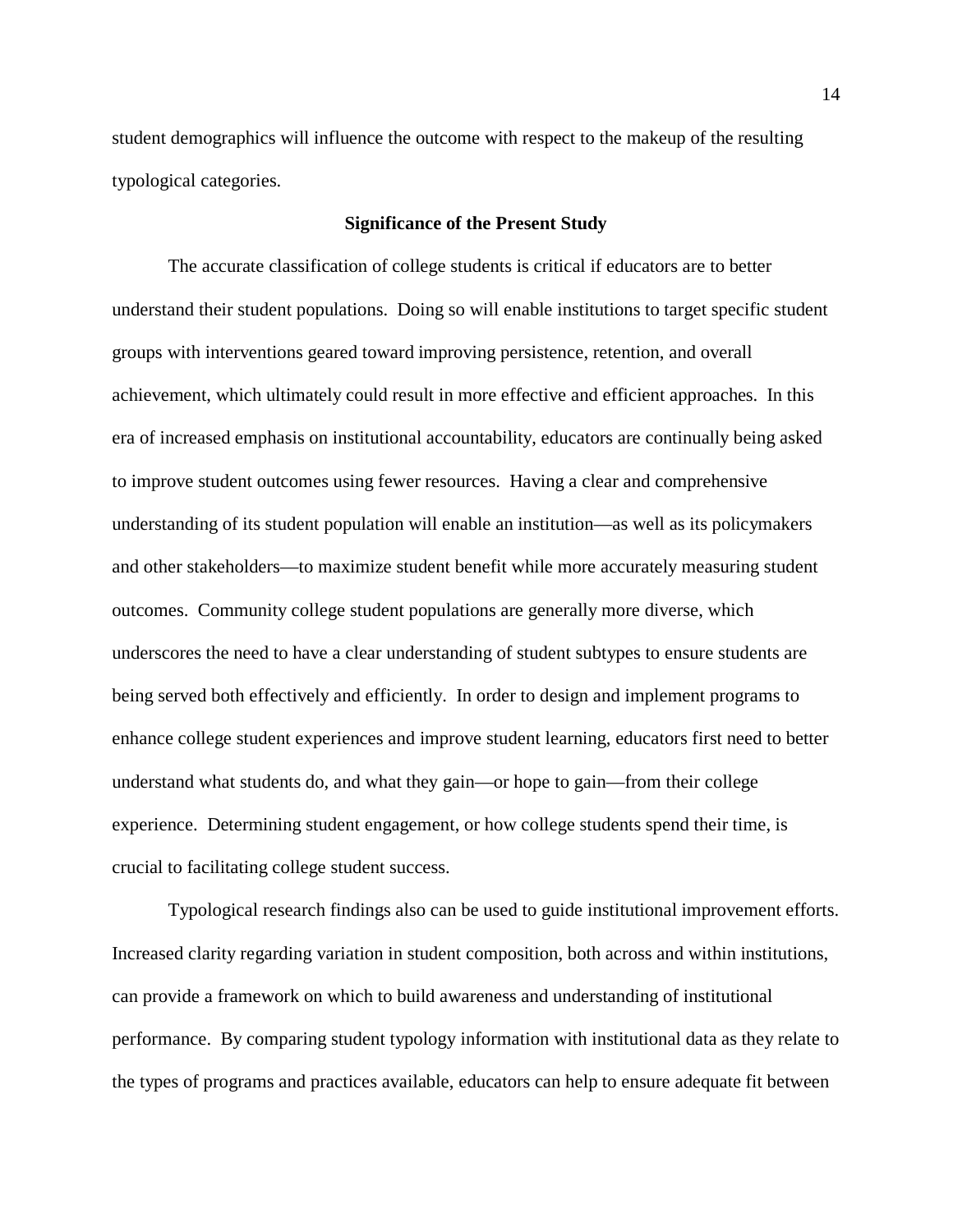interventions and individuals. Basically, having an improved understanding of its students will allow a community college to better determine how and to what extent the institution is helping or hindering its students in their academic efforts.

Bahr's development of a community college student typology used a sample of first-time California Community College students, enrolled fall 2001 through summer 2008. Bahr has made available a detailed accounting of his methodology so that other researchers might be able to reproduce his findings. To date, however, the literature do not show that this has been done. Replicating Bahr's analysis using a different regional sample of both first-time and non-first-time students will establish whether his published methodology is generalizable across both different community colleges and geographical regions. Additionally, validating his methodology using latent profile analysis will determine if sub-classes exist in his cluster solution that are not apparent through k-means.

Replication is the key to the support of any worthwhile theory. However, it can also involve applying the theory to new situations in an attempt to determine the generalizability of the outcomes to different age groups, locations, races, or cultures. Replication, therefore, is important for a number of reasons, including (a) assurance that results are valid and reliable; (b) determination of generalizability or the role of extraneous variables; (c) application of results to real-world situations; and (d) inspiration toward new research. At the same time, using a common set of indicators will help to advance not only local understanding, but also the field in identifying relevant variables that schools should systematically track and document in their systems.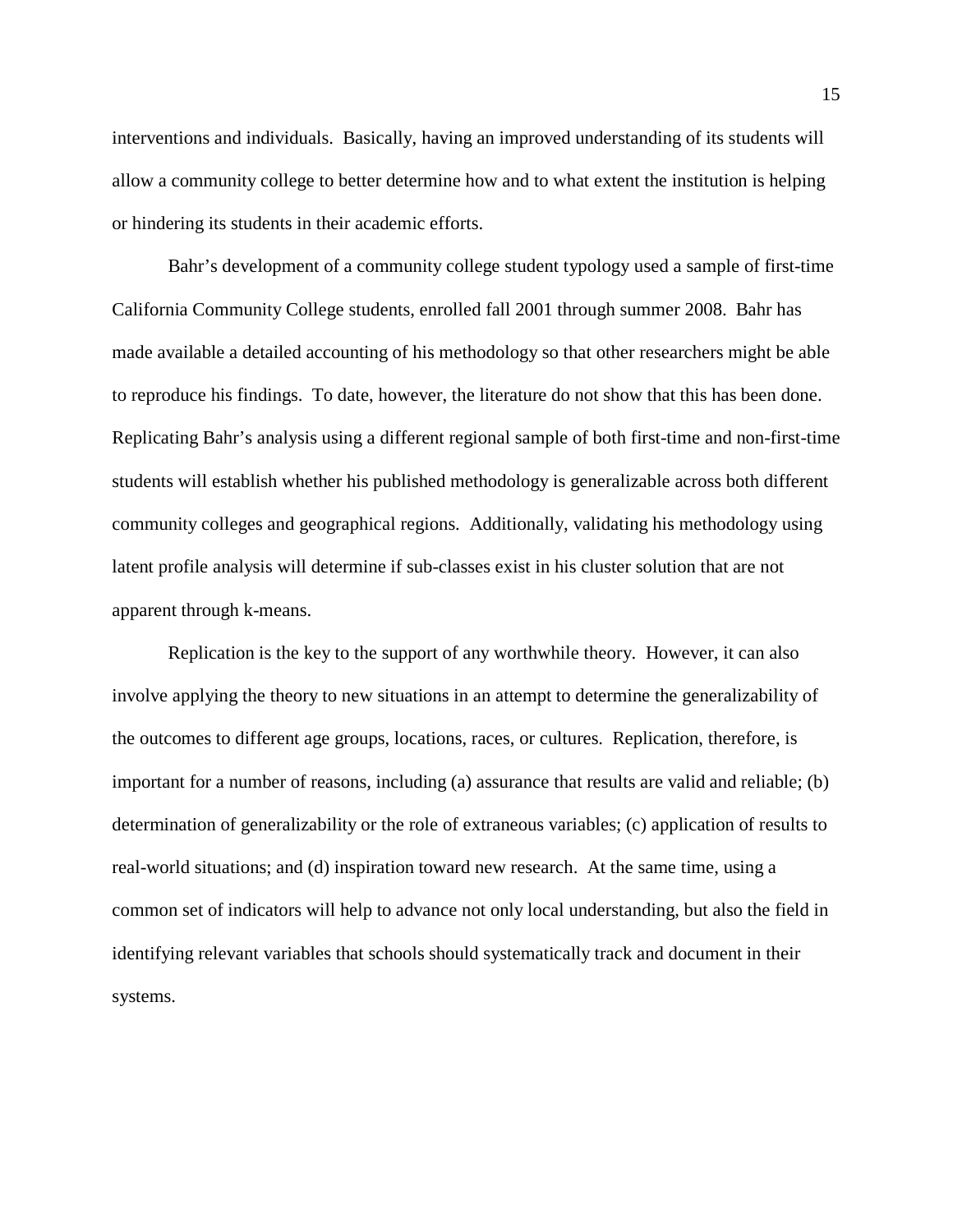#### CHAPTER II

### REVIEW OF THE LITERATURE

This chapter provides a review of the literature as it pertains to the current study. The chapter first defines typologies and describes their use in higher education, with a look at the statistical analyses commonly used, as well as a consideration of the importance of careful variable selection. The relevance of gender, race, and SES to student typology outcomes is subsequently addressed. The three different categories of student typologies are then outlined, using chronologically organized empirical examples as support for each. This is followed by a historical comparison of study outcomes for the different classification schemes and a closer look at the benefits of Bahr's methodology, as well as a discussion of how student typologies have been applied in the field.

### **Establishing Student Typologies in Higher Education**

Typology has been defined as the science and practice of classification (Bahr, 2010). Although the use of typologies to organize information is not limited to higher education, researchers have long used typologies to study college students. Typology is often equated with taxonomy, with both having been described as the two essential approaches to the classification process (Lewis-Beck, 1994). Typology, however, has been considered more conceptual and deductive, and taxonomy empirical and inductive (Bailey, 1994). Taxonomies differ from typologies in that they classify items on the basis of observable and measurable characteristics. Astin (1993) noted that "it is virtually impossible to carry on a meaningful conversation about American college students without invoking taxonomic language" (p. 36).

Taxonomy has been regarded more as a scientific system of classification (Sokal & Sneath, 1963) bound by specific rules regarding nomenclature, hierarchical classification, and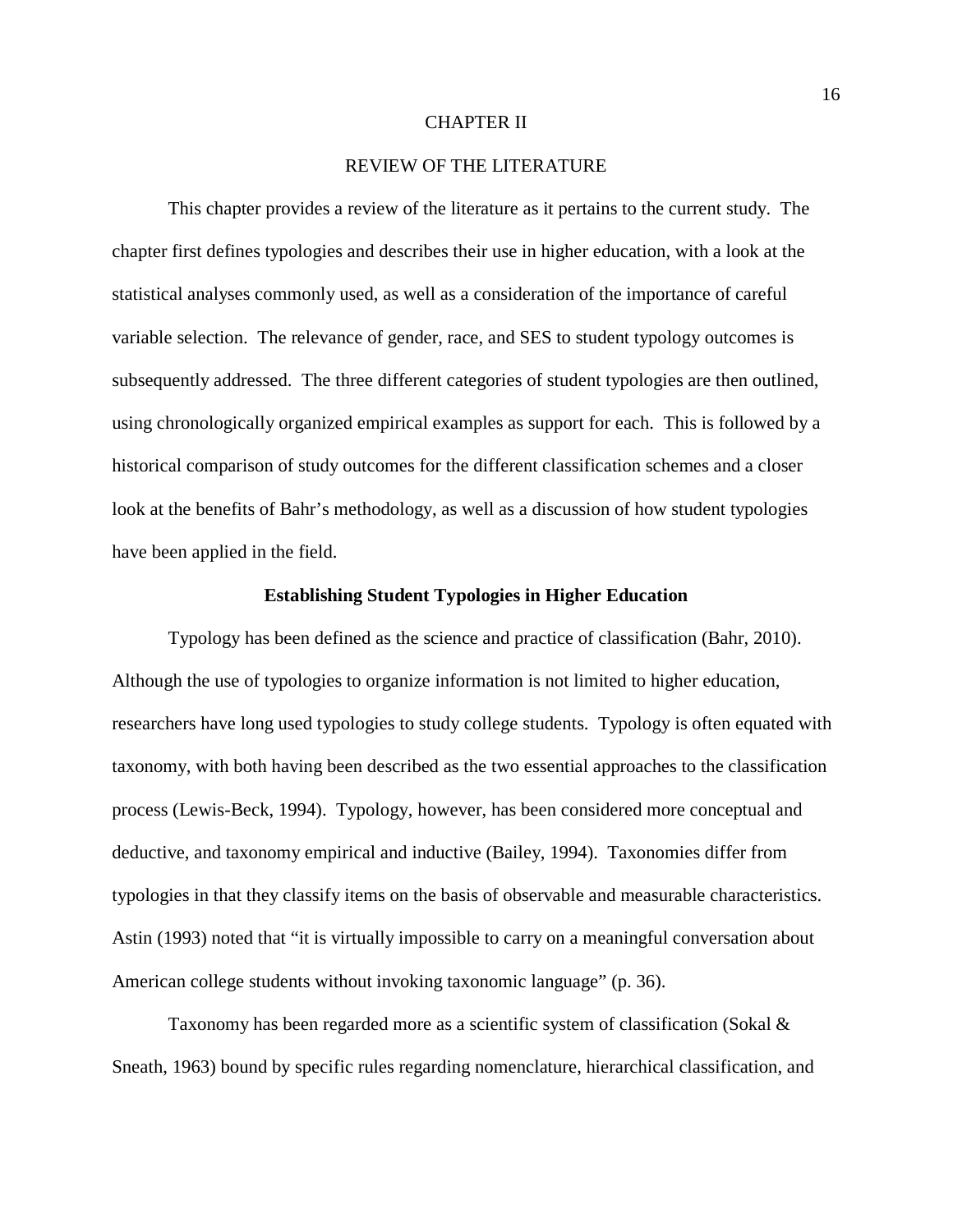interrelationships among groups (Fenske, Keller, & Irwin, 1999). Although these limitations have sometimes inhibited the use of taxonomy in fields related to social sciences and education, taxonomic methods such as cluster analysis have been successfully employed in a variety of disciplines (Lorr, 1983; Mezzich & Solomon, 1980). While typologies have fewer restrictions when classifying observations with no obvious commonalities (Fenske et al., 1999), drawbacks to their use can include categories that are neither exhaustive nor mutually exclusive, are descriptive rather than explanatory or predictive, and are based on subjective criteria (Bailey, 1994).

Researchers have systematically examined student attitudes, values, and experiences for a better understanding of personal and social factors that are likely to affect student behaviors. Guided by theoretical models of student subtypes, studies have examined the relationship between student attributes and institutions. Over time, numerous researchers, including Adelman (2005), Bahr (2010), Clark and Trow (1966), Horowitz (1987), Katchadourian and Boli (1985), and Zhao, Gonyea, and Kuh (2003), have developed empirically oriented typologies based on students' personality, interests, values, and behavior. By utilizing this classification technique, educators are able to make better sense of the populations they are trying to serve, allowing them to target interventions and approaches geared toward improving persistence and retention.

Coming to a consensus on appropriate typologies, however, has not been a simple task. Some typologies are more dispositional in nature, focusing on student descriptions and traits, while others relate to student outcomes, or concentrate on motivational and behavioral characteristics, such as student engagement. Additionally, the methods used to determine student typologies have varied as well.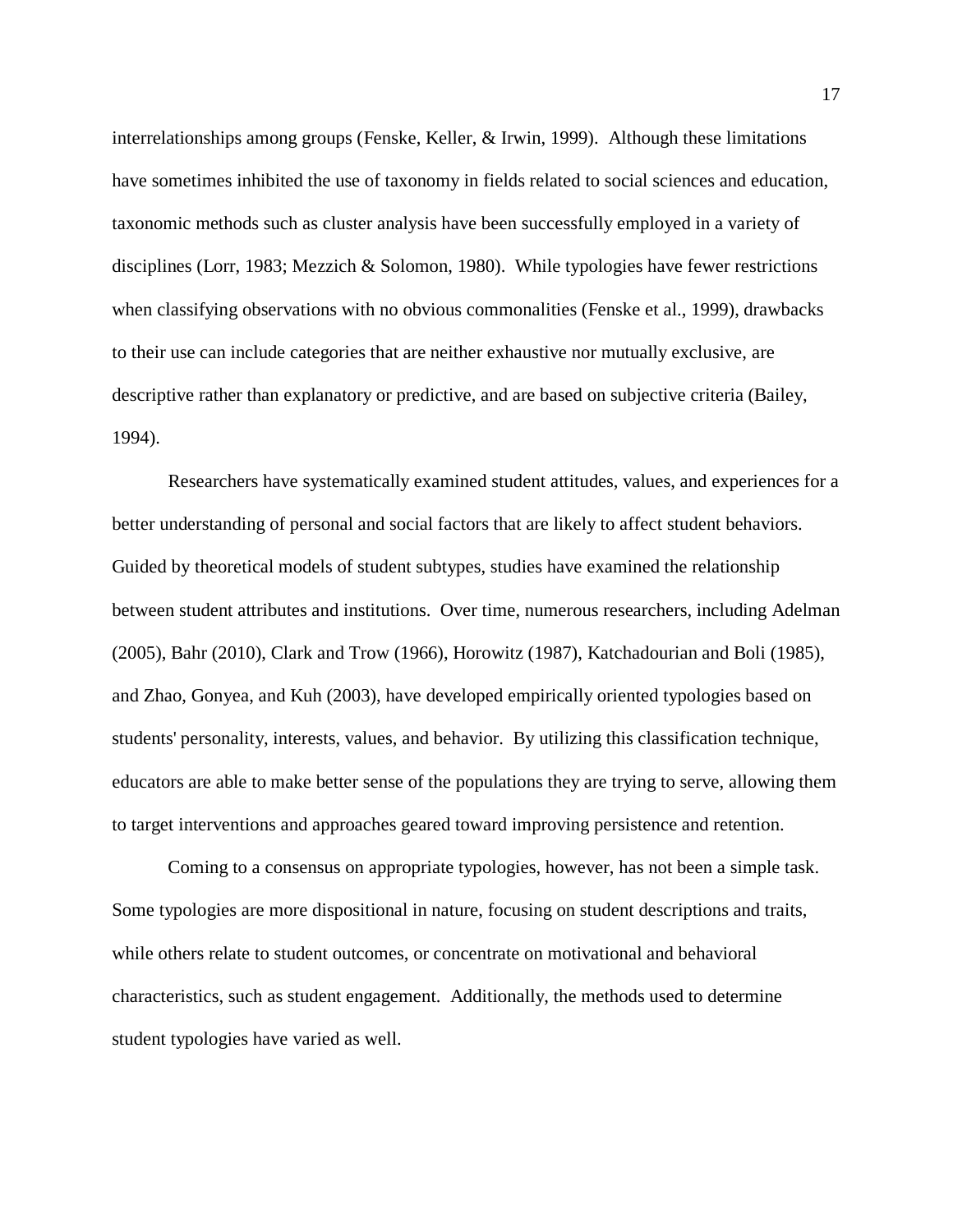#### **Typological Research in Education**

Since 1960, three lines of inquiry have examined student attitudes, values, and experiences in two- and four-year institutions to better understand the factors most likely to affect student behavior (Luo & Jamieson-Drake, 2005): (a) attributes and institutions; (b) historical effects; and (c) attitudes, performance, and engagement patterns. The first two strategies have used theoretical models of student subtypes to guide the development of typological categories. Type one has focused on variations in student attributes (e.g. interest in school) with respect to institutional characteristics such as social structure. Type two has investigated student traits directly focused on historical effects of the purpose and function of higher education—essentially, what the institution has to offer. The third approach has operated more from a data-driven, empirically derived orientation to typologies based on students' attitudes, performances, and engagement patterns, including student progression activity. For all three approaches, empirical data from four-year institutions far outweighs that of two-year. Additionally, the analyses and subsequent outcomes of the various studies have been mixed, if not conflicting, suggesting a need for further research.

#### **Attributes and Institutions**

One of the most frequently cited student typologies is Clark and Trow's (1966) qualitative analysis of student data collected in the late 1950s and early 1960s at the University of California. To determine how larger social structures impacted a student's life and relationships, two primary "orientations" were used to categorize students into subsets: identification with the college and involvement with ideas (i.e., intellectual inquiry). These categories were then combined to create four distinct student subcultures: (a) collegiate, (b) vocational, (c) academic, and (d) nonconformist. Students in the collegiate group showed high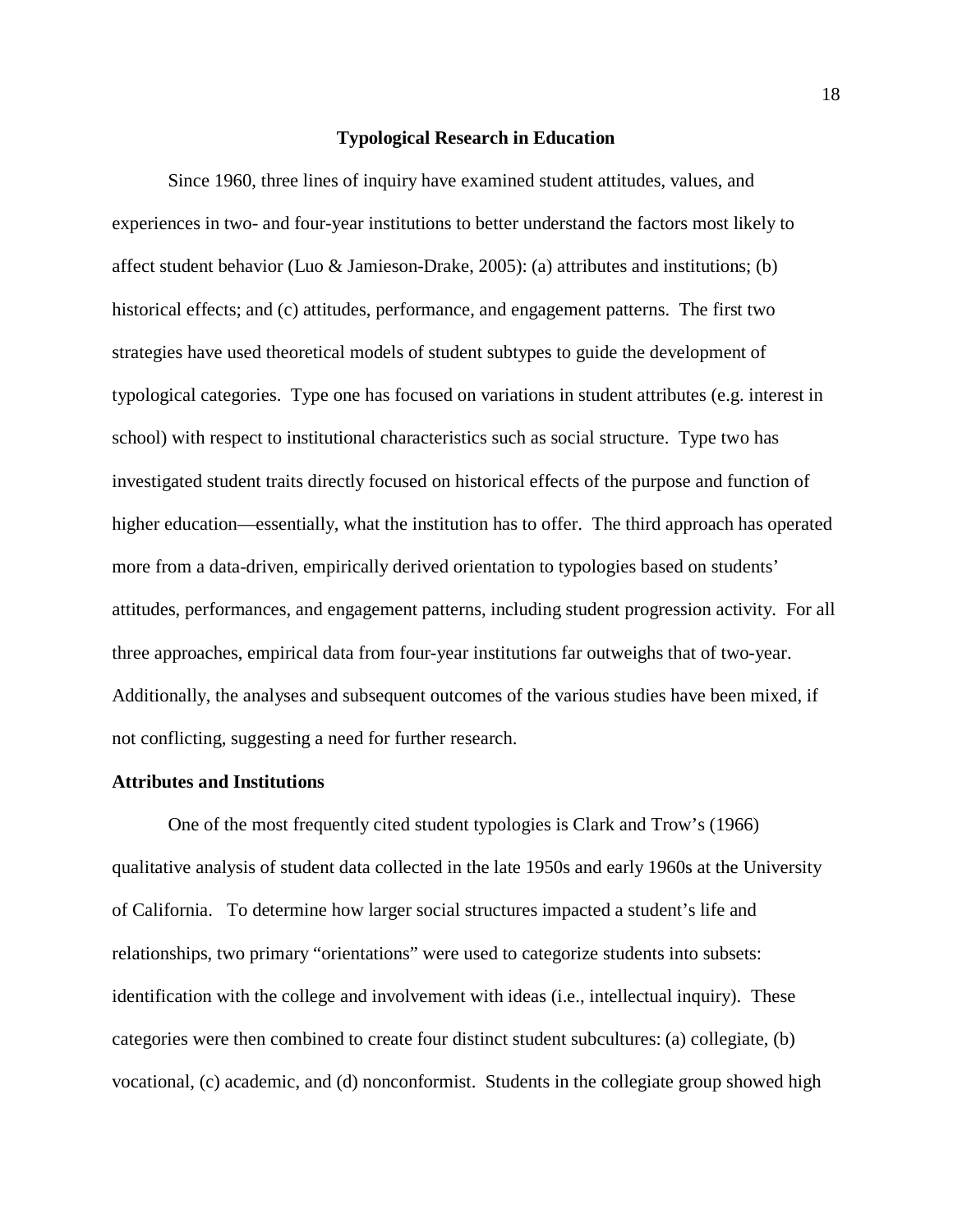identification with the college and low involvement with ideas. Students in the vocational group displayed low identification with the college and low involvement with ideas, taking part in few college activities, as they viewed college as a stepping stone to a good job. Students in the academic group scored high on both dimensions, while the nonconformists, who ranked low in institutional identification, were highly interested in intellectual matters and issues related to art, literature, and politics.

Similarly, in an examination of student self-report data at Bennington College, Newcomb, Koenig, Flacks, and Warwick (1967) identified two categories—individualism and intellectualism—that led to their identification of six dominant student subgroups: (a) creative individualists, (b) wild ones, (c) scholars, (d) the social group, (e) leaders, and (f) political activists. With strong beliefs in principles and commitment to creative pursuits, creative individualists ranked high on both individualism and intellectuality. Students in the wild group displayed high individualism but low intellectuality, caring more for wild parties than academic work. Scholars, focusing more on academics, scored high on intellectualism but low on individualism, while the social group ranked low on both dimensions, as their interest was solely in social life and having fun. Leaders participated actively in the student government and were popular among major student groups, while political activists were interested in public affairs, civil rights, campus politics, and social conditions.

Continuing the intellectual theme, Perry's (1970) findings included ethical development rather than individualism, identifying college students' tendencies and directions in growth when moving from less to more complex reasoning. Due to individual differences, however, these paths were not considered definite, nor did they advance at identical rates. Perry proposed that college students progress through four major stages of intellectual and ethical development: (a)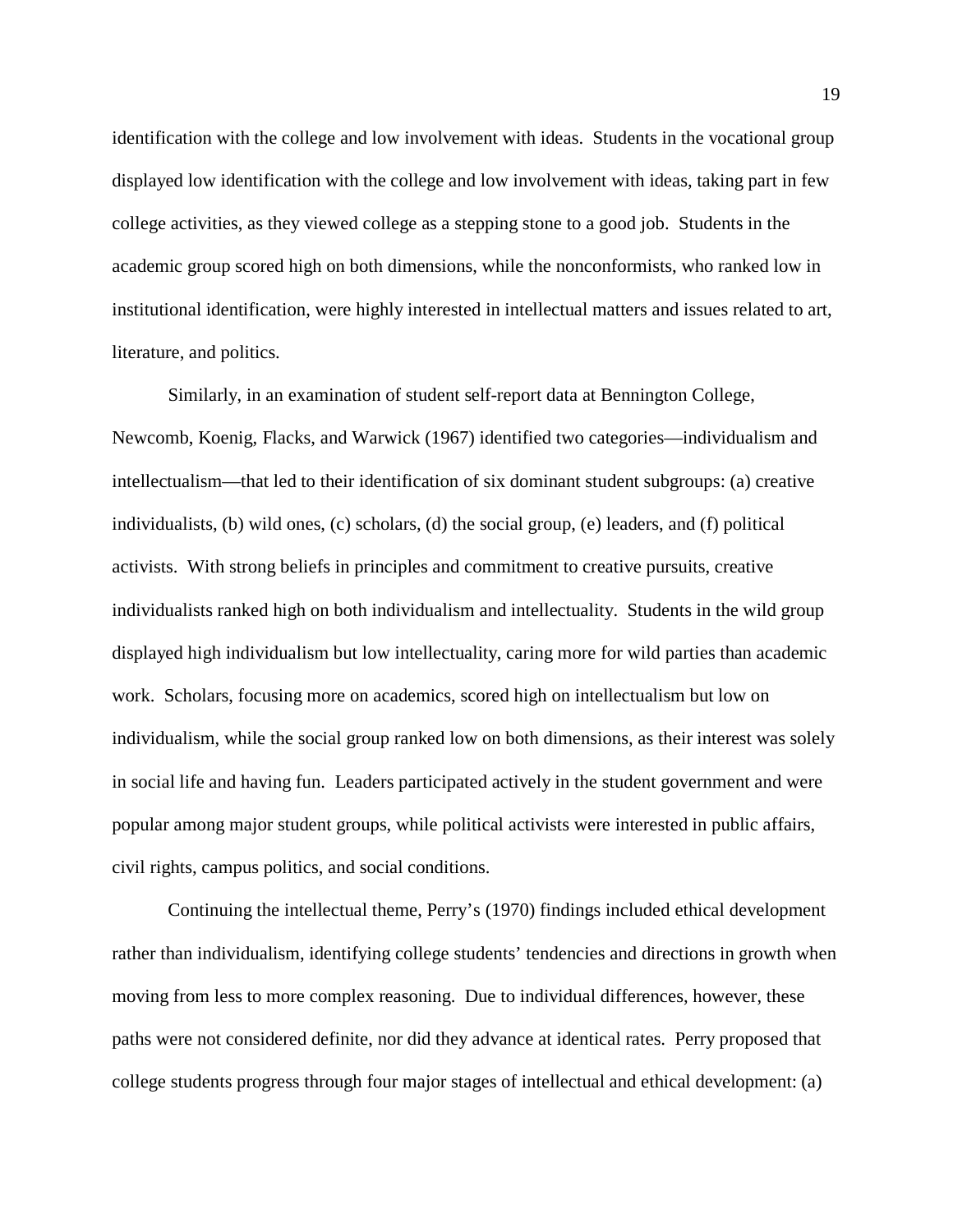dualism, (b) multiplicity, (c) relativism, and (d) commitment. These four stages were then subdivided into nine "positions." Dualism was defined as received knowledge, suggesting that there are both right and wrong answers, whereas multiplicity was subjective knowledge. Relativism prescribed that individuals should learn to evaluate solutions, while commitment held that individuals integrate what they learn from others with personal experience and reflection.

Katchadourian and Boli (1985) examined a cohort of Stanford students from their freshman year to graduation and classified them on a two-dimensional scheme that also included intellectualism, but paired it instead with careerism. This interaction resulted in four types of students: (a) careerists, (b) intellectuals, (c) strivers, and (d) unconnected. By definition, careerists viewed higher education mainly as getting training for a career, while intellectuals aspired to enjoy the learning process while extending their knowledge. Strivers attempted to excel in their studies and, at the same time, prepare for a successful career of their choice, while the unconnected scored low on both dimensions and failed to engage in college.

In 1980, Pascarella and Terenzini developed a theoretical model to predict student dropout, which resulted in two distinct typologies: persisters and voluntary dropouts. Using Tinto's Student Integration Model (1975) as a basis for their research, the authors employed a combination of factor, discriminant, and classification analyses of four-year student response data to demonstrate the effects of academic and social integration on a student's level of commitment.

Tinto's model holds that academic and social integration consist of several basic components, which consist of a student's commitments to an institution as well as goals associated with graduation and career (Tinto, 1975). According to the model, as the level of institutional and goal commitment increase, the likelihood of the student persisting at the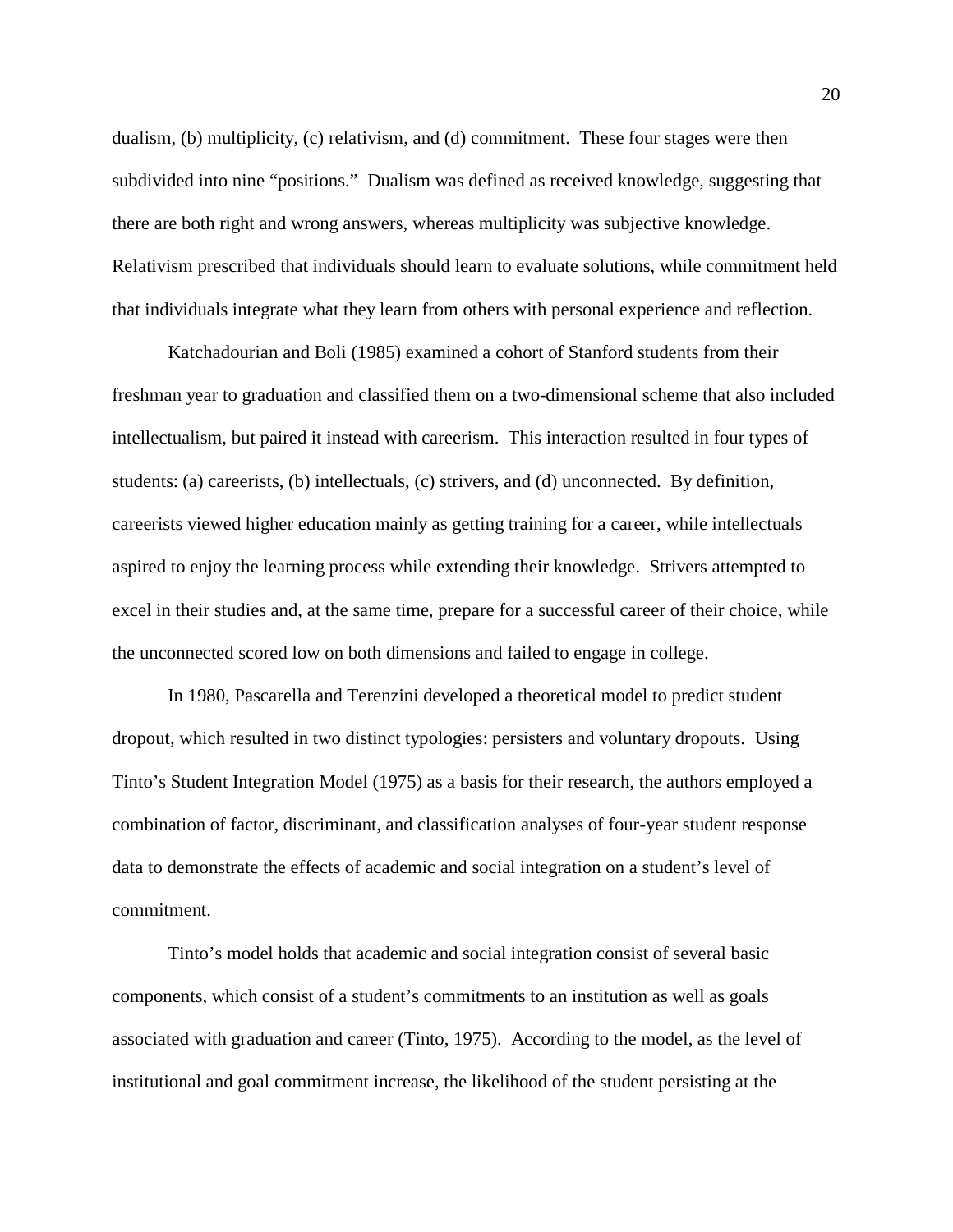institution will also increase. Pascarella and Terenzini (1980) noted that their findings generally supported "the predictive validity of the major dimensions of the Tinto model" (p. 72), and suggested that student-faculty relationships, as measured by interactions with faculty and faculty concern for student development and teaching scales, contributed highly to student persistence.

In 2002, VanDerLinden used cluster analysis to investigate response data from 100,000 community college students across 300 institutions. The study identified six clusters based on the students' stated reasons as to why they attended community college: (a) skill upgrader (upgrading skills for career advancement); (b) career prep; (c) life changer (recently encountered a major life change); (d) personal enrichment/transfer; (e) transfer only; and (f) no definite purpose for enrolling. The results found the majority of study participants to be enrolled for career preparation (29%), followed closely by personal enrichment/transfer (21%) and transfer only (21%). Only 2% of the respondents were classified as having no definite purpose for enrolling.

Like VanDerLinden (2002), Ammon, Bowman, and Mourad (2008) used cluster analysis of community college students to identify three similar categories: (a) skill upgraders, (b) career advancers, and (c) transfer students. Each of these categories was subsequently organized into sub-clusters. The skill-upgraders category, comprised of students who enrolled to increase their skill and knowledge, was subdivided into personal enrichment and nontraditional student clusters. The career advancer group was shown to be interested more in education used for employment purposes, and included the clusters (a) certificate for work, (b) skills for work, (c) degree for the computer field, and (d) degree for other fields: culinary arts, applied technologies, or math, natural and behavioral sciences fields. Lastly, the transfer student clusters included (a)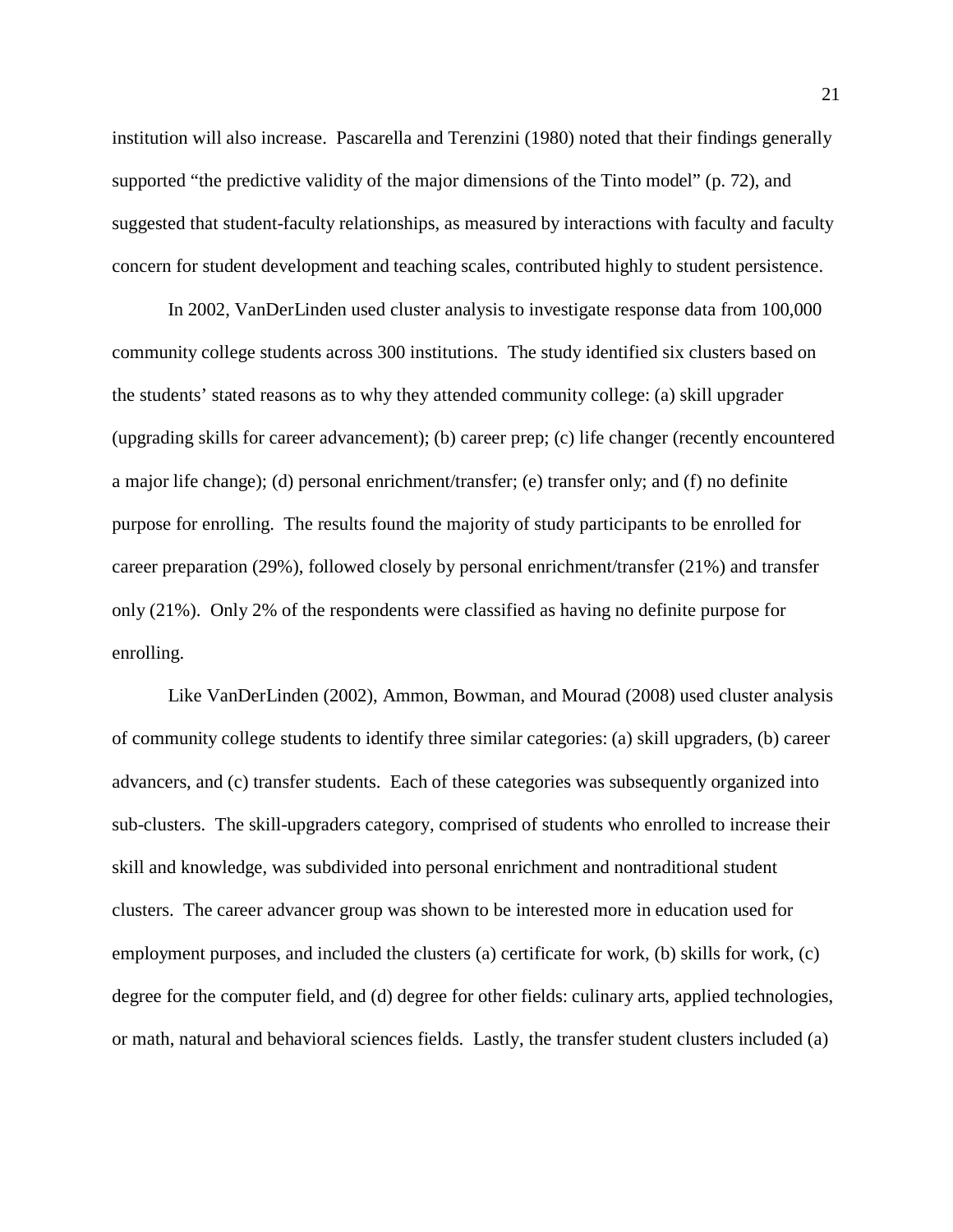degree to transfer to four year; (b) non-degree to transfer to four year; and (c) dual enroll to transfer to high school or community college.

Although he also used cluster analysis of community college students, Horn's (2009) groupings were based on three different attributes: (a) student intent to complete or transfer to a four-year institution; (b) attendance intensity; and (c) enrollment in a formal program of study for degree seekers. The purpose of creating the taxonomy was to investigate its relationship with three-year outcomes related to enrollment status and degree attainment. Using longitudinal data, the researchers identified three clusters of student direction: (a) strongly, (b) moderately, and (c) not directed. Students within each cluster were then further divided into tracks based on their program of study (e.g. associate's degree or vocational certificate). Subsequent logistic regression analysis showed that strongly directed students had higher odds of retention and completion.

#### **Historical Effects**

Other research into student typologies has focused more on characterizing student traits through the functions of colleges and the purposes of higher education. Examining the missions of colleges and universities, Keniston (1973) identified seven types of students: (a) gentlemanin-waiting, (b) apprentice, (c) big man on campus, (d) professionalist, (e) underachiever, (f) activist, and (g) disaffiliate. According to Keniston, colleges in early times largely served to educate children from the privileged class, so students at the time were considered gentlemen-inwaiting, as they primarily went to college to prepare themselves for their birthright as part of the upper-class life. In the early twentieth century, the function of education began to change from vocational training to the teaching of such soft skills as the ability to be likable and persuasive. Thus, a student with especially strong social prowess began to emerge as the big man on campus.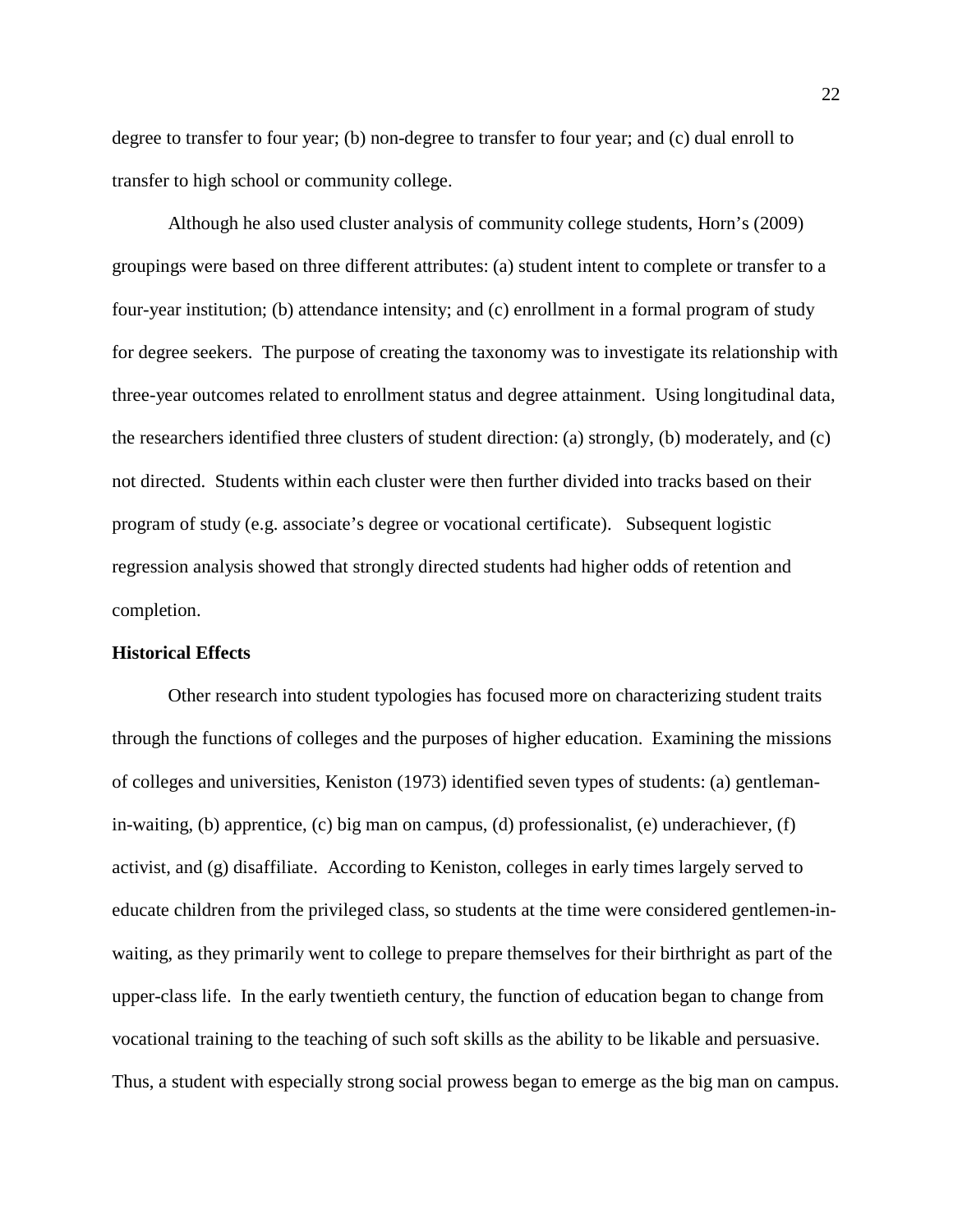Later, the development of modern technology gave rise to new types of students: the professionalist, who had high professional expertise and was capable of handling technical problems, as well as the activist, the disaffiliate, and the underachiever. Engaging in student demonstration, the activists protested against the university or society to press for reform or improvement. The disaffiliates were politically inactive but culturally alienated students, whereas the underachievers were students who accepted their own deficiencies.

Horowitz (1987) looked at Yale students and their subcultures from a historical perspective, classifying them into four major groups: (a) college men, (b) outsiders, (c) rebels, and (d) new outsiders. Outsiders were serious about academic work, whereas college men/women were more interested in the social life in college. New outsiders, serious about academic work, were more concerned about job opportunities after college, while rebels were concerned about social issues on and off campus.

#### **Attitudes, Performance, and Engagement Patterns**

A third line of research into student typologies examines college student attitudes, performance, and engagement patterns in college activities. Houle (196 1) developed a typology that described the orientations of adult education participants. Based on audiotaped interviews with 22 continuing education participants in the Chicago area, Houle proposed a typology to characterize their motivational influence: (a) goal-, (b) learning-, or (c) activity-oriented. Goaloriented learners used education to accomplish specific objectives, while the activity-oriented students found meaning in the activity of learning itself. Learning-oriented students were simply interested in obtaining knowledge.

Armand Mauss (1967) also used self-report data to adapt Clark and Trow's (1966) typology, incorporating sociological factors into the educational performance of junior college,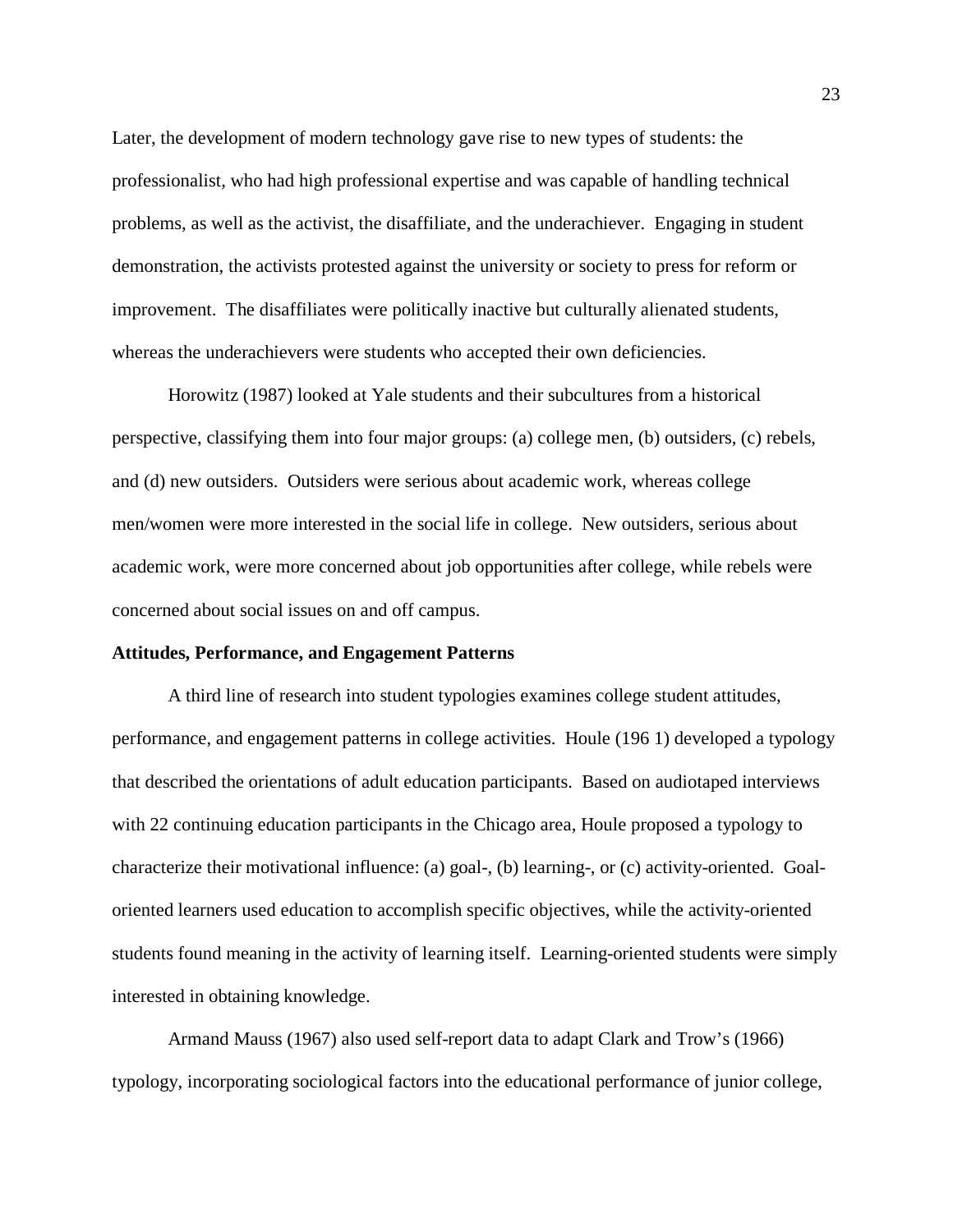rather than university, students. Differences in student classifications were said to be based primarily on students' value commitments to the "adult world" and their pursuit of intellectual ideas. These classifications included the (a) academic type, (b) vocational type, (c) incipient rebel, and (d) perpetual teenager. Mauss found that the academic and vocational types generally tended to have stronger self-concepts and identified with the adult community. However, the academic type was involved with ideas, or idea-oriented, while the vocational type was not. The incipient rebel was also involved with ideas but did not identify with the adult community, whereas the perpetual teenager did neither.

Similar to Houle and Mauss, Attinasi, Stahl, and Okun (1982) analyzed interview data to categorize community college students based on their motivational orientations toward enrollment in individual courses. Students were compared based on how they defined (a) their major criterion of success; (b) the aspect of education they most emphasized; and (c) their willingness to endure a delay in application of learning. Findings showed that most students could be classified as either (a) requirement meeters (task-oriented with a goal to earn credit hours and/or a good grade but spending as little time as possible on school-related activities); (b) knowledge seekers (genuinely interested in the subject matter); or (c) specific information users (focused more on obtaining practical knowledge or skills).

Based on ratings of student performance on a wide range of dimensions, Taber and Hackman (1976) used factor analysis to identify twelve distinct patterns of Yale student performance classified into two groups: success types and nonsuccess types. The success types included (a) leaders, (b) scholars, (c) careerists, (d) grinds, (e) artists, (f) athletes, and (g) socializers. Conversely, the nonsuccess types consisted of (a) extreme grinds and (b) disliked, (c) alienated, (d) unqualified, and (e) directionless students.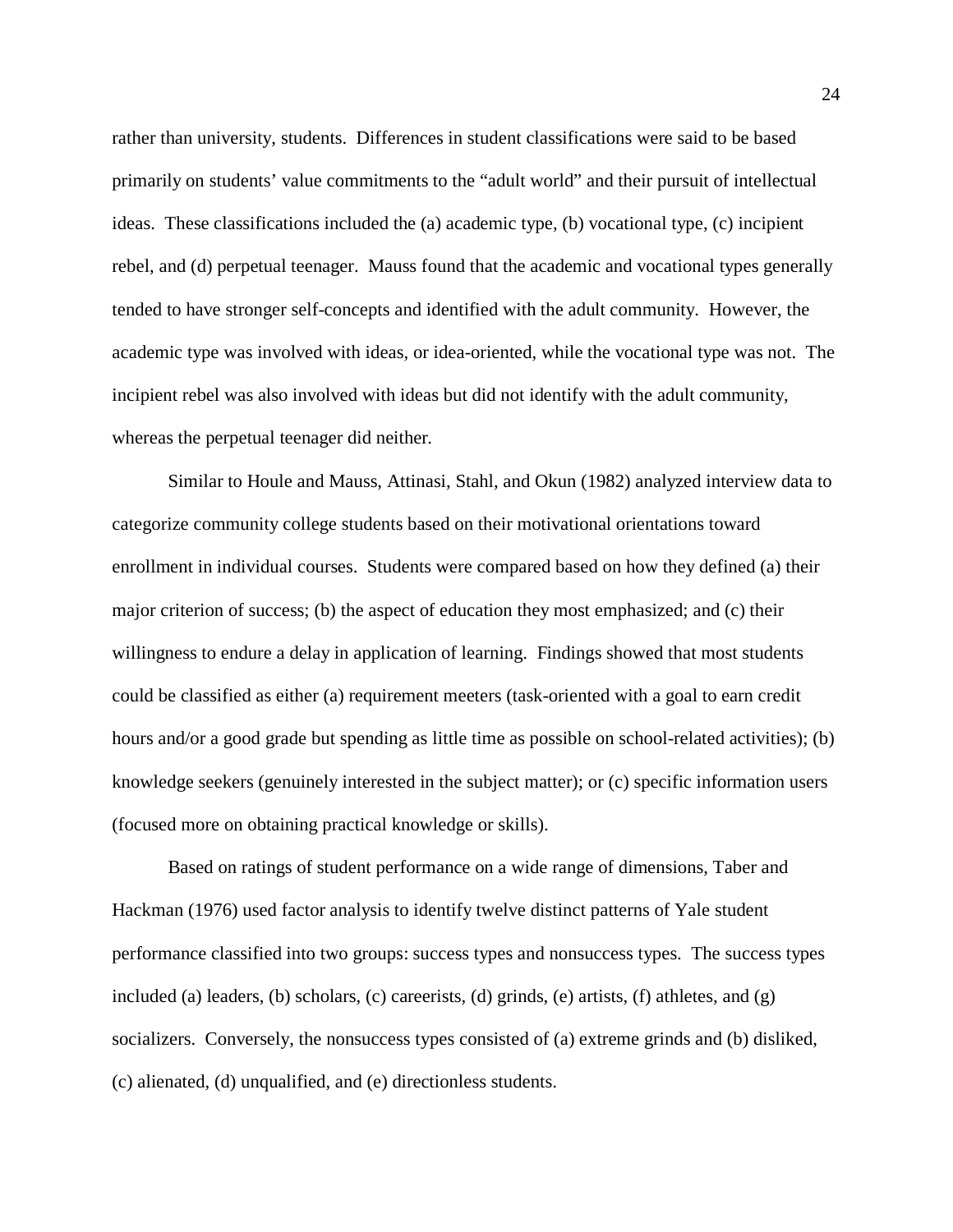Taber and Hackman (1976) found that leaders ranked highest in organizational participation and played leading roles in student organizations and activities, while the scholars ranked highest in intellectual performance. Noted for their remarkable mathematical proficiency, the grinds attached great emphasis to academic performance. The artists were characterized by exceptionally high levels of artistic performance, whereas the athletes were differentiated by their exceptionally high levels of athletic performance. Socializers were rated relatively high on interpersonal sociability but low on academic dimensions. Among the nonsuccess types of students, the extreme grinds failed to balance academic work with nonacademic aspects of college life, while the disliked students scored low on all personal and interpersonal behaviors. The alienated students had high ratings on artistic performance, but they had not yet developed career plans, were low in self-direction, and were unhappy with their college experience. With poor academic performance, the unqualified students were viewed as unlikely candidates for any advanced study. The directionless students, chiefly interested in socializing, identified least with college.

Also using factor analysis, Astin (1993) examined student behavioral characteristics at the time of college entry to identify seven types of students comparable to those found by Taber and Hackman (1976): (a) scholar, (b) leader, (c) hedonist, (d) status striver, (e) social activist, (f) artist, and (g) uncommitted. Scholars displayed a high degree of academic and intellectual selfesteem with high aspirations for academic success, while the social activists showed an elevated level of activity, assertiveness, and social involvement. Artists scored high on self-ratings of artistic ability and values, whereas hedonists were largely defined by their party behaviors. Status strivers were committed to career and financial success, and leaders had high self-ratings on popularity, social self-confidence, and leadership ability, viewing themselves as popular and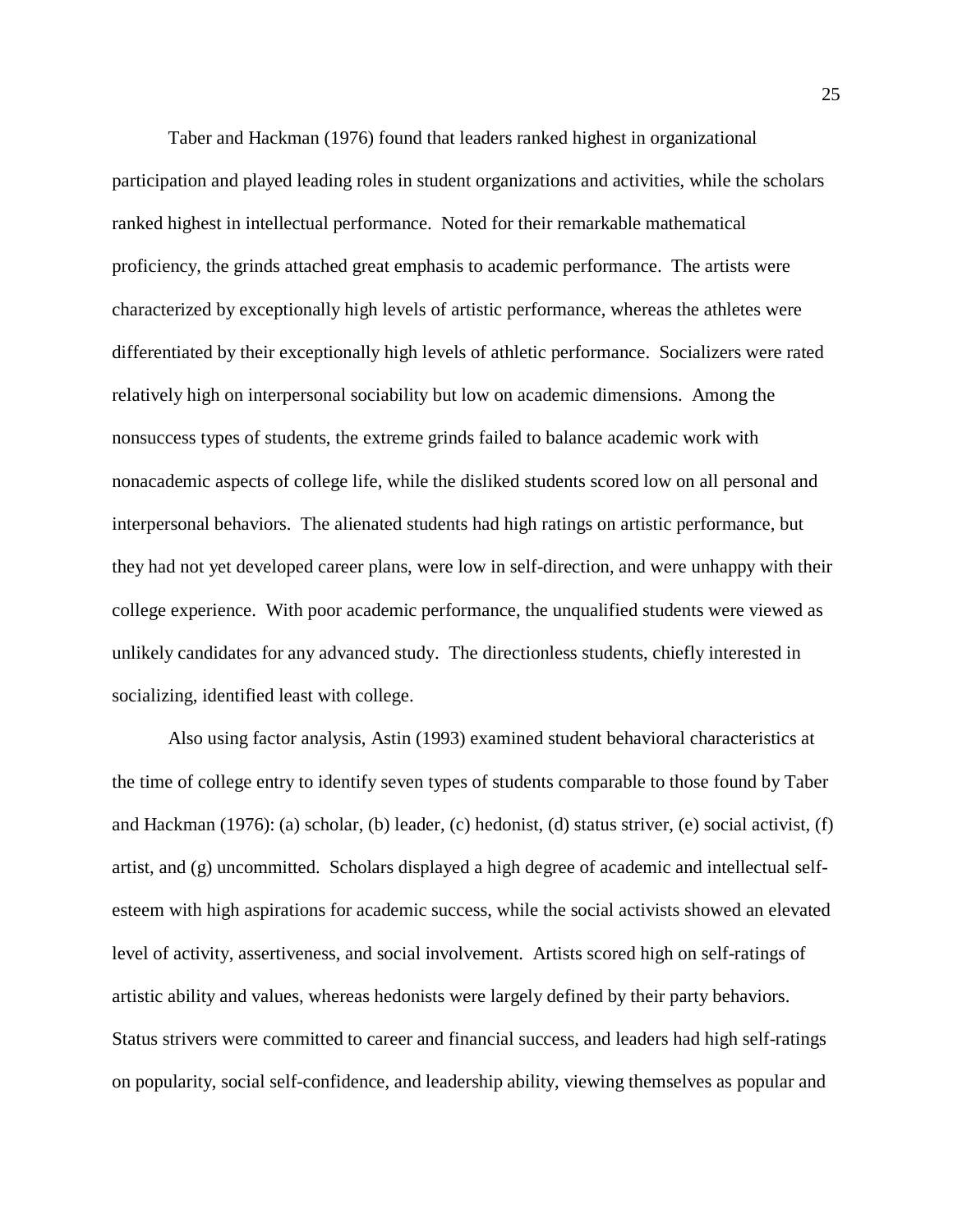outgoing. The uncommitted, however, exhibited more disengaged behaviors, including changing major or career choice, dropping out of college, or transferring to another college before graduating.

Clagett (1995) adopted a more outcomes-based approach, noting that community college assessment measures focusing exclusively on graduation rates are misleading. He suggested that a student outcomes typology should (a) be accepted as legitimate by all parties to whom the college is accountable; (b) take into account the full range of student goals; and (c) acknowledge student enrollment behavior patterns. To that end, seven outcomes-based categories were developed: (a) award and transfer, (b) transfer/no award, (c) award/no transfer, (d) sophomore status in good standing, (e) persisters, (f) special motive, and (g) other exiters. Award and transfer students earned a degree or certificate, and then transferred to a four-year institution. The transfer/no award students transferred to a four-year institution without earning a degree or certificate. Award/no transfer students were those who had earned a degree or certificate, but for whom there was no record of transfer. Students in the sophomore status in good standing category had not graduated but had earned at least 30 credits with a cumulative GPA of 2.0. The persisters category identified students who were still in the college but did not fit any of the other categories, while the other exiters left the college without graduating or earning 30 credits, and with no record of transfer. The special motive students were those who indicated short-term, non-degree goals of personal enrichment or job skill upgrading.

Kuh (1995) grouped undergraduate students based on interview responses and used qualitative analysis and cross-tabulation to determine the relationship between the students' outof-class experiences and five outcome domains. These included (a) interpersonal competence, (b) practical competence, (c) cognitive complexity, (d) knowledge and academic skills, and (e)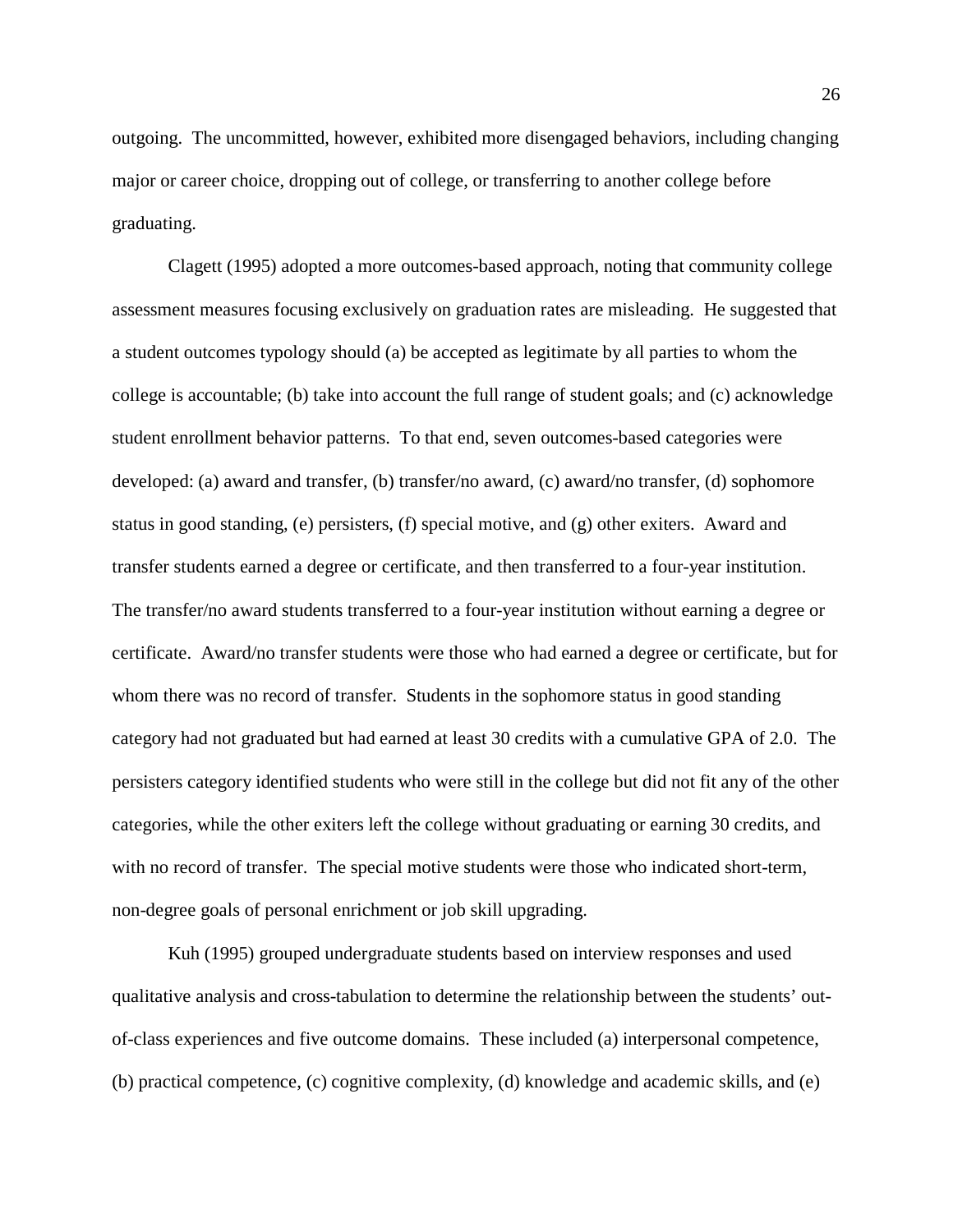humanitarianism. The eight types of experiences, or antecedents, were defined as (a) leadership, (b) peers, (c) academic, (d) faculty, (e) work, (f) travel, (g) ethos, and (h) other. Kuh's results showed that leadership and work experiences highly contributed to practical competence, while gains in cognitive complexity were more often associated with academic activities, other experiences, and institutional ethos. In addition, peers were found to be the most important influence in the areas of humanitarianism, interpersonal competence, and cognitive complexity.

As a response to Kuh's (1995) recommendation for an increase in research on the interaction between student behaviors and outcomes-based characteristics, Dugan (2011) employed latent class analysis to develop a typology reflective of how patterns of college student involvement in clubs and organizations related to leadership development. Eight unique categories were identified: (a) affinity group affiliates, (b) identity and expression leaders, (c) cultural collegiate, (d) academic careerists, (e) recreational academics, (f) athletes, (g) social recreators, and (h) social collegiates.

Dugan's (2011) affinity group affiliates were connected to a limited number of associations, while the identity and expression leader members were involved in an average of six different types of group experiences, including those that were leadership-oriented. Students described as cultural collegiates reported the highest levels of involvement and showed the greatest probability of leadership activity. The academic careerists largely focused on group activities related to specific disciplines or career interests. Students in the recreational academics category were also more likely to participate in groups related to their academic interests, but this included intramurals as well. Group involvement for the athletes was primarily limited to sports and intramurals, whereas social recreators encompassed not only students involved in intramurals and sports, but also sororities and fraternities. Lastly, the social collegiates, who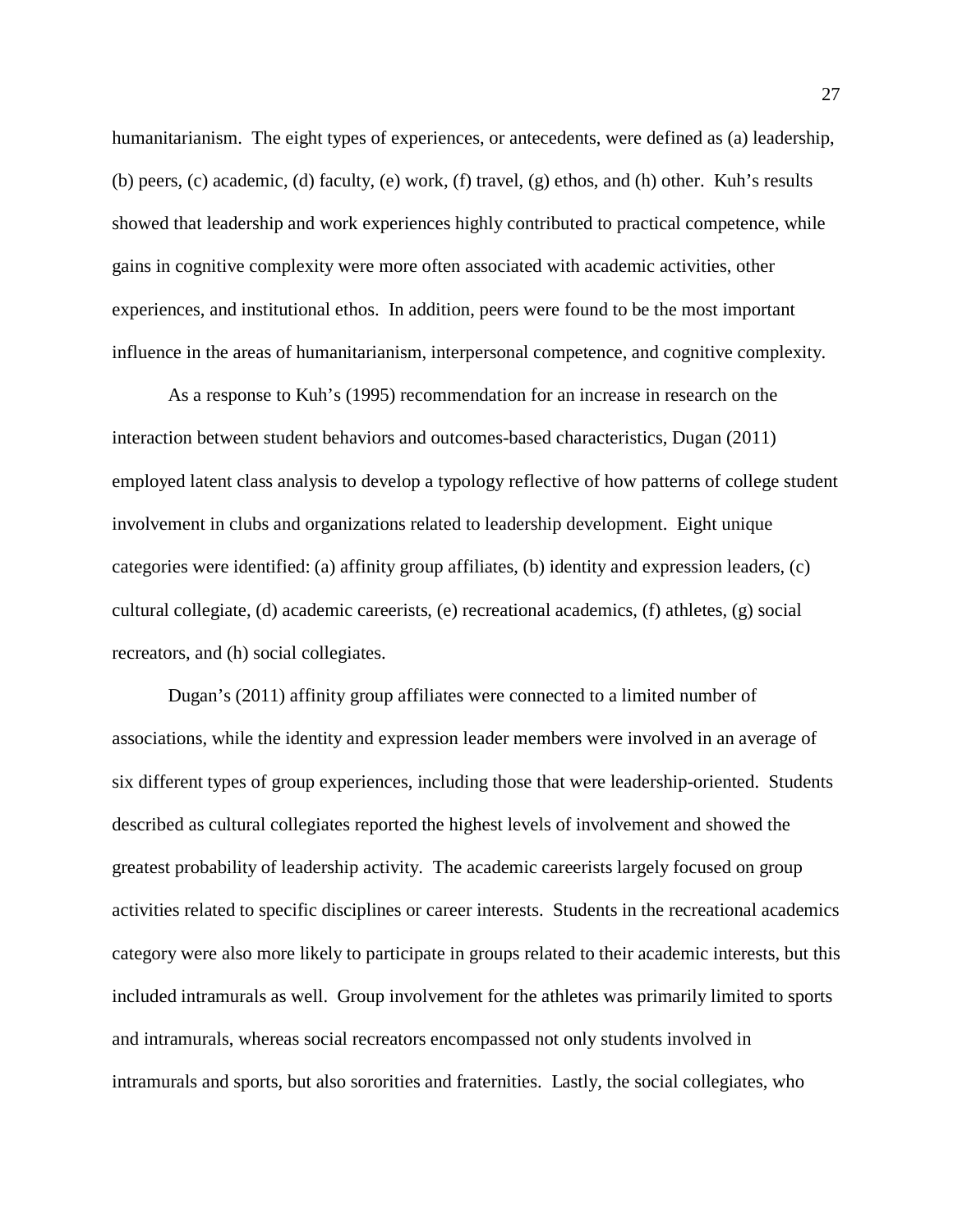more closely resembled classifications described by other researchers (Astin, 1993; Clark & Trow, 1966; Kuh, Hu, & Vesper, 2000; Taber and Hackman, 1976), maintained levels of group involvement that were high across most campus activities.

In 2000, Kuh, Hu, and Vesper developed an activities-based typology by classifying fouryear students based on the quality of their educational efforts, which were then linked to selfreported college gains. Combining factor and cluster analysis to link student types to patterns of behaviors and self-reported outcomes, the researchers identified ten major groups: (a) disengaged, (b) recreator, (c) socializer, (d) collegiate, (e) scientist, (f) individualist, (g) artist, (h) grind, (i) intellectual, and (j) conventional. Students in the disengaged group scored below average on all college activities, whereas recreators devoted a considerable amount of effort to sports and exercise but were below average in most other activities. Socializers had substantial social interaction with their peers, while collegiates distinguished themselves by their active involvement in co-curricular activities. Scientists scored extremely high on science and quantitative activities, whereas individualists interacted often with peers and participated in artistic activities. Artists scored high on artistic activities and faculty interaction, and the grinds characterized themselves by a high level of academic effort. Intellectuals were engaged in all types of college activities, while conventionals displayed a mixed pattern of involvement.

Also using factor analysis, Zhao, Gonyea, and Kuh (2003) assayed National Survey of Student Engagement (NSSE) data to determine five "psychographic" categories of student engagement: (a) student-faculty interactions; (b) experiences with diversity; (c) academic effort; (d) out-of-class experiences; and (e) integrative activities. Subsequent cluster analysis resulted in eight groups of students: (a) unconventional, (b) collegiate, (c) vocational, (d) conventional, (e) grinds, (f) academics, (g) maximizers, and (h) disengaged. While most of the groups shared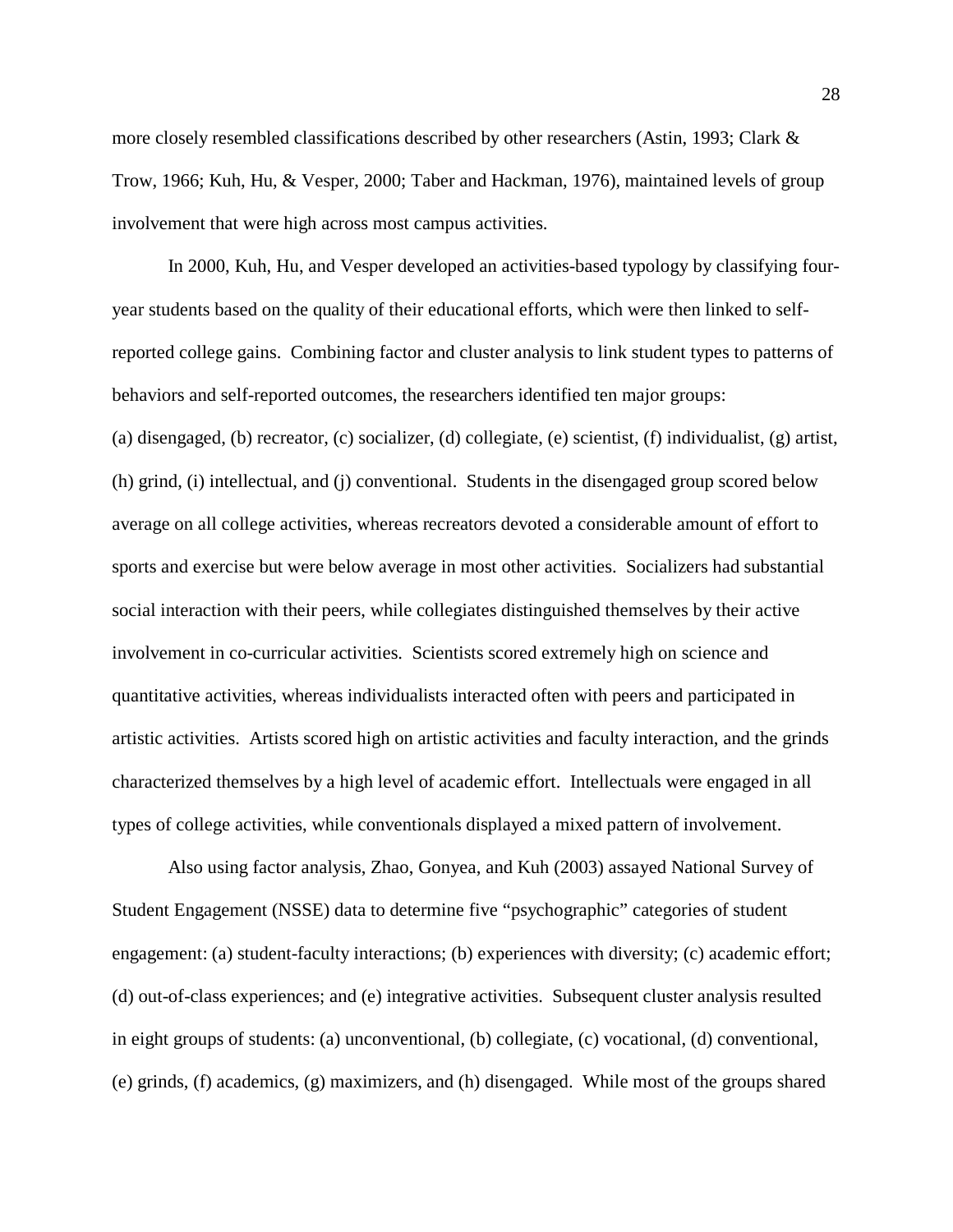characteristics already identified through other researchers' typologies (Astin, 1993; Dugan, 2011; Kuh, Hu, & Vesper, 2000; Mauss, 1967; Taber and Hackman, 1976), the unconventionals category was unique and included students of below average social and academic activity who often interacted with people of diverse backgrounds.

Luan, Zhao, and Hayek (2009) employed data mining followed by cluster analysis of the NSSE dataset to identify eight student-engagement typologies: (a) high interaction, (b) traditional-learning focused, (c) homework-emphasized, (d) diverse and spread, (e) meeting service needs, (f) disengaged, (g) collegiate, and (h) easy-pass. The high-interaction, traditionallearning-focused, and collegiate students were found to be more traditional, enrolling full-time and having few off-campus responsibilities. Conversely, the diverse-and-spread, meetingservice-needs, disengaged, and easy-pass students were generally part-time and non-traditional students, working professionals, and minorities. The collegiate student was shown to be "conventional," while the high-interaction student was described as a "doer or busy bee" and the traditional-learning focused student was a "learner and teacher's pet." The homeworkemphasized student was an "avid reader," the diverse and spread student was considered a "driller," and the meeting service needs students were described as "contented." The disengaged students, however, were found to be "over-challenged," whereas easy-pass students were "insufficiently challenged."

Hu and McCormick (2011) expanded upon earlier analyses (Kuh, Hu, & Vesper, 2000; Zhao, Gonyea, & Kuh, 2003) to further refine the engagement-based student typology. Also utilizing NSSE data, the authors examined the utility of this typology in understanding learning outcomes and student persistence. Using cluster analysis to demonstrate conceptually related student behaviors, experiences, and perceptions, seven groups of student types—(a) academics,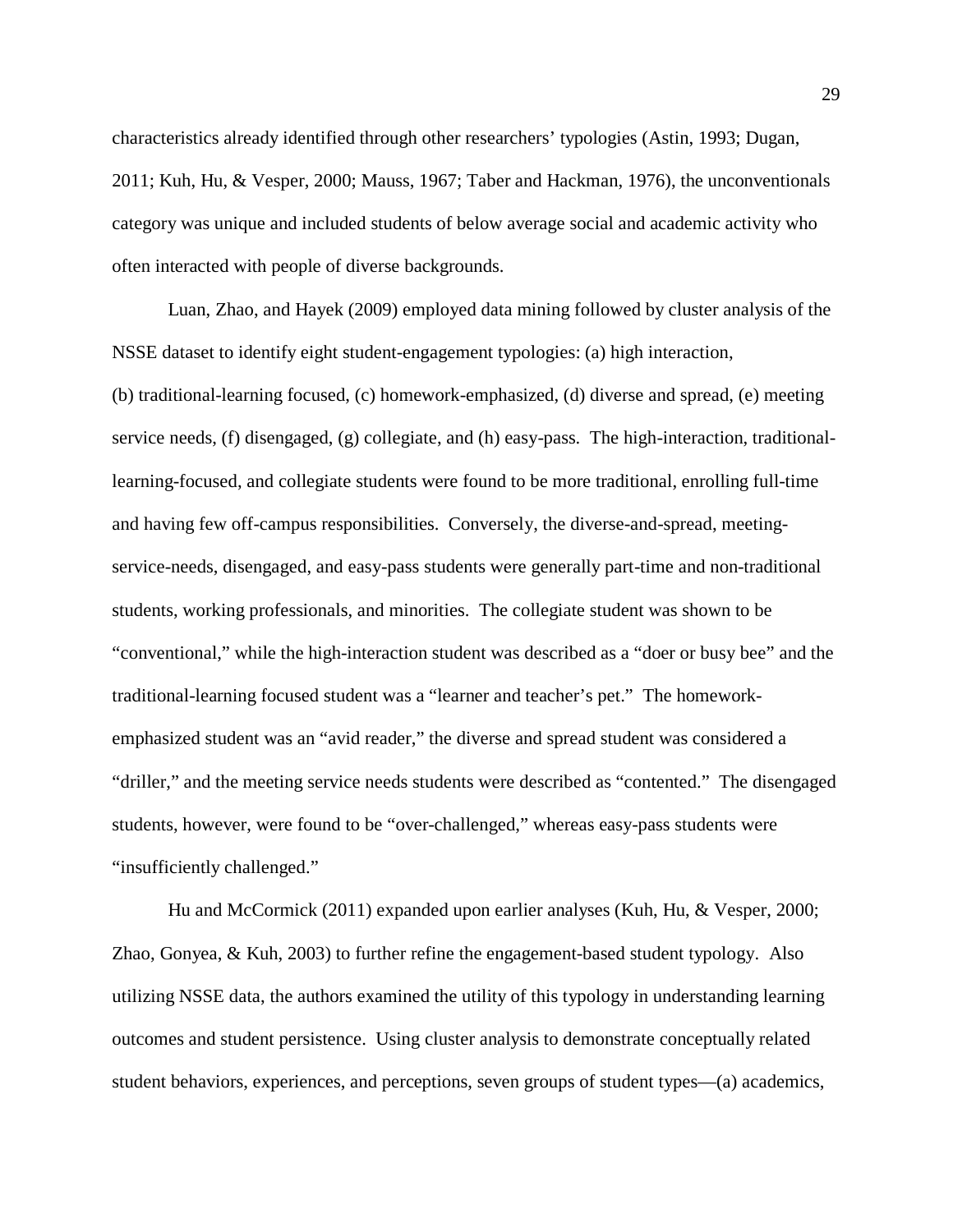(b) unconventional, (c) disengaged, (d) collegiate, (e) maximizers, (f) grinds, and

(g) conventionals—were identified based on the five different NSSE benchmarks (2004, 2005): (a) level of academic challenge, (b) active and collaborative learning, (c) student-faculty interaction, (d) enriching educational experiences, and (e) supportive campus environment. Relationships between these resultant student types and outcome variables such as grade point average (GPA), self-reported gains, and persistence from first to second year of college were subsequently determined via linear and logistic regression. Findings suggested that certain groups of students (e.g. Academics and Maximizers) are more successful in college because they spend time on such educationally purposeful activities as academics. In addition, students who were more engaged in campus and academic activities were shown to be more likely to persist to a second year at the same institution. Stressing that student engagement is important to student learning and development, the results suggested the diagnostic potential of an engagement-based typology to identify students at risk for limited learning and attrition.

Focusing more on the impact of academic process on student success, Boughan (2000) utilized structural equation modeling (SEM), as well as path and cluster analysis, to identify ten distinct achievement-based categories of students: (a) extra effort, (b) supported scholars, (c) collegians, (d) true grit, (e) pragmatists, (f) full-time struggle, (g) part-time struggle, (h) vanishers, (i) unprepared, and (j) casuals. Extra effort, supported scholars, and collegians were described as high achievers with elevated levels of course performance and study load scores. True grit students were considered to be of high medium achievement, as they experienced problems with remedial and credit courses while still managing to achieve. Average achievement clusters included the pragmatists, who were more oriented to occupational courses and job-related goals, and full-time strugglers, who typically entered college unprepared and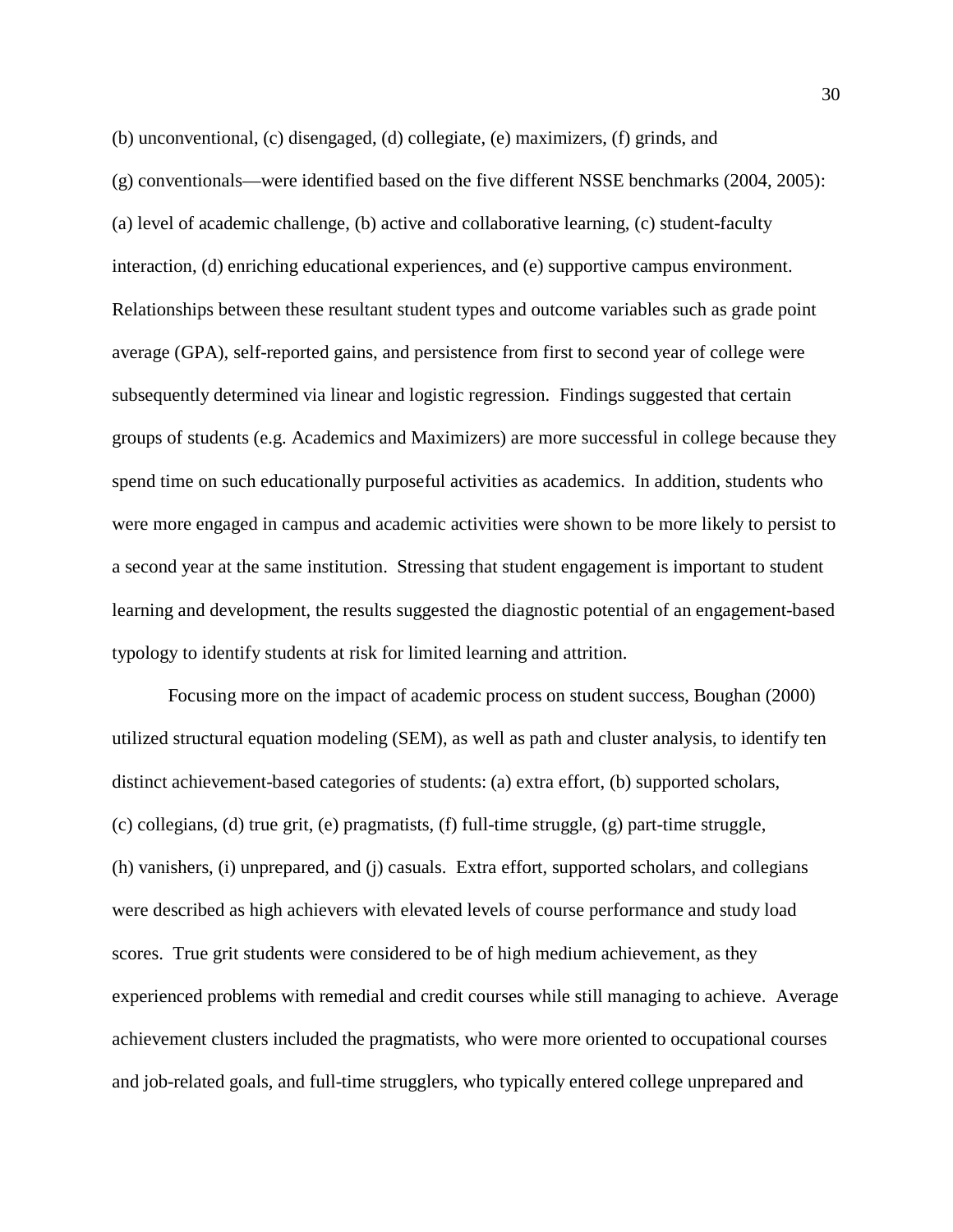demonstrated only moderate drive and persistence. The low-achievement clusters were found to include the part-time strugglers, vanishers, unprepared, and casuals. The students in these groups tended to have high dropout and stopout rates, with low levels of achievement.

Adelman (2005) developed a student typology for community college learners based on the number of college credits earned, which resulted in three clusters: (a) homeowners, (b) tenants, and (c) visitors. Students in the homeowners category were described as credentialoriented (vocational), while those in the tenant group were shown to be using the community college as a means to transfer to a four-year institution. Visitors were those students earning less than 30 credits and typically terminating without a credential.

To develop his five-category typology of student engagement, Cox (2011) used qualitative data to examine faculty-student interactions outside the classroom, which resulted in (a) disengagement, (b) incidental contact, (c) functional interaction, (d) personal interaction, and (e) mentoring. Disengagement was defined as an absence of interaction between faculty members and students outside the classroom, whereas personal interaction suggested faculty members and students engaged in purposeful interactions revolving around shared interests. Incidental contact was considered unintentional and arose when a student and faculty member interacted just by being in the same place at the same time. Functional interactions were characterized as more formal, as they related to student and faculty academic relationships, such as those that took place during office hours. Mentoring occurred when a student and faculty member worked so closely together that personal and functional interactions began to converge.

Knight (2013) used cluster analysis to measure outcomes-based learning for engineering students based on National Academy of Engineering strategies for the "engineers of 2020" (E2020). This resulted in seven distinct typologies: (a) E2020 engineers, (b) theory-focused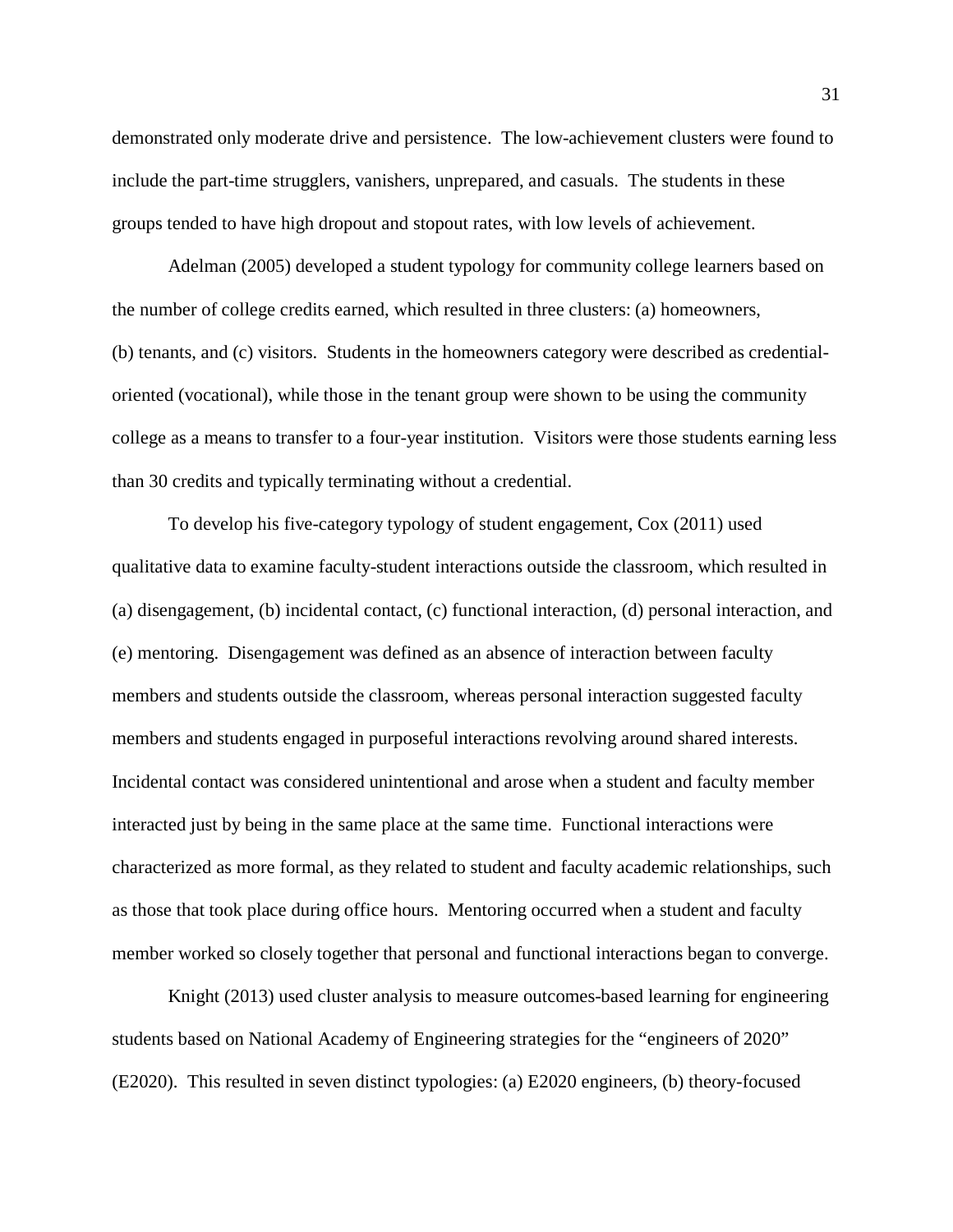engineers, (c) connecting engineers, (d) E2020-lite engineers, (e) non-reflective engineers, (f) E2020 deficient engineers, and (g) professionally oriented engineers. E2020 engineers reported high proficiencies on all outcomes, whereas E2020 deficient reported the lowest proficiencies overall. The E2020-lite students reported well-rounded outcomes, but were still less than the E2020 group. The connecting category contrasted with the E2020 group in fundamental skills, although they were very similar otherwise. The non-reflective engineers were also similar to the E2020 students, but scored markedly lower on the Reflective Behavior Practice scale. The professionally oriented group was most similar to the E2020 students, but reported lower proficiencies on dimensions of interdisciplinary competence and design/contextual awareness.

Typologies focusing on students' actions with respect to progression through an institution also can enable researchers to predict student outcomes. Concentrating on what a student does rather than who that individual is has been shown to be the strongest predictor of educational gains (Kuh, Kinzie, Schuh, & White, 2005; Pascarella & Terenzini, 2005).

Robinson (2004) used path analysis of longitudinal data to merge indicators of undergraduate enrollment, progress, and completion into six categories: (a) commencing student; (b) continuing with no repeats; (c) unit of study repeats following failure; (d) stopout (temporary); (e) transfer (enrollment in another degree course at the same university); and (f) no enrollment at the university. According to the study, a benefit of this procedure is its adaptability and resistance to changes in attendance from full- to part-time.

In their study of community college student progression, Hagedorn and Prather (2005) chose four variables from the literature to inform their cluster analysis: (a) lowest level of math enrollment; (b) stated intention to transfer; (c) average number of units per semester; and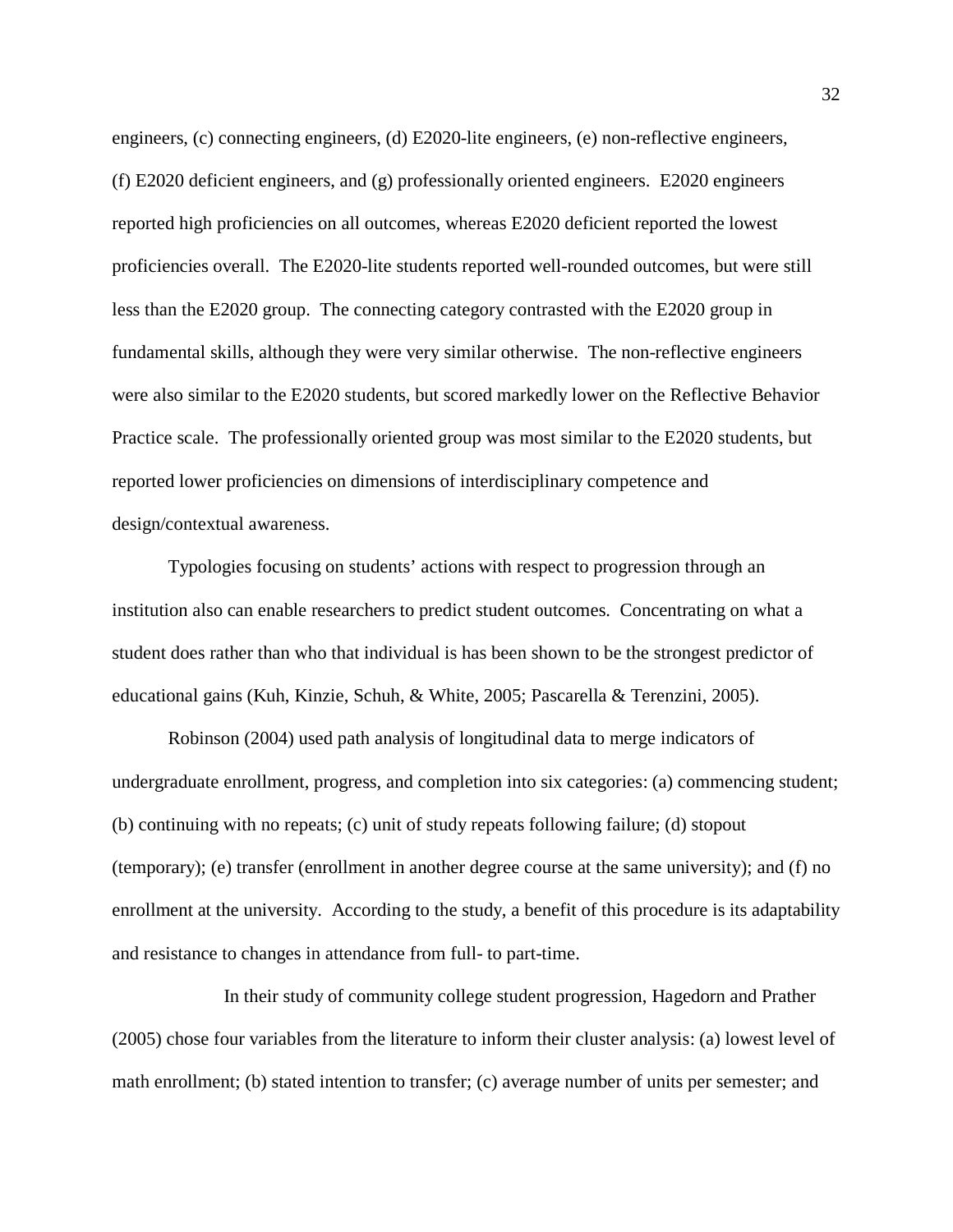(d) total number of semesters enrolled. The math cluster variable, based on Adelman's (1999) finding that mathematics was one of the most important predictors of community college success, was defined as the first or lowest level of mathematics in which a student enrolled.

Hagedorn and Prather (2005) subsequently used a solar system metaphor to characterize the resultant groupings, suggesting that the further a group of students was from the sun (fulltime attendance), the less likely those students were to achieve their goals. Planet one was comprised of traditional students, planet two included full-vocs (vocational), and planet three, transfer-bound. Students aligned with planet four were identified as transfer-hopefuls, while those in planets five through seven were described as industrious, brief-stint, and uni-course, respectively.

Taking a data-mining approach, Luan (2006) explored three indicators of community college student behavior—course volume, unit load, and course withdrawals, as demonstrated by an adjustment factor—to identify six clusters of learners: (a) careful nibblers, (b) confident unit loaders, (c) well-adjusted course packers, (d) overly burdened, (e) total withdraw, and (f) unit maximizers. Careful nibblers were found to be low on all three indices, while the confident unit loaders were high on unit load only. The well-adjusted course packers were shown to be high on course volume but low on unit load and adjustment factor. The overly burdened students were high on both course volume and adjustment factor, whereas the unit maximizers were highest on unit load. The total withdraw students, however, dropped all courses.

Marti (2008) modeled enrollment patterns of community college students to determine five distinct persistence pathways: (a) full-time, long-term; (b) two years and out; (c) long-term decliners; (d) part-time, long-term; and (e) one term and out. Using latent trajectory analysis to examine diversity in persistence pathways related to student characteristics and behaviors, Marti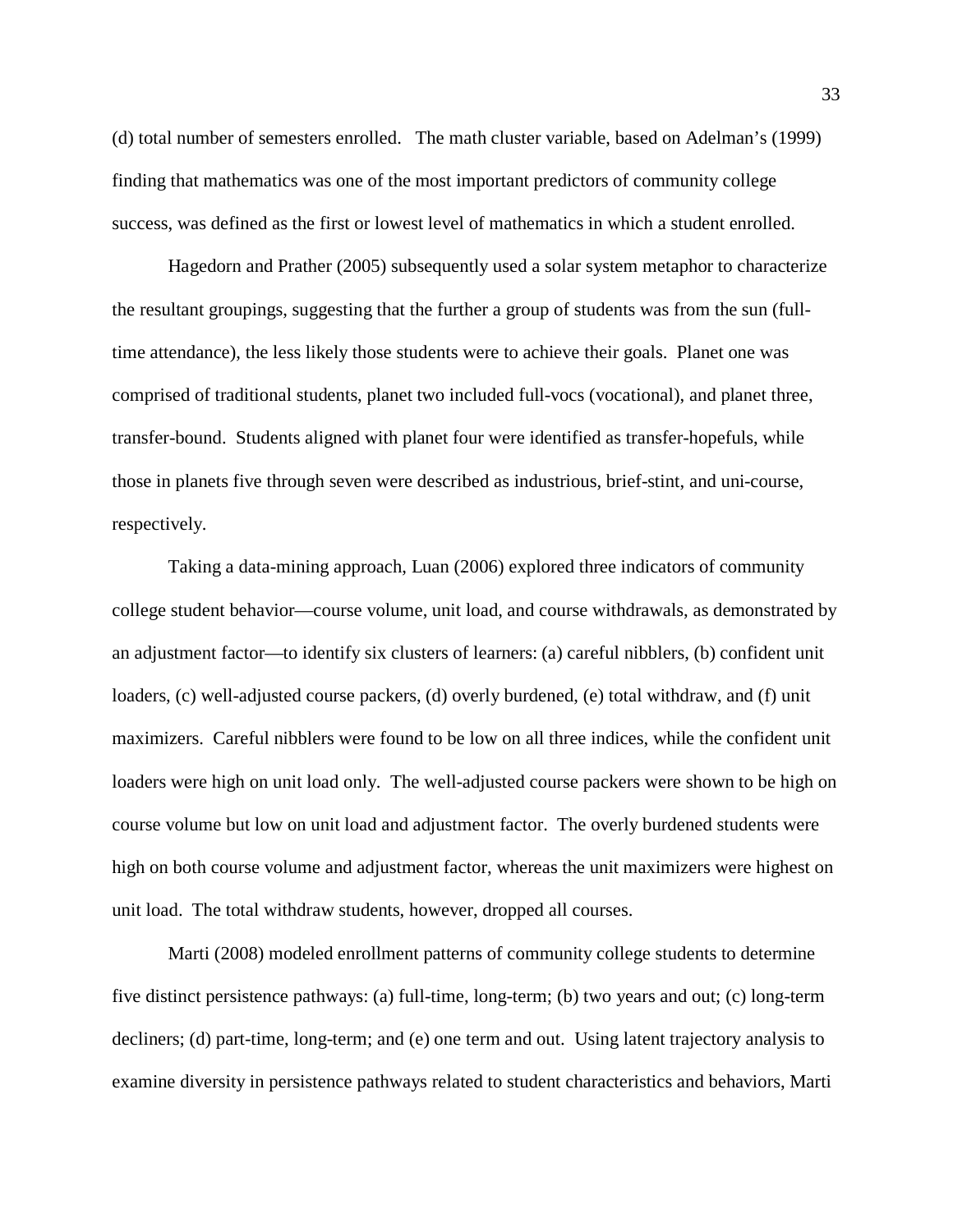found group membership to be predictive of mean differences in such factors as class assignments, collaborative learning, information technology, and student services.

Bahr (2010, 2011) developed a community college student typology based on coursetaking behavior and enrollment patterns. Using cluster analysis of longitudinal data, he identified five categories of behavior: (a) Completion Likely, (b) Career Technical Education, (c) Completion Unlikely, (d) Skills Builder, and (e) Noncredit. Bahr subsequently determined how well each group in the cluster solution predicted students' long-term academic outcomes as measured by credential completion and upward transfer. The results suggested that students in the transfer, vocational, and exploratory clusters demonstrated higher probabilities of persistence and course success rates. However, experimental students, averaging just two semesters of enrollment, experienced elevated rates of failure. Bahr later replicated his cluster analysis solution using a second sample of community college students, demonstrating that the identified student types were consistent across cohorts.

## **Comparison of Classification Schemes**

Across typological studies, students have been grouped by similarities in preferences, predispositions, and values (Clark & Trow, 1966; Horowitz, 1987; Katchadourian & Boli, 1985; Keniston, 1973; Mauss, 1967; Newcomb, Koenig, Flacks, & Warwick, 1967; Perry, 1970), and attitudes, behaviors, and outcomes (Adelman, 2005; Ammon, Bowman, & Mourad, 2008; Astin, 1993; Attinasi, Stahl, & Okun, 1982; Bahr, 2010, 2011; Boughan, 2000; Clagett, 1995; Cox, 2011; Dugan, 2011; Hagedorn & Prather, 2005; Horn, 2009; Houle, 1961; Hu & McCormick, 2011; Knight, 2013; Kuh, 1995; Kuh, Hu, & Vesper, 2000; Luan, 2006; Luan, Zhao, & Hayek, 2009; Marti, 2008; Pascarella & Terenzini, 1980; Robinson, 2004; Taber & Hackman, 1976; VanDerLinden, 2002; Zhao, Gonyea, & Kuh, 2003). Recent typological studies based on student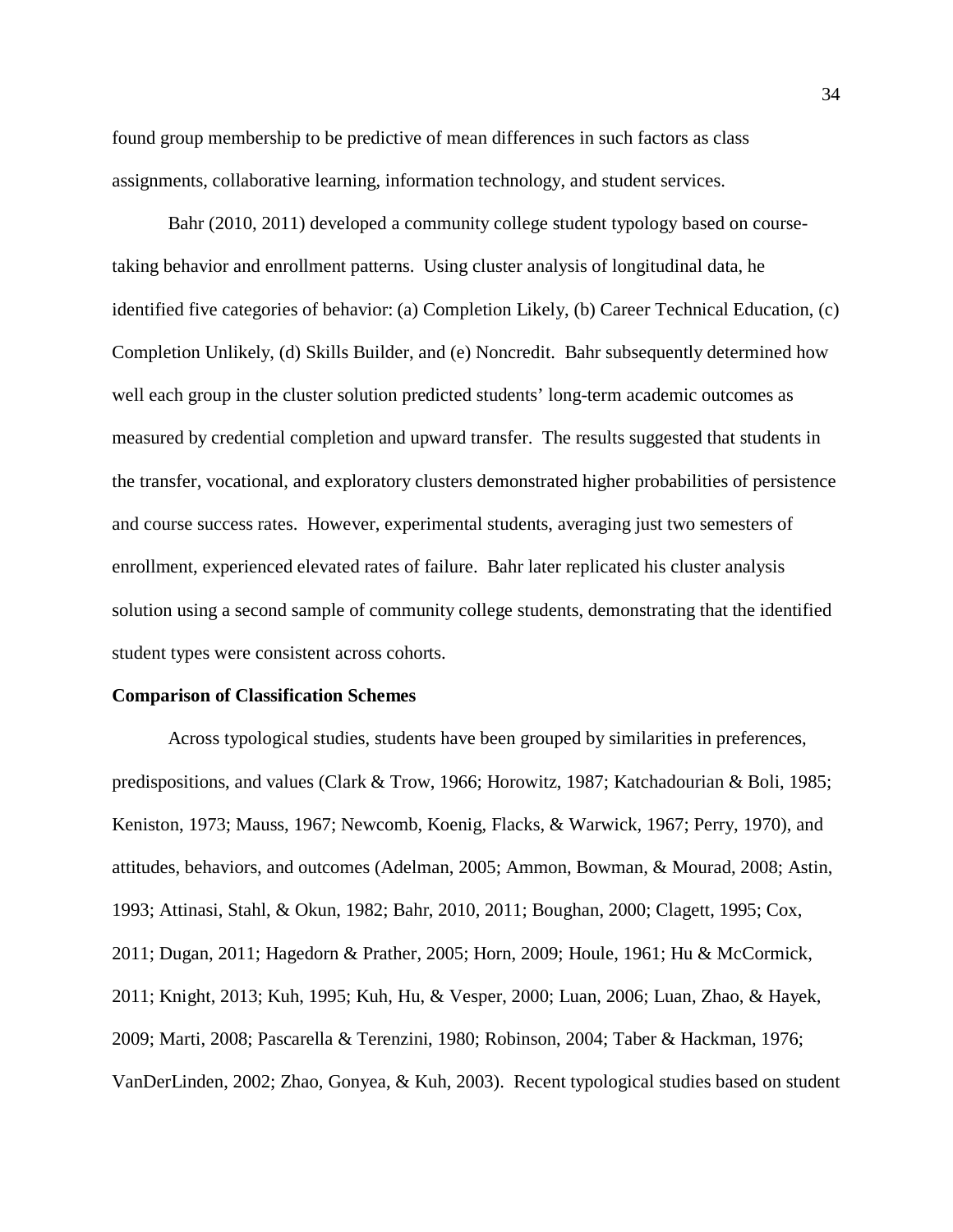activities and behaviors were found to be consistent with earlier research showing that students learn and develop from their engagement in educationally oriented, or purposeful, activities (Bahr, 2010, 2011; Hu & McCormick, 2011; Kuh, Hu, & Vesper, 2000; Pascarella & Terenzini, 1991, 2005). Self-reported gains, GPAs, and persistence have been shown to be preferred outcomes associated with student engagement (Hu & McCormick, 2011; Kuh et al., 2000).

The collegiates group described in more recent typologies (Hu & McCormick, 2011; Kuh et al., 2000; Luan, Zhao, & Hayek, 2009; Zhao, Gonyea, & Zu, 2003) was similar to Clark and Trow's (1966), whereas the intellectuals in Kuh et al. (2000), and maximizers in Hu and McCormick (2011) and Zhao et al. (2003) mirror Clark and Trow's (1966) academics. Zhao, Gonyea, and Kuh's (2003) and Hu and McCormick's (2011) academic group was comparable to Astin's (1993) scholar, Katchadourian and Boli's (1985) intellectual striver, Taber and Hackman's (1976) scholar, and Clark and Trow's (1966) academic. Zhao et al.'s (2003) results, which included a vocational group similar to Clark and Trow's (1966), was comparable to Taber and Hackman's (1976) and Katchadourian and Boli's (1985) careerist.

Several typologies, including Taber and Hackman (1976), Kuh, Hu, and Vesper (2000), and Hu and McCormick (2011), included a group of students similar to Clark and Trow's (1966) grinds, who appeared to place more value on academic work. In addition to grinds, Hu and McCormick (2011), Kuh et al. (2000), and Zhao et al. (2003) all identified collegiate, conventional, and disengaged groups. The disengaged group of students was shown to demonstrate substantial decreases in learning outcomes, academic achievement, and persistence, as evidenced by below-average scores in all college activities (Hu & McCormick, 2011). Recreators (Kuh et al., 2000; Taber & Hackman, 1976), said to comprise a tenth of all undergraduates, and the disengaged were identified as a major concern due to an increased focus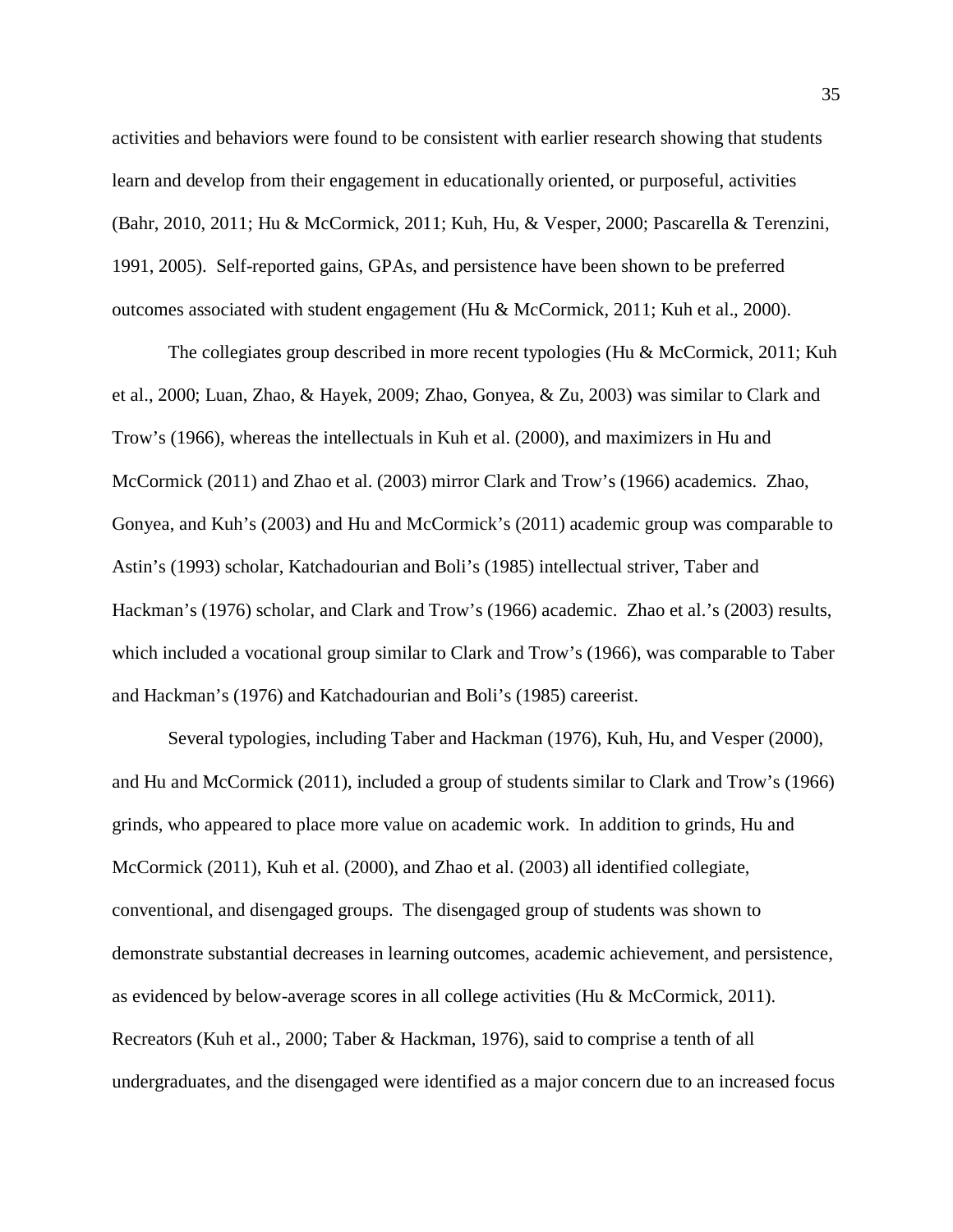on student learning outcomes and low graduation rates. Despite an average overall effort based primarily on elevated sports and exercise factor scores, recreators did not report comparable college gains (Kuh, Hu, & Vesper, 2000).

Additionally, student engagement in a wide range of activities, as demonstrated by intellectuals (Astin, 1993; Kuh et al., 2000; Taber & Hackman, 1976) and maximizers (Astin, 1993; Hu & McCormick, 2011; Taber & Hackman, 1976; Zhao, Gonyea, & Zu, 2003), was shown to be more beneficial for students than emphasizing individual activities such as social interaction with peers (socializers; Kuh et al., 2000), sports and recreation (recreators; Kuh et al., 2000; Taber & Hackman, 1976), the arts (artists; Astin, 1993; Kuh et al., 2000; Taber & Hackman, 1976), or academics (grinds; Kuh et al., 2000; Taber & Hackman, 1976; Zhao et al., 2003).

Zhao, Gonyea, and Kuh's (2003) and Hu and McCormick's (2011) findings also complemented Kuh, Hu, and Vesper's (2000) results by not only identifying similar types of student groups, but by connecting these groups to student outcomes as well. The unconventional group, which contained a large percentage of part-time students, was almost at the opposite end of the engagement spectrum, with below-average social and academic activity (Zhao et al., 2003; Hu & McCormick, 2011). Nine percent of students in Zhao, Gonyea, and Kuh's (2003) study and 10 percent from Hu and McCormick's (2011) were labeled as maximizers, a group shown to be highly engaged in all measured outcomes.

Consistent with Pascarella and Terenzini's (1991, 2005) observation that equal numbers of most student types are found in four-year colleges, recent typological research has indicated that, generally speaking, student types are not directly related to institutional characteristics (Hu, Katherine, & Kuh, 2011). Zhao, Gonyea, and Kuh (2003), however, found the majority of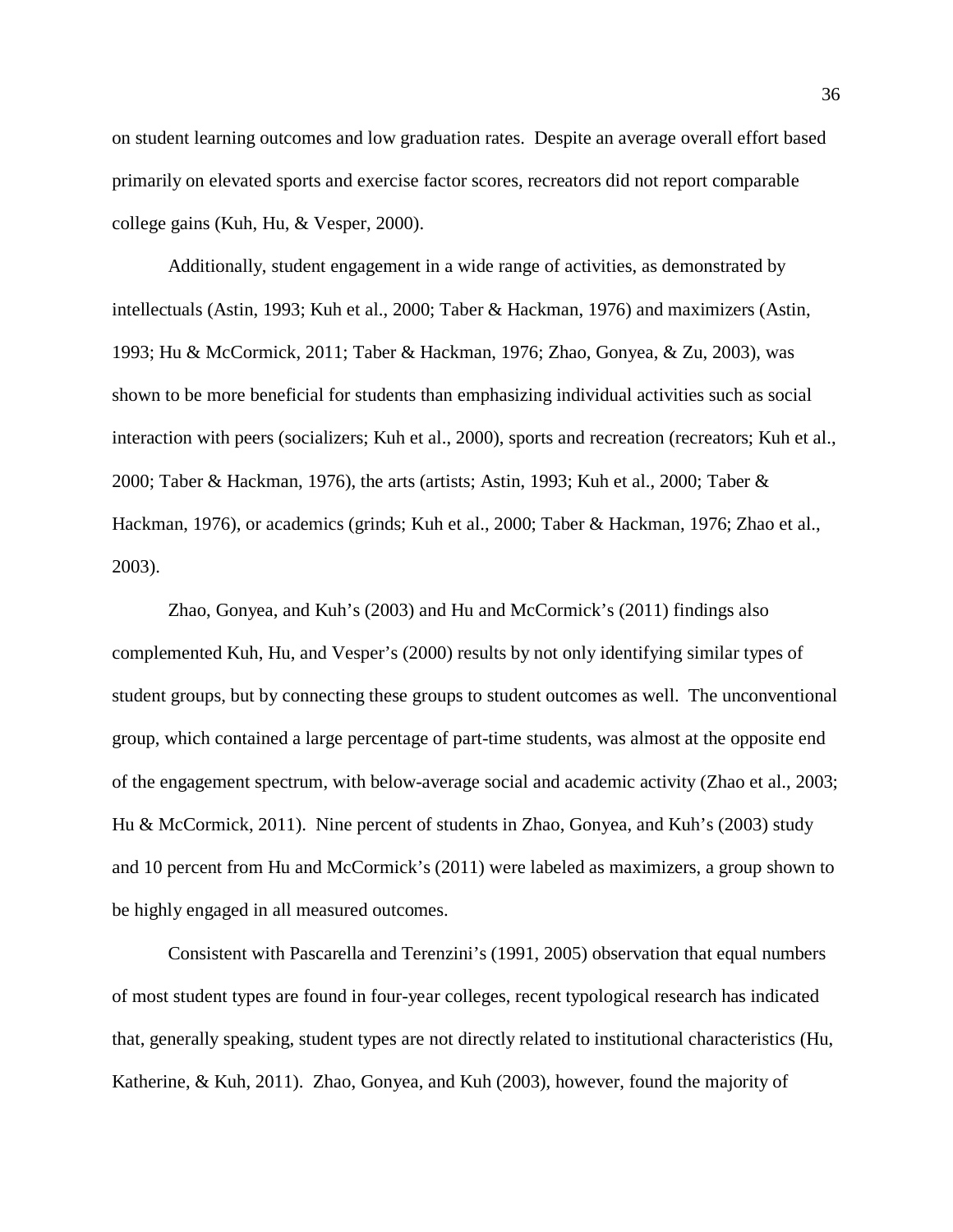students at liberal arts colleges to be collegiates and maximizers, while Kuh, Hu, and Vesper (2000) determined that individualists were overrepresented at highly selective colleges. Small colleges also showed slightly larger proportions of intellectuals and artists, with greater numbers of scientists found at research-oriented universities (Kuh, Hu, & Vesper, 2000).

Student background information can help to explain some of the differences across student types. Zhao, Gonyea, and Kuh (2003) determined maximizers to generally be traditional-age, full-time students who were more satisfied overall with their college experience than were other groups. Hu and McCormick (2011) and Zhao et al. (2011) found the unconventional group, which included students of below-average social and academic activity, frequently interacted with individuals of diverse perspectives and backgrounds. Kuh, Hu, and Vesper (2000) suggested that student group membership may be influenced by a combination of psychosocial developmental stage and amount of college experience.

Student typologies have also shown group membership to be stable over the course of college enrollment. Kuh et al. (2000) found that for first-year students, the largest groups were the conventionals, disengaged, and socializers. The number of students in these groups, however, appeared to drop sharply from freshman to sophomore year, suggesting that students in these classifications may not persist into their second year. Another possibility is that, having successfully managed the psychosocial challenges common to the first year of college, these students modified their pattern of engagement such that they identified with a different student group or groups during subsequent years (Kuh et al., 2000).

Peers have been shown to influence most aspects of college student development (Astin, 1993; Pascarella & Terenzini, 1991, 2005). A student's friends and affinity groups can be highly influential with respect to the quantity and quality of time that the student uses to study or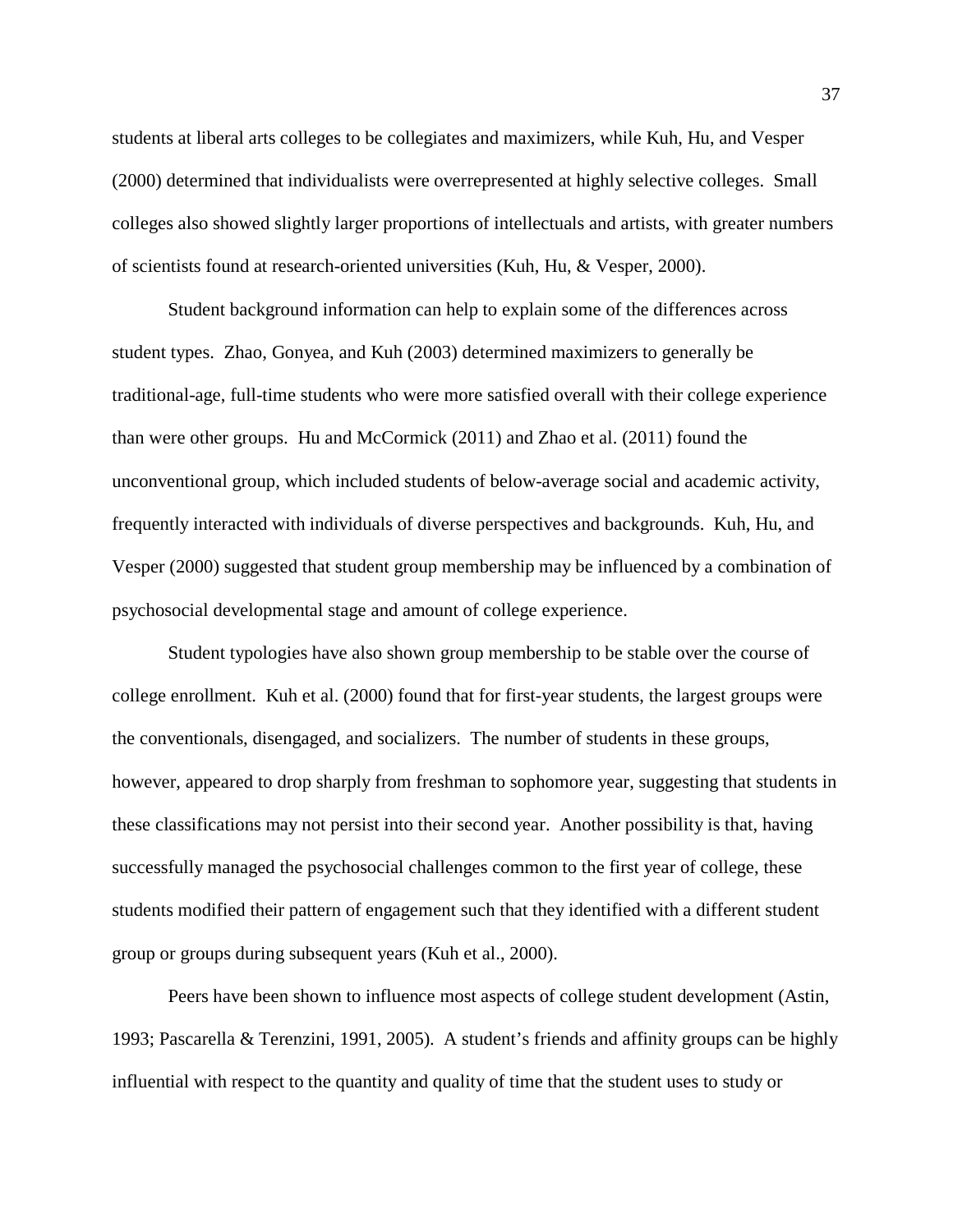socialize (Clark & Trow, 1966; Kuh & Whitt, 1988). Flacks and Thomas (2007) noted that, although college attendance affected students' values and orientations in many ways, this was greatly impacted by a student's social environment. The attitudes and behaviors that are the basis for a particular student type can provide insight into those individuals with whom a student is spending time and explain peer effects on college outcomes (Kuh, Hu, & Vesper, 2000; Kuh & Whitt, 1988).

#### **Analytic Strategies for Student Typologies**

A variety of approaches have been used to determine student typologies, including cluster analysis, factor analysis, path analysis, latent trajectory analysis, and latent class analysis. Of these, the two primary methods shown to be valuable in this line of inquiry are cluster analysis and latent class analysis. Cluster analysis is clearly the more common approach, but not necessarily the most appropriate. To have a better understanding of the extant literature, it is important to be clear on the benefits and limitations of each method as they apply to student classification.

## **Data Clustering**

The terms typology and taxonomy suggest that individuals can be sorted into distinct and independent categories, or clusters. The objective of clustering is to find structure in data (Pakhira, Bandyopadhyay, & Maulik, 2004). Data clustering is the process of dividing data elements into classes or clusters so that items in the same class are as similar as possible, while items in different classes are as dissimilar as possible (Kaymak & Setnes, 2000). Depending on the nature of the data and the purpose of the clustering, various measures of similarity may be used to assign items to classes, where the similarity measure controls how the clusters are formed (Kaymak & Setnes, 2000). Ultimately, however, the two fundamental questions to be addressed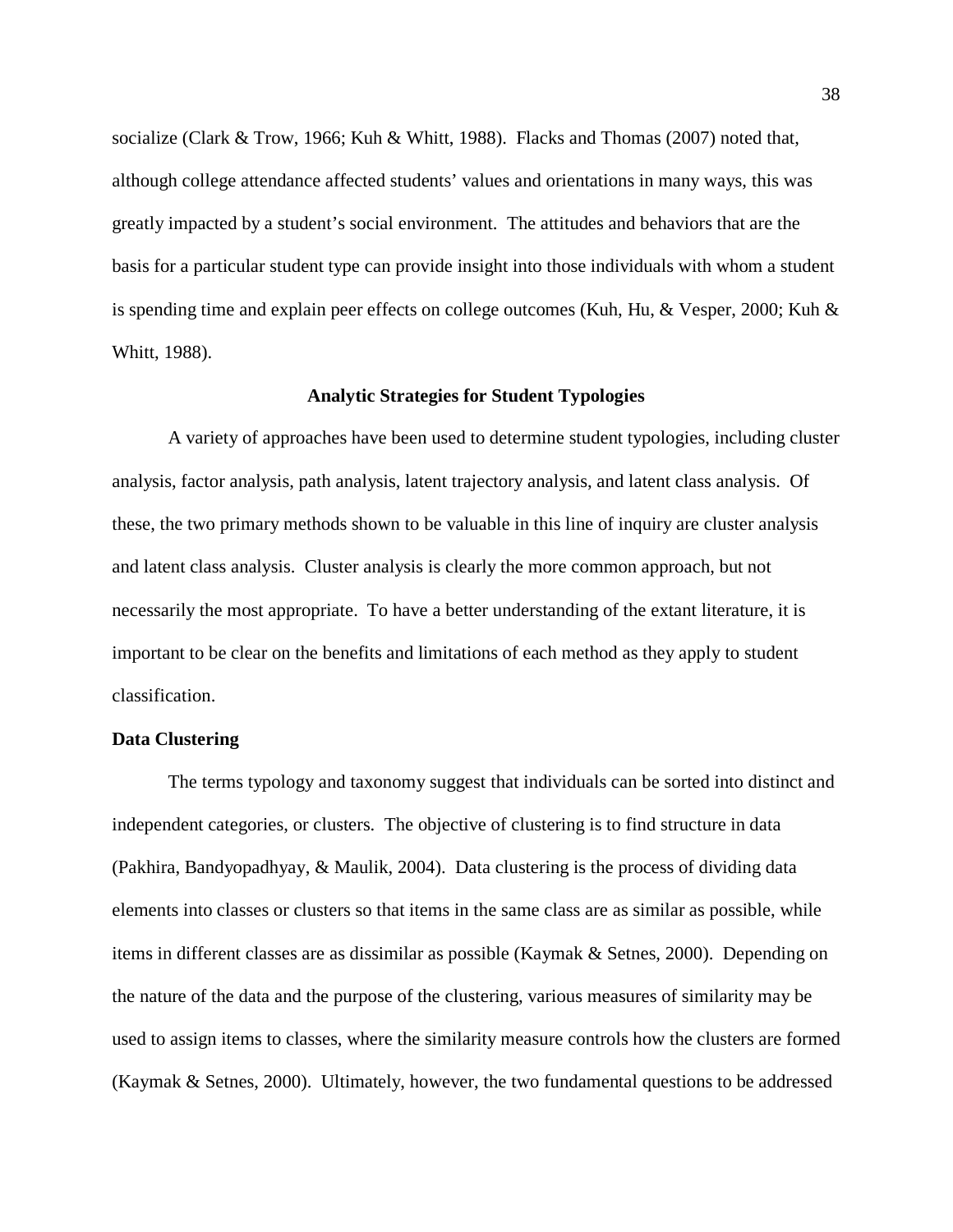in any clustering scenario are how many clusters are actually present in the data, and how real or good is the clustering itself (Sousa & Kaymak, 2002).

**Cluster analysis.** Cluster analysis is a common method of classifying students (Adelman, 2005; Ammon, Bowman, & Mourad, 2008; Bahr, 2010, 2011; Bahr, Bielby, & House, 2011; Boughan, 2000; Hagedorn & Prather, 2005; Horn, 2009; Hu & McCormick, 2011; Knight, 2013; Ku, Hu, & Vesper, 2000; Luan, 2006; Luan, Zhao, & Hayek, 2009; Marti, 2008; VanDerLinden, 2002). It involves data mining techniques designed to identify groups of similar observations in otherwise undifferentiated data (Rapkin & Luke, 1993). The method is intended to sort individuals into subsets, or clusters that share similar characteristics while differing in significant ways from other subsets (Borden, 2005; Jain & Dubes, 1988; Lorr, 1983; Punj & Stewart, 1983).

The goal of cluster analysis is to find the combination of observations that maximizes both within-group homogeneity and between-group heterogeneity (Bahr, Bielby, & House, 2011; Borden, 2005; Cormack, 1971; Everitt, Landau, Leese, & Stahl, 2011; Tryon, 1939, 1958). The extent to which student observations attributed to a given cluster share similar characteristics, based on the variables included in the cluster analysis, is referred to as within-group homogeneity. Between-group heterogeneity, however, describes the degree to which each cluster differs from other clusters as they relate to the variables included in the analysis. Basically, an optimal cluster solution groups together those students who are most alike on the variables of interest while creating clusters that are most different from one another on the variables of interest (Bahr, Bielby, & House, 2011).

With respect to community college students, clusters may be formed on the basis of such measures as student aspirations (VanDerLinden, 2002), student course-taking and enrollment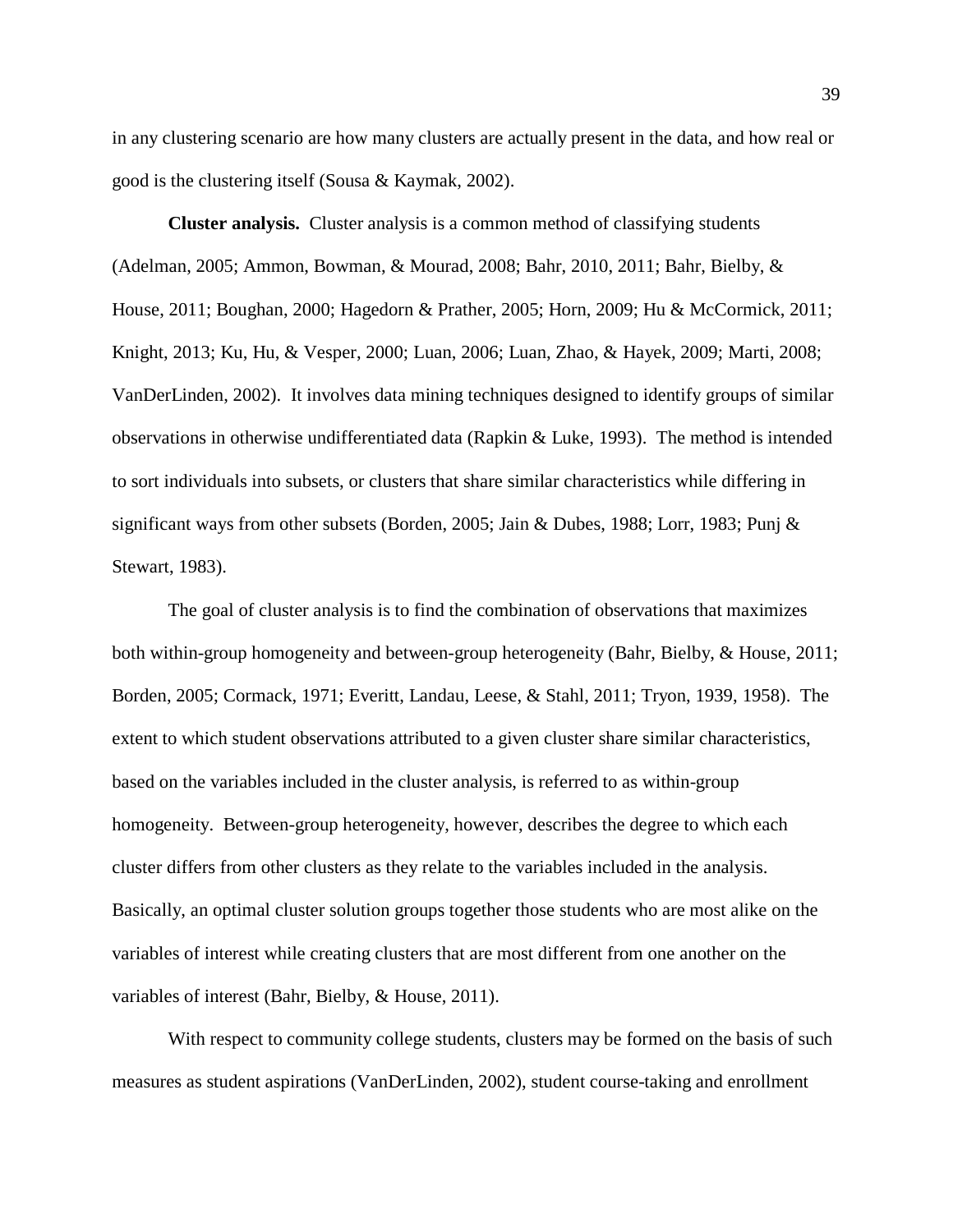behaviors (Adelman, 2005; Bahr, 2010, 2011; Bahr et al., 2011; Hagedorn & Prather, 2005; Horn, 2009; Luan, 2006), student demographics (Ammon, Bowman, & Mourad, 2008), or a combination of these or other characteristics (Boughan, 2000). In large student data sets, the identification of clusters can also assist in determining trends in behaviors or characteristics (Mezzich & Solomon, 1980). Because cluster analysis is a mechanical rather than statistical procedure (Aldenderfer & Blashfield, 1984), however, it is prudent for researchers to include conceptual evidence when reviewing empirically produced groups of students in order to determine whether the resulting clusters are appropriate.

A number of student classification studies have used cluster analysis to categorize community college students (Adelman, 2005; Ammon, Bowman, & Mourad, 2008; Bahr, 2010, 2011; Hagedorn & Prather, 2005; Horn, 2009; Luan, 2006; Marti, 2008; VanDerLinden, 2002). Some of this research, however, was rather limited in scope. For example, several studies were based on first-time students (Bahr, 2010, 2011; Boughan, 2000; Horn, 2009; Kuh, Hu, & Vesper, 2000; Marti, 2008; Robinson, 2004), or those who had not previously enrolled in college. While the intent is to prevent duplication of students, this method can cause certain student populations (e.g. returning or career and technical/noncredit) to appear underrepresented in the results.

Although Hagedorn and Prather's (2005) study was longitudinal in nature and analyzed a sample of 15,296 students across nine college campuses, it was restricted to a single geographic district and incorporated only four variables: self-reported goal of upward transfer, first or lowest math course enrollment, average unit load per semester, and total number of enrolled semesters. In particular, one of these variables—self-reported goal (Ammon, Bowman, & Mourad, 2008; Astin, 1993; Boughan, 2000; Luo & Jamieson-Drake, 2005; Pascarella & Terenzini, 1980)—has been determined by researchers to be an unreliable measure of student intent (Adelman, 2005;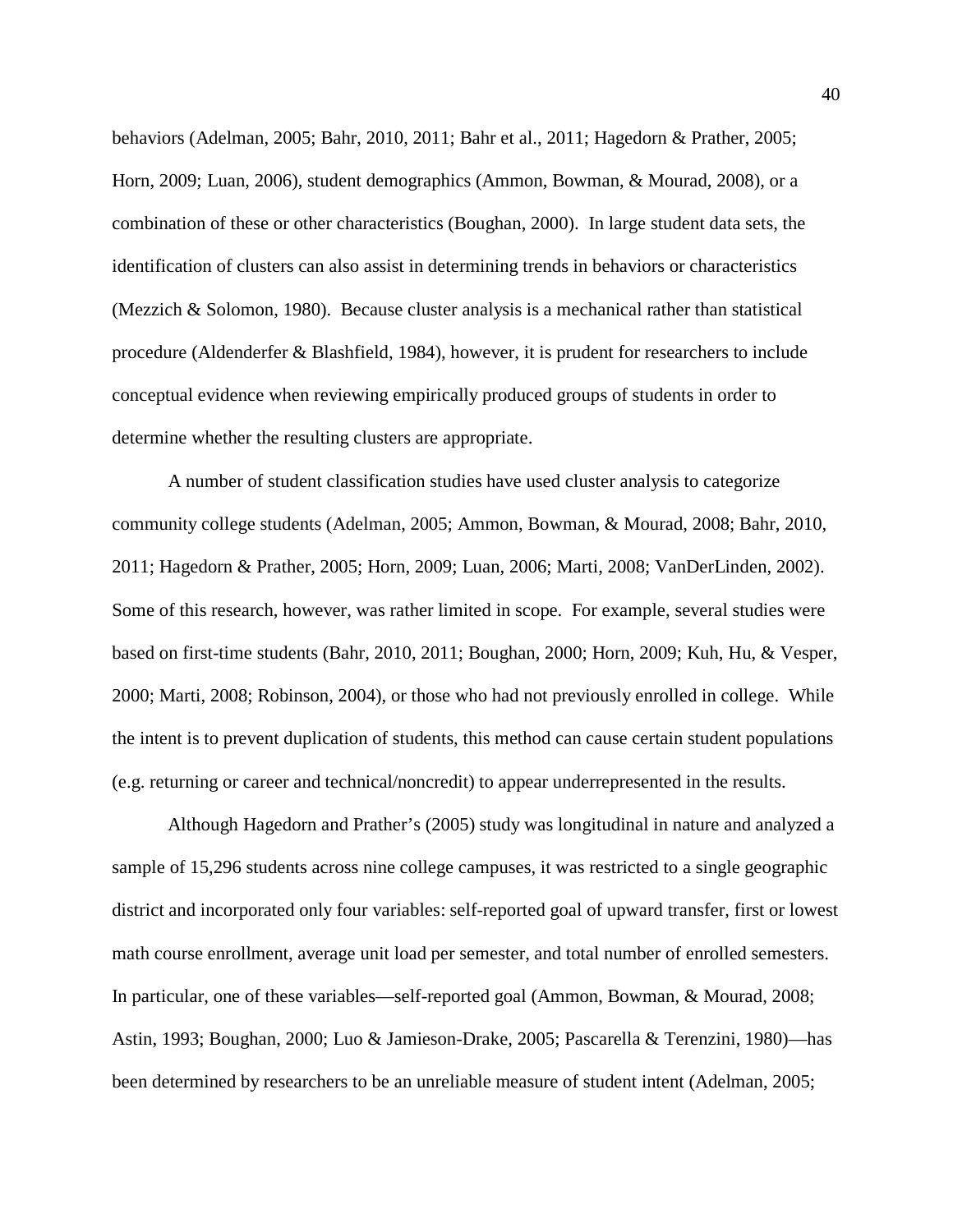Hom, 2009). Similarly, VanDerLinden's (2002) and Kuh's (1995) studies focused on a selfreported measure of students' reasons for enrolling in college, which has been shown to carry the same reliability concerns as self-reported goal (Bahr, 2010).

*K-means cluster analysis.* One form of cluster analysis, k-means, is frequently used (Ammon, Bowman, & Mourad, 2008; Bahr, 2010, 2011; Boughan, 2000; Hu & McCormick, 2012; Knight, 2013; Luan, 2006; Luan, Zhao, & Hayek, 2009; Zhao, Gonyea, & Kuh, 2003) due to its simple process of classifying a given data set through a fixed number of clusters (k) determined a priori (Likas, Vlassis, & Verbeek, 2003). The goal of the analysis is to define k centers, one for each cluster. An advantage of k-means is that it is a fast, robust, and efficient procedure that is relatively easy to comprehend. Disadvantages include the required a priori specification of the number of cluster centers, and an inability to accommodate non-linear data or outliers. A key limitation of k-means is its use of a cluster model in which clusters are expected to be of similar size.

*Fuzzy clustering.* In [hard clustering,](http://en.wikipedia.org/w/index.php?title=Hard_clustering&action=edit&redlink=1) data are divided into distinct clusters, where each data element belongs to exactly one cluster. In fuzzy, or soft, clustering, data elements can belong to more than one cluster, and associated with each element is a set of membership levels, which indicate the strength of the association between that data element and a particular cluster (Kaymak & Setnes, 2000). Fuzzy clustering is a process of designating these membership levels, and then using them to assign data elements to one or more clusters (Sousa & Kaymak, 2002). Fuzzy clustering recognizes that no group is truly distinct and isolated from another, as there tends to be an overlap among types.

*Latent class analysis.* Latent class analysis (LCA) is an increasingly popular alternative to cluster analysis in determining student typologies (Dugan, 2011). LCA is a statistical method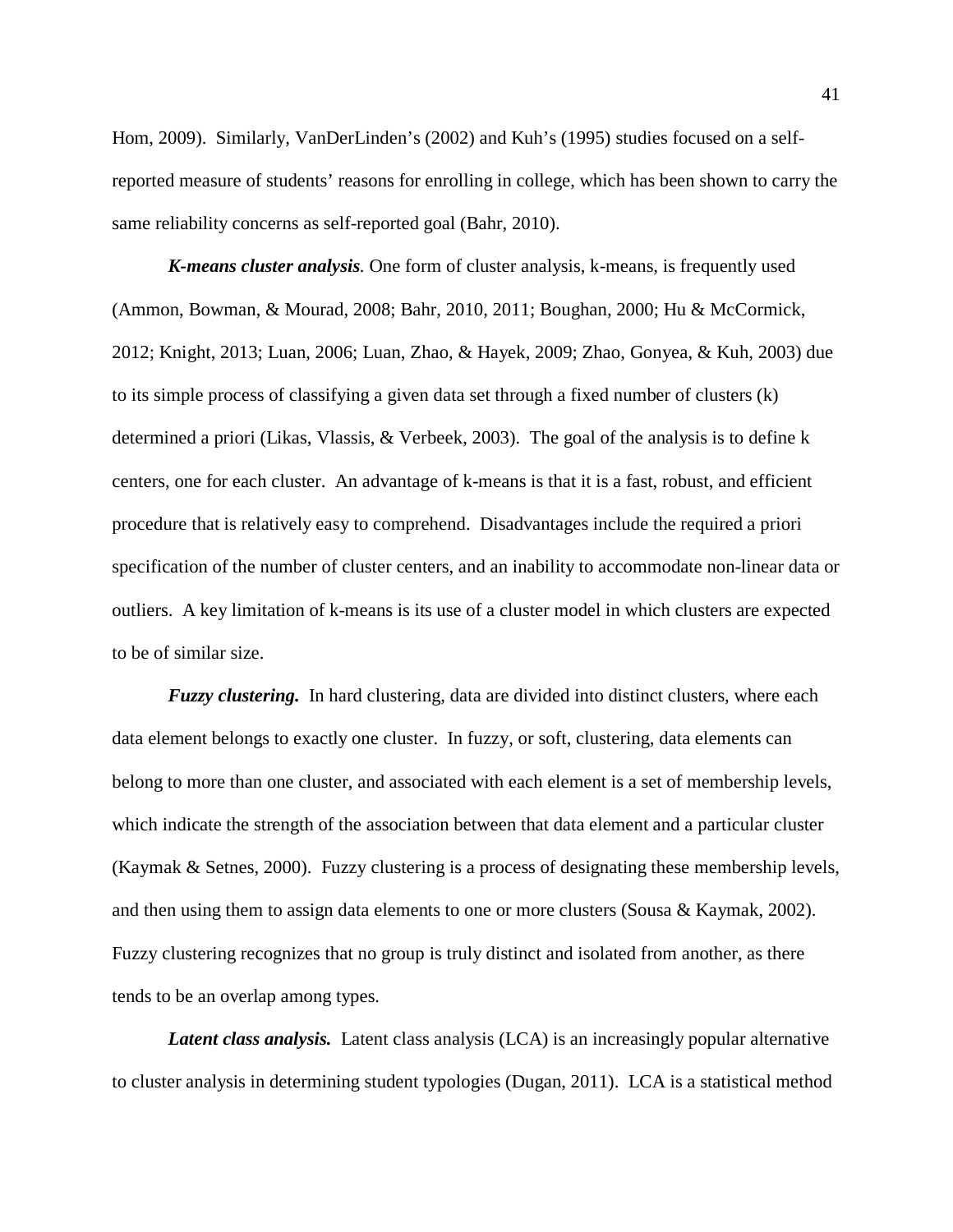for identifying unmeasured class membership among subjects using categorical or continuous observed variables (Finch & Bronk, 2011). LCA allows for model comparison, with the benefit of fit statistics to determine which model is the better fit for the data. For example, LCA could be used to categorize students based on their drinking behaviors (observations) into different types of drinkers (latent classes), which could lead to finding categories such as abstainers, social drinkers, and alcohol abusers. Models could then be created to predict why one would fall into a particular class membership (e.g. which people become alcohol abusers and why) and to explore the consequences of such class memberships (e.g. if being an alcohol abuser predicts other variables).

LCA can identify underlying groups based on a set of observed response variables (Finch & Bronk, 2011). The function of LCA is to find subtypes of related cases (latent classes) from multivariate categorical data. When the indicators are continuous, however, latent profile analysis (LPA) is preferred instead (Vermunt & Magidson, 2002). LPA is simply LCA for continuous data. LCA is considered an exploratory modeling technique (Hoijtink, 2001) to be used anterior to determining the number of latent classes underlying data (Laudy, Boom, & Hoijtink, 2005). Conversely, confirmatory latent class analysis (CLCA), in which constraints are placed on model parameters, allows a researcher to hypothesize as to the number and type of latent classes in a particular set of data prior to analysis (Finch & Bronk, 2011).

Dugan's (2008, 2011) use of LCA to determine latent factors in student involvement helped to provide a framework for recognizing relationships among and between types of cocurricular group involvement experiences. The results suggested that existing survey research data could be collapsed to align with latent factors or classes and then used in further analyses of student needs, trends, and outcomes.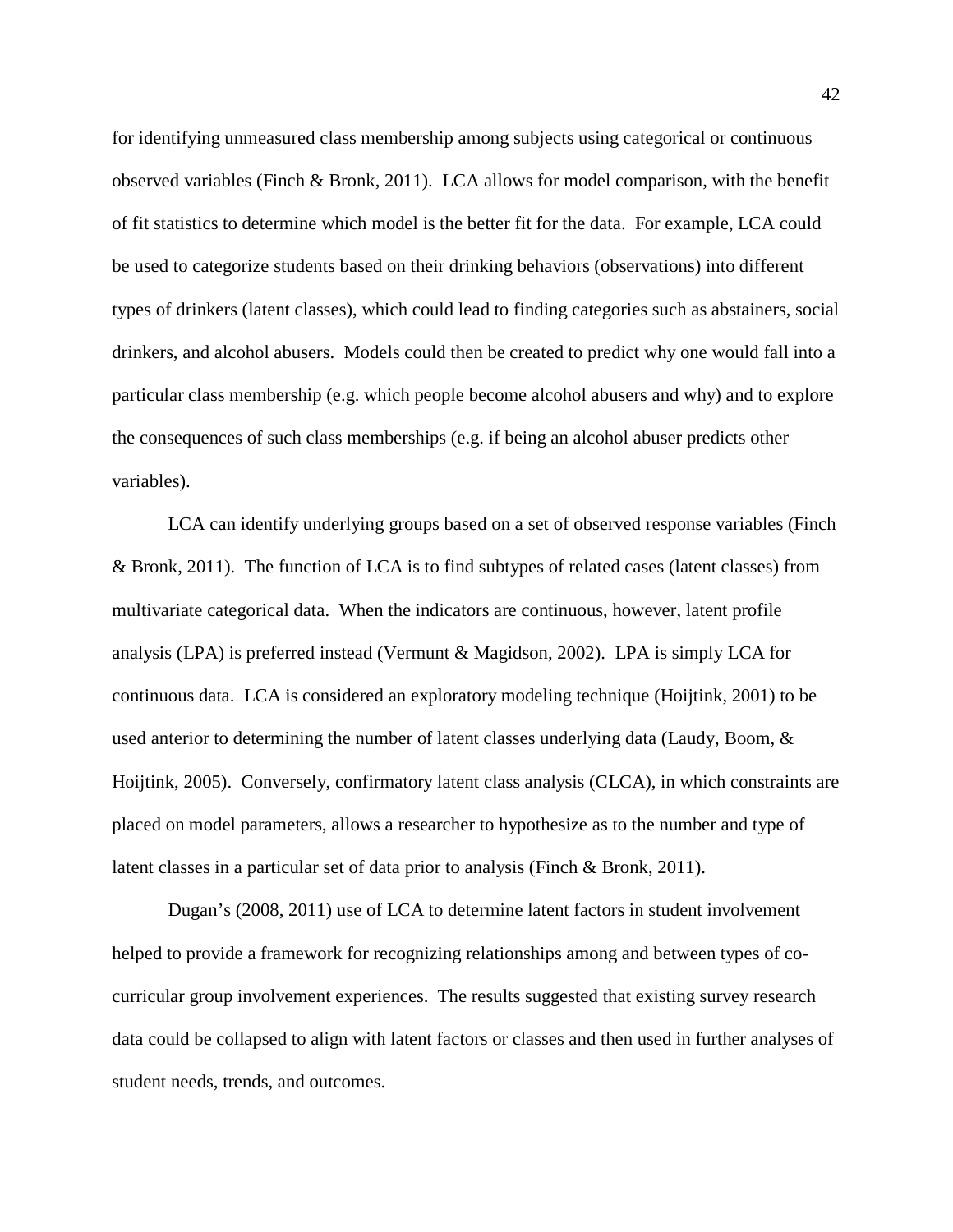**Comparison of methods.** In purpose, latent class analysis (LCA) is closely related to cluster analysis as both are used to discover groups or types of cases based on observed data. However, LCA can also be used to determine if sub-classes exist in a cluster solution that are not apparent through cluster analysis (Magidson & Vermunt, 2002). An important difference between standard cluster analysis techniques and LCA is that LCA is a model-based approach, such that a statistical latent class (LC) model is theorized for the population from which the data sample is obtained (Lazarsfeld, & Henry, 1968). With non-hierarchical techniques such as kmeans clustering, the assignment of objects to clusters is based on specified criteria (e.g. student demographics or types of behaviors). This process typically involves minimizing within-cluster and maximizing between-cluster variation (Lorr, 1983). An advantage of using a statistical model such as LCA is that the approach includes rigorous statistical tests and the choice of the cluster criterion is less random (Magidson & Vermunt, 2002).

In LC modeling, the criteria used to make decisions regarding the number of classes are considered more formal, as a number of statistics are available that can assist with choosing one model over another, such as the BIC statistic (Samuelsen & Raczynski, 2013). This is not the case with k-means, however, as the researcher must determine the number of clusters without the benefit of formal diagnostic statistics (Magidson & Vermunt, 2002). While k-means uses an ad hoc approach for classification, the LC method is probability-based, in that cases are classified into clusters using model-based posterior probabilities estimated by maximum likelihood (ML) methods, which also yield estimates for misclassification rates (Muthén & Muthén, 2007).

LCA's model-based clustering allows working with variables of mixed-measurement levels to be relatively simple as compared to k-means, in which variables must be standardized beforehand to ensure equal variance so as to avoid clusters dominated by variables with the most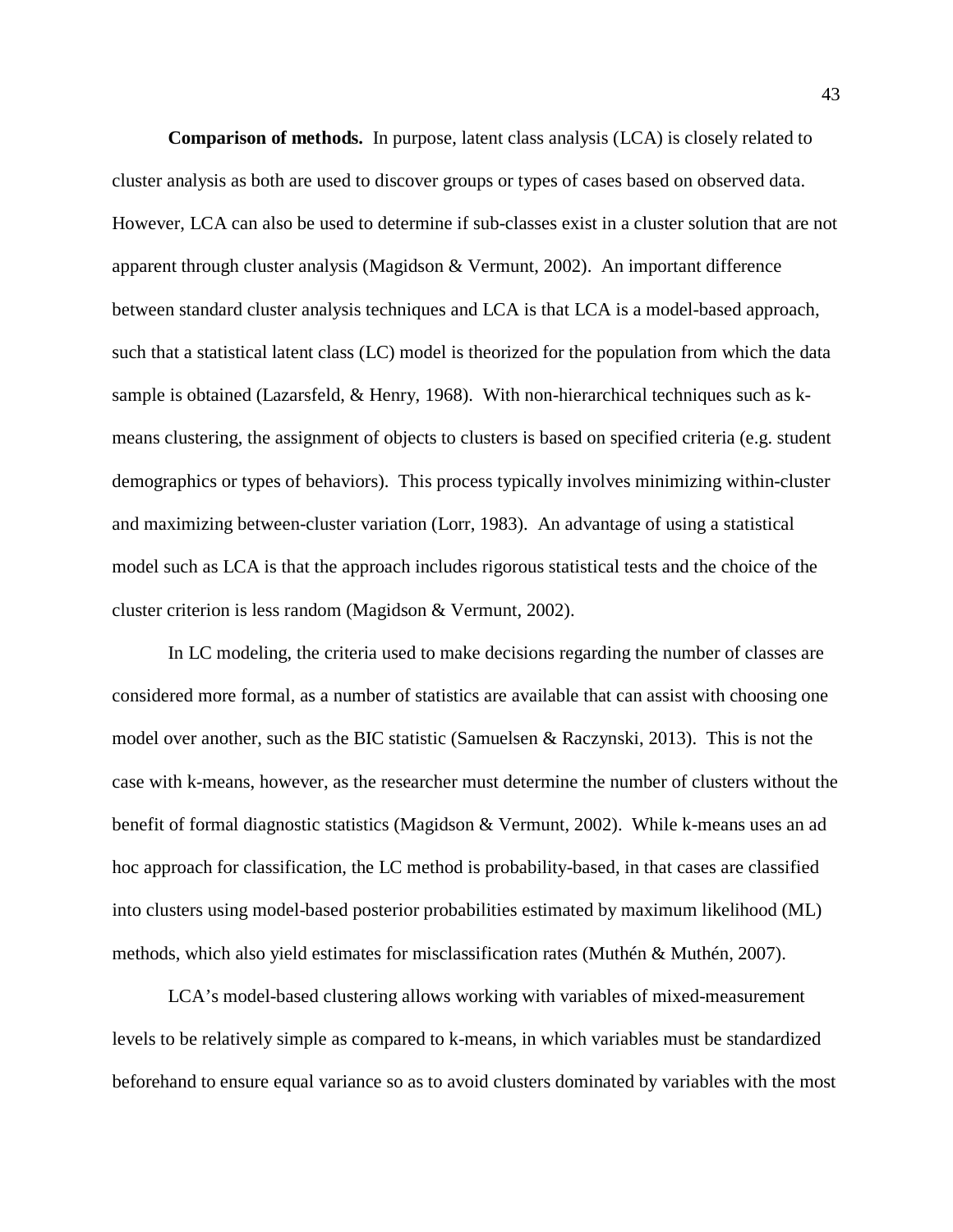variation (Magidson & Vermunt, 2002). In LC clustering, however, standardization of variables is not needed. Discriminant analysis is commonly used following a k-means clustering to describe differences between the clusters on one or more possible covariates. In contrast, the LC model can be broadened easily to include demographic and other exogenous variables, allowing for the classification and cluster description to be performed at the same time (Magidson  $\&$ Vermunt, 2002).

#### **Demographic v. Behavioral Variables**

The issue of variable selection in the classification process is extremely important (Borden, 1995, 2005). Because groupings are designed to minimize differences within clusters and maximize differences between clusters on all variables included in the analysis (Boughan, 2000; Rapkin & Luke, 1993), cluster formation is highly sensitive to variable selection (Fowlkes, Gnanadesikan, & Kettenring, 1988). Thus, researchers should take care to focus on selecting variables germane to their research questions (Punj & Stewart, 1983; Rapkin & Luke, 1993), as the inclusion of unrelated variables reduces the ability of cluster analytic algorithms to return ideal solutions (Milligan, 1980).

Student typographical research outcomes related to the demographic variables gender, race, and socioeconomic status (SES) are mixed (Table 1). Several researchers have shown no statistically significant impact of gender or race (Horn, 2009; Kuh, 1995; Kuh, Hu, & Vesper, 2000; Luan, 2006) or SES (Kuh et al., 2000) on a student's inclusion in a particular typology. Ammon, Bowman, and Mourad (2008) determined that lower *F* values for GPA, gender, race, new-student status, and full-time enrollment indicated that these background variables played less of a role in differentiating clusters, suggesting that academic variables were more important in categorizing students. Ammon et al.'s (2008) analysis included a number of informative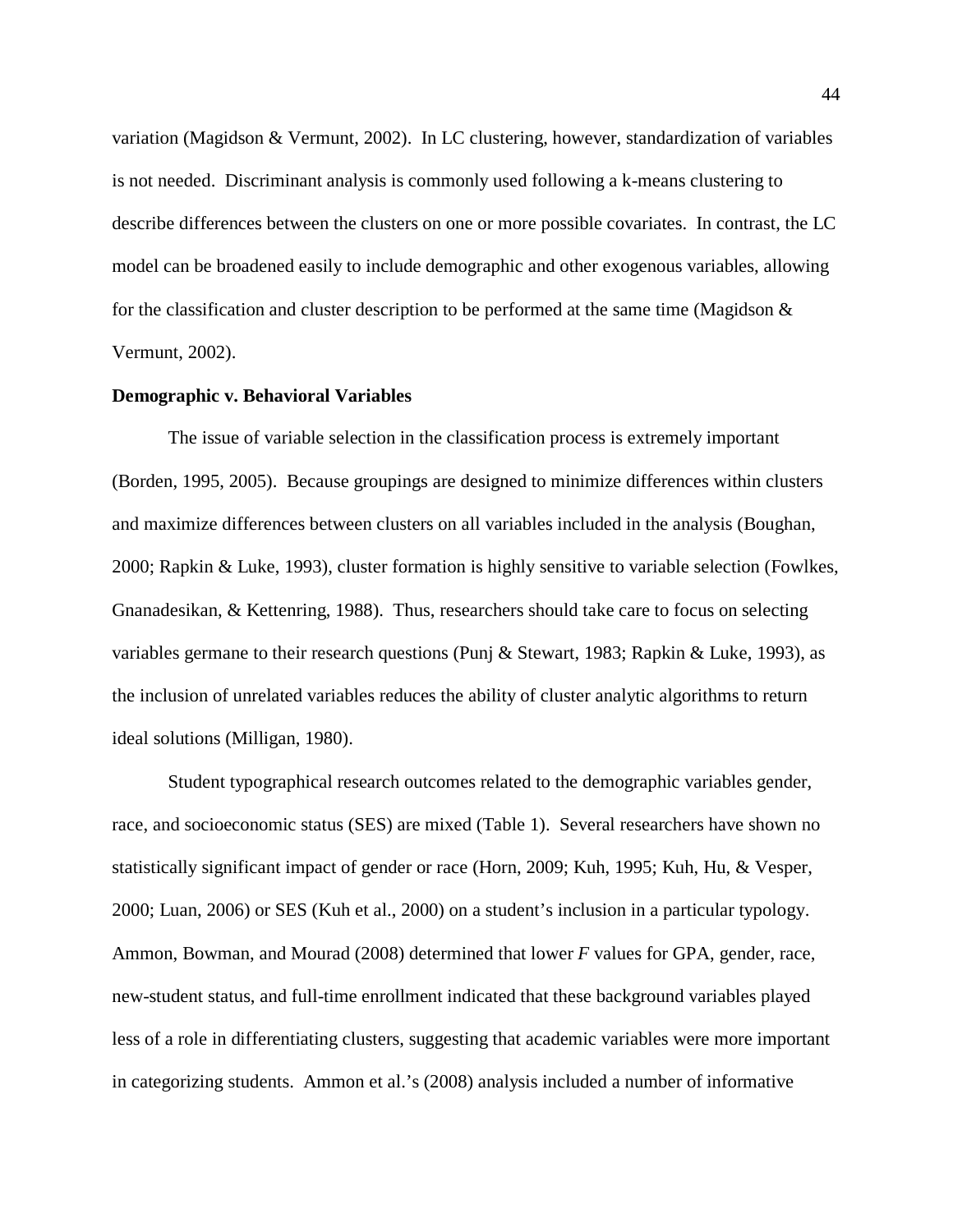variables, such as employment status, course unit load, program of study, and non-degree status. However, their research was limited to two small cross-sectional samples ( $n_1 = 403$ ;  $n_2 = 435$ ) from a single community college, and, akin to Hagedorn and Prather (2005) and VanDerLinden (2002), it incorporated variables of questionable utility, such as minority status, sex, age, and self-reported goal. Ammon et al.'s (2008) study, which was similar to VanDerLinden's (2002) focus on educational goals, had issues generalizing across cohorts of students and proved to be sensitive to confounding variables.

| $\sigma$ T<br>Study          | Sample Origin  | Analysis Used         | Type of<br>Student | Type of Data              |
|------------------------------|----------------|-----------------------|--------------------|---------------------------|
| Boughan, 2000                | 2-year college | Factor, Path, Cluster | First-time         | Process,<br>Transcript    |
| Dugan, 2011, 2013            | 4-year college | Latent class          | All                | Self-report               |
| Hagedorn & Prather, 2005     | 2-year college | Cluster               | All                | Self-report<br>Transcript |
| Hu & McCormick, 2012         | 4-year college | Cluster               | First-time         | Self-report               |
| Knight, 2013                 | 4-year college | Cluster               | All                | Self-report               |
| Luan, Zhao, & Hayek, 2009    | 4-year college | Cluster               | All                | Process.<br>Transcript    |
| <b>Mauss</b> , 1967          | 2-year college | Cluster               | All                | Self-report               |
| Pascarella & Terenzini, 1980 | 4-year college | Factor                | All                | Self-report               |
| VanDerLinden, 2002           | 2-year college | Cluster               | All                | Self-report               |

Table 1. Comparison of Methodologies for Typological Studies Having Conflicting Demographic Outcomes

Luan (2006) found students' "biological markers" (p. 13) were less informative than their academic behaviors as performance measures. Regardless of gender or ethnicity, all students stood an equal chance to be in any of the learner typologies, as student behavior determined a student's classification (Luan, 2006). Hagedorn and Prather (2005) concurred, noting that academic background, course intensity, and transfer intentions appear to be stronger descriptors of students than are gender and ethnic demographics.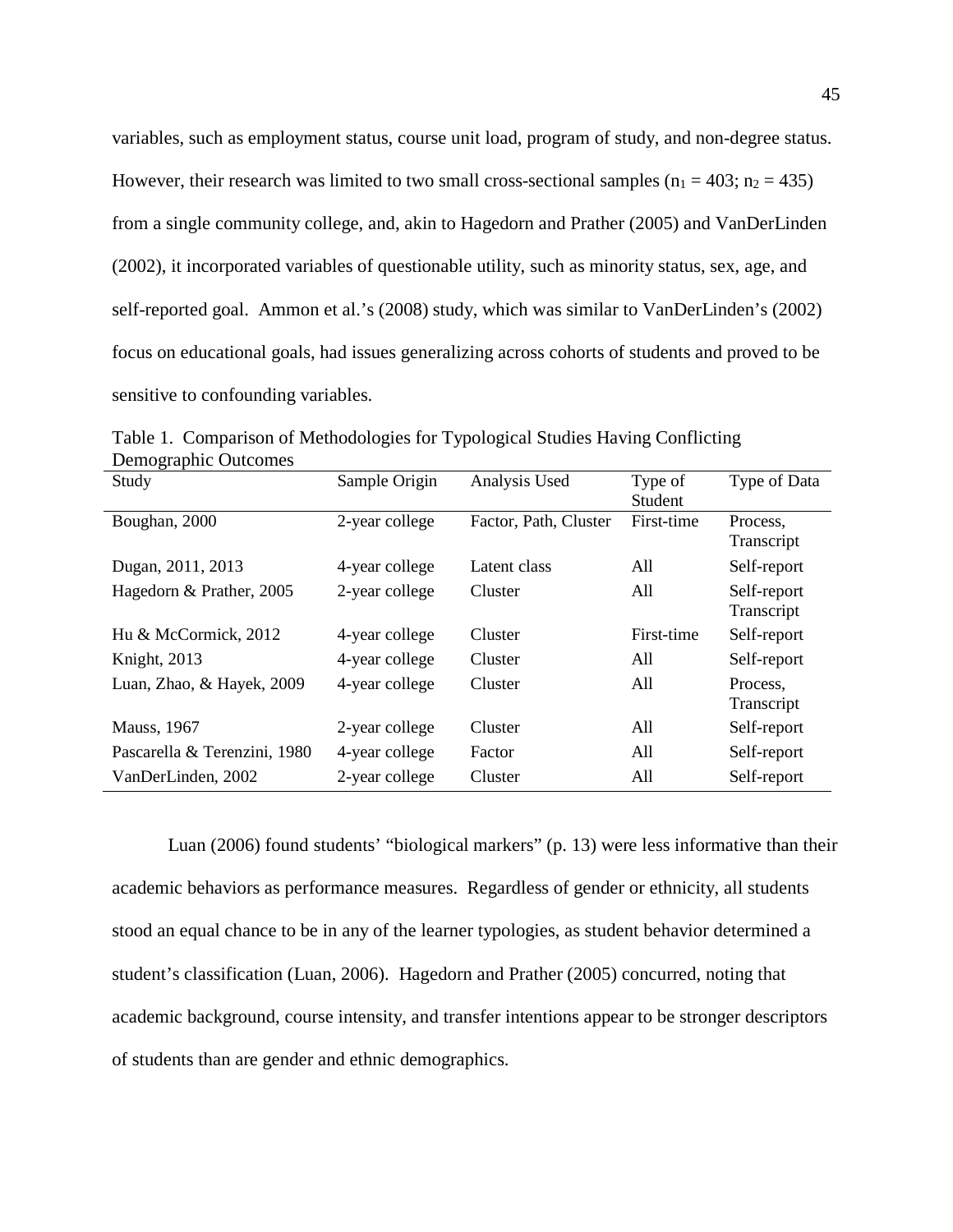Outcomes from other studies, however, help to illustrate a lack of consensus on the impact of including demographic variables. Some researchers (Mauss, 1967; Pascarella & Terenzini, 1980) have determined only gender to have an effect, while others (Dugan, 2011, 2013; Hagedorn & Prather, 2005; Hu & McCormick, 2012; Knight, 2013; Luan, Zhao, & Hayek, 2009; VanDerLinden, 2002) have found both gender and race to be significant. Boughan (2000) showed just SES and race to be moderating variables. As seen by the lack of trends in Table 2.1, however, the reason for these differences is not readily apparent.

# **Bahr's Methodology**

Compared to the other published typological methodologies, Bahr's (2010, 2011) offers a number of advantages. Unlike many of the other researchers (Dugan, 2011, 2013; Hagedorn & Prather, 2005; Hu & McCormick, 2012; Knight, 2013; Mauss, 1967; Pascarella & Terenzini, 1980; VanDerLinden, 2002), Bahr used student progression rather than self-report data. He also excluded demographic characteristics from the cluster analytic process, which increased the external validity of his results. By focusing on course-taking behavior and enrollment patterns instead of demographic variables to determine his typology, Bahr's outcomes were intended to not only be generalizable to other samples at the same institution, but to other institutions as well. To this end, Bahr's published methodology (2011) was designed to simplify the process of developing student typologies at other colleges. Bahr's seven-year longitudinal study involved an extremely large sample of students ( $N = 165,921$ ), and unlike VanDerLinden's (2002) and Adelman's (2005) focus on for-credit only, he included both for-credit and non-credit students. Bahr also tested the efficacy of his cluster solution with respect to predicting students' long-term academic outcomes—specifically, credential completion and upward transfer—which, although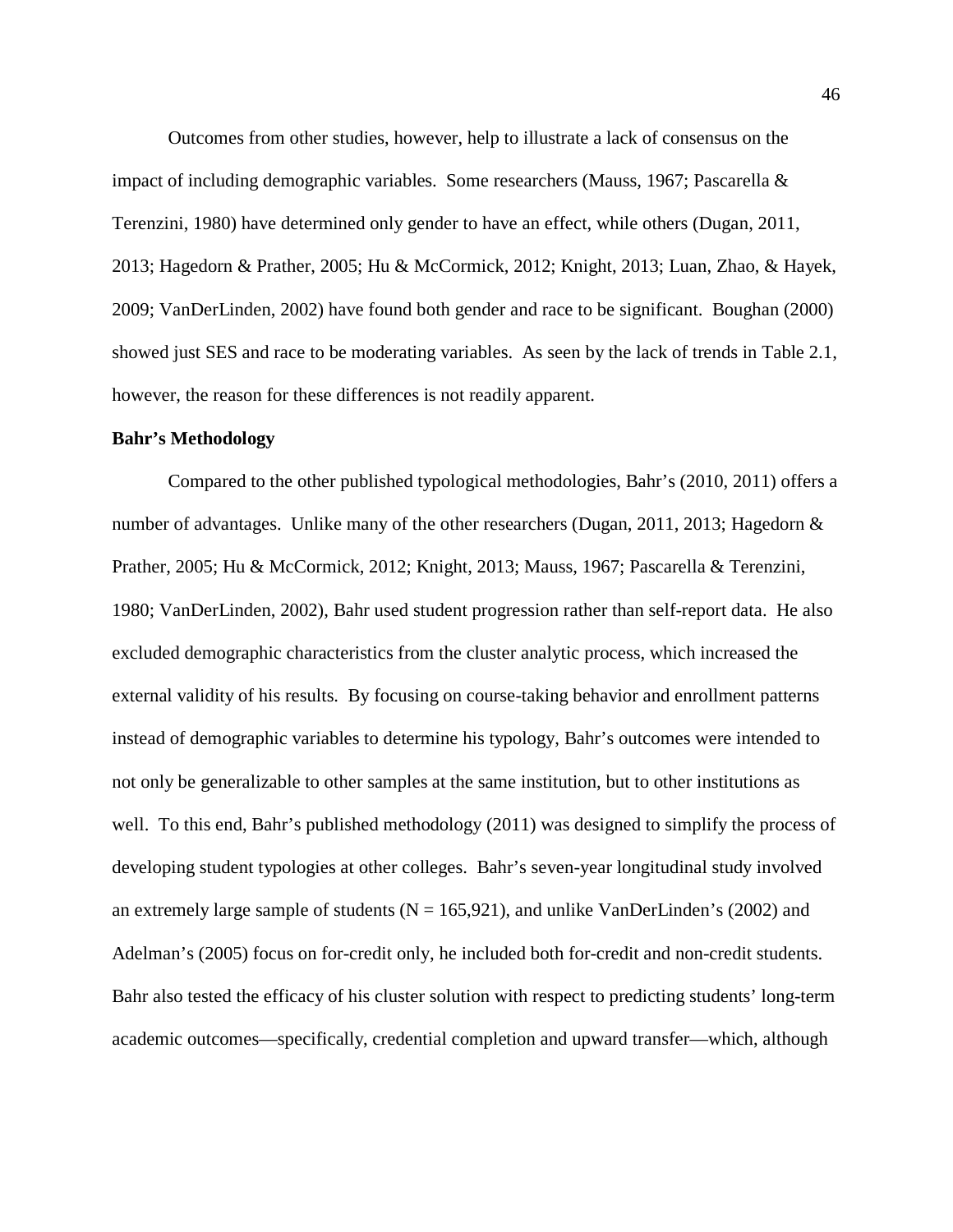integral to the process, is often neglected during the development of college student typologies (Kuh et al., 2000).

Bahr noted that interest in the classification of community college students is motivated by a number of important objectives beyond the broad scientific goal of advancing knowledge and understanding of community colleges. For example, in measuring rate of transfer, not all students who enroll in a community college intend to transfer (Hom, 2009), so the calculation of transfer rate should not include all enrolled students in the denominator. However, past efforts to define transfer-seeking have been based primarily on anecdotal evidence and supposition (Hom, 2009; Townsend, 2002). Thus, the development of a comprehensive classification scheme of community college students is an important step toward determining empirically based operational definitions of student classifications such as transfer-seeking and degree-seeking. Similarly, decisions regarding the operationalization of institutional accountability measures, including transfer rate, degree completion rate, etc., should be equally informed (Hagedorn  $\&$ Kress, 2008).

## **Applications of Student Typologies**

Determining a student typology is only the first step—appropriately applying the typology in a way to enhance student interventions is the ultimate goal. The development of student typologies can help colleges to better understand the range of students they are serving. Group membership can be used to predict successes such as persistence and graduation (Ammon, Bowman, & Mourad, 2008; Pascarella & Terenzini, 1980) as well as potential failures, and including student types in exploratory regression models can improve accuracy and explanatory power when compared to models that pool different subgroups together (Zhao, Gonyea, & Kuh, 2003).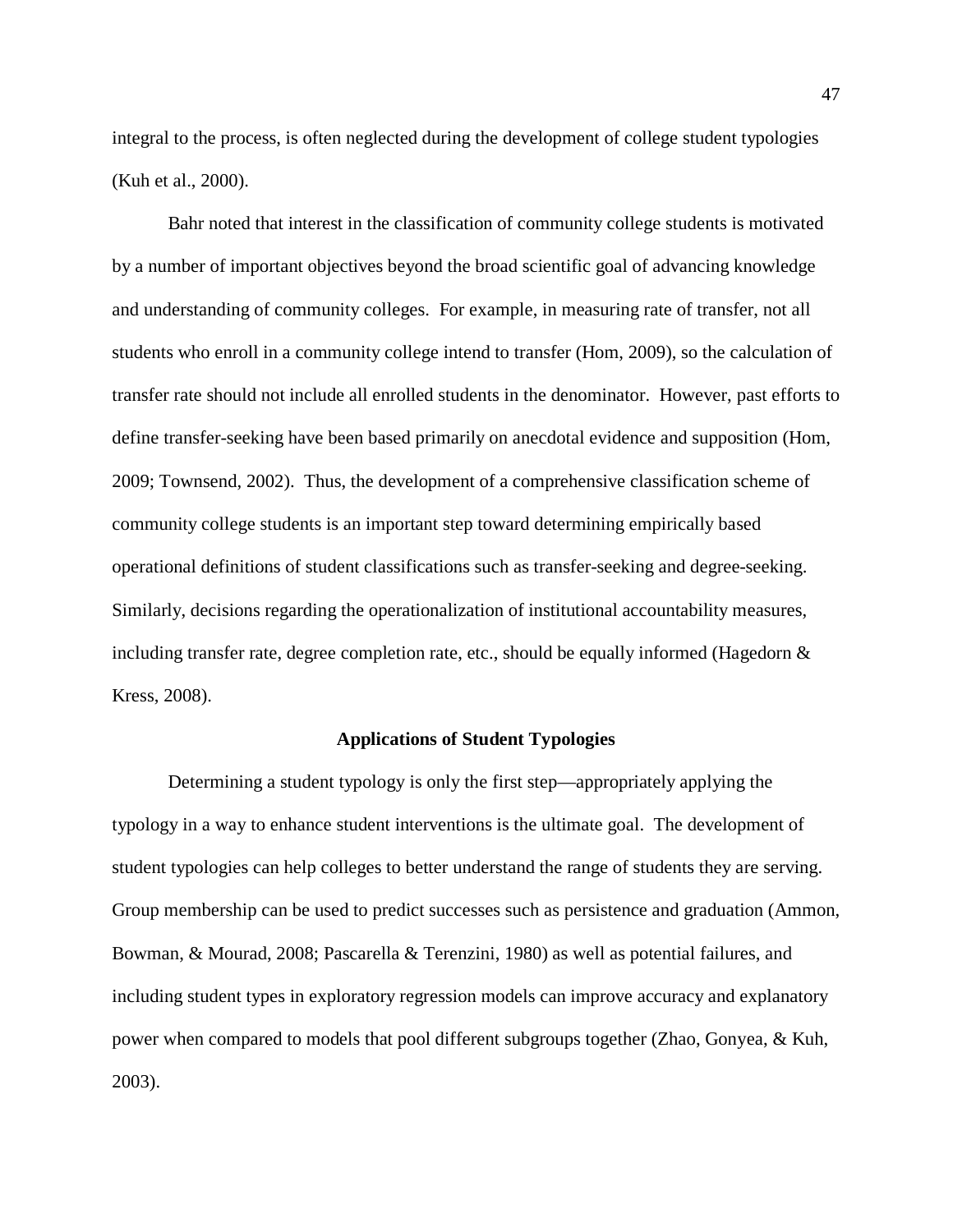Student engagement also has been shown to be important to learning and development. Luan (2006) found GPA and other outcome data to be powerful predictors of persistence when analyzed by a typology of student behaviors. Hu and McCormick (2012) showed that distinct patterns of engagement corresponded to different patterns of learning and development in the first year of college, and different rates of persistence to the second year, even after controlling for demographic variation. Their results demonstrated dramatic differences in predictions of persistence by student type, suggesting the diagnostic potential of an engagement-based typology to identify students at risk in the areas of learning and attrition.

Looking at student engagement through the process of dropping out longitudinally rather than via cross-section is also important (Tinto, 1975). Robinson's (2004) pathway technique is described as a means of categorizing the progress of students over time, while allowing easy comparisons between institutions, fields of study, or cohorts within the same field of study. As a longitudinal technique, it can help to provide a fuller understanding of the process of dropping out, which can then be used in the validation of longitudinal retention models.

By determining how reported learning outcomes may vary across different groups of students, clusters can be used to improve instructor accountability and inform institutional decision-making in such areas as minority under-representation (Knight, 2013). Because predictions based on typologies may be more robust, policy makers and practitioners can more effectively and efficiently direct institutional resources to students who are more likely to benefit (Katchadourian & Bolin, 1985). Frequently revising a typology is discouraged, however. Once the learner types within a typology have been identified, institutions should continue to use these patterns to try to segment, or classify, incoming students as a way for advisors to monitor change (Luan, 2006) and for administrators to use data to support targeted interventions (Knight, 2013).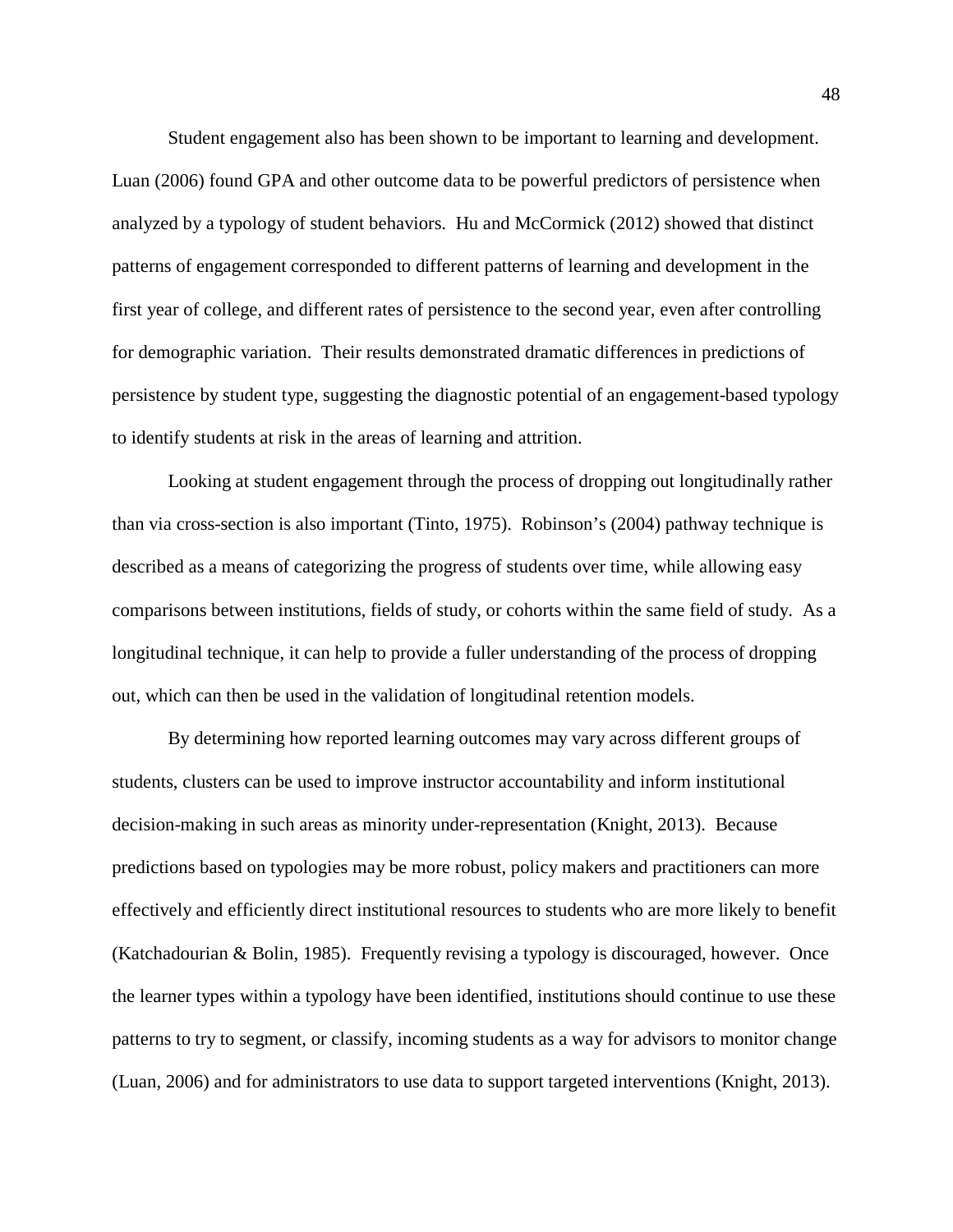#### **Summary**

This chapter provided a review of the literature as it pertains to the current study. The chapter first defined typologies and described their use in higher education, with a look at the statistical analyses commonly used, as well as a consideration of the importance of careful variable selection. The relevance of gender, race, and SES to student typology outcomes was subsequently addressed. The three different categories of student typologies were then outlined, using chronologically organized empirical examples as support for each. This was followed by a historical comparison of study outcomes for the different classification schemes and a closer look at the benefits of Bahr's methodology, as well as a discussion of how student typologies have been applied in the field.

Due to the considerable amount of student typological research available, resulting in many different types of student typologies, determining which direction is best for an institution to follow can prove difficult. A common thread throughout the literature, however, is that the development of a student typology can be highly subjective. Typologies based on student behaviors such as course enrollment and campus engagement seem to offer more predictive power. But even though established typologies may suggest a common trait, such as a behavior that regularly defines a particular type of student, all typologies are essentially local and relational (Luan, 2006). Thus, it is important for each institution to develop its own typology based on its own student population.

Bahr's publishing of his process (2011) for determining student classes suggests that his methodology is transferrable across institutions. Due to differences in student behavior and institutional processes, however, use of his model should be approached carefully. Student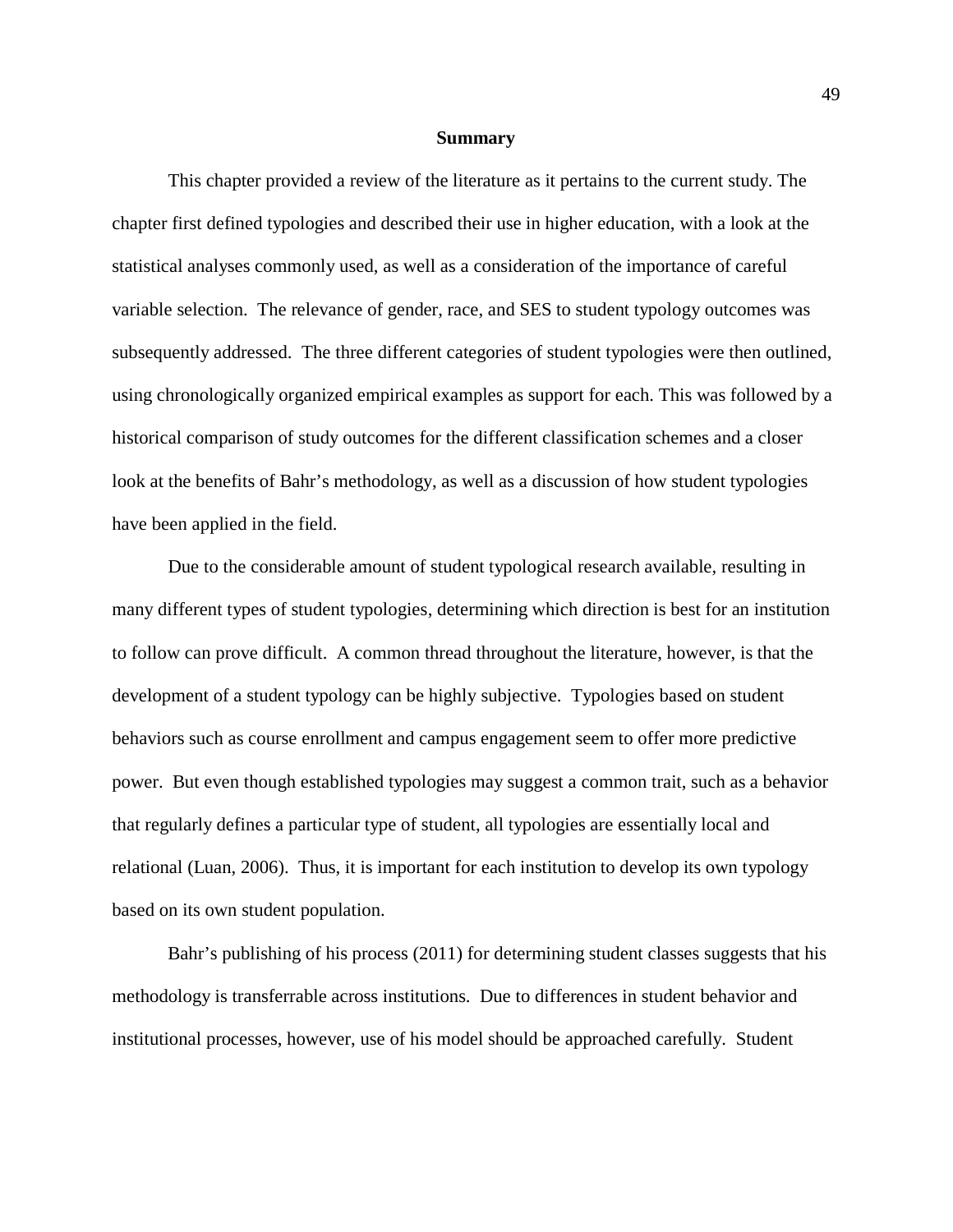classes determined via inaccurate or inappropriate means could result in ineffective interventions and wasted resources.

Validating Bahr's analysis using a different regional sample of both first-time and nonfirst-time students will show whether his published methodology is generalizable across both different community colleges and geographical regions. Additionally, using latent profile analysis will determine if sub-classes exist in the population that are not apparent through kmeans.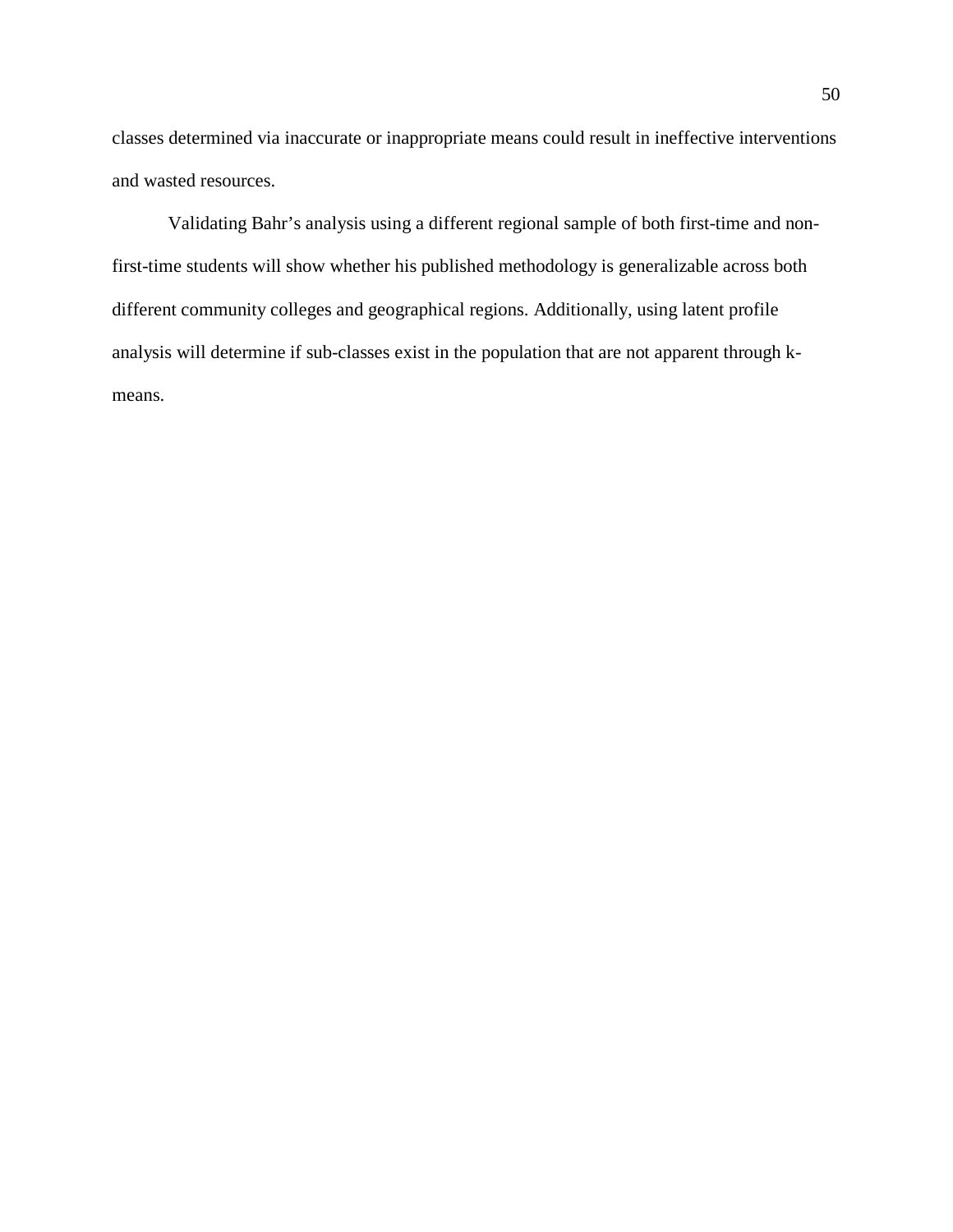## CHAPTER III

# METHODOLOGY

# **Participants and Procedure**

The participants in the study were part of a two-year (four-semester) cohort of community college students from a Midwestern two-year institution. The sample included fulltime, first-time students, which excluded students who enrolled in college at any point prior to cohort, and full-time non-first-time attendees. The sampled student population found more than 129,000 students, including part-time and dual-credit, enrolled statewide. Of this group, 36% were considered minority, 53% female, and 37% aged 25 or older. Full-time enrollments totaled nearly 53,000, of which 32% were classified as minority, 55% female, and 40% aged 25 or older.

Student demographic and enrollment data were obtained from the college's statewide Banner (Oracle) database using a Discoverer Plus query. In keeping with Bahr's methodology, students were removed from the analyses in the event of missing data, and the remaining students were then randomly assigned to three samples: one with first-time enrollees only  $(n=10,892)$  and two with all student types  $(n=13,822)$  and  $n=13,814$ ). For each sample, the student enrollment data were transformed into eight continuous variables as defined by Bahr (2011; Table 2), and prior to analysis, the continuous variables in each dataset were standardized.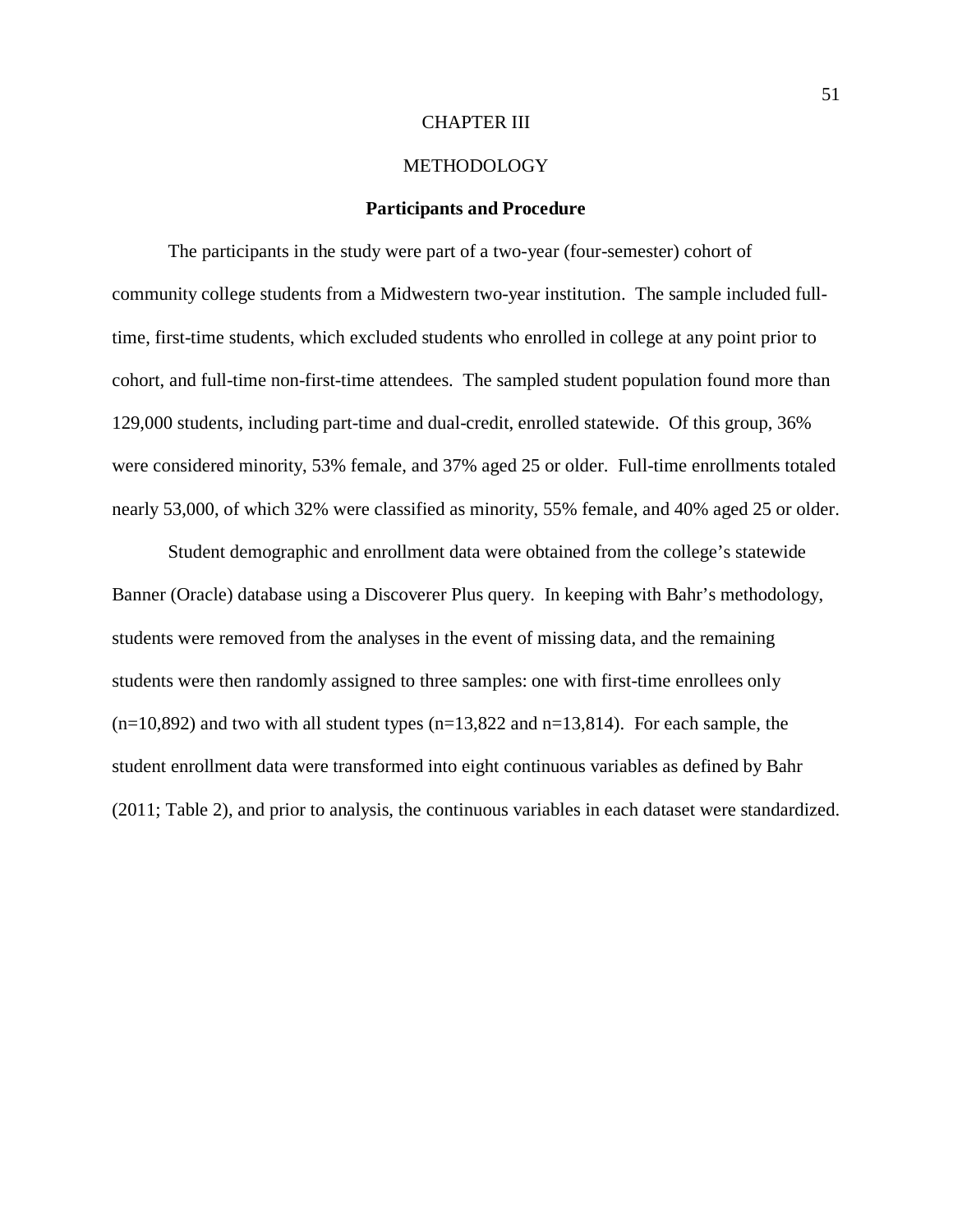Table 2. Analyzed Measures

| Variable                                      | Abbreviation | Definition                                                               |
|-----------------------------------------------|--------------|--------------------------------------------------------------------------|
| Course success                                | CS           | Percentage of courses in which student earned a<br>grade of C or better  |
| Mean credits attempted                        | <b>MCA</b>   | Mean number of credits attempted during fall and<br>spring terms         |
| Non-credit courses<br>attempted               | <b>NCA</b>   | Count of non-credit courses attempted                                    |
| Non-transferrable degree<br>credits attempted | <b>NTDCA</b> | Credits attempted in all non-transferrable degree<br>courses             |
| Terms enrolled                                | TE           | Count of terms in which a student was enrolled<br>(fall, spring, summer) |
| Transferrable English<br>credits attempted    | TECA         | Credits attempted in all transferrable English<br>courses                |
| Transferrable math<br>credits attempted       | <b>TMCA</b>  | Credits attempted in all transferrable math courses                      |
| Transferrable other<br>credits attempted      | TOCA         | Credits attempted in all transferrable other courses                     |

# **Statistical Analyses**

The current study seeks to address four questions: 1) When validating Bahr's 2011 methodology using Confirmatory Latent Profile Analysis and constraining for Bahr's cluster solution, will similar classes be identified in a Midwestern sample of first-time community college students as determined by model fit, variable means, and comparison of group size? 2) Using Latent Profile Analysis to compare models comprised of Bahr's eight variables based on student enrollment behavior in a sample of Midwestern community college students not limited to first-time attendees, which model will be determined to be the best-fitting? 3) Can the bestfitting model confirmed in Question 2 be validated via Confirmatory Latent Profile Analysis when using a new sample of Midwestern community college students not limited to first-time attendees? 4) Does including a student's gender and race impact a student's latent class assignment?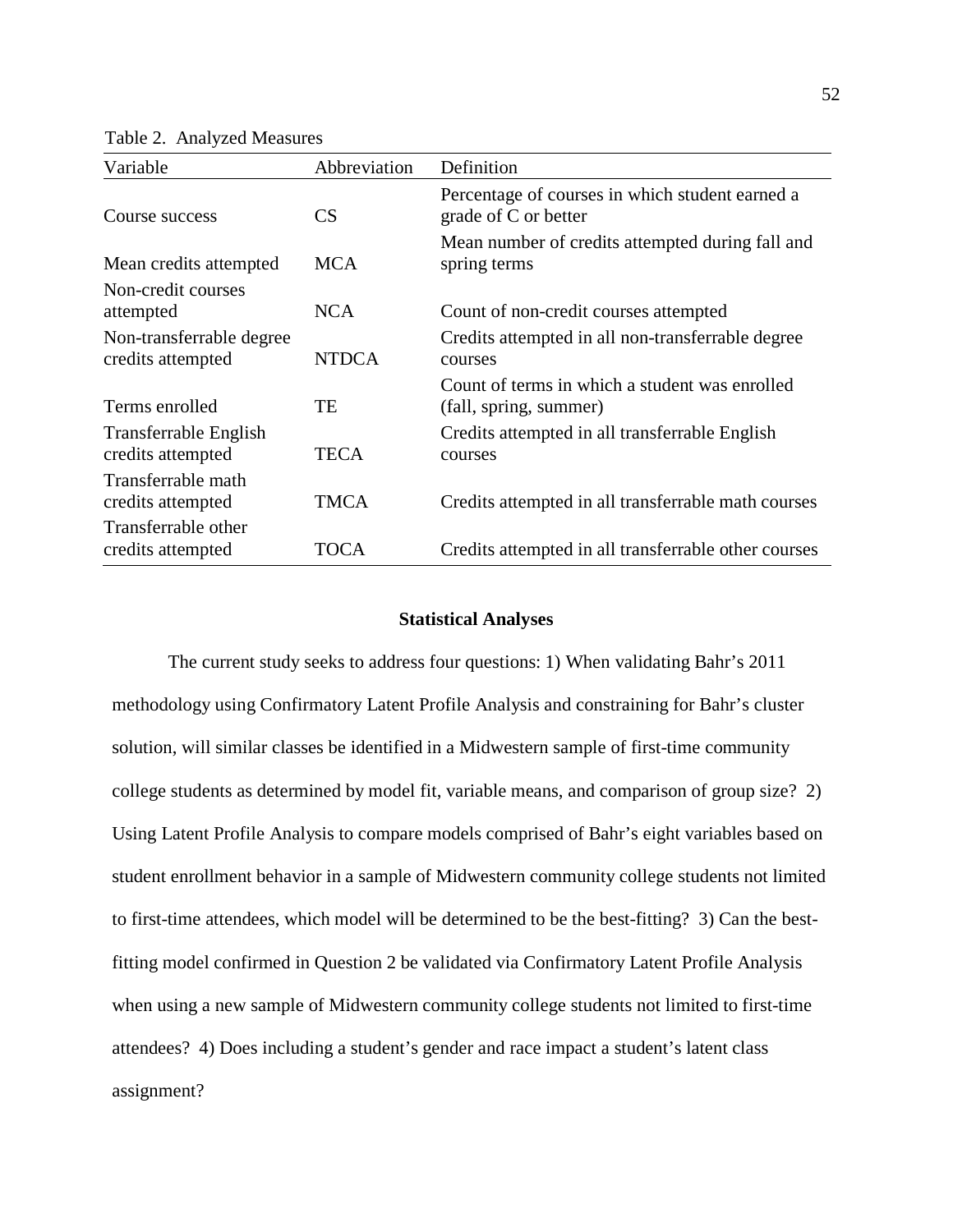#### **LPA and CLPA Analyses Overview**

Latent profile analysis (LPA) is an increasingly popular alternative to cluster analysis in determining student typologies (Dugan, 2011). LPA is a statistical method for identifying unmeasured class membership among subjects using continuous observed variables (Finch  $\&$ Bronk, 2011). However, LPA may also serve simply as a data-reduction tool. LPA allows for model comparison, with the benefit of fit statistics to determine which model is the better fit for the data (Nylund, Asparouhov, & Muthén, 2007).

LPA is considered an exploratory analysis such that there is often no well-developed theory regarding the number and type of latent groups to be found in the population sample (Laudy, Boom, & Hoijtink, 2005). Thus, LPA should be used anterior to determining the number of latent classes underlying data (Laudy, Boom, & Hoijtink, 2005). Conversely, confirmatory latent profile analysis (CLPA), in which constraints are placed on model parameters, allows a researcher to hypothesize as to the number and type of latent classes in a particular set of data prior to analysis (Finch & Bronk, 2011).

LPA supposes a simple parametric model and uses observed data to estimate two parameter values for each model: (1) conditional response probabilities (the probability for each combination of latent class, item, or variable, and response level for the item or variable, that a randomly selected member of that class will make that response to that item/variable); and (2) the probability of being in a specific latent class (McCutcheon, 2002). Parameters are estimated by maximum likelihood (MLE), and the MLE estimates are those most likely to account for the observed results (Muthén, 2001). Basically, to find the set of parameter values that optimize some criterion, the primary method is to statistically assess latent class models with two, three, or more latent classes, and to statistically assess the fit of each one to the data (Nylund,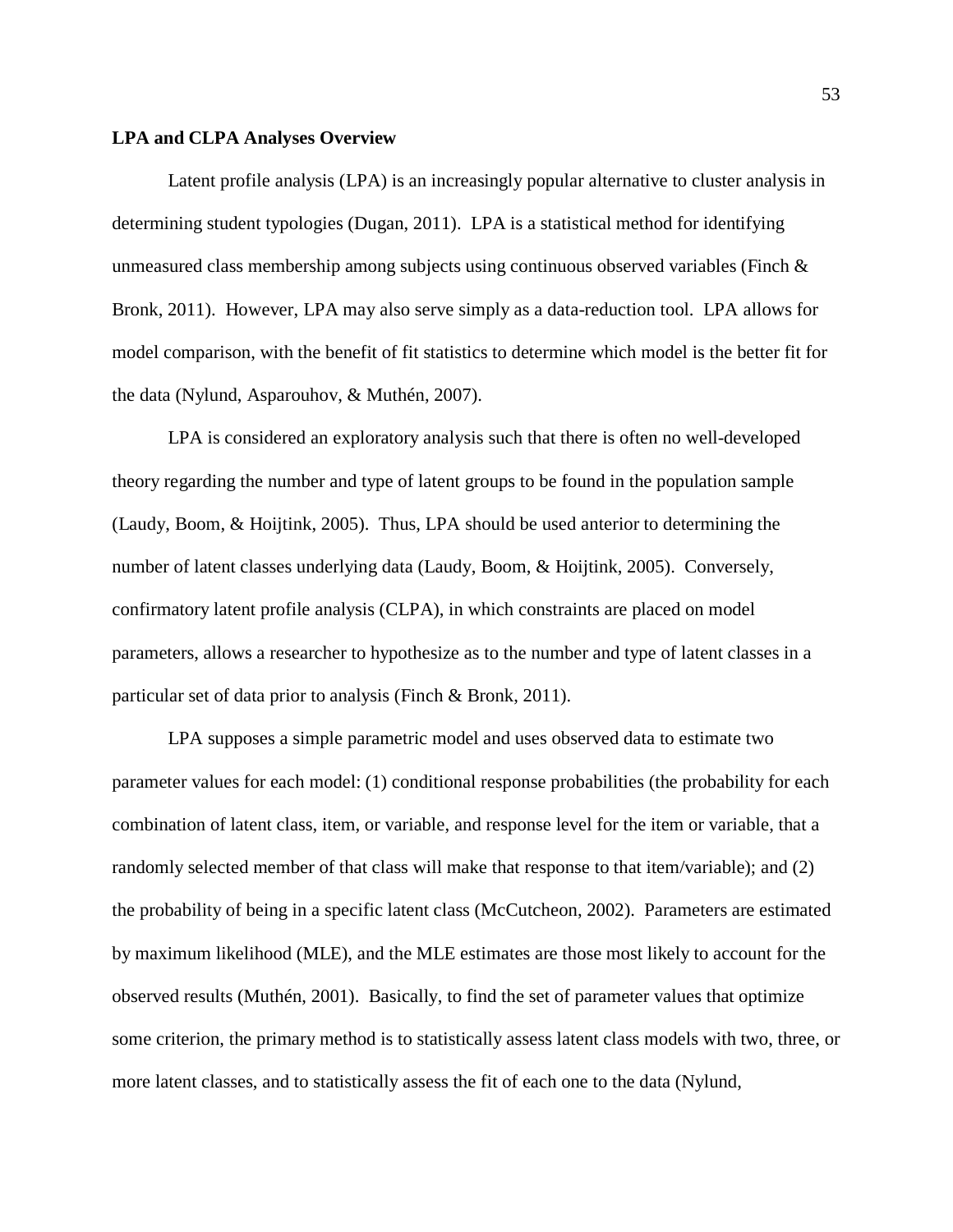Asparouhov, & Muthén, 2007). In general, as the number of classes becomes fewer, a model will fit the data worse (Nylund, Asparouhov, & Muthén, 2007).

In LP modeling, the criteria used to make decisions regarding the number of classes are considered more formal, as a number of statistics are available that can assist with choosing one model over another, such as the BIC statistic (Samuelsen & Raczynski, 2013). This is not the case with k-means, however, as the researcher must determine the number of clusters without the benefit of formal diagnostic statistics (Magidson & Vermunt, 2002). While k-means uses an ad hoc approach for classification, the LP method is probability-based, in that cases are classified into clusters using model-based posterior probabilities estimated by maximum likelihood (ML) methods, which also yield estimates for misclassification rates (Muthén & Muthén, 2007).

LPA's model-based clustering allows working with variables of mixed-measurement levels to be relatively simple as compared to k-means, in which variables must be standardized beforehand to ensure equal variance so as to avoid clusters dominated by variables with the most variation (Magidson & Vermunt, 2002). Discriminant analysis is commonly used following a kmeans clustering to describe differences between the clusters on one or more possible covariates. In contrast, the LPA model can be broadened easily to include demographic and other exogenous variables as predictors of the latent classes, thereby allowing for the classification and cluster description to be performed at the same time (Magidson & Vermunt, 2002). It is important to note, however, that when covariates for latent classes are included, the latent class results are altered (Vermunt & Magidson, 2002).

**Confirmatory latent profile analysis (CLPA).** Midwestern student enrollment behavior data as defined by Bahr's variables in Table 2 initially was to be analyzed with confirmatory latent profile analysis (CLPA) using the M*plus*, Version 5 (Muthén & Muthén, 2008) statistical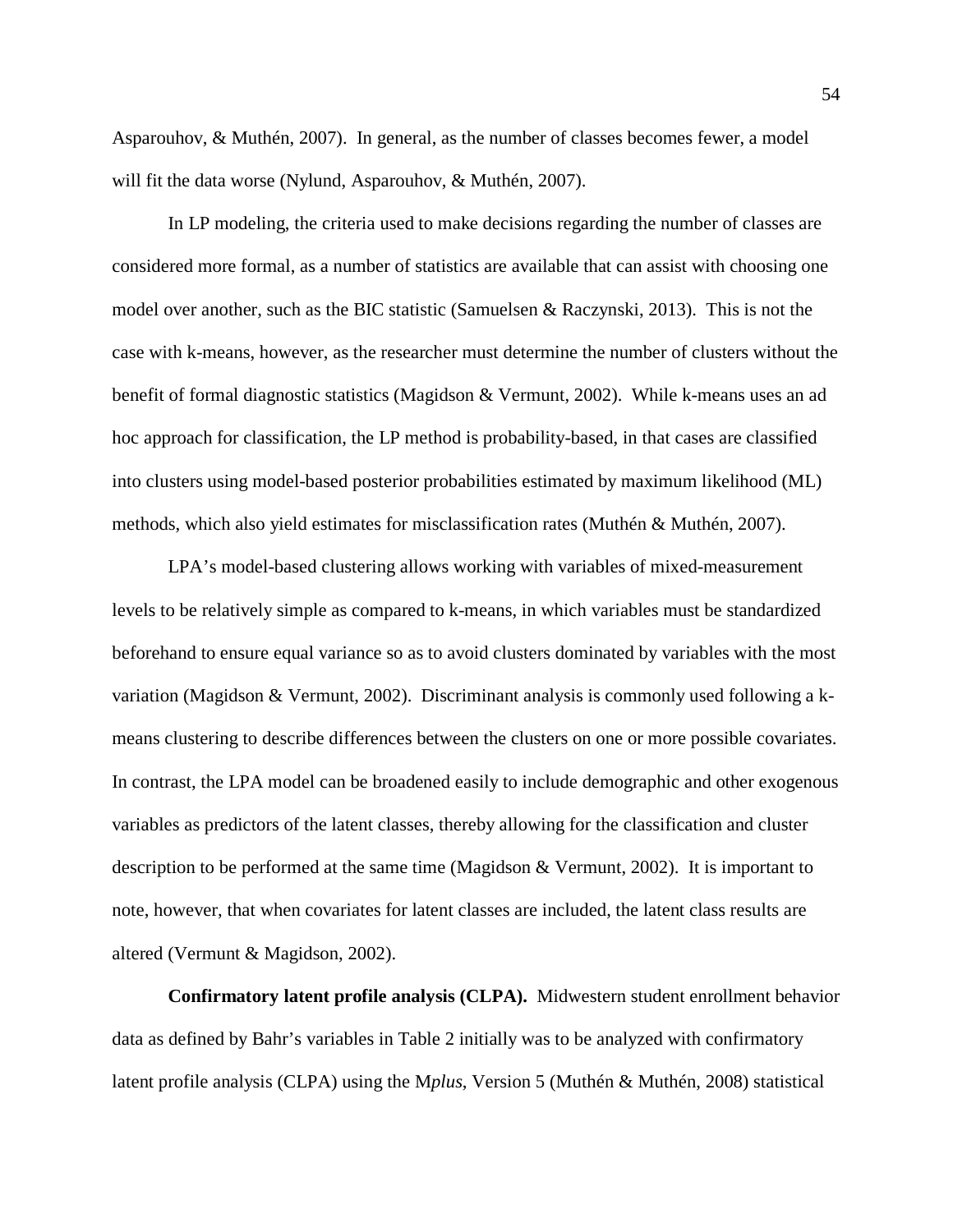package. The intent was to answer whether the same typological categories could be identified when validating Bahr's 2011 methodology using Midwestern samples of first-time and non-firsttime community college students.

Early attempts were made to conduct confirmatory latent profile analysis (CLPA) to validate Bahr's 5-class solution. However, despite a series of different approaches, the CLPA model (Appendix B), which required 32 constraints, would not converge. The initial model requested 500-50 starts, 50-20-50-20 LRT starts, 500 LRT bootstrap starts, and 500 miterations. As each model failed to converge, the number of starts was increased, with a final 5,000-500 starts, 500-200-500-200 LRT starts, 1,000 LRT bootstrap starts, and 2,000 miterations. To further promote model convergence, the number of constraints were limited as well (e.g. including only one constraint rather than all 32), but these solutions were equally unsuccessful. Thus, it was determined that CLPA would not be an option for this study.

**Latent profile analysis (LPA).** Midwestern student enrollment behavior data was analyzed with latent profile analysis (LPA) using the M*plus*, Version 5 (Muthén & Muthén, 2008) statistical package to determine what classes existed, and if underlying, latent dimensions were evident as well. As each latent profile model was identified, students were classified to the most likely latent class by means of recruitment probabilities. From the recruitment probabilities, the posterior classification probability of a student's membership in each latent class was calculated. Students were then assigned to the latent class with the highest a posteriori probability.

*Model fit.* Comparative fit statistics were used to determine which model (i.e. number of latent classes and covariate structure) best fit the data. These fit statistics included the bootstrap likelihood ratio test (BLRT), the sample-size adjusted Bayesian information criterion (aBIC),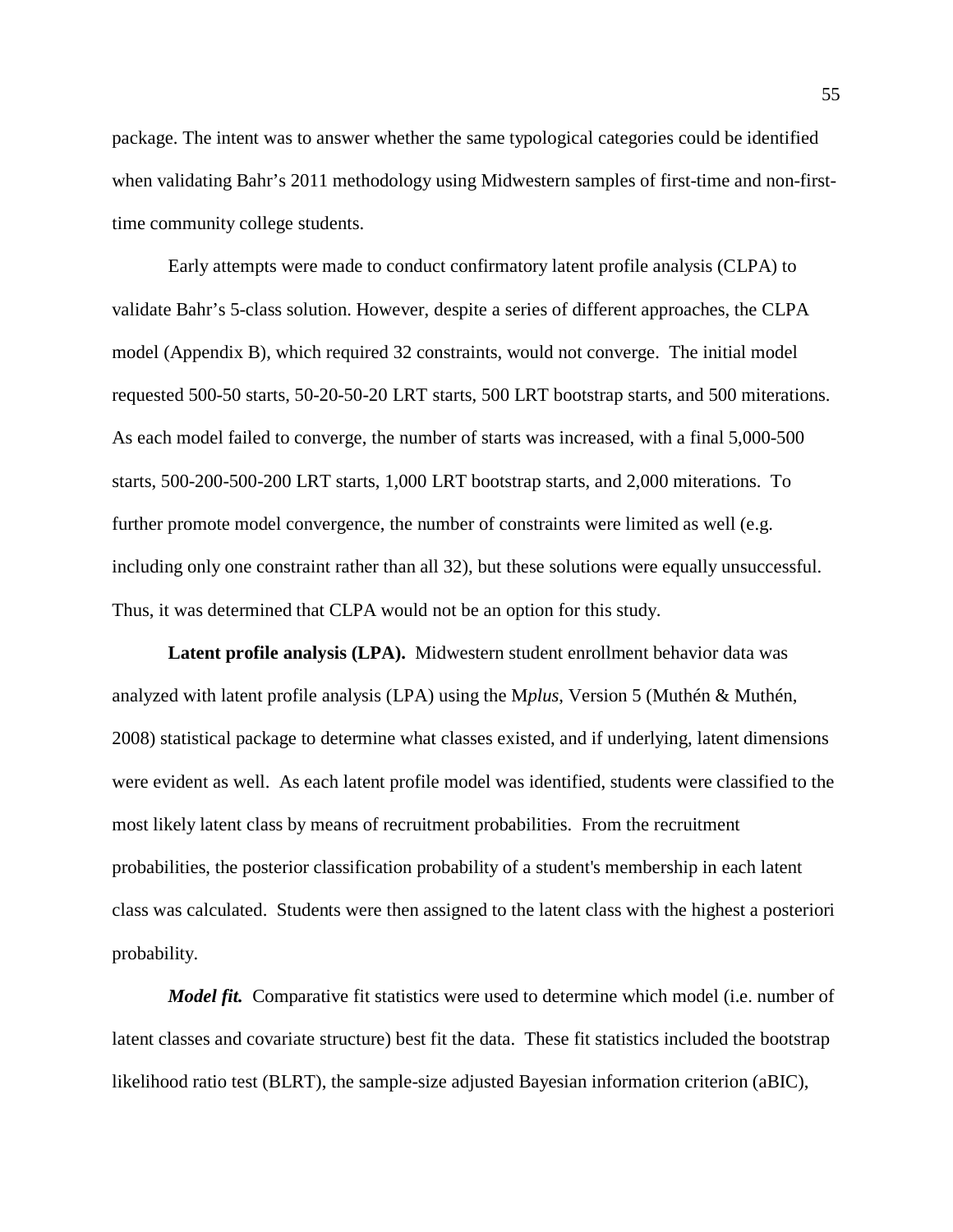and the Lo-Mendell-Rubin Adjusted Likelihood Ratio Test (LMR). In an examination of the performance of likelihood-based tests used in latent class analysis, Nylund et al. (2007) found the BLRT, aBIC, and LMR to be preferred when determining the number of classes in mixture modeling.

The BLRT uses a bootstrap resampling method to approximate the *p*-value of the generalized likelihood ratio test, comparing the likelihood values for mixtures with differing numbers of classes by resampling under the null hypothesis of no difference (Nylund et al., 2007; McLachlan and Peel, 2000). In other words, instead of assuming that the difference distribution follows a known distribution (e.g., the chi-square distribution), the BLRT empirically estimates the difference distribution. The BLRT test compares the fit of a *k* class solution to that of a *k*-1 solution, e.g. 6-class (*k*) versus 5-class (*k*-1), with a statistically significant result implying better fit for the *k* model. The Lo-Mendell-Rubin Adjusted Likelihood Ratio Test or LMR (Lo, Mendell, & Rubin, 2001) is similar to the BLRT in that it compares whether a *k* class solution fits better than a *k*-1 solution, was also used as an indicator of model fit.

Because the sample size adjusted Bayesian information criterion (aBIC) has been shown to be superior to other information criteria (Nyland et al., 2007), such as the Akaike (AIC) and standard Bayesian (BIC), it was included as a measure of model fit (Table 4.6). The aBIC applies a penalty to the likelihood ratio statistic for an increased number of model parameters, such that lower values indicate better fit.

*Posterior Classification Probabilities.* Group classification based on most likely class membership provides another approach for assessing model fit. These classification diagnostics are based on the estimated posterior class probabilities of group membership. Posterior class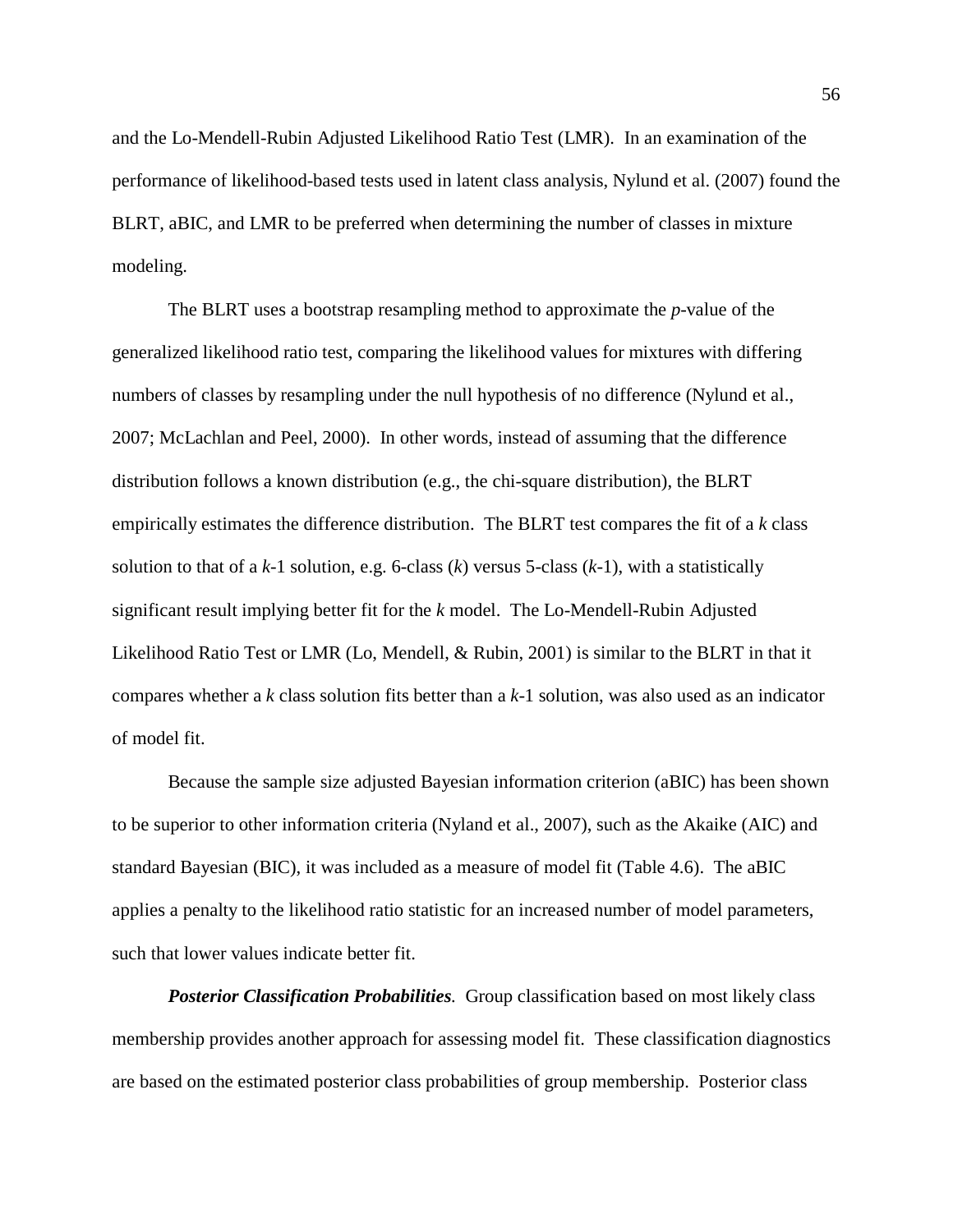probabilities are the model-estimated values for each individual's probabilities of being in each of the latent classes based on the maximum likelihood parameter estimates and the individual's observed responses on the indicator variables (Masyn, 2013). Posterior classification probabilities range between 0 and 1, and gauge uncertainty in assigning individuals to a specific class (Bauer & Shanahan, 2007). Thus, individuals will have a high probability of being assigned to the latent class most associated with the parameters reflective of their values on the variables used to fit the model (Vichi & Opitz, 2012). In other words, each student is placed in the latent class for which the student has the highest probability of belonging to. A perfectly fitting model would have 1s on the diagonal and 0s elsewhere. Thus, the higher the values, or classification probabilities, on the diagonal, the greater the certainty for the model in terms of class membership.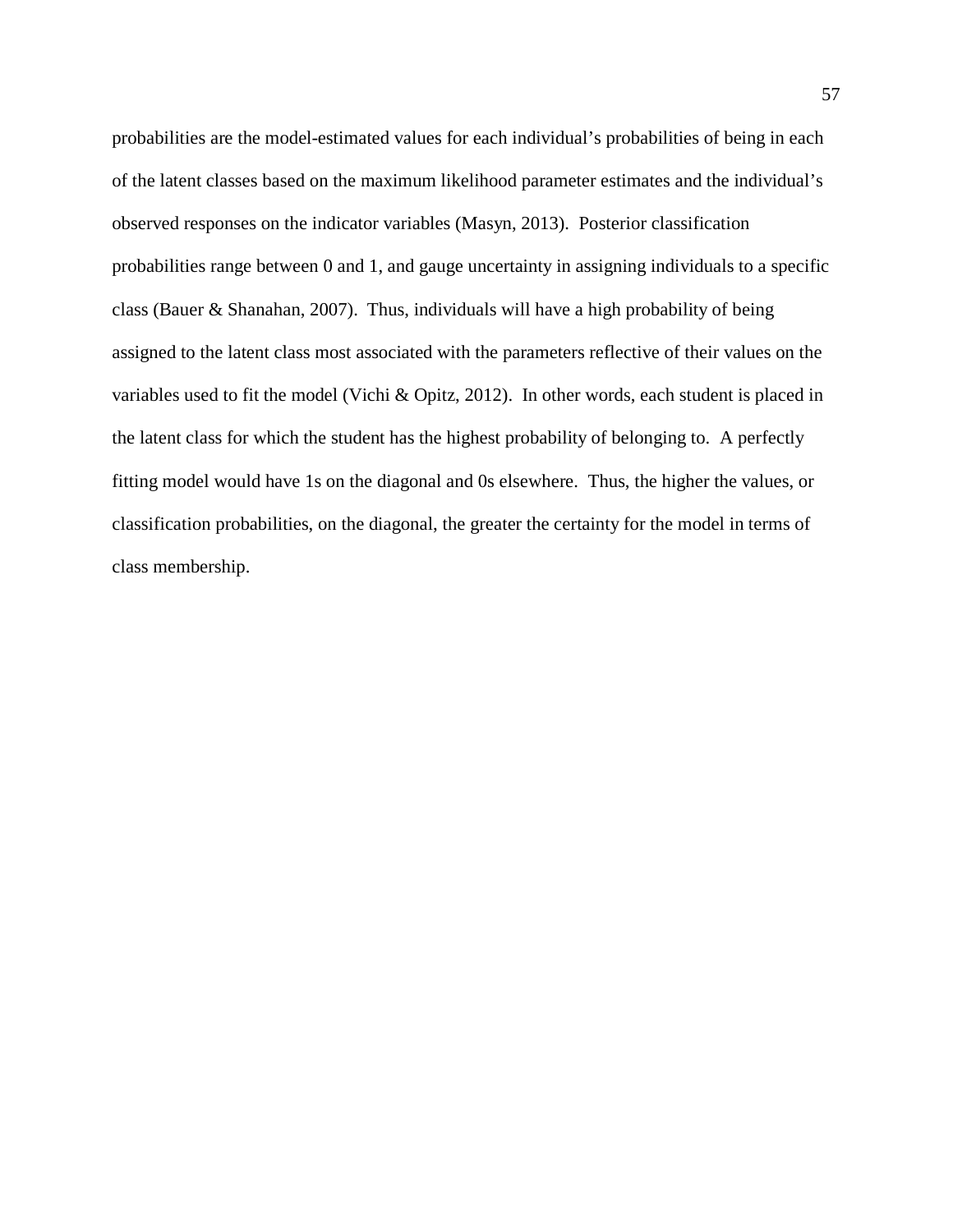## CHAPTER IV

### RESULTS

# **Latent Profile Analysis (LPA) Validation of Bahr's Cluster Analysis Model Comparison**

A latent profile analysis (LPA; Mplus program in Appendix A) was conducted to validate Bahr's 5-class cluster solution (Bahr, 2001). The LPA sample was comprised of standardized enrollment data for 10,892 students, and, in keeping with Bahr's methodology, only first-time attendees were included. Because the goal of the initial analysis was to determine whether Bahr's proposed 5-class model using California Community College enrollment data would be supported with a sample of Midwestern community college students, only a 5-class LPA was conducted.

**Model Fit***.* In terms of model fit of the 5-class LPA, the bootstrap likelihood ratio test (BLRT) was significant at  $p = 0.0000$ , indicating that the 5 class solution did not fit the data. The results suggested that the 6-class solution fits the data better than does the 5-class, which is contrary to Bahr's finding of 5 clusters.

Looking at the posterior classification probabilities, the value on the diagonal for Latent Class 3 was 0.964, suggesting that some uncertainly did exist regarding students' assignment to this class. Considering the overall 5-class LPA cross-validation solution, however, the classification probabilities on the diagonal (Table 3) ranged from 0.964 to 1.000, suggesting the model was reasonably confident in its ability to group students based on the their enrollment behavior.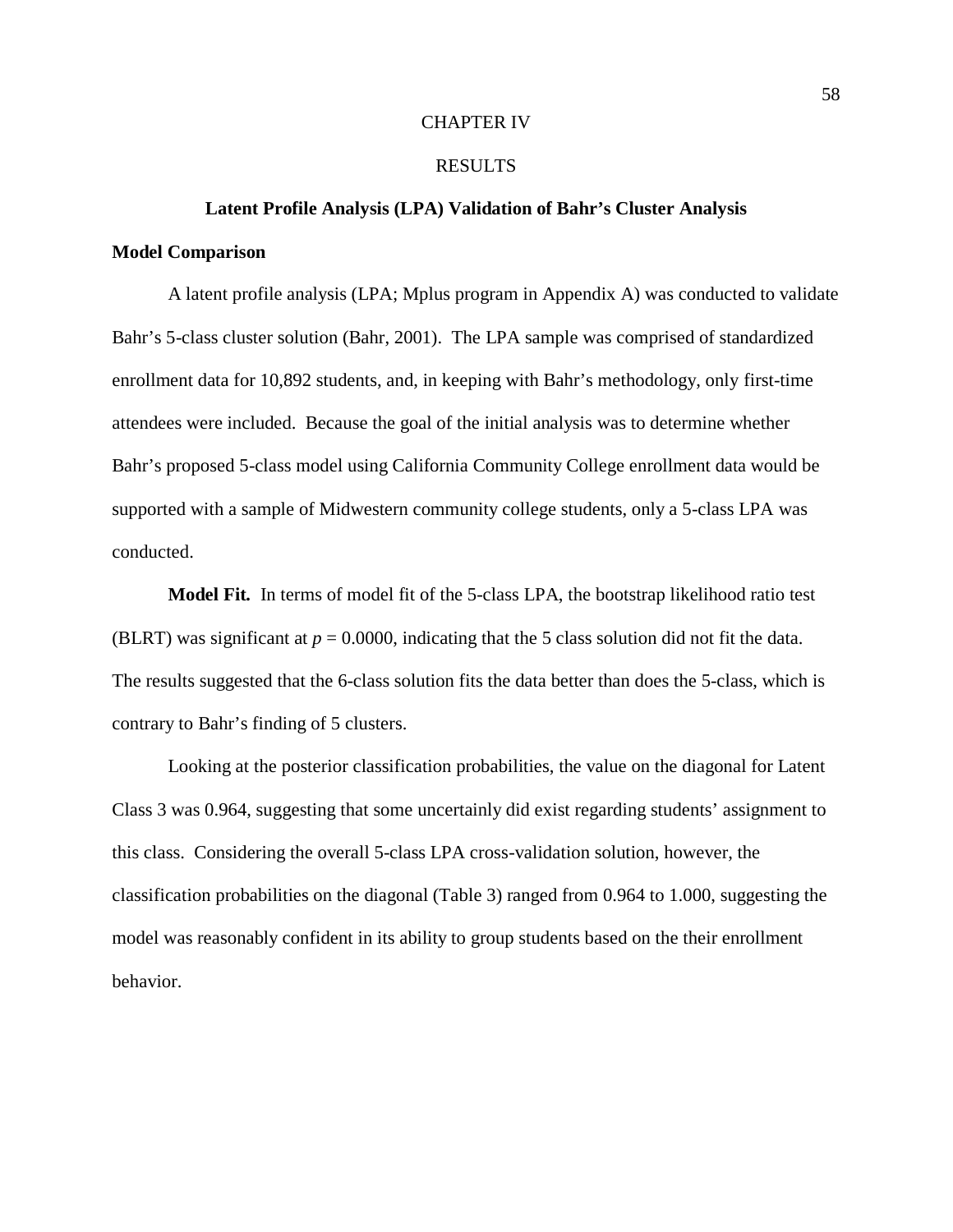|                | Most Likely Class Membership |         |         |         |         |
|----------------|------------------------------|---------|---------|---------|---------|
| Latent Class   | Class 1                      | Class 2 | Class 3 | Class 4 | Class 5 |
| $\mathbf{1}$   | 1.000                        | 0.000   | 0.000   | 0.000   | 0.000   |
| 2              | 0.000                        | 0.998   | 0.001   | 0.001   | 0.000   |
| 3              | 0.000                        | 0.000   | 0.964   | 0.036   | 0.000   |
| $\overline{4}$ | 0.000                        | 0.000   | 0.028   | 0.972   | 0.000   |
| 5              | 0.000                        | 0.000   | 0.000   | 0.000   | 1.000   |

Table 3. Posterior Classification Probabilities for a 5-Class Cross-Validation Model

**Latent Class Comparison.** The means from the LPA results were first used to characterize the latent classes identified by the data, followed by a comparison to Bahr's outcomes to determine how well the results corresponded to one another. When the unstandardized LPA means (Table 5) were compared against Bahr's (Table 4), however, they were found to be markedly divergent, suggesting that the pattern of means seen with Bahr's solution was not identified through LPA.

*Variable Means.* Despite a few similarities between the results found in the current study and those reported by Bahr, Bahr's classes were generally not evident in the LPA results. The average number of Terms Enrolled (TE) ranged from 2 to 10 in Bahr's cluster analysis, but only 2 to 4 in the LPA. Likewise, Bahr's mean for Math Credits Attempted (MCA) ranged from 2 to 11; whereas, the LPA range was 0 to 3. Further, a number of Bahr's means were significantly discrepant from the highest value for the same variable in the LPA. Transferrable Math Credits Attempted (TMCA) was 14.5 versus the LPA's 6, while Transferrable English Credits Attempted (TECA) equaled 11, as opposed to 4 in the LPA. More salient disparities involved Non-Transferrable Degree Credits Attempted (NTDCA) and Noncredit Courses Attempted (NCA), which were 43 versus 14 and 25 versus 2, respectively.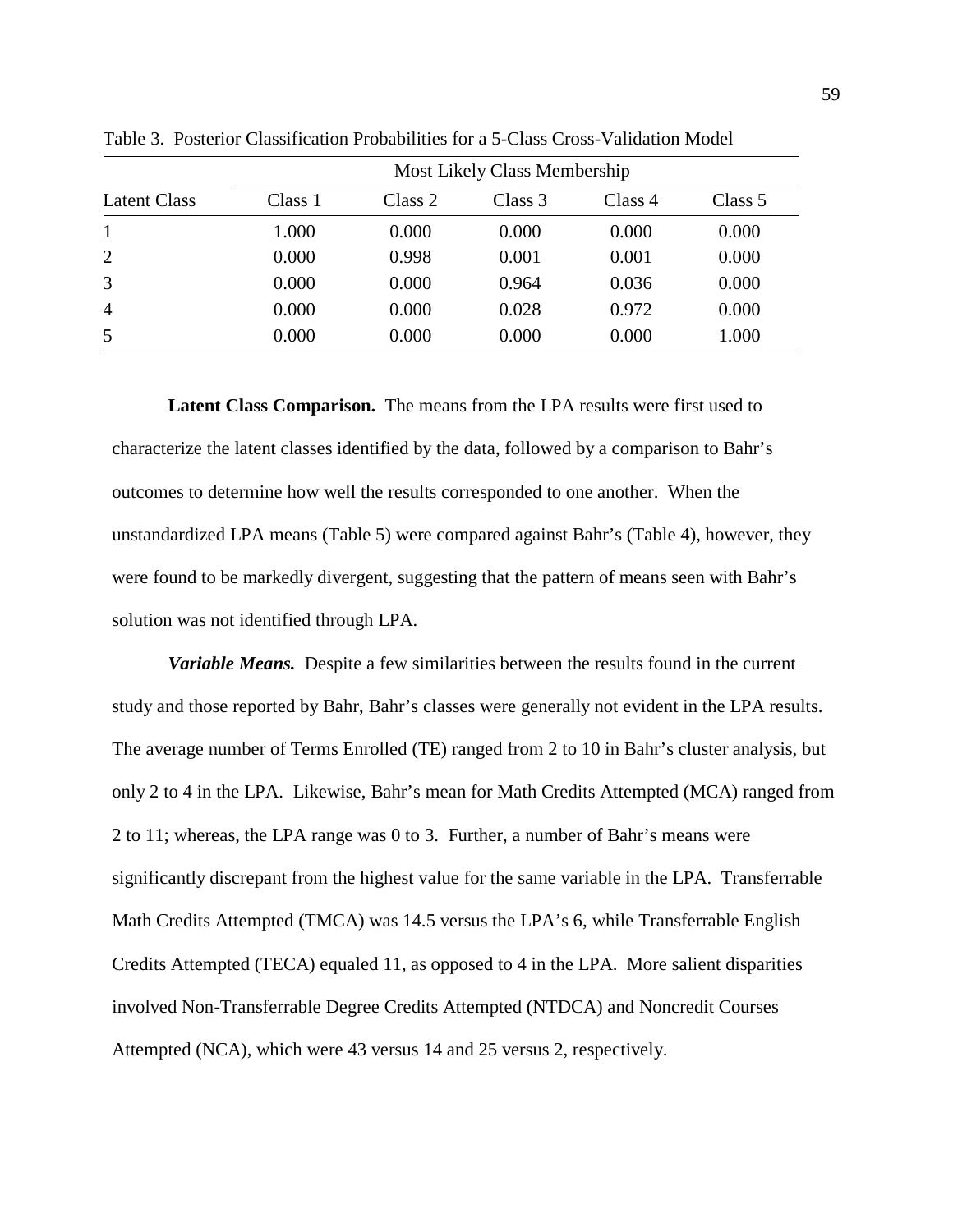A prominent example of the divergence between the solutions for the LPA and Bahr's cluster analysis involved Bahr's Career and Technical Education (CTE) cluster, which differed greatly from the most comparable class found in the LPA. Bahr identified his CTE cluster as having an increased number of terms enrolled and non-transferrable credits, with a high level of course success. However, the LPA class most resembling Bahr's CTE cluster did not align with Bahr's results. In Bahr's solution, the mean for Terms Enrolled (TE) was 9 versus 4 for the LPA. The mean for Non-Transferrable Degree Credits Attempted (NTDCA) was also much higher in Bahr's analysis than in the LPA, at 43 versus 10, respectively. Similarly, at 25, the mean for Transferrable Other Credits Attempted (TOCA) was greater in Bahr's solution than in the LPA, which was only 8.

| Variable                                               | Class 1<br>Completion<br>Likely<br>$n=55,215$<br>(32%) | Class 2<br><b>CTE</b><br>$n=4,165$<br>(3%) | Class 3<br>Completion<br>Unlikely<br>$n=41,613$<br>$(30\%)$ | Class 4<br><b>Skills</b><br>Builder<br>$n=44,976$<br>(32%) | Class 5<br>Noncredit<br>$n=1,977$<br>(3%) |
|--------------------------------------------------------|--------------------------------------------------------|--------------------------------------------|-------------------------------------------------------------|------------------------------------------------------------|-------------------------------------------|
| Terms Enrolled (TE)                                    | 10                                                     | 9                                          | $\overline{2}$                                              | $\overline{2}$                                             | 13                                        |
| Course Success (CS)                                    | 0.72                                                   | 0.80                                       | 0.26                                                        | 0.94                                                       | 0.96                                      |
| Mean Credits Attempted (MCA)                           | 11                                                     | 10                                         | 7                                                           | 3                                                          | $\overline{2}$                            |
| Non-transferrable Degree Credits<br>Attempted (NTDCA)  | 2.5                                                    | 43                                         | 1                                                           | 1                                                          | $\overline{2}$                            |
| Noncredit Courses Attempted (NCA)                      | 3                                                      | $\overline{2}$                             | $\theta$                                                    | 1                                                          | 25                                        |
| <b>Transferrable Math Credits Attempted</b><br>(TMCA)  | 14.5                                                   | $\overline{4}$                             | $\overline{2}$                                              | $\Omega$                                                   | 3                                         |
| Transferrable English Credits Attempted<br>(TECA)      | 11                                                     | $\overline{4}$                             | $\overline{2}$                                              | $\overline{0}$                                             | 3                                         |
| <b>Transferrable Other Credits Attempted</b><br>(TOCA) | 58.5                                                   | 25                                         | 9                                                           | 3                                                          | 9                                         |

Table 4. Variable Means for Bahr's 5-Class Cluster Model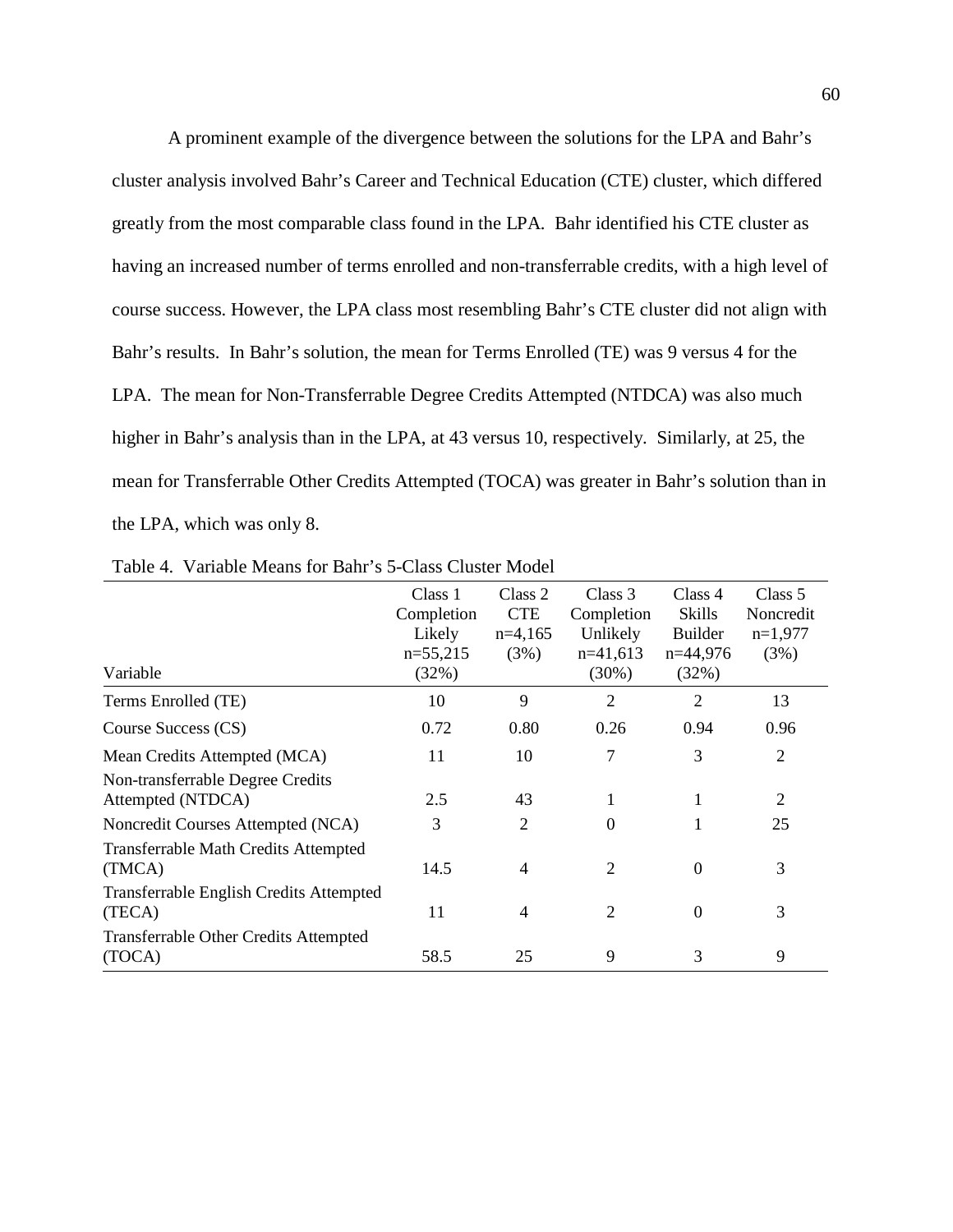| Variable (SD)                                                                                             | Class 1<br>$n=76$<br>$(1\%)$ | Class 2<br>$n=677$<br>(5%) | Class 3<br>$n=3,453$<br>(32%) | Class 4<br>$n=4,429$<br>$(41\%)$ | Class 5<br>$n=2,257$<br>(21%) |
|-----------------------------------------------------------------------------------------------------------|------------------------------|----------------------------|-------------------------------|----------------------------------|-------------------------------|
| Terms Enrolled (TE; 1.943)                                                                                | 4                            | 3                          | 2                             | 4                                | 4                             |
| Course Success (CS; 0.395)                                                                                | 0.68                         | 0.13                       | 0.16                          | 0.85                             | 0.90                          |
| Mean Credits Attempted (MCA; 0.834)                                                                       | 3                            | $\theta$                   | 3                             | 3                                | 3                             |
| Non-transferrable Degree Credits Attempted<br>(NTDCA; 10.135)<br>Noncredit Courses Attempted (NCA; 0.224) | 14<br>2                      | 6<br>$\theta$              | $\Omega$                      | 10<br>$\Omega$                   | 12<br>0                       |
| Transferrable Math Credits Attempted (TMCA;<br>2.747)                                                     | $\mathfrak{D}$               | $\Omega$                   | $\Omega$                      | $\Omega$                         | 6                             |
| Transferrable English Credits Attempted (TECA;<br>3.235)                                                  | 2                            | $\Omega$                   | 3                             | 3                                | 4                             |
| Transferrable Other Credits Attempted (TOCA;<br>10.378)                                                   |                              | 3                          | 8                             | 8                                | 15                            |

Table 5. Latent Class Means and Standard Deviations for a 5-Class LPA Cross-Validation Model

Bahr's Completion Likely cluster also showed marked differences in select variable means when set against the LPA class with the most similar characteristics. The mean for terms enrolled in Bahr's analysis was 10 versus 4 in the LPA, while the mean for Transferrable Other Credits Attempted (TOCA) was 58.5 for Bahr, but only 15 in the LPA. The main difference seen with Bahr's Skills Builder cluster involved Course Success (CS). In Bahr's solution, the mean for this variable was 0.94, but in the LPA class with the most similar characteristics, the value was much lower, at 0.13.

With respect to Bahr's Noncredit cluster, a comparable class in the LPA did not seem to exist. At 2, only one LPA class had a Noncredit Courses Attempted (NCA) mean greater than 0; however, the mean for this variable in Bahr's solution equaled 25. Other notable differences could be seen with Terms Enrolled (TE), Course Success (CS), and Non-Transferrable Degree Credits Attempted (NTDCA). Comparing Bahr's solution to the LPA, the means for these variables were 13 versus 4, 0.96 versus 0.68, and 2 versus 14, respectively.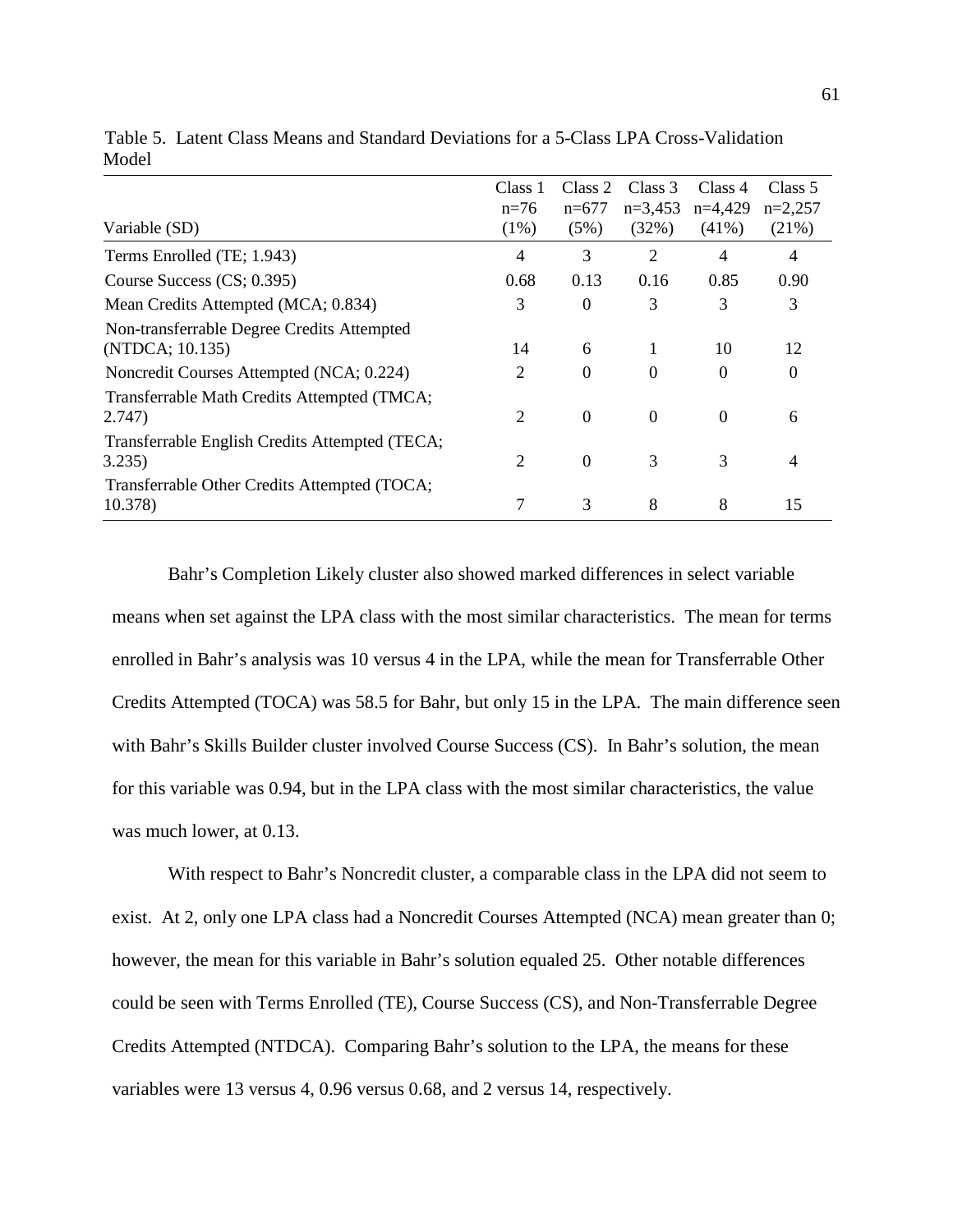*Latent Class Size.* A review of latent class sizes (Tables 6 and 7) also revealed a number of differences. Most notably, Bahr's Career and Technical Education (CTE) cluster accounted for only 3% of his overall sample. Whereas, the latent class with the most similar characteristics in the LPA solution was 41% of the sample. Also, at 32%, Bahr's Completion Likely group was much larger than the LPA solution's most comparable latent class of 21%, and Bahr's Skills Builder cluster was 32% of his sample versus the LPA's 5%.

|             | Class 1<br>Completion<br>Likely<br>(32%) | Class 2<br><b>CTE</b><br>(3%) | Class 3<br>Completion<br>Unlikely<br>$(30\%)$ | Class 4<br>Skills<br><b>Builder</b><br>(32%) | Class 5<br>Noncredit<br>(3%) |
|-------------|------------------------------------------|-------------------------------|-----------------------------------------------|----------------------------------------------|------------------------------|
| Male        | 45%                                      | 57%                           | 52%                                           | 48%                                          | 39%                          |
| Female      | 55%                                      | 43%                           | 48%                                           | 52%                                          | 61%                          |
| Minority    | 58%                                      | 61%                           | 63%                                           | 64%                                          | 73%                          |
| Nonminority | 42%                                      | 39%                           | 37%                                           | 36%                                          | 27%                          |

Table 6. Frequencies in Gender and Race for Bahr's 5-Class Cluster Model

Table 7. Frequencies in Gender and Race for a 5-Class LPA Cross-Validation Solution

|             | Class 1<br>$(1\%)$ | Class 2<br>(5%) | Class 3<br>(32%) | Class 4<br>$(41\%)$ | Class 5<br>(21%) |
|-------------|--------------------|-----------------|------------------|---------------------|------------------|
| Male        | 38% (29)           | 44% (295)       | 46% (1,604)      | 38% (1,703)         | 38% (855)        |
| Female      | 62% (47)           | 56% (382)       | 54% (1,849)      | 62% (2,726)         | 62% (1,402)      |
| Minority    | 71% (54)           | 71% (483)       | 70% (2,423)      | 74% (3,287)         | 64% (1,434)      |
| Nonminority | 29% (22)           | 29% (194)       | 30% (1,030)      | 26% (1,142)         | 36% (823)        |

*Demographic Composition.* Latent class variations in demographic composition were seen as well (Tables 6 and 7). The majority of Bahr's Completion Unlikely cluster was male at 52%, while the most equivalent LPA latent class was 54% female. Similarly, Bahr's Career and Technical Education (CTE) cluster was chiefly male at 57%, whereas the seemingly CTEoriented latent class in the LPA was 62% female. In the area of race, Bahr's Career and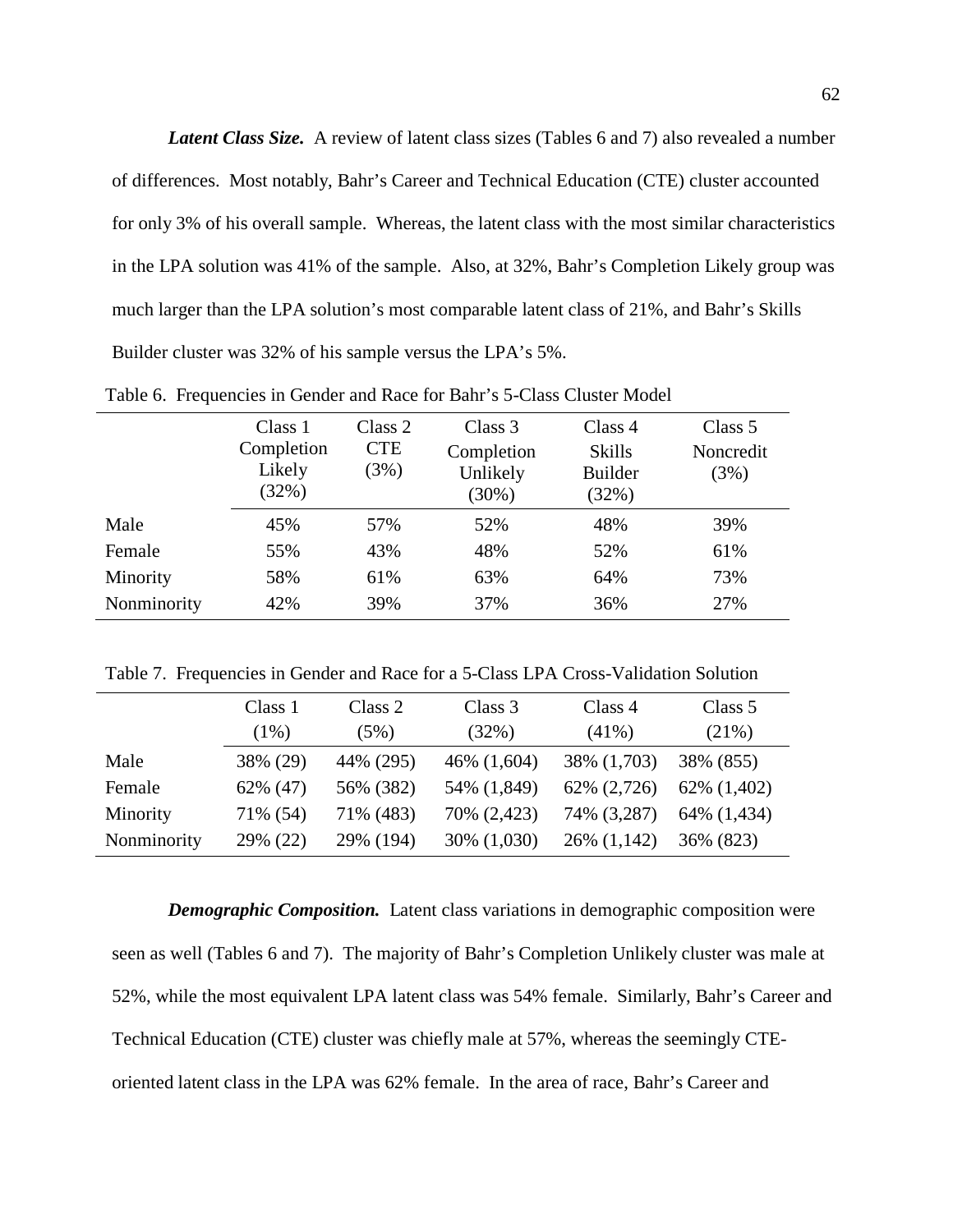Technical Education (CTE) cluster was 61% minority. The most comparable latent class in the LPA solution was also primarily minority, but the difference was more pronounced at 74%.

**Summary.** The 5-class LPA did not appear to support Bahr's 5-class solution. Marked differences in class assignment and variable means, as well as in demographic composition, suggested that the 5-class model proposed by Bahr may not be present in Indiana, with respect to classification of students by their enrollment behavior.

# **Cross-Validation of Initial LPA Results**

## **Model Comparison**

Based on the results of the previous analysis, indicating that Bahr's 5-cluster model may not provide optimal fit to the Indiana data, a series of latent profile analysis (LPA) models (Appendix C) were run first without the covariates gender and race, and then with in a sample of 13,822 students. The goal was to identify the number of latent classes in the sample based on the pattern of means of Bahr's eight variables (2011), as well as to determine the latent class to which an individual belonged. Due to the mixed results seen in the literature (Dugan, 2011, 2013; Hagedorn & Prather, 2005; Hu & McCormick, 2012; Knight, 2013; Luan, Zhao, & Hayek, 2009; Mauss, 1967; Pascarella & Terenzini; VanDerLinden, 2002), an additional objective was to explore whether a relationship existed between gender, race, and class assignment. It should be noted that inclusion of covariates in a model may potentially change the actual latent class solutions themselves. Unlike with the Bahr cross-validation analysis, however, the sample used for these solutions was comprised of all student types, rather than just first-time only.

**Model Fit.**Comparative fit statistics (Table 8) were used to determine which model (i.e. number of latent classes and covariate structure) best fit the data. These fit statistics included the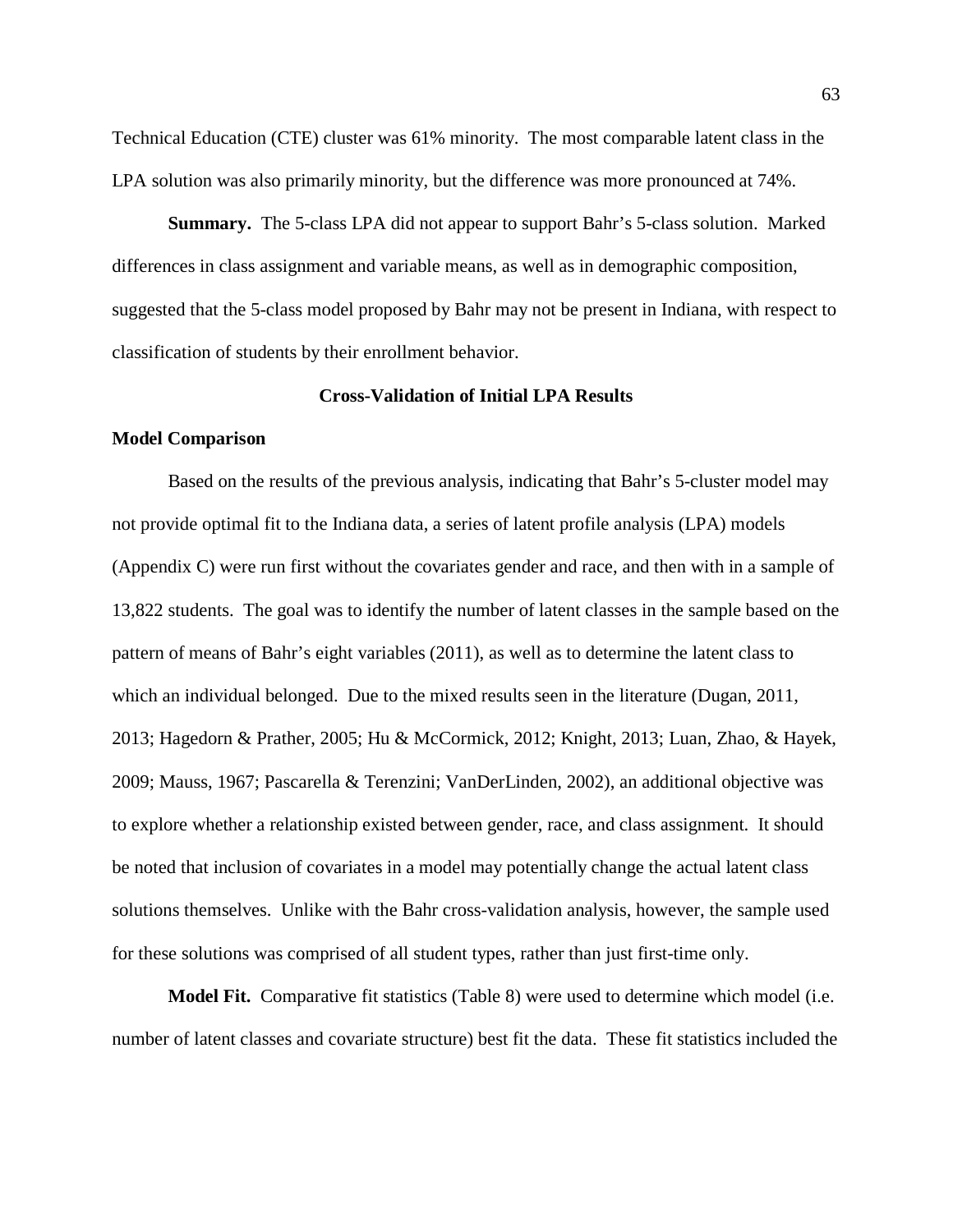bootstrap likelihood ratio test (BLRT), the sample-size adjusted Bayesian information criterion

(aBIC), and the Lo-Mendell-Rubin Adjusted Likelihood Ratio Test (LMR).

|                                           | <b>Fit Statistic</b> |                     |             |  |  |  |
|-------------------------------------------|----------------------|---------------------|-------------|--|--|--|
| Models                                    | aBIC                 | <b>BLRT</b> p-value | LMR p-value |  |  |  |
| Non-covariate* Models                     |                      |                     |             |  |  |  |
| 4-Class                                   | 181754.607           | $= 0.0000$          | $= 0.0000$  |  |  |  |
| 5-Class                                   | 176207.625           | $= 0.0000$          | $= 0.0000$  |  |  |  |
| 6-Class                                   | 175981.993           | $= 0.0000$          | $= 0.4310$  |  |  |  |
| 7-Class                                   | 178288.398           | $= 1.0000$          | $= 0.8673$  |  |  |  |
| Covariate* Models                         |                      |                     |             |  |  |  |
| 4-Class                                   | 142096.112           | $= 0.0000$          | $= 0.7603$  |  |  |  |
| 5-Class                                   | 127942.753           | $= 0.0000$          | $= 0.7800$  |  |  |  |
| 6-Class                                   | 107961.878           | $= 0.0000$          | $= 0.2299$  |  |  |  |
| 7-Class                                   | 112961.530           | $= 1.0000$          | $= 0.7601$  |  |  |  |
| <b>Cross-Validation Covariate* Models</b> |                      |                     |             |  |  |  |
| 5-Class                                   | 194572.180           | $=0.0000$           | $=0.6432$   |  |  |  |
| 6-Class                                   | 108775.193           | $=0.0000$           | $=0.7513$   |  |  |  |
| 7-Class                                   | 113823.201           | $=1.0000$           | $=0.7612$   |  |  |  |

Table 8. Fit Statistics for Competing Models

*Note.* LMR = Lo-Mendell-Rubin; BLRT = bootstrap likelihood ratio test; aBIC = adjusted Bayesian information criterion. \*Covariates = gender and race.

In the covariate and non-covariate models, the BLRT for the 4-, 5-, and 6-class solutions was statistically significant at  $p = 0.0000$ , but not for the 7-class (Table 8). This finding suggests that for each group, the fit for the 5-class solution was better than that of the 4-class, and the 6 class was better than the 5-class, but the 7-class was not better than the 6-class. Based on this result, the 6-class model was determined to be optimal for the both the covariate and noncovariate solutions.

In the non-covariate models, the LMR was statistically significant at  $p = 0.0000$  for both the 4- and 5-class models, implying better fit for the 5-class model than the 4-class, as well as better fit for the 4-class than a 3-class. However, the LMR statistic was not significant for the 6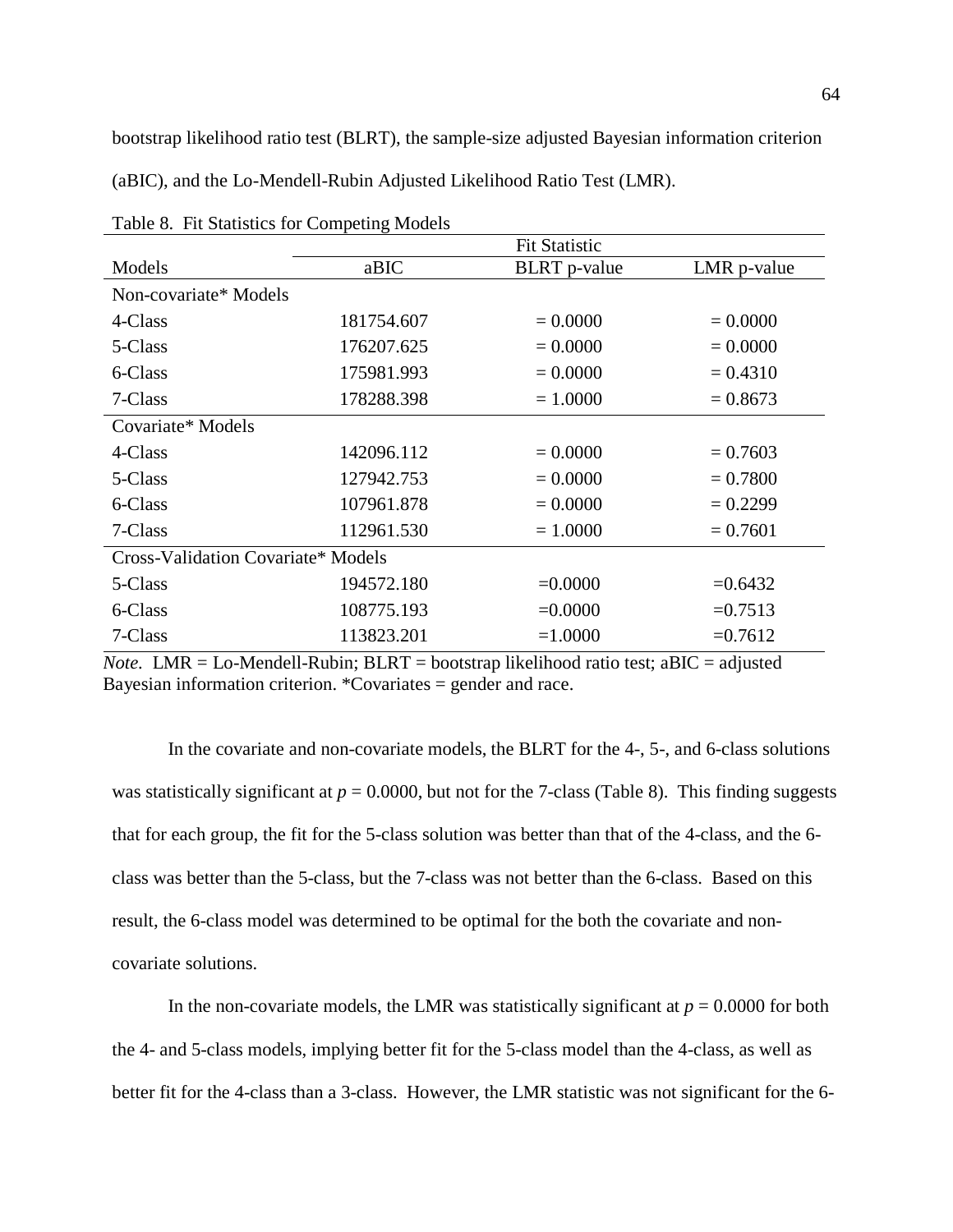and 7-class models, suggesting that the 6-class model ( $p = 0.4310$ ) did not fit better than the 5class, and the 7-class ( $p = 0.8673$ ) did not fit better than the 6. The LMR statistic was not shown to be statistically significant for any of the covariate models, although the result for the 6-class model was smallest at  $p = 0.2299$ , suggesting that the 5-class non-covariate model was optimal.

The aBIC estimate for the 6-class non-covariate model was smallest among the models excluding the covariates, at 175981.99, implying a better fit to the observed data than the other latent class models excluding the covariates. However, the inclusion of the covariates in the 6 class model lowered the aBIC value to 107961.878. Indeed, the aBIC value for th6-class covariate model was the lowest across all of the models assessed here, indicating that it yielded the best fit to the data. In short, because the aBIC for the 6-class model in each group was lowest and the BLRT values significant, the results suggested that each 6-class model demonstrated the best fit to the data. Contrasting the 6-class covariate and non-covariate models, the fit of the 6 class covariate model (Table 8) indicated that the addition of the variables gender and race to the model improved the model's ability to predict the data. Specifically, aBIC for the covariate model was smaller at 107961.878 versus 175981.993 for the non-covariate.

*Posterior Classification Probabilities.* The classification probabilities for the 6-class covariate model (Table 9) ranged from 0.964 (Latent Class 4) to 0.999 (Latent Class 2). The high probability that students were assigned to the appropriate class was an additional affirmation of the fit of the model to the data.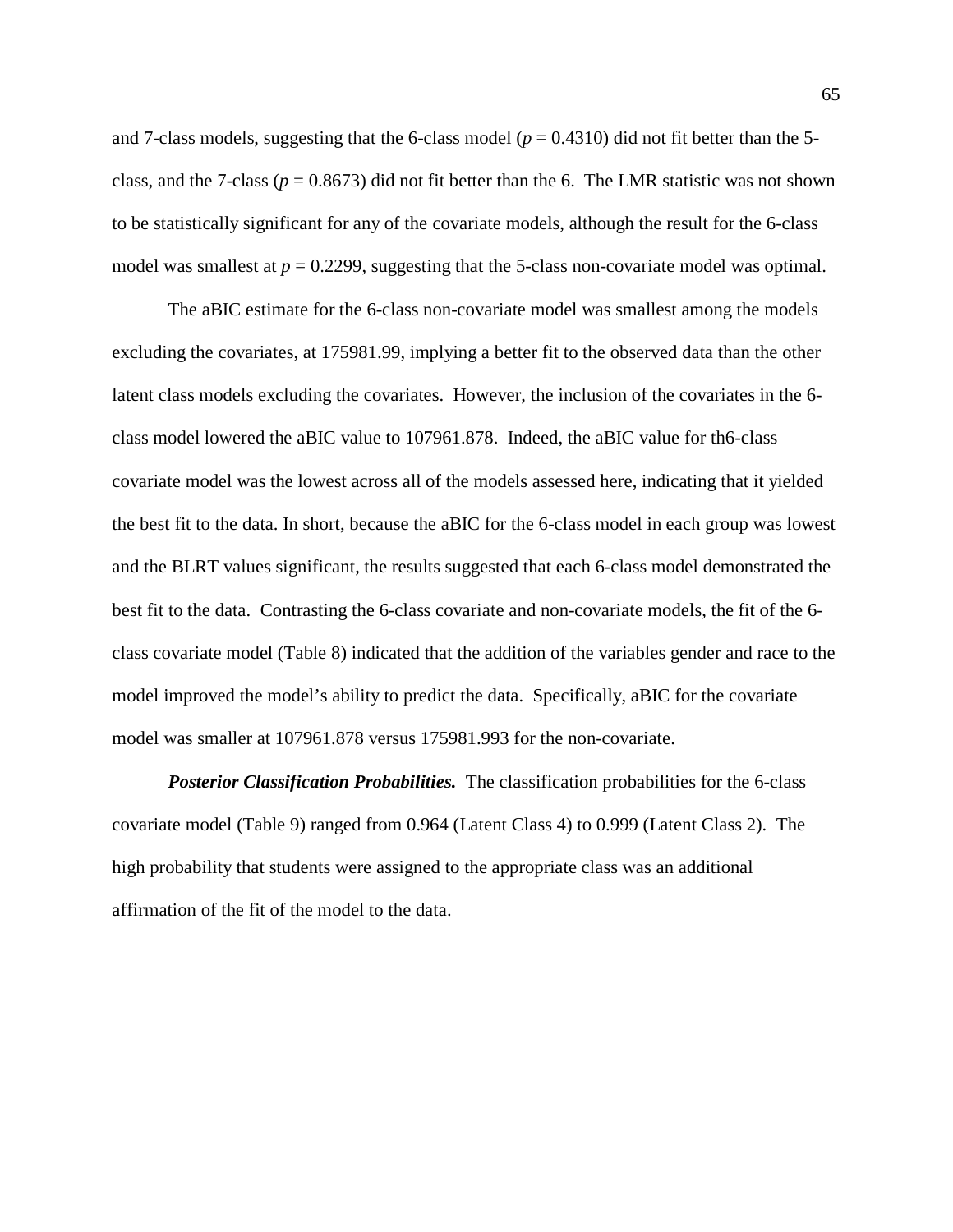|                     | Most Likely Class Membership |         |         |         |         |         |  |  |
|---------------------|------------------------------|---------|---------|---------|---------|---------|--|--|
| <b>Latent Class</b> | Class 1                      | Class 2 | Class 3 | Class 4 | Class 5 | Class 6 |  |  |
|                     | 0.976                        | 0.000   | 0.000   | 0.023   | 0.000   | 0.000   |  |  |
| 2                   | 0.001                        | 0.999   | 0.000   | 0.000   | 0.000   | 0.000   |  |  |
| 3                   | 0.004                        | 0.000   | 0.996   | 0.000   | 0.000   | 0.000   |  |  |
| $\overline{4}$      | 0.036                        | 0.000   | 0.000   | 0.964   | 0.000   | 0.000   |  |  |
| 5                   | 0.002                        | 0.000   | 0.000   | 0.000   | 0.998   | 0.000   |  |  |
| 6                   | 0.013                        | 0.000   | 0.000   | 0.004   | 0.000   | 0.982   |  |  |

Table 9. Posterior Classification Probabilities for a 6-Class Covariate Model

**Characterization of Latent Classes.** Although the 6-class covariate outcome did not affirm Bahr's 5-class, differences in enrollment behavior as demonstrated by variable means (Figure 1; Table 10) did suggest a clear delineation in student type. Following is a description of each latent class.



Figure 4.1. Latent class means for a 6-class covariate model.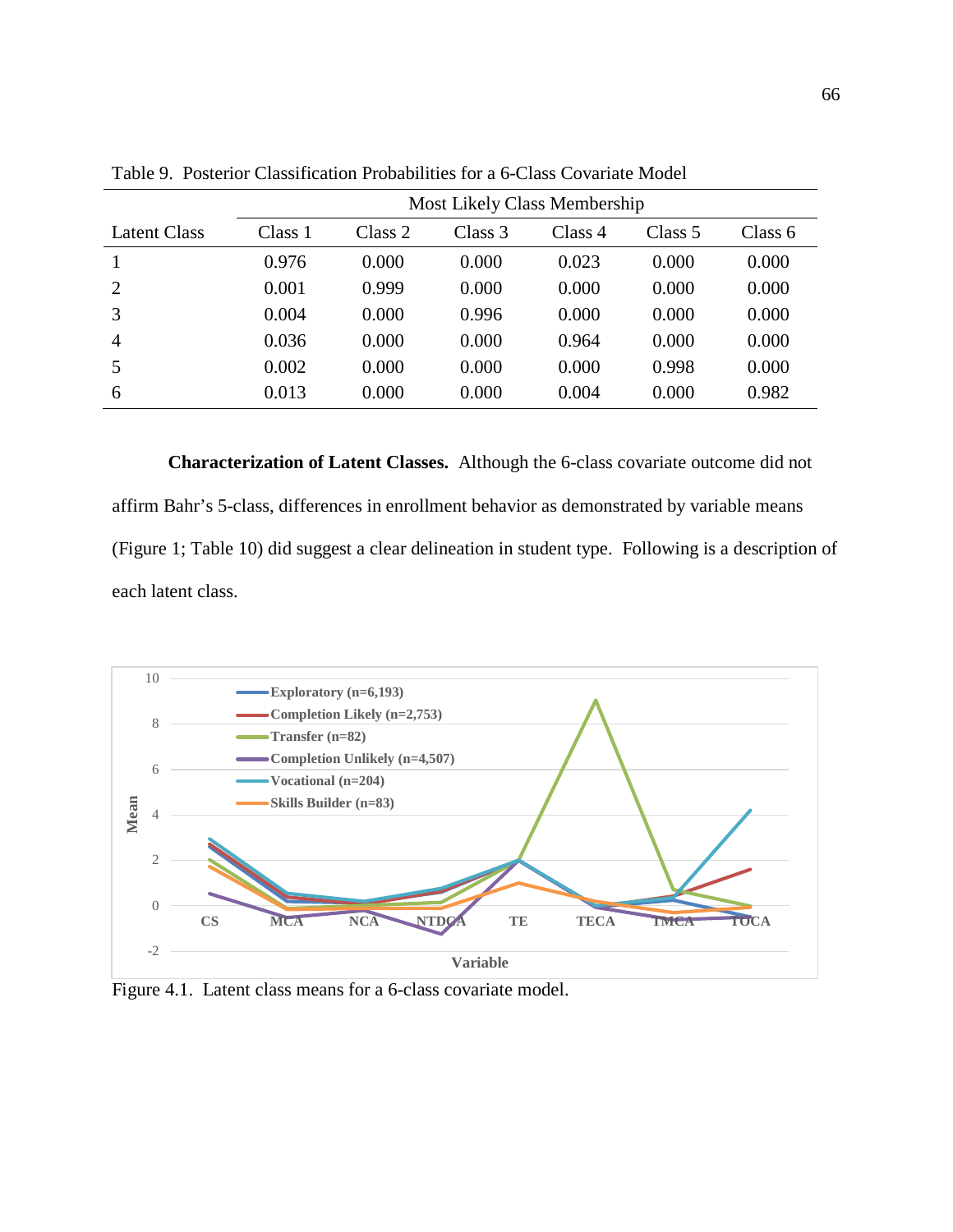|                            | Class 1           | Class 2           | Class 3           | Class 4           | Class 5           | Class 6          |
|----------------------------|-------------------|-------------------|-------------------|-------------------|-------------------|------------------|
|                            | Exploratory       | Completion        | Transfer          | Completion        | Vocational        | <b>Skills</b>    |
|                            | $n=6,193$         | Likely            | $n = 82$          | Unlikely          | $n=204$           | <b>Builder</b>   |
|                            | (44%)             | $n=2,753$         | $(.5\%)$          | $n=4,507(33%)$    | $(2\%)$           | $n = 83$         |
| Variable (SD)              |                   | (20%)             |                   |                   |                   | $(.5\%)$         |
|                            | 2.000             |                   |                   |                   |                   |                  |
| <b>Terms Enrolled</b>      | (2.000/2.00)      | 2.000             | 2.000             | 2.000             | 2.000             | 1.002            |
| (TE; 0.000)                | $\left( 0\right)$ | (2.000/2.000)     | (2.000/2.000)     | (2.000/2.000)     | (2.000/2.000)     | (1.002/1.002)    |
|                            | 2.592             |                   |                   |                   |                   |                  |
| <b>Course Success</b>      | (2.560/2.62)      | 2.702             | 2.025             | 0.532             | 2.942             | 1.728            |
| (CS; 1.053)                | 3)                | (2.662/2.741)     | (1.726/2.324)     | (0.502/0.561)     | (2.801/3.083)     | (1.435/2.022)    |
| <b>Mean Credits</b>        | 0.195             |                   |                   |                   |                   |                  |
| Attempted (MCA;            | (0.170/0.22)      | 0.381             | $-0.120$          | $-0.517$          | 0.538             | $-0.165$         |
| 0.741)                     | 1)                | (0.344/0.418)     | $(-0.336/0.096)$  | $(-0.542/-0.492)$ | (0.416/0.659)     | $(-0.380/0.051)$ |
| Non-transferrable          |                   |                   |                   |                   |                   |                  |
| Degree Credits             | 0.603             |                   |                   |                   |                   |                  |
| Attempted                  | (0.589/0.61)      | 0.643             | 0.150             | $-1.248$          | 0.759             | $-0.108$         |
| (NTDCA; 0.056)             | 7)                | (0.623/0.663)     | $(-0.057/0.356)$  | $(-1.267/-1.229)$ | (0.697/0.822)     | $(-0.336/0.120)$ |
| <b>Noncredit Courses</b>   | 0.122             |                   |                   |                   |                   |                  |
| Attempted                  | (0.103/0.14)      | 0.068             | 0.014             | $-0.214$          | 0.183             | $-0.106$         |
| (NCA; 0.955)               | 1)                | (0.044/0.093)     | $(-0.151/0.180)$  | $(-0.256/-0.172)$ | (0.106/0.259)     | $(-0.343/0.131)$ |
| Transferrable Math         | 0.247             |                   |                   |                   |                   | $-0.300$         |
| <b>Credits Attempted</b>   | (0.220/0.27)      | 0.422             | 0.712             | $-0.618$          | 0.354             | $(-0.455/-$      |
| (TMCA; 0.650)              | 5)                | (0.381/0.462)     | (0.406/1.018)     | $(-0.630/-0.607)$ | (0.204/0.503)     | 0.144)           |
| Transferrable              |                   |                   |                   |                   |                   |                  |
| <b>English Credits</b>     | $-0.051$          |                   |                   |                   |                   |                  |
| Attempted (TECA;           | $(-0.061/-$       | $-0.053$          | 9.050             | $-0.066$          | $-0.006$          | 0.185            |
| 0.263)                     | 0.041)            | $(-0.076/-0.029)$ | (9.050/9.050)     | $(-0.075/-0.056)$ | $(-0.006/-0.006)$ | (0.185/0.185)    |
| <b>Transferrable Other</b> | $-0.493$          |                   |                   |                   |                   | $-0.065$         |
| <b>Credits Attempted</b>   | $(-0.494/-$       | 1.602             | $-0.013$          | $-0.494$          | 4.204             | $(-0.065/-$      |
| (TOCA; 0.001)              | 0.492)            | (1.599/1.605)     | $(-0.013/-0.013)$ | $(-0.495/-0.493)$ | (4.204/4.204)     | 0.065            |

Table 10. Standardized Latent Class Means and 95% Confidence Intervals for a 6-Class Covariate Model

*Latent Class 1.* With 6,193 participants, Latent Class 1 was markedly larger than the rest of the classes, representing 45% of the student sample (Table 10). Measured against those in other classes, students in this Exploratory class were higher in course success (CS), but lower in mean credits attempted (MCA), as well as in all transferrable courses attempted (TMCA, TECA, TOCA). Additionally, these students were also second-highest in noncredit courses attempted (NCA). With respect to demographics (Table 11), gender in this class leaned heavily toward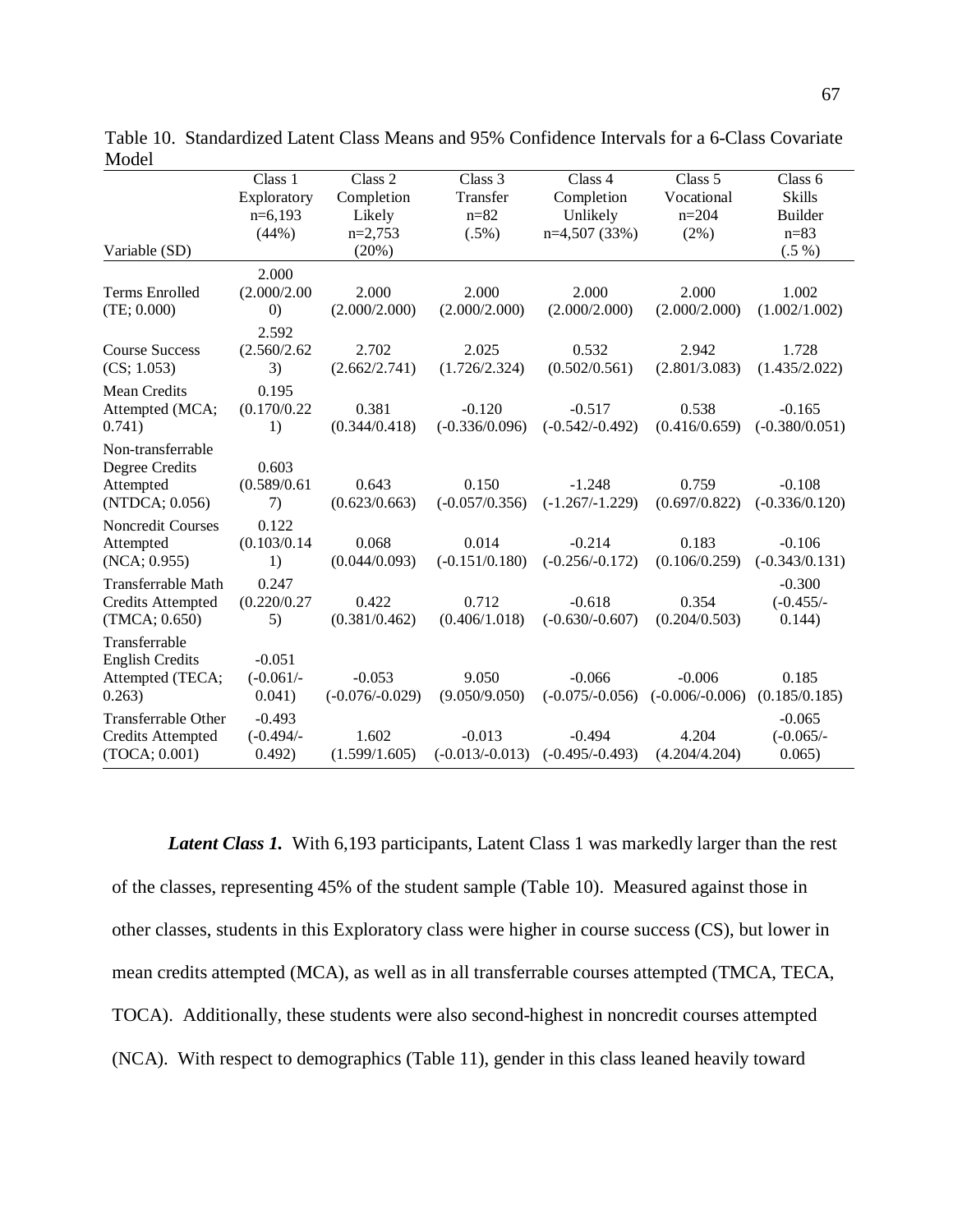females rather than males, with 3,908 versus 2,285, respectively. In the area of race, however, the group was almost evenly split at 3,160 minority students versus 3,033 nonminority.

|             | Class 1<br>Explorator<br>v<br>$(n=6,193)$ | Class 2<br>Completio<br>n Likely<br>$(n=2,753)$ | Class 3<br>Transfer<br>$(n=82)$ | Class 4<br>Completion<br>Unlikely<br>$(n=4,507)$ | Class 5<br>Vocational<br>$(n=204)$ | Class 6<br><b>Skills</b><br><b>Builder</b><br>$(n=83)$ |
|-------------|-------------------------------------------|-------------------------------------------------|---------------------------------|--------------------------------------------------|------------------------------------|--------------------------------------------------------|
| Male        | 2,285                                     | 941                                             | 33                              | 2,054                                            | 116                                | 34                                                     |
| Female      | 3,908                                     | 1,812                                           | 49                              | 2,453                                            | 88                                 | 49                                                     |
| Minority    | 3,160                                     | 1,398                                           | 36                              | 1,956                                            | 84                                 | 46                                                     |
| Nonminority | 3,033                                     | 1,355                                           | 46                              | 2,551                                            | 120                                | 37                                                     |

Table 11. Frequencies in Gender and Race for a 6-Class Covariate Model

*Latent Class 2.* Comparatively, Latent Class 2 was smaller than Class 1 at 2,753 participants, or 20% of the sample (Table 10). However, students in this Completion Likely class had the second-highest level of course success (CS) and the second-highest level of mean credits attempted (MCA), non-transferrable degree credits attempted (NTDCA), and transferrable math (TMCA) and non-math or English (TOCA) credits attempted. Although the number of females (1,812) was nearly twice that of males (941), minority student status was closely divided at 1,398 minority and 1,355 nonminority (Table 11).

*Latent Class 3.* Latent Class 3, which was smallest with only 82 participants, or <1% of the sample, appeared to be more Transfer-oriented. Relative to the other classes, students in this class were high in course success (CS), but low in mean credits attempted (MCA). These students also had the highest level of transferrable math (TMCA) and English (TECA) credits attempted (Table 10). As before (Table 11), the number of female students (49) surpassed the number of males (33); however, the total nonminority students (46) in this class was greater than that of minority (36).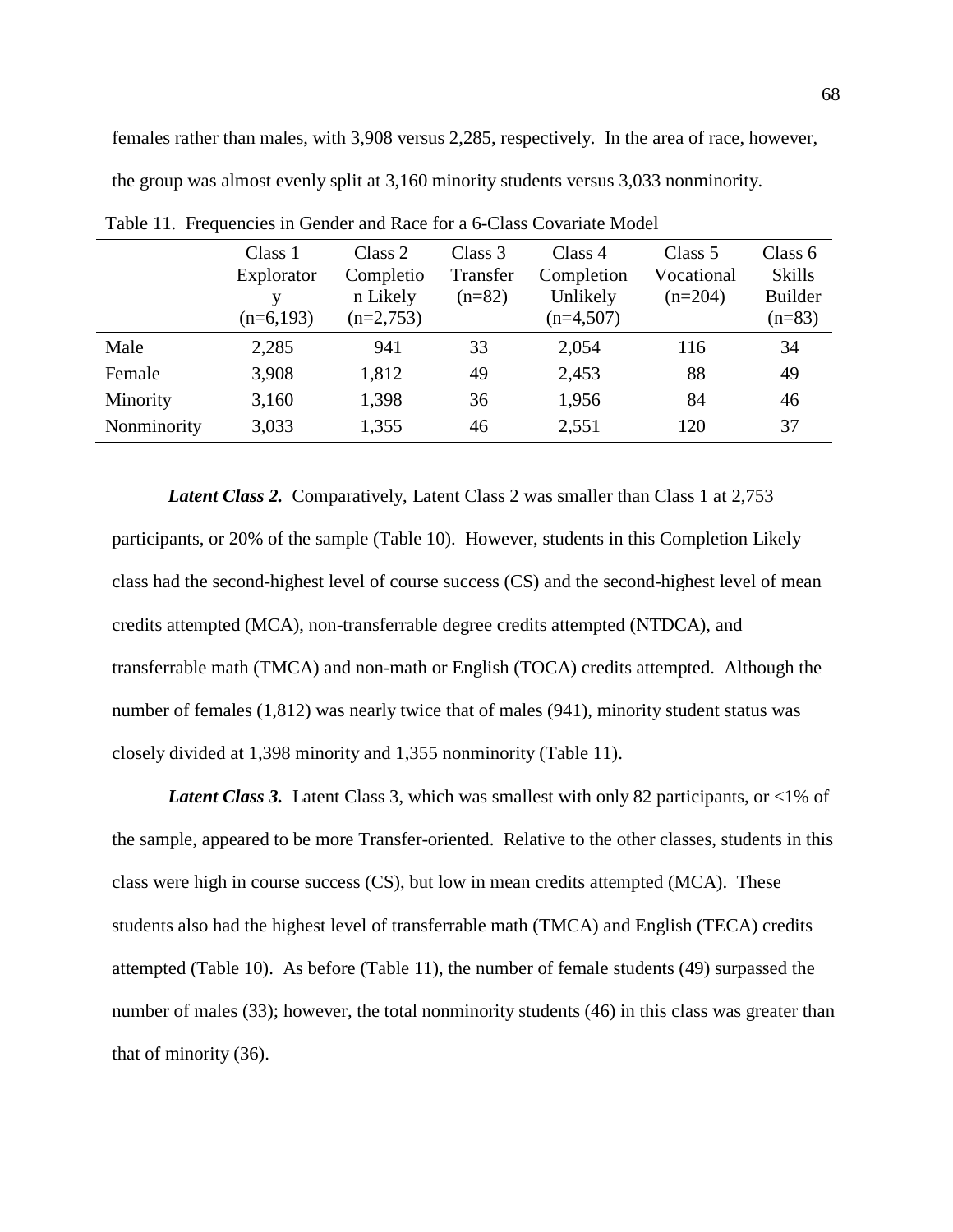Latent Class 4. Latent Class 4, the Completion Unlikely class, was the second largest, with 4,507 participants, or 33% of the sample. Yet, with the exception of number of terms enrolled (TE), these students were lowest across all variables (Table 10). Similar to Latent Class 3 (Table 11), this class was comprised of a greater number of nonminority students (2,551) than minority students (1,956), but had a higher number of females (2,453) than males (2,054).

*Latent Class 5.* Latent Class 5 was relatively small, with only 204 participants, or 2% of the sample (Table 10). Students in this Vocational class had the highest levels of course success (CS), mean credits attempted (MCA), non-transferrable degree credits attempted (NTDCA), and transferrable non-math or English credits attempted (TOCA). These students also had the highest number of noncredit courses attempted (NCA). Students in this class (Table 11) also were predominantly male (116) as opposed to female (88), and nonminority (120) rather than minority (88).

*Latent Class 6.* With only 83 participants, or <1% of the sample, Latent Class 6 was comparable in size to Latent Class 3 (Table 10). However, students in this Skills Builder class demonstrated the lowest level of terms enrolled (TE), which at 1.002 was nearly half that of the other classes. Comparatively, these students were average in course success (CS) and transferrable English credits attempted (TECA), but low across the remaining variables. Converse to Latent Class 5 (Table 11), students in this class were largely minority (46) females (49), as opposed to nonminority (37) males (34).

**Logistic Regression.** Using the Skills Builder class (Latent Class 6) as the reference category, logistic regression results reflecting the impact of gender and race on class membership (Table 12) indicated a statistically significant relationship between latent class membership and the student's gender and race. In the Completion Unlikely class (Latent Class 4; OR 0.626; 95%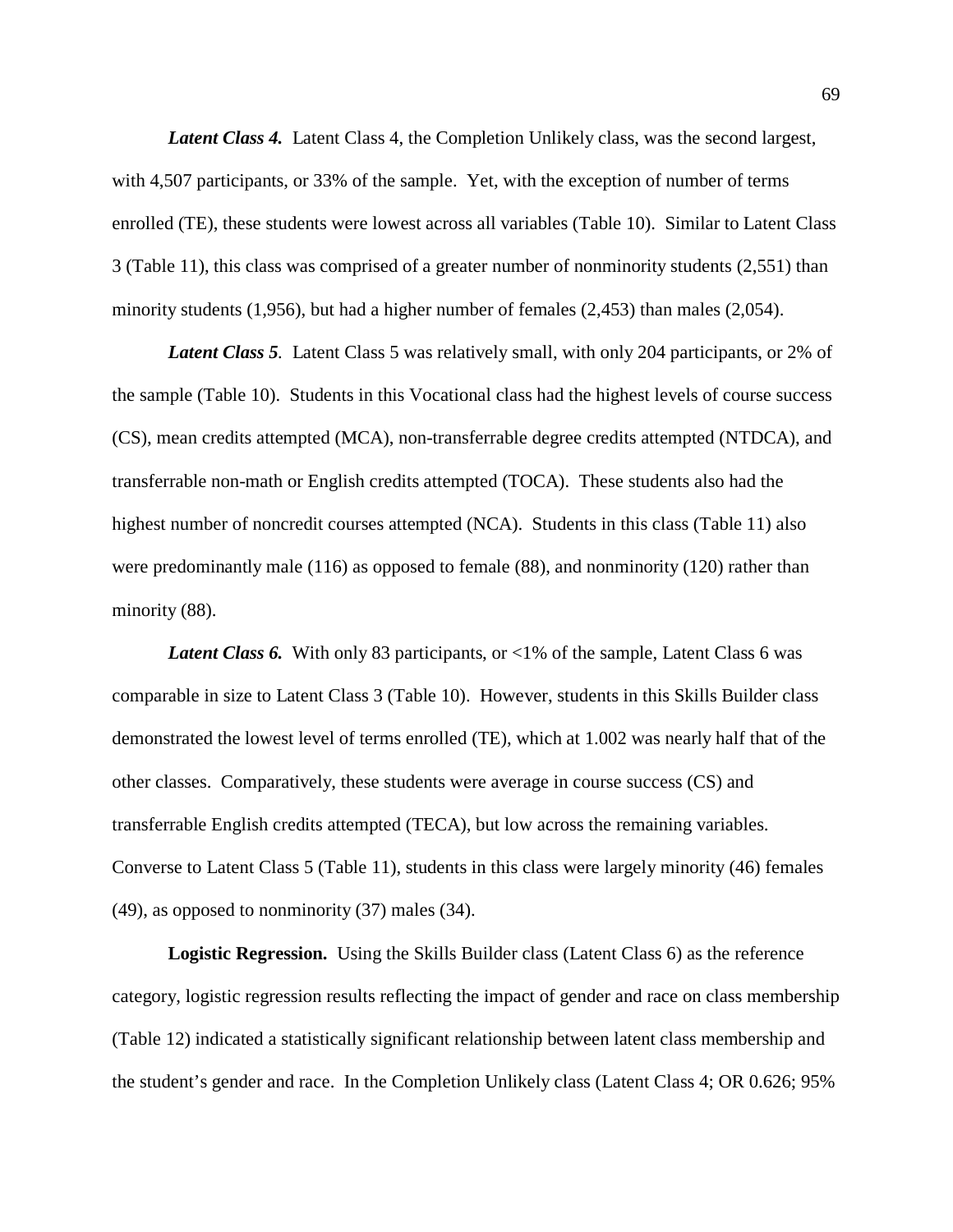| CI: 0.404-0.970; $p = 0.036$ ), the odds of being male (n = 2,054) were 0.626 times that of being  |
|----------------------------------------------------------------------------------------------------|
| female ( $n = 2,453$ ) when compared to the Skills Builder class. Whereas, in the Vocational class |
| (Latent Class 5; OR 0.575; 95% CI: 0.343-0.963; $p = 0.035$ ), the odds of being female (n = 88)   |
| were only 0.575 times that of being male ( $n = 116$ ). With respect to race, however, membership  |
| in the Vocational class (Latent Class 5; OR 1.881, 95% CI: 0.537-1.285; $p = 0.017$ ) alone        |
| showed a significant impact, with the odds of being nonminority ( $n = 120$ ) nearly twice that of |
| being minority ( $n = 84$ ).                                                                       |

|                                      | Est.     | SE    | Est./SE  | p-Value | <b>OR</b> | 95% CI          |  |  |
|--------------------------------------|----------|-------|----------|---------|-----------|-----------------|--|--|
| Latent Class 1 (Exploratory)         |          |       |          |         |           |                 |  |  |
| Gender                               | $-0.185$ | 0.223 | $-0.833$ | 0.405   | 0.831     | $-0.622/0.251$  |  |  |
| Race                                 | $-0.171$ | 0.225 | $-0.759$ | 0.448   | 0.843     | $-0.612/0.270$  |  |  |
| Latent Class 2 (Completion Likely)   |          |       |          |         |           |                 |  |  |
| Gender                               | $-0.195$ | 0.224 | $-0.868$ | 0.385   | 0.823     | $-0.635/0.245$  |  |  |
| Race                                 | $-0.285$ | 0.227 | $-1.256$ | 0.209   | 0.752     | $-0.730/0.160$  |  |  |
| Latent Class 3 (Transfer)            |          |       |          |         |           |                 |  |  |
| Gender                               | $-0.470$ | 0.314 | $-1.498$ | 0.134   | 0.625     | $-1.085/0.145$  |  |  |
| Race                                 | $-0.035$ | 0.317 | $-0.110$ | 0.912   | 0.966     | $-0.657/0.587$  |  |  |
| Latent Class 4 (Completion Unlikely) |          |       |          |         |           |                 |  |  |
| Gender                               | $-0.469$ | 0.223 | $-2.098$ | 0.036   | 0.626     | $-0.906/-0.031$ |  |  |
| Race                                 | 0.183    | 0.226 | 0.812    | 0.417   | 1.201     | $-0.259/0.625$  |  |  |
| Latent Class 5 (Vocational)          |          |       |          |         |           |                 |  |  |
| Gender                               | $-0.554$ | 0.263 | $-2.104$ | 0.035   | 0.575     | $-1.069/-0.038$ |  |  |
| Race                                 | 0.632    | 0.264 | 2.388    | 0.017   | 1.881     | 0.113/1.150     |  |  |

Table 12. Logistic Regression and Odds-Ratio Results for a 6-Class Covariate Model

*Note:* Reference category = Latent Class 6 (Skills Builder)

**Summary***.*Of the sample, the Exploratory class (Latent Class 1) was largely female and appeared, although accomplished, more focused on determining an academic direction than in immediate completion or transfer. The Completion Likely students (Latent Class 2) were also predominantly female and demonstrated the highest level of successful but non-transferrable completion. With their high level of course success and increased number of transfer credits,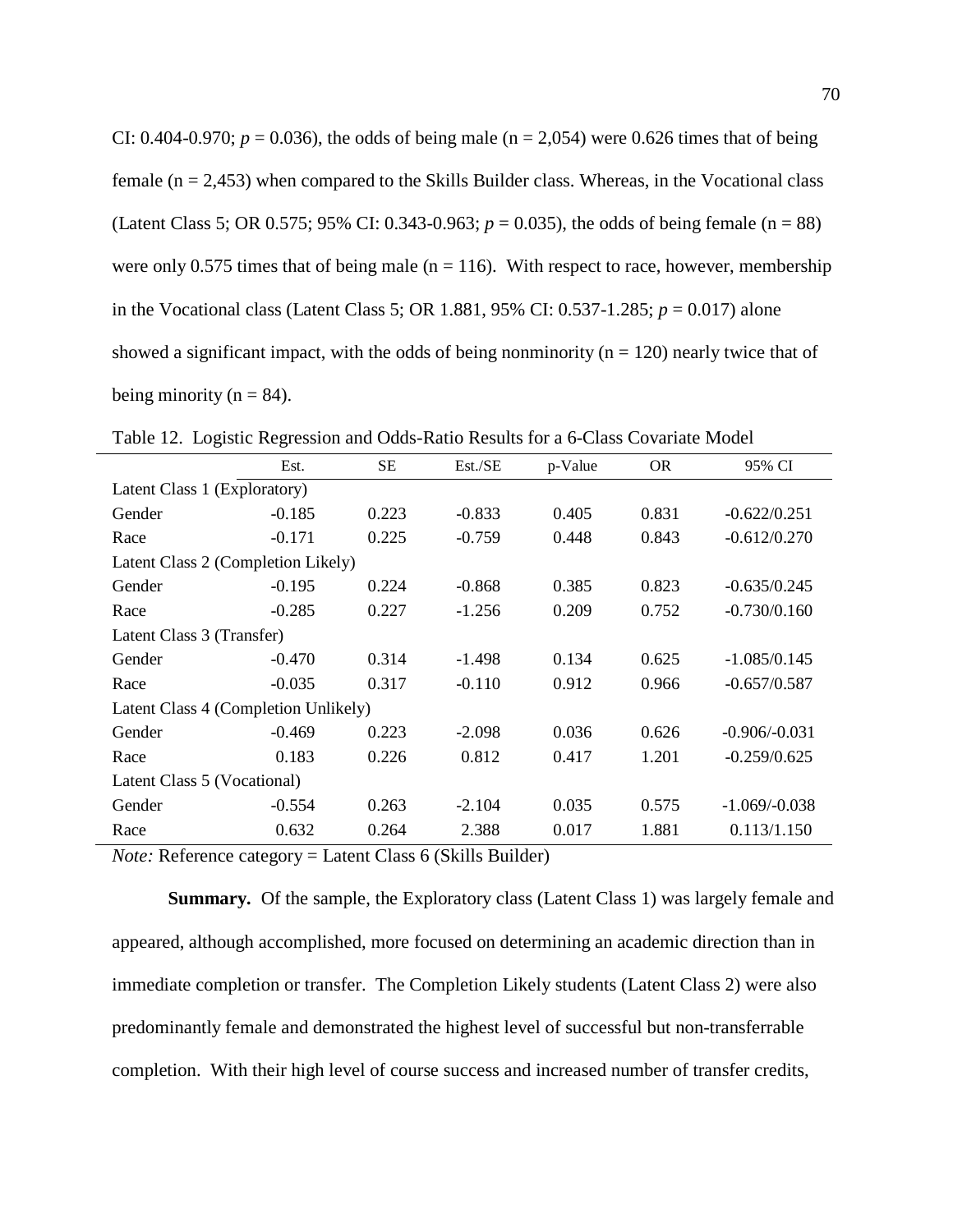students in Latent Class 3, the Transfer class, seemed better positioned for transition to a different institution. Whereas, students in Latent Class 4, comprised primarily of nonminority females, seemed unlikely to complete due to their elevated enrollment but low level of achievement. The largely nonminority male students in the Vocational class (Latent Class 5), while successful, did not demonstrate an enrollment pattern suggestive of completion or transfer and had the highest number of noncredit courses attempted. Moreover, the primarily minority female students in Latent Class 6 (Skills Builder) appeared more remediation-oriented.

Looking at the logistic regression results, in the Completion Unlikely class, males were found to be more likely to complete their degrees than females. However, in the Vocational group, nonminority males were much more prominent, suggesting that nonminority males were more interested in improving jobs skills than in pursuing a degree.

# **Cross-Validation of the 6-Class LPA Model**

### **Model Comparison**

To validate the whether the 6-class covariate model's structure was indeed optimum, a second LPA (Appendix C) was conducted using a new sample of 13,814 students. Similar to the previous 6-class LPA, the sample was comprised of all student types, not just first-time attendees.

**Model Fit.** As demonstrated by a significant BLRT value ( $p = 0.0000$ ; Table 8), the model continued to be a good fit to the data. To confirm that the 6-class model was ideal, a 7 class model was run using the same data, with the BLRT results suggesting poor model fit ( $p =$ 1.0000). Additionally, the posterior classification probabilities (Table 13) were comparable to those for the initial exploratory LPA sample, with values ranging from 0.944 (Latent Class 1) to 1.000 (Latent Class 6).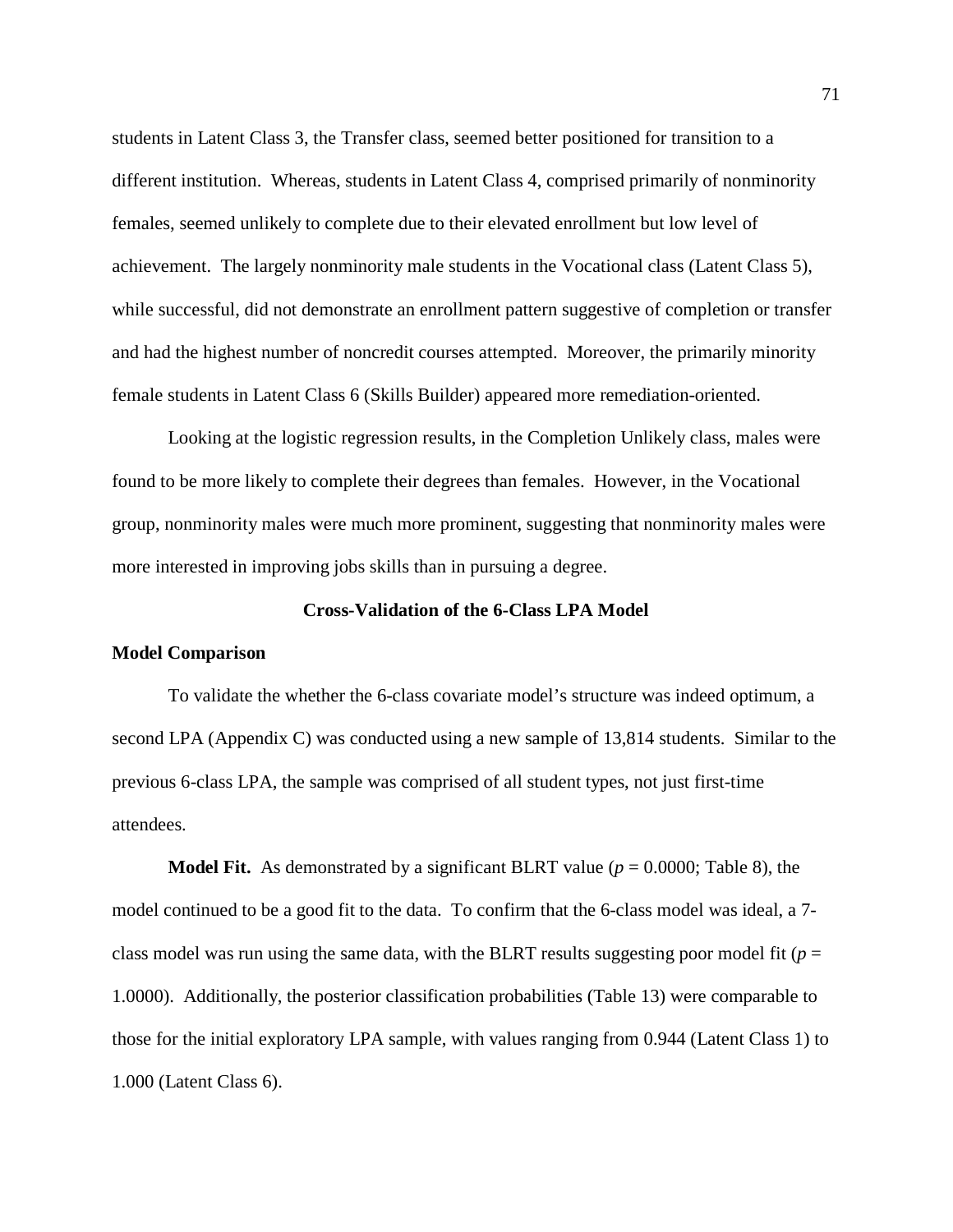|                | Most Likely Class Membership |         |         |         |         |           |  |  |
|----------------|------------------------------|---------|---------|---------|---------|-----------|--|--|
| Latent Class   | Class 1                      | Class 2 | Class 3 | Class 4 | Class 5 | Class $6$ |  |  |
|                | 0.944                        | 0.000   | 0.019   | 0.036   | 0.000   | 0.000     |  |  |
| 2              | 0.004                        | 0.996   | 0.000   | 0.000   | 0.000   | 0.000     |  |  |
| 3              | 0.000                        | 0.000   | 0.967   | 0.033   | 0.000   | 0.000     |  |  |
| $\overline{4}$ | 0.000                        | 0.000   | 0.023   | 0.977   | 0.000   | 0.000     |  |  |
| 5              | 0.002                        | 0.000   | 0.000   | 0.000   | 0.998   | 0.000     |  |  |
| 6              | 0.000                        | 0.000   | 0.000   | 0.000   | 0.000   | 1.000     |  |  |

Table 13. Posterior Classification Probabilities for a 6-Class Cross-Validation Model

**Latent Class Comparison.** A review of the latent class counts and means for the crossvalidation analysis (Figure 2; Table 14) found the 6-class covariate solution to be extremely similar across the two samples. Latent Class 1 in the cross-validation LPA, which was most similar to Latent Class 6 (Skills Builder) in the initial analysis, demonstrated a higher mean in Noncredit Courses Attempted (0.015 versus -0.106). Similarly, the means for Mean Credits Attempted (MCA) and Transferrable Other Credits Attempted (TOCA) in Latent Class 2 (Transfer) of the cross-validation analysis (0.057 and 0.067, respectively) were greater than that of the most comparable class in the initial LPA, Latent Class 3 (-0.120 and -0.013, respectively). Additionally, the mean for Transferrable English Credits Attempted (TECA) in Latent Class 5 (Vocational) of the cross-validation LPA (0.029) was larger than that of its counterpart in the initial analysis, Latent Class 5 (-0.006).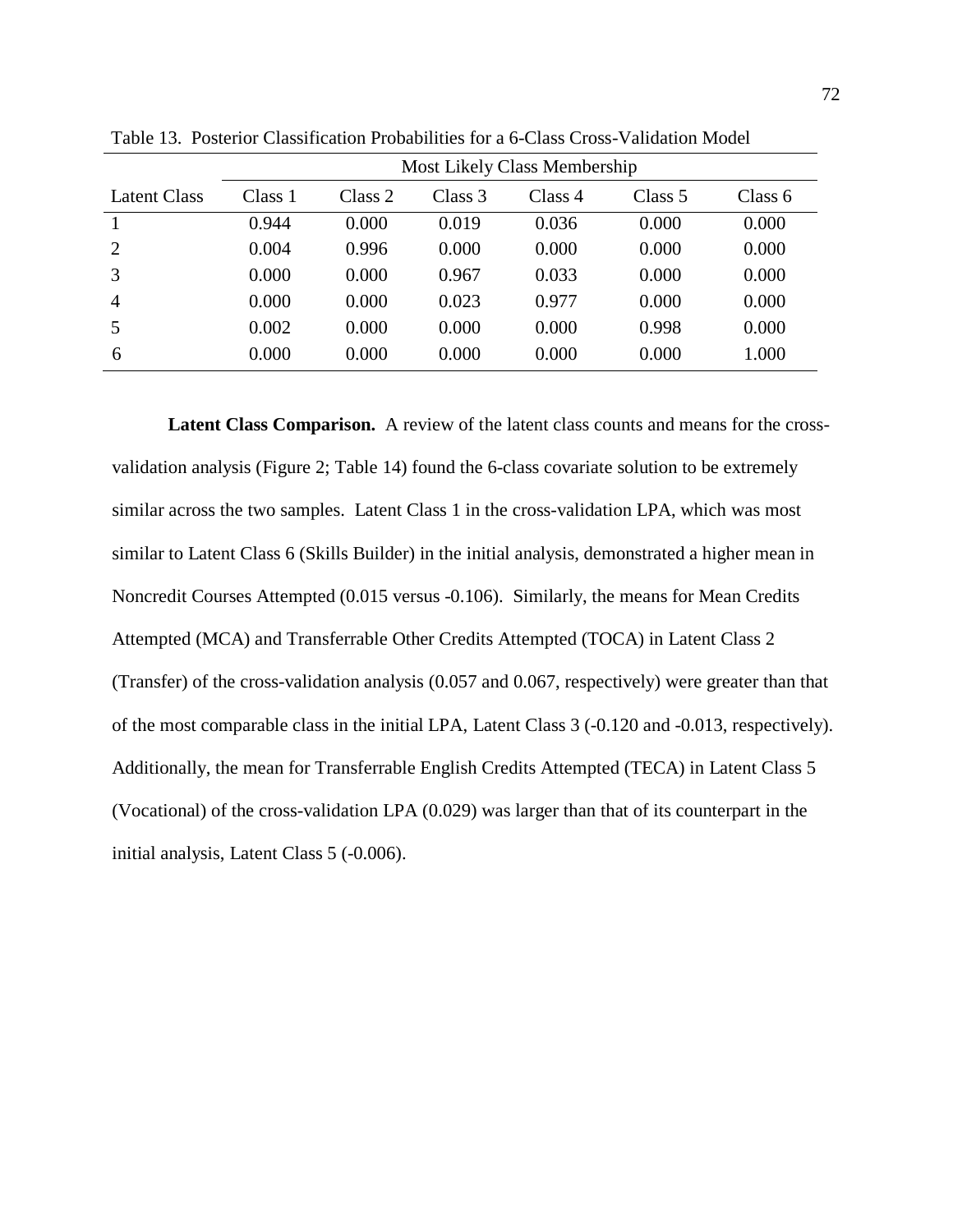

Figure 4.2. Latent class means for a 6-class cross-validation model.

| CIUSS- V AIIUAUUII IVIUUCI                                         |                                                                  |                                           |                                                         |                                              |                                             |                                                       |
|--------------------------------------------------------------------|------------------------------------------------------------------|-------------------------------------------|---------------------------------------------------------|----------------------------------------------|---------------------------------------------|-------------------------------------------------------|
| Variable (SD)                                                      | Class 1<br><b>Skills</b><br><b>Builder</b><br>$n=77$<br>$(.5\%)$ | Class 2<br>Transfer<br>$n=93$<br>$(.5\%)$ | Class 3<br>Completion<br>Unlikely<br>$n=4.598$<br>(33%) | Class 4<br>Exploratory<br>$n=6,087$<br>(44%) | Class 5<br>Vocational<br>$n=196$<br>$(2\%)$ | Class 6<br>Completion<br>Likely<br>$n=2,763$<br>(20%) |
| Terms Enrolled<br>(TE; 0.000)                                      | 1.002<br>(1.001/1.003)                                           | 2.000<br>(2.000/2.000)                    | 2.000<br>(2.000/2.000)                                  | 2.000<br>(2.000/2.000)                       | 2.000<br>(2.000/2.000)                      | 2.000<br>(2.000/2.000)                                |
| <b>Course Success</b><br>(CS; 1.071)                               | 1.801<br>(1.409/1.993)                                           | 2.039<br>(1.754/2.324)                    | 0.537<br>(0.059/0.565)                                  | 2.590<br>(2.558/2.622)                       | 2.789<br>(2.639/2.940)                      | 2.700<br>(2.661/2.739)                                |
| <b>Mean Credits</b><br>Attempted<br>(MCA; 0.750)                   | $-0.106$<br>$(-.317/0.104)$                                      | 0.057<br>$(-0.145/0.260)$                 | $-0.506$<br>$(-0.530/-0.481)$                           | 0.199<br>(0.174/0.224)                       | 0.424<br>(0.289/0.559)                      | 0.381<br>(0.344/0.417)                                |
| Non-transferrable<br>Degree Credits<br>Attempted<br>(NTDCA; 0.055) | $-0.110$<br>$(-0.333/0.112)$                                     | 0.065<br>$(-0.133/0.263)$                 | $-1.232$<br>$(-1.251/-1.214)$                           | 0.618<br>(0.605/0.631)                       | 0.736<br>(0.670/0.803)                      | 0.644<br>(0.624/0.664)                                |
| <b>Noncredit Courses</b><br>Attempted<br>(NCA: 0.949)              | 0.015<br>$(-0.237/0.267)$                                        | 0.007<br>$(-0.158/0.173)$                 | $-0.232$<br>$(-0.274/-0.191)$                           | 0.131<br>(0.113/0.150)                       | 0.192<br>(0.103/0.280)                      | 0.085<br>(0.061/0.109)                                |
| Transferrable Math<br><b>Credits Attempted</b><br>(TMCA; 0.650)    | $-0.274$<br>$(-0.434/-0.115)$                                    | 0.629<br>(0.336/0.923)                    | $-0.612$<br>$(-0.624/-0.600)$                           | 0.254<br>(0.226/0.281)                       | 0.264<br>(0.124/0.404)                      | 0.429<br>(0.389/0.469)                                |
| Transferrable English<br><b>Credits Attempted</b><br>(TECA; 0.237) | 0.189<br>(0.035/0.343)                                           | 8.720<br>(5.187/12.253)                   | $-0.069$<br>$(-0.083/-0.055)$                           | $-0.059$<br>$(-0.071/-0.047)$                | 0.029<br>$(-0.065/0.123)$                   | $-0.056$<br>$(-0.102/-0.010)$                         |
| Transferrable Other<br>Credits Attempted<br>(TOCA; 0.001)          | $-0.180$<br>$(-0.192/-0.168)$                                    | 0.067<br>$(-0.066/0.199)$                 | $-0.495$<br>$(-0.497/-0.492)$                           | $-0.495$<br>$(-0.496/-0.493)$                | 4.199<br>(3.871/4.527)                      | 1.611<br>(1.597/1.626)                                |

|  | Table 14. Standardized Latent Class Means and 95% Confidence Intervals for a 6-Class |  |  |  |
|--|--------------------------------------------------------------------------------------|--|--|--|
|  | Cross-Validation Model                                                               |  |  |  |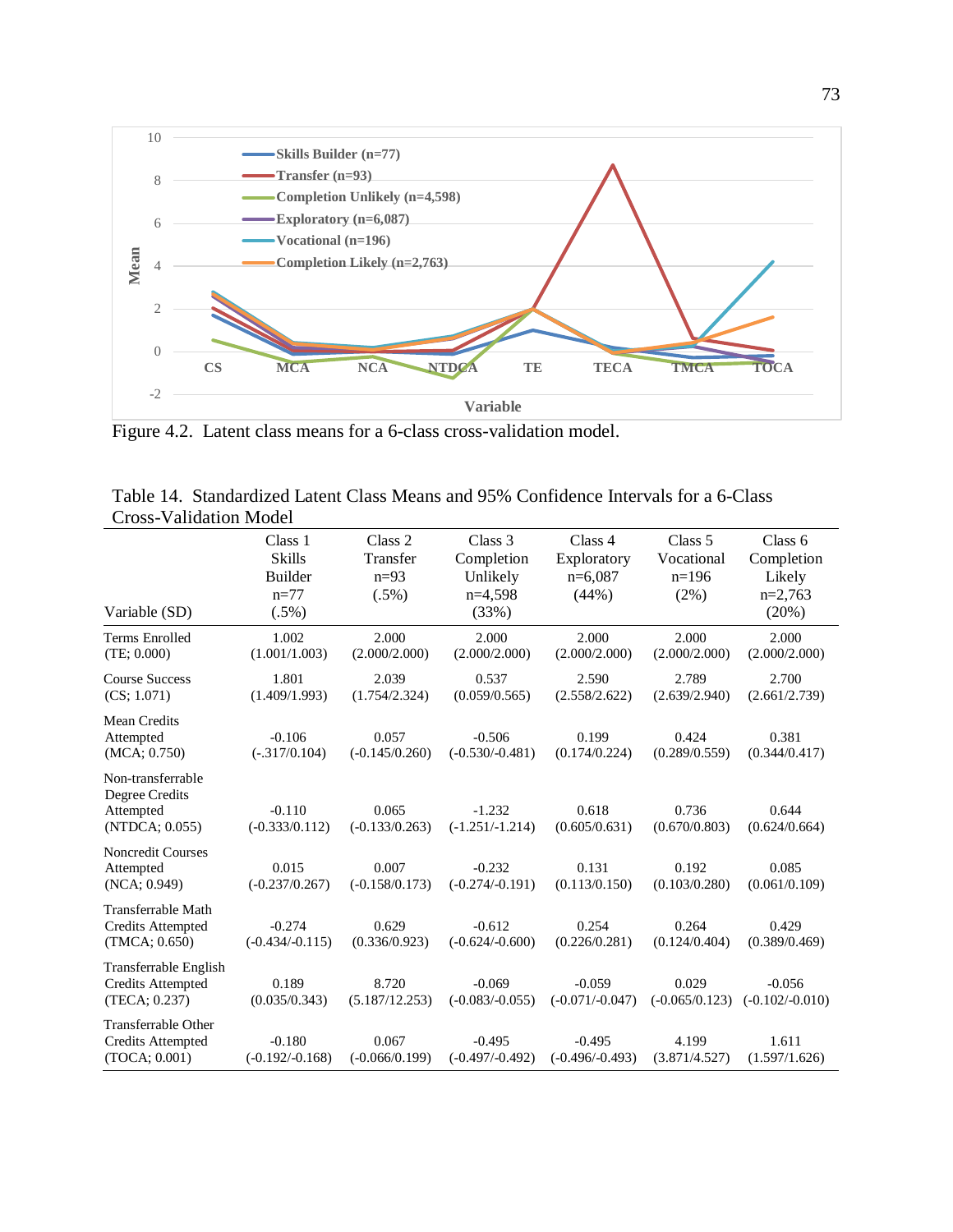Frequencies in gender and race were fairly consistent between the two analyses as well (Table 15). The only marked difference was the number of minority students in Latent Class 2 (Transfer) of the validation LPA (n=46), which was higher than that of Latent Class 3 (Transfer) in the initial LPA (n=36), resulting in a more even split between groups.

|             | Class 1<br><b>Skills</b><br><b>Builder</b><br>$(n=77)$ | Class 2<br>Transfer<br>$(n=93)$ | Class 3<br>Completion<br>Unlikely<br>$(n=4,598)$ | Class 4<br>Exploratory<br>$(n=6,087)$ | Class 5<br>Vocational<br>$(n=196)$ | Class $6$<br>Completion<br>Likely<br>$(n=2,763)$ |
|-------------|--------------------------------------------------------|---------------------------------|--------------------------------------------------|---------------------------------------|------------------------------------|--------------------------------------------------|
| Male        | 27                                                     | 36                              | 2,061                                            | 2,243                                 | 111                                | 945                                              |
| Female      | 50                                                     | 57                              | 2,537                                            | 3,844                                 | 85                                 | 1,818                                            |
| Minority    | 41                                                     | 46                              | 1,947                                            | 3,109                                 | 83                                 | 1,306                                            |
| Nonminority | 36                                                     | 47                              | 2,651                                            | 2,978                                 | 113                                | 1,403                                            |

|  | Table 15. Frequencies in Gender and Race for a 6-Class Cross-Validation Model |  |  |  |  |  |  |
|--|-------------------------------------------------------------------------------|--|--|--|--|--|--|
|--|-------------------------------------------------------------------------------|--|--|--|--|--|--|

**Logistic Regression.** Using the Skills Builder class (Latent Class 1) as the reference category as in the initial LPA, logistic regression results for the cross-reference LPA (Table 16) also demonstrated a statistically significant relationship between latent class membership and the student's gender and race. Similar to the initial LPA, in the Completion Unlikely class (Latent Class 3; OR 0.778; 95% CI: 0.706-0.856;  $p = 0.048$ ), the odds of being male (n = 2,061) were 0.778 times that of being female ( $n = 2,537$ ). The logistic regression results for the impact of race mirrored those from the initial analysis as well, although in the Vocational class, a student's gender was not found to impact the student's classification, only race. In the cross-reference LPA, membership in the Vocational class (Latent Class 5; OR 2.481, 95% CI: 1.846-3.334; *p* = 0.002) showed a significant impact on class membership, with the odds of being nonminority (n  $= 113$ ) nearly 2.5 times that of being minority (n = 83).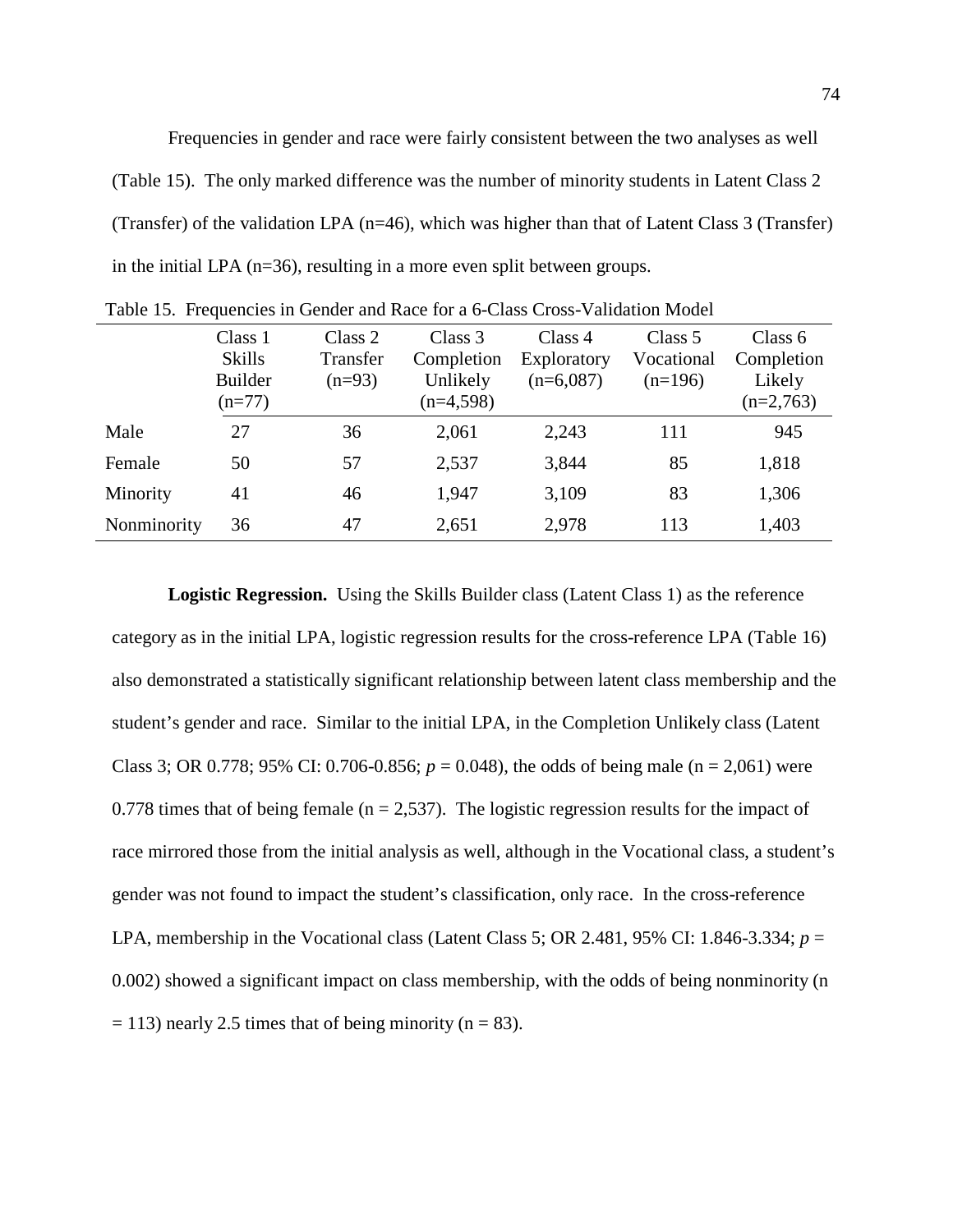|                               | Est.     | <b>SE</b> | Est./SE                                                             | $p$ -Value | <b>OR</b> | 95% CI         |
|-------------------------------|----------|-----------|---------------------------------------------------------------------|------------|-----------|----------------|
| Class 2 (Transfer)            |          |           |                                                                     |            |           |                |
| Gender                        | $-0.191$ | 0.318     | $-0.600$                                                            | 0.548      | 1.011     | 0.649/1.576    |
| Race                          | 0.157    | 0.322     | 0.487                                                               | 0.627      | 1.217     | 0.791/1.872    |
| Class 3 (Completion Unlikely) |          |           |                                                                     |            |           |                |
| Gender                        | $-0.454$ | 0.230     | $-1.974$                                                            | 0.048      | 0.778     | 0.706/0.856    |
| Race                          | 0.395    | 0.241     | 1.642                                                               | 0.101      | 1.545     | 1.399/1.706    |
| Class 4 (Exploratory)         |          |           |                                                                     |            |           |                |
| Gender                        | $-0.128$ | 0.229     | $-0.556$                                                            | 0.578      | 1.078     | 0.984/1.180    |
| Race                          | 0.077    | 0.240     | 0.321                                                               | 0.748      | 1.124     | 1.022/1.236    |
| Class 5 (Vocational)          |          |           |                                                                     |            |           |                |
| Gender                        | $-0.441$ | 0.271     | $-1.627$                                                            | 0.104      | 0.788     | 0.585/1.061    |
| Race                          | 0.869    | 0.279     | 3.112                                                               | 0.002      | 2.481     | 1.846/3.334    |
| Class 6 (Completion Likely)   |          |           |                                                                     |            |           |                |
| Gender                        | $-0.202$ | 0.231     | $-0.876$                                                            | 0.381      | 0.823     | $-0.635/0.245$ |
| Race                          | $-0.040$ | 0.242     | $-0.163$<br>$\sim$ $\sim$ $\sim$ $\sim$ $\sim$ $\sim$ $\sim$ $\sim$ | 0.870      | 0.752     | $-0.730/0.160$ |

Table 16. Logistic Regression and Odds-Ratio Model Results for a 6-Class Cross-Validation Model

*Note:* Reference Category = Latent Class 1 (Skills Builder)

**Summary.** Based on the similarity of results for the two 6-class analyses, it would seem that a cross-validation of the initial LPA using a different sample of student enrollment data does support the initial results. However, some differences in the impact of gender and race on class membership did exist between the two solutions. The logistic regression results for the Completion Unlikely class suggested that males may be more likely to complete. Whereas, nonminority males tend to dominate the Vocational group. These outcomes suggest that while a student's enrollment behavior can discern the student's latent class assignment, the student's gender and race may impact the student's latent class assignment as well.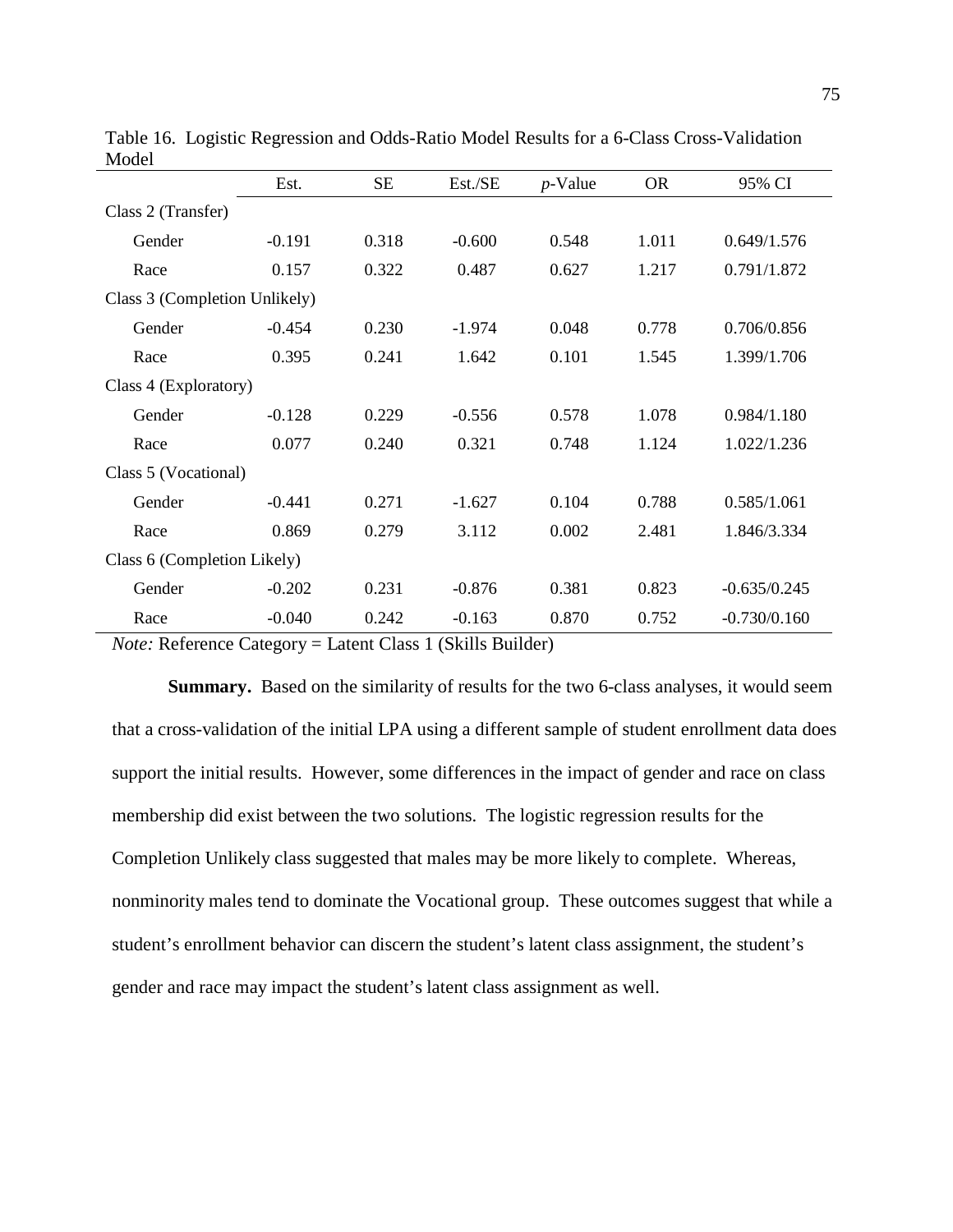### CHAPTER V

### **DISCUSSION**

Student classification, or the creation of student typologies, allows educational institutions to better target those groups of students most in need of intervention. By focusing on at-risk populations, schools are able to maximize results with the use of often-limited resources. Likewise, having an improved understanding of their students can enable higher educators to better determine student outcomes. Establishing the best method for creating student typologies, however, has been the subject of considerable research. The current study contributes to the literature by examining whether typological models can be used across institutions and if student enrollment behavior can serve as an appropriate grouping mechanism. The use of latent profile analysis as a means for student classification is also addressed.

To summarize the findings of the four research questions, the results found that a) in validating Bahr's 2011 cluster analysis, similar typological categories could not be replicated using latent profile analysis (LPA) with a Midwestern community college student sample, b) a 6 class LPA model comprised of Bahr's eight enrollment-oriented variables was determined to be the best fitting, c) the 6-class LPA model was confirmed via LPA with a cross-validation sample of students, and d) gender and race were found to be significantly related to class membership in each of the samples.

#### **LPA Cross-Validation of Bahr's Cluster Analysis**

A cross-validation of Bahr's 2011 cluster methodology was conducted using latent profile analysis (LPA) with a Midwestern community college sample, but was not supported. As with Bahr's analysis, the LPA model was comprised of eight enrollment-behavior related variables and utilized a sample of first-time attendees only. And because Bahr's process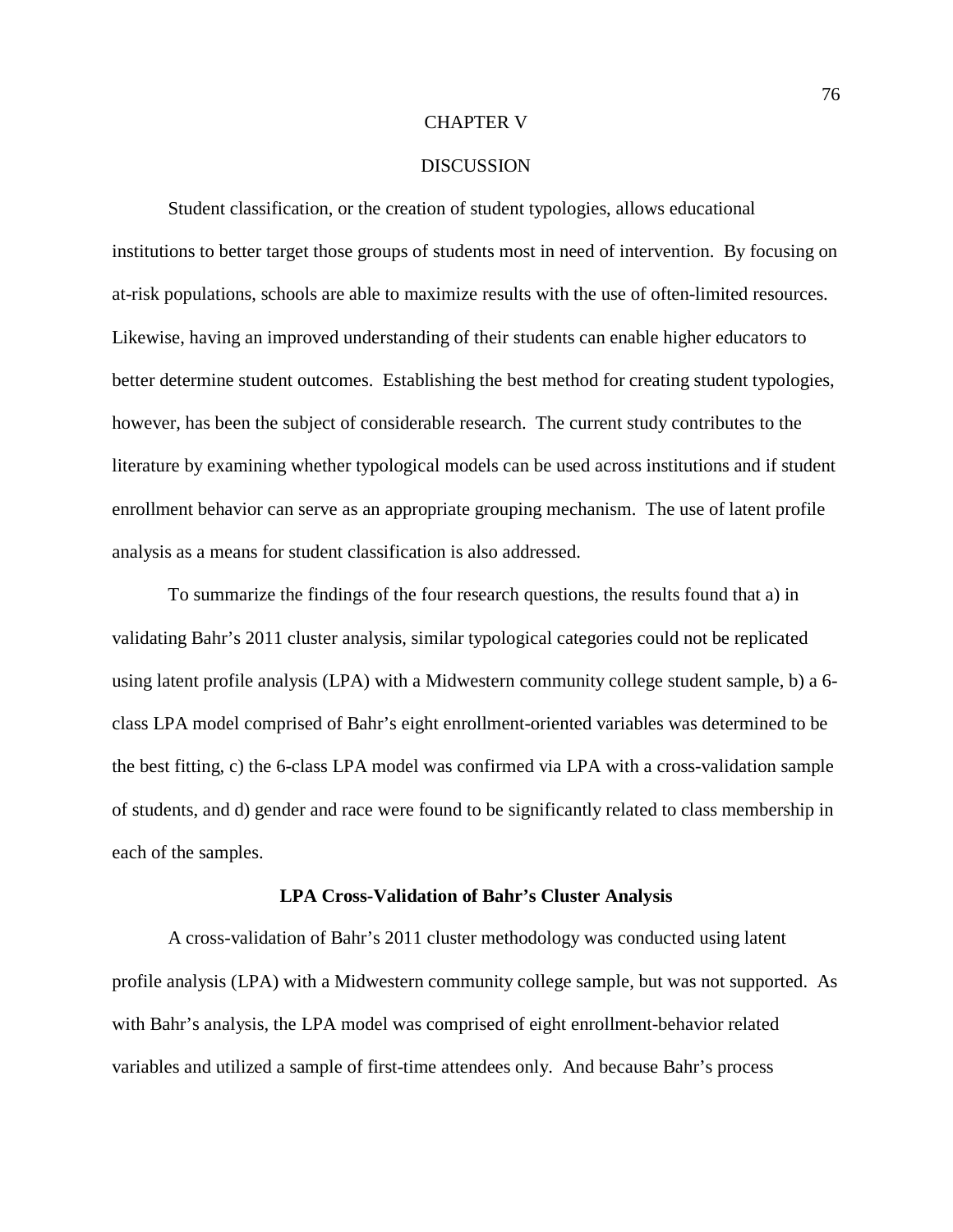promoted a 5-class solution, the LPA was similarly modeled. However, a subsequent comparison of variable means, group sizes, and demographic composition suggested that the 5 latent-class LPA solution did not support Bahr's findings.

The most notable difference was that Bahr's model included a Noncredit cluster, which was not evident in the LPA solution. Variations in institutional processes may be key here. In Bahr's California Community College (2011) sample, the eight enrollment-behavior variables apply to both credit and noncredit students alike, which was not the case in the Midwestern sample. In the latter case, credit and noncredit students are distinct student types. Although a credit student might take noncredit courses, this individual would not be identified as a noncredit student. This difference in student definition serves to highlight the need for each educational institution to develop its own classification process.

In 2011, Bahr published his process for developing a student typology, suggesting that his methodology could be utilized by other institutions. However, the numerous but highly varied typological research available in the literature (Adelman, 2005; Ammon, Bowman, & Mourad, 2008; Astin, 1993; Attinasi, Stahl, & Okun, 1982; Bahr, 2010, 2011; Boughan, 2000; Clagett, 1995; Cox, 2011; Dugan, 2011; Hagedorn & Prather, 2005; Horn, 2009; Houle, 1961; Hu & McCormick, 2011; Knight, 2013; Kuh, 1995; Kuh, Hu, & Vesper, 2000; Luan, 2006; Luan, Zhao, & Hayek, 2009; Marti, 2008; Pascarella & Terenzini, 1980; Robinson, 2004; Taber & Hackman, 1976; VanDerLinden, 2002; Zhao, Gonyea, & Kuh, 2003) suggests that while many institutions agree that a need does exist to classify students, the consensus is that the process should be locally driven.

In addition, the LPA model should be theorized for the population from which the data sample is obtained (Lazarsfeld, & Henry, 1968), which, again, supports the use of a local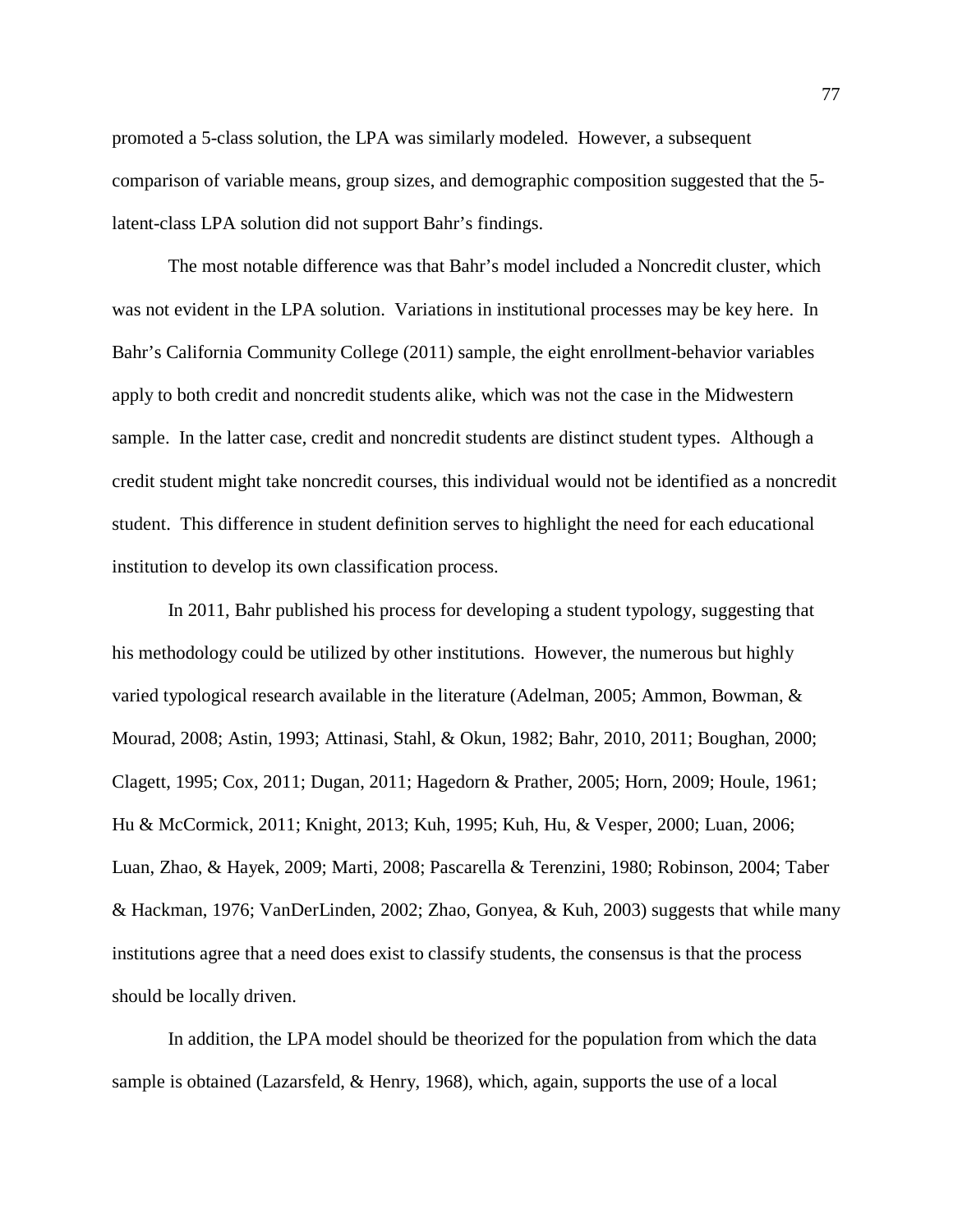solution. Bahr's sample was comparable to that of the overall California Community College system student population. Comparing Bahr's sample with that of the Indiana community college, which also mirrored its overall student population, the number of minority students included was much higher, at 55% versus 32% for the Indiana sample. With respect to gender and age, however, the two samples were fairly similar. For both groups of students, the majority were age 25 or less (Bahr's = 64%; Indiana = 60%). Regarding gender, Bahr's sample was 50% female versus the Indiana sample's 55% female.

The use of enrollment-behavior variables does seem to be a less subjective means of categorizing students (Astin 1993; Kuh, 1995), though. Drawbacks to the use of demographic and self-report variables in student classification can include categories that are neither exhaustive nor mutually exclusive, are descriptive rather than explanatory or predictive, and are based on subjective criteria (Bailey, 1994; Fenske et al, 1999). Typologies based on students' performance and engagement patterns, however, have been shown to operate more from a datadriven, empirically derived orientation (Adelman, 2005; Bahr, 2010; Clark & Trow, 1966; Horowitz, 1987; Katchadourian & Boli, 1985; Luo & Jamieson-Drake, 2005; Zhao, Gonyea, & Kuh, 2003). More recent typological studies based on student activities and behaviors were found to be consistent with earlier research showing that students learn and develop from their engagement in educationally oriented activities (Bahr, 2010, 2011; Hu & McCormick, 2011; Kuh, Hu, & Vesper, 2000; Pascarella & Terenzini, 1991, 2005).

#### **Cross-Validation of Initial LPA Results**

Because Bahr's 5-class cluster solution was not supported by latent profile analysis (LPA), a subsequent series of LPAs were conducted to establish the number of latent classes existing in the data. As before, the LPA models were comprised of Bahr's eight enrollment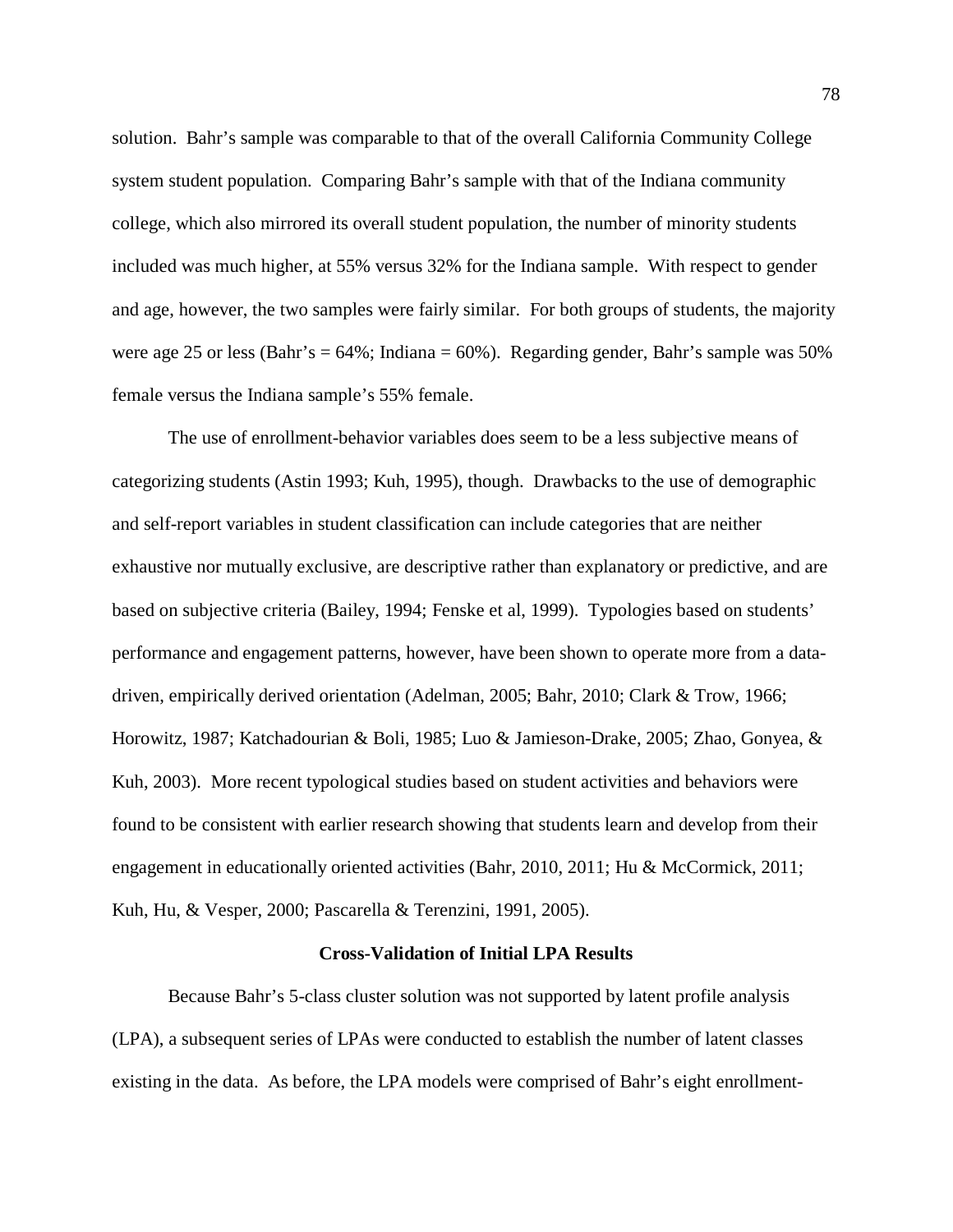behavior related variables, but instead utilized a sample of all student types, rather than just firsttime only, which was more reflective of the local, total population. Bahr's analysis focused on first-time attendees only, which is not representative of the heavily non-traditional Midwestern population sampled. For this group, not including all student types (e.g. transfer, continuing, and return) greatly affects the results. Consequently, those students who would seem most at risk would fail to benefit from any possible class-based interventions.

Two series of models were examined: those including the covariates gender and race, and those without. In each group, the 6-latent-class solution was shown to be the best-fitting as determined by aBIC, BLRT, LMR, and posterior classification probabilities. An ensuing aBIC comparison of the non-nested 6-latent-class covariate and non-covariate models found the covariate solution to fit best. Based on the pattern of variable means and class sizes, the six latent classes were characterized as Skills Builder ( $n = 77$ ), Transfer ( $n = 93$ ), Completion Unlikely ( $n = 4,598$ ), Exploratory ( $n = 6,087$ ), Vocational ( $n = 196$ ), and Completion Likely ( $n =$ 2,763).

Historically, cluster analysis has been widely used in the classification of students (Adelman, 2005; Ammon, Bowman, & Mourad, 2008; Bahr, 2010, 2011; Bahr, Bielby, & House, 2011; Boughan, 2000; Hagedorn & Prather, 2005; Horn, 2009; Hu & McCormick, 2011; Knight, 2013; Ku, Hu, & Vesper, 2000; Luan, 2006; Luan, Zhao, & Hayek, 2009; Marti, 2008; VanDerLinden, 2002), but it is limited in that it is not a statistical test and it requires the a priori specification of the number of clusters (Likas, Vlassis, & Verbeek, 2003). The LPA approach includes tests of statistical significance and probability (Magidson & Vermunt, 2002),

Dugan (2011) noted that LPA is an increasingly popular alternative to cluster analysis in determining student typologies. To describe differences between k-means clusters on one or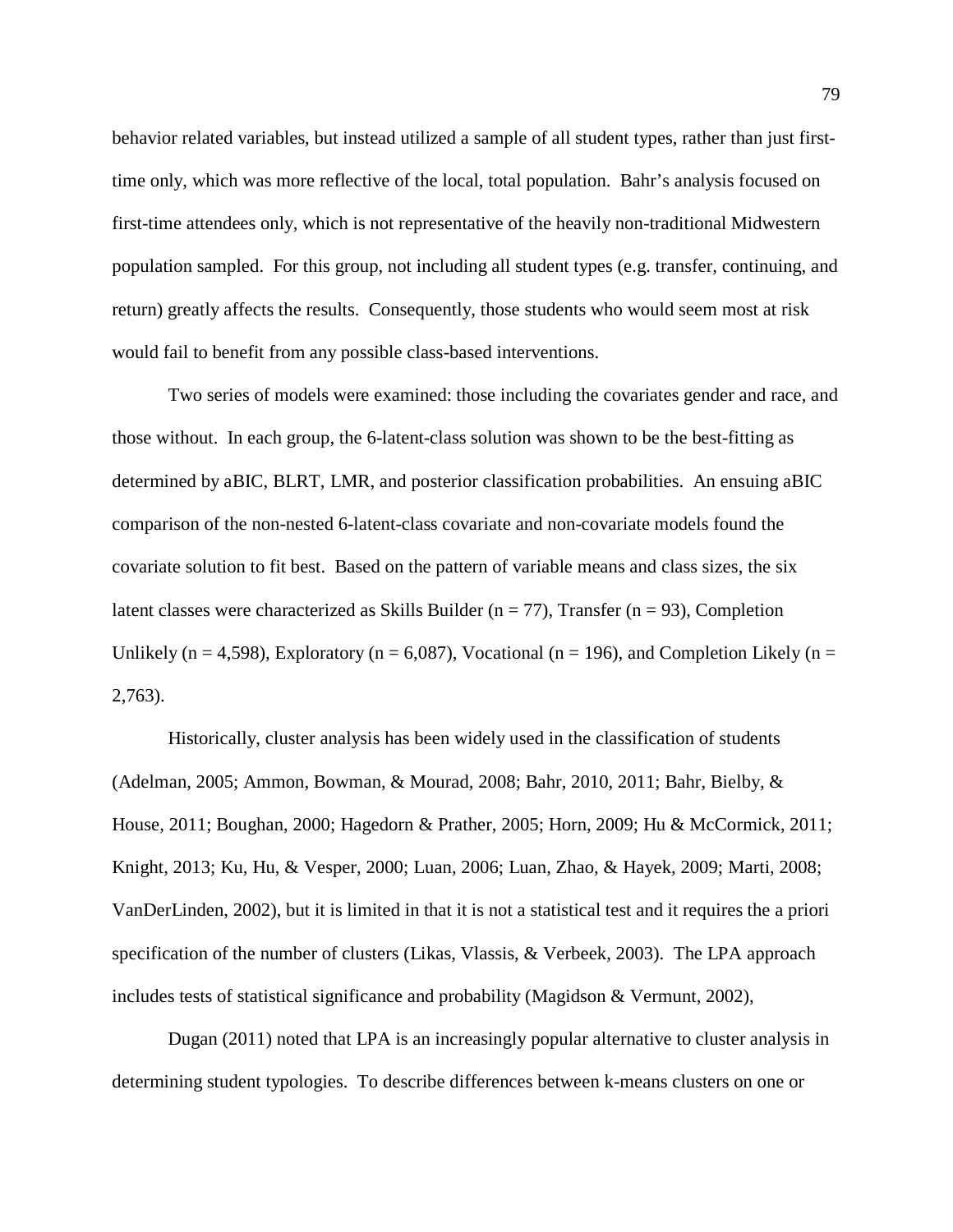more possible covariates, post-cluster analysis is needed. With LPA, however, the model can be broadened easily to include demographic and other exogenous variables, allowing for the classification and cluster description to be performed at the same time (Magidson & Vermunt, 2002).

### **Cross-Validation of the 6-Class LPA Model**

To confirm the 6-latent-class covariate LPA model as best fitting, a new LPA was conducted with a different sample of Midwestern community college students' enrollment behavior as defined by Bahr's eight variables. As before, this sample included all student types, and the cross-validation analysis was shown by BLRT and posterior classification probabilities to be a good fit to the data. Using variable means and class sizes, the results of this analysis were then compared to those of the initial 6-latent-class LPA and, with the exception of demographic composition (e.g. gender and race), were found to support its structure.

A number of student classification studies have used cluster analysis to categorize community college students (Adelman, 2005; Ammon, Bowman, & Mourad, 2008; Bahr, 2010, 2011; Hagedorn & Prather, 2005; Horn, 2009; Luan, 2006; Marti, 2008; VanDerLinden, 2002). Some of this research, however, was rather limited in scope. For example, several studies were based on first-time students (Bahr, 2010, 2011; Boughan, 2000; Horn, 2009; Kuh, Hu, & Vesper, 2000; Marti, 2008; Robinson, 2004), or those who had not previously enrolled in college. While the intent is to prevent duplication of students, this method can cause certain student populations (e.g. returning or career and technical/noncredit) to appear underrepresented in the results.

### **Gender and Race as Predictors of LPA Class Membership**

For the initial and cross-validation 6-latent-class LPA models, gender and race were shown to impact a student's class assignment. However, the results were somewhat inconsistent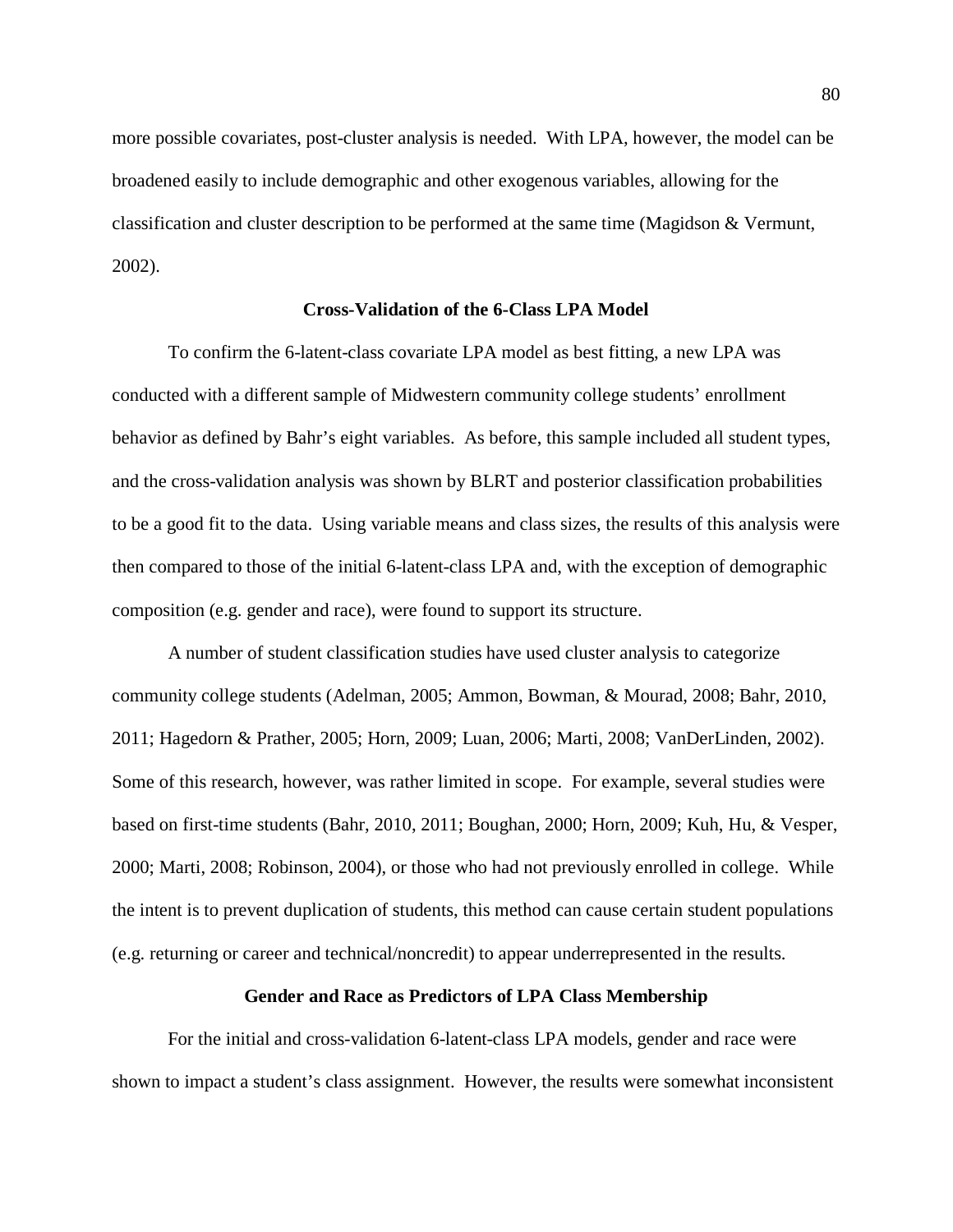between analyses. For both samples, logistic regression results for only one latent class (Vocational) showed a significant relationship between the class to which the student belongs and the student's race. With respect to gender, however, two latent classes (Completion Unlikely and Vocational) in the initial LPA found a significant relationship to class membership, as opposed to only one latent class (Vocational) in the cross-validation analysis. Regardless, these outcomes differ from previously published research, which determined no statistically significant impact of gender or race (Horn, 2009; Kuh, 1995; Kuh, Hu, & Vesper, 2000; Luan, 2006) on a student's inclusion in a particular typology.

For student typographical research outcomes related to the inclusion of demographic variables, the results are mixed. Several studies have shown no statistically significant impact of gender or race on a student's inclusion in a particular typology (Horn, 2009; Kuh, 1995; Kuh, Hu, & Vesper, 2000; Luan, 2006). Similar investigations have determined academic behaviors (Ammon, Bowman, & Mourad, 2008; Hagedorn & Prather, 2005; Luan, 2006), course intensity, and transfer intentions (Hagedorn & Prather, 2005) to be better student classifiers than gender and ethnic demographics. However, some researchers have seen an impact. Mauss (1967) and Pascarella and Terenzini, (1980) determined only gender to have an effect, while others (Dugan, 2011, 2013; Hagedorn & Prather, 2005; Hu & McCormick, 2012; Knight, 2013; Luan, Zhao, & Hayek, 2009; VanDerLinden, 2002) found both gender and race to be significant.

Despite these conflicting outcomes, it would seem advisable to include gender and race as covariates in an LPA of student types due to the impact of these variables on class assignment. When categorizing students by enrollment behavior, knowing as much about the students in each latent class is integral to the development of effective intervention approaches.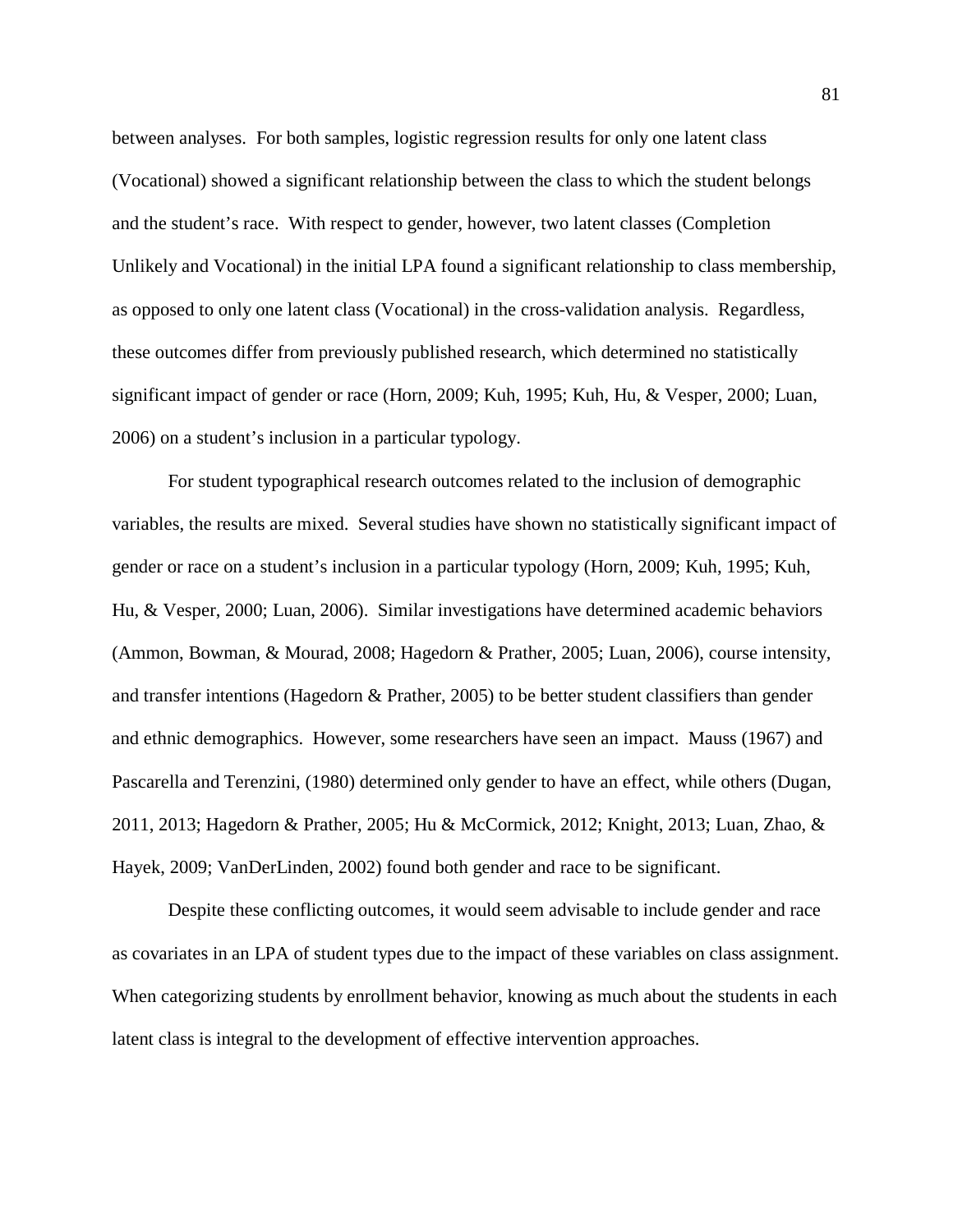### **Limitations and Future Directions**

Several limitations of the current study should be addressed in future work. First, the use of CLPA to validate Bahr's cluster results would have been the ideal; however, all attempts to run the analysis resulted in a lack of model convergence. It could be that too many constraints were needed in the CLPA model to allow it to function properly. Another possibility is that Bahr's pattern of group differences did not exist in the Midwestern community college student population, such that the CLPA model was not able to assign students to specific classes. Thus, a locally developed LPA model for classification of student enrollment behavior would seem more prudent, and might allow for CLPA validation.

Second, although convention requires that, in k-means, variables be standardized to ensure equal variance to avoid clusters dominated by variables with the most variation (Magidson & Vermunt, 2002), Bahr failed to do so. This not only caused difficulty with respect to comparison of the LPA and cluster means, it might have influenced his results by inflating some of his variable means as well.

Third, a validation of students' latent class assignments should be included as part of the classification process. In addition to the confirmation of model structure with new samples, a validation of class assignment using student outcomes such as retention, completion, and transfer seems advisable. Earlier studies have used direct assessment, grade point averages, and retention (Hu & McCormick, 2011) as well as self-reported student gains (Hu & McCormick, 2011; Kuh et al., 2000).

Because the Indiana community college population sampled for the current study clearly delineates between credit and noncredit students, any future research looking at these students should not include the Noncredit Courses Attempted (NCA) variable in the analysis.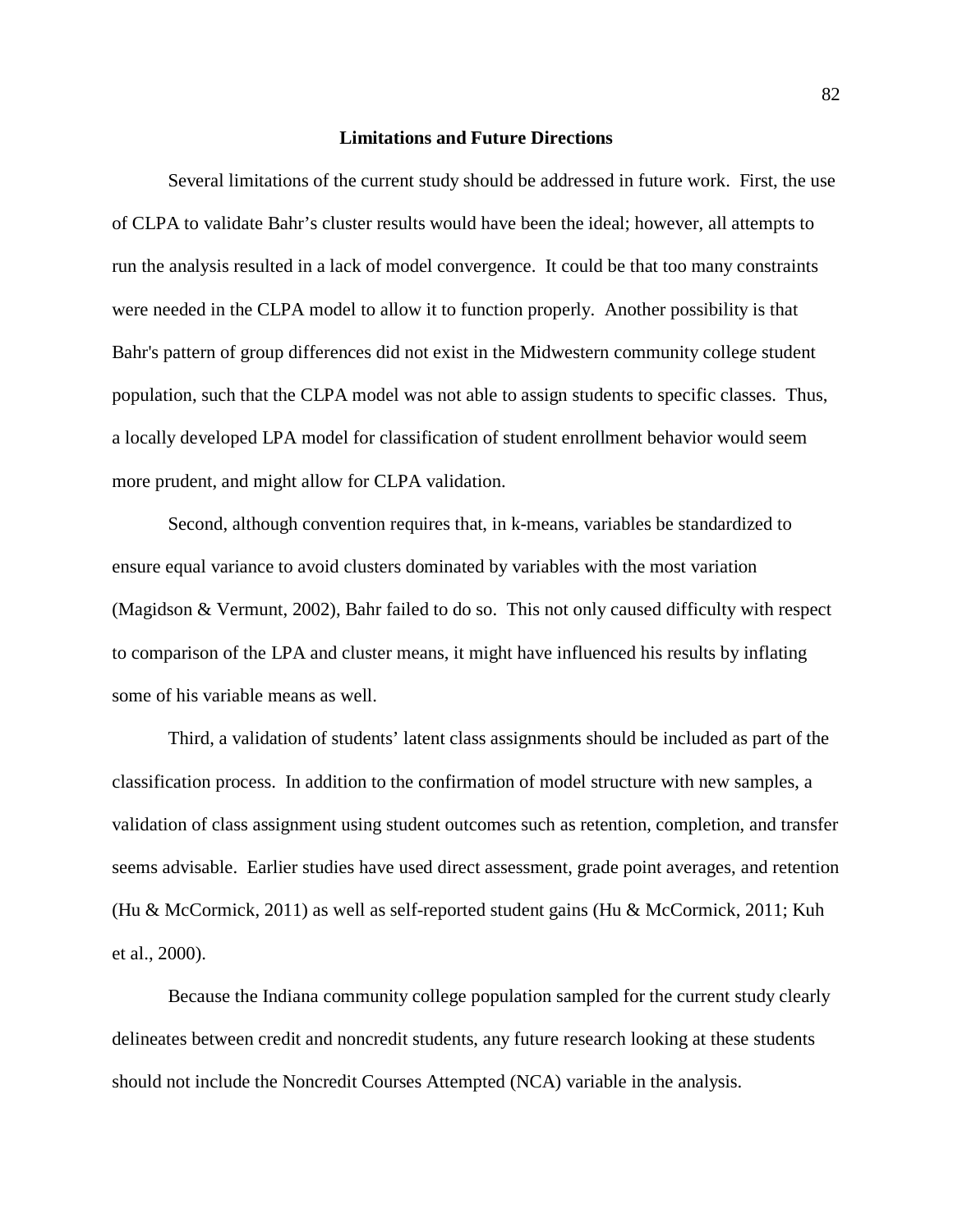Additionally, validation of typological outcomes is key, so classification results should be authenticated prior to the development or application of student interventions. Examples of data to utilize for this purpose can include persistence, retention, graduation, and transfer records.

Clearly, from an intervention standpoint, the earlier a student is classified the better. Thus, the next step with respect to future research would be to investigate whether determining student typologies based on incoming data, such as prior performance, demographics, etc., can produce groupings similar to several terms of enrollment behavior. The sooner educators can identify struggling students and apply strategies to improve their success, the better the possible outcome. Categorizing students well into their post-secondary education, although it can serve to inform the development of interventions for future students, will greatly limit potential benefit of those interventions for any current students.

# **Conclusion**

Classification of students using LPA has been shown to be an effective and reliable method, as does categorizing students by their enrollment behavior, rather than by demographic variables alone. It is important to note, however, that any model used for this purpose should be developed locally and driven by that institution's policies and student types. Additionally, much thought and planning should go into model creation and validation to ensure that all students are included and classified appropriately. Ultimately, in order to be useful, a student typology must be logical and reliable in how it classifies students.

Research has shown that engagement-based typologies have the diagnostic potential to identify at-risk students (Hu & McCormick, 2012). By determining student types and their possible associated outcomes, an institution can design targeted interventions to promote increased learning and college success. For example, by identifying poorly performing students,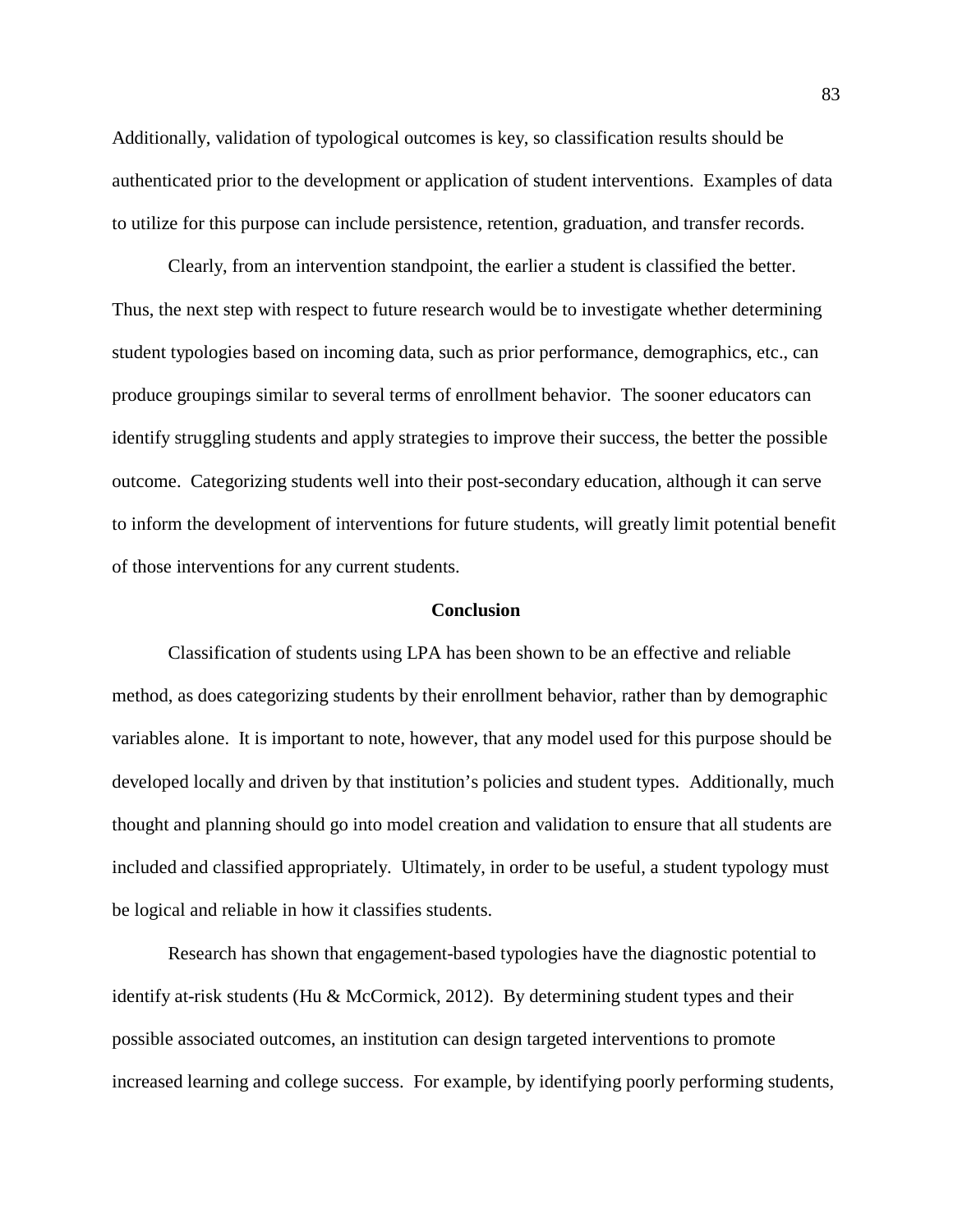educators can look more closely at these students to better understand their demographics, backgrounds, and other potential factors that might be impacting their level of achievement. These findings can then inform targeted interventions such as creating flags in the system to indicate when a student is faltering, requiring more advising appointments, or an increase in faculty contact. It is important to note, however, that a typology must be able to highlight the distinct differences between subgroups' limitations and strengths, which are unlikely to be met by a single intervention (Janosz et al, 2000). Likewise, initiatives designed to increase areas such as student achievement, persistence, retention, and motivation should vary with each category of students and be tailored to those students' specific needs.

Looking specifically at the Indiana outcomes, most of the students in the sample were classified as either Exploratory or Completion Unlikely. Of these two groups, females dominated males, and females were more shown to be more likely to be non-completers. It is interesting to note that the number of females in the Completion Likely class was greater than the number of males; however, there was no significantly significant seen regarding the impact of gender on student assignment to this latent class. It does support, though, that although gender and race may have an impact on a student's classification, the driver for that student's class assignment is the student's course enrollment and success. The results do beg the question, however, as to why females in the Indiana sample were less successful. For future research, delving deeper into these two latent classes may help to determine what additional factors might be at play, such as SES or being a single parent. Realities such as not being able to afford reliable transportation or childcare can greatly impact whether a female student is successful.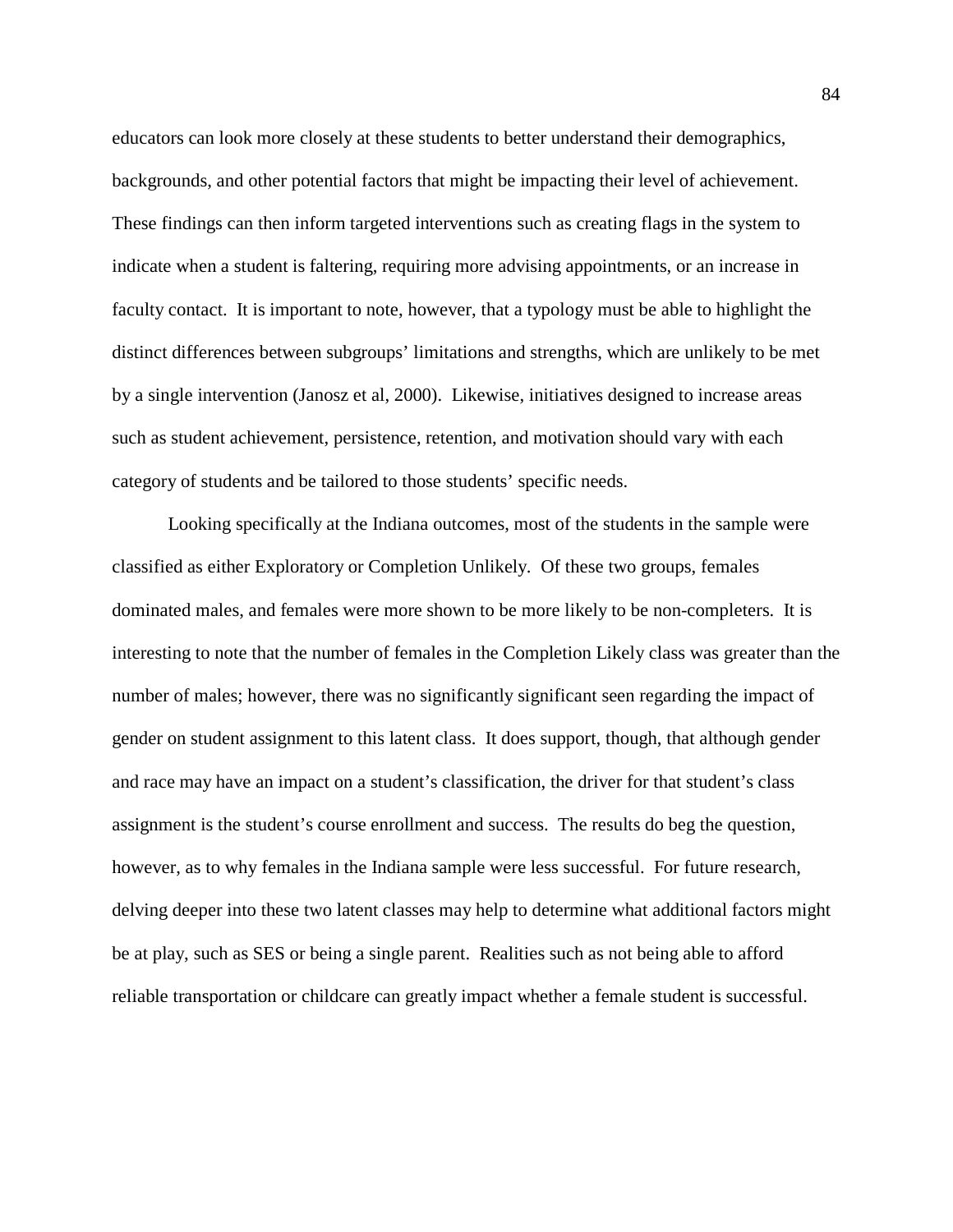#### **REFERENCES**

- Adelman, C. (1999). *Answers in the tool box: Academic intensity, attendance patterns, and bachelor's degree attainment*. Washington, DC: U.S. Department of Education.
- Adelman, C. (2005). *Moving into town—and moving on: The community college in the lives of traditional-age students*. Washington, DC: U.S. Department of Education.
- Akaike, H. (1973). Information theory and an extension of the maximum likelihood principle. In *Second International Symposium on Information Theory* (Eds B. N. Petrov and F. Cáski), pp. 267–281, Budapest. Akademiai Kaidó. Reprinted in *Breakthroughs in Statistics*, eds Kotz, S. & Johnson, N. L. (1992), Volume I, pp. 599–624. New York: Springer.
- Aldenderfer, M. S., & Blashfield, R. K. (1984). *Cluster analysis.* Thousand Oaks, CA: Sage.
- Alfred, R. L., Peterson, R. O., & White, T. H. (1992). *Making community colleges more effective: Leading through student success.* Ann Arbor, MI: Community College Consortium.
- Ammon, B. V., Bowman, J., & Mourad, R. (2008). Who are our students? Cluster analysis as a tool for understanding community college student populations. *Journal of Applied Research in the Community College, 16(1)*, 32-44.
- Andrews, H. A. (2003). *Enrollment trends in community colleges*. ERIC Clearinghouse for Community Colleges.
- Astin, A. W. (1993). An empirical typology of college students. *Journal of College Student Development, 34*, 36-46.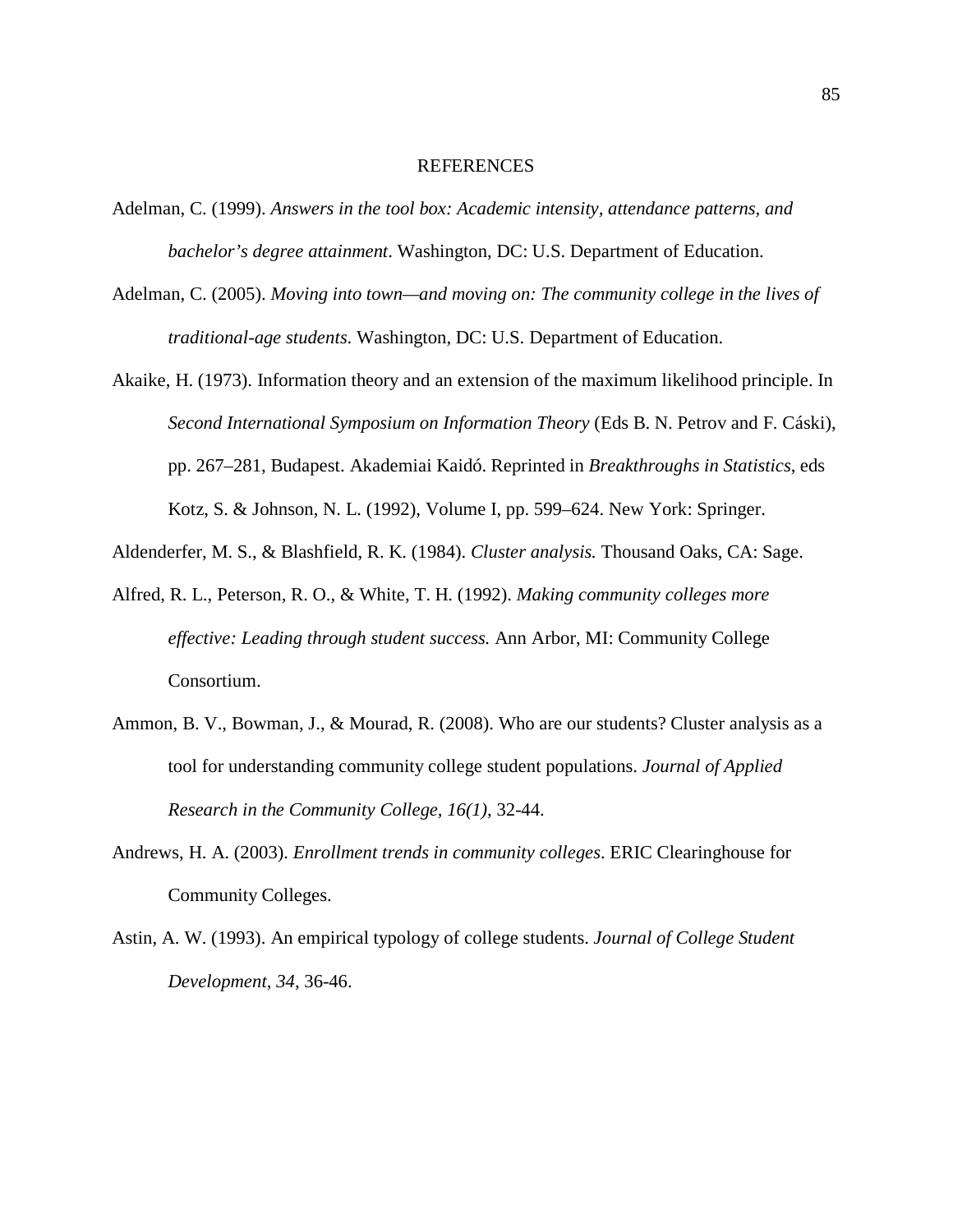- Attinasi, L. C., Stahl, V. V., & Okun, M. A. (1982). A preliminary typology of motivational orientations of community college students. *Community/Junior College Quarterly, 6*, 371-390.
- Bahr, P. R. (2010). The bird's eye view of community colleges: A behavioral typology of firsttime students based on cluster analytic classification. *Res High Educ, 51*, 724-749.
- Bahr, P. R. (2011). A typology of students' use of the community college. *New Directions for Institutional Research, S1*, 33-48.
- Bahr, P. R., Bielby, R., & House, E. (2011). The use of cluster analysis in typological research on community college students. *New Directions for Institutional Research, S1*, 67-81.
- Bahr, P. R., Booth, K., & Willett, T. (2012). *Segmentation model for assessing course-taking patterns: Research methodology and discussion guide.* Berkeley, California: Research and Planning Group for California Community Colleges.
- Bahr, P. R., Gross, J. L., Slay, K. E., & Christensen, R. D. (2012). *First in line: Student registration priority in community colleges.* Center for the Study of Higher and Postsecondary Education, University of Michigan, Ann Arbor, Michigan.
- Bahr, P. R., Hom, W., & Perry, P. (2004). Student readiness for postsecondary course work: Developing a college-level measure of student average academic preparation. *Journal of Applied Research in the Community College, 12*, 7-16.
- Bahr, P. R., Hom, W., & Perry, P. (2005). College transfer performance: A methodology for equitable measurement and comparison. *Journal of Applied Research in the Community College, 13*, 73-87.
- Bailey, K. D. (1994). *Typologies and taxonomies: An introduction to classification techniques.* Thousand Oaks, CA: Sage.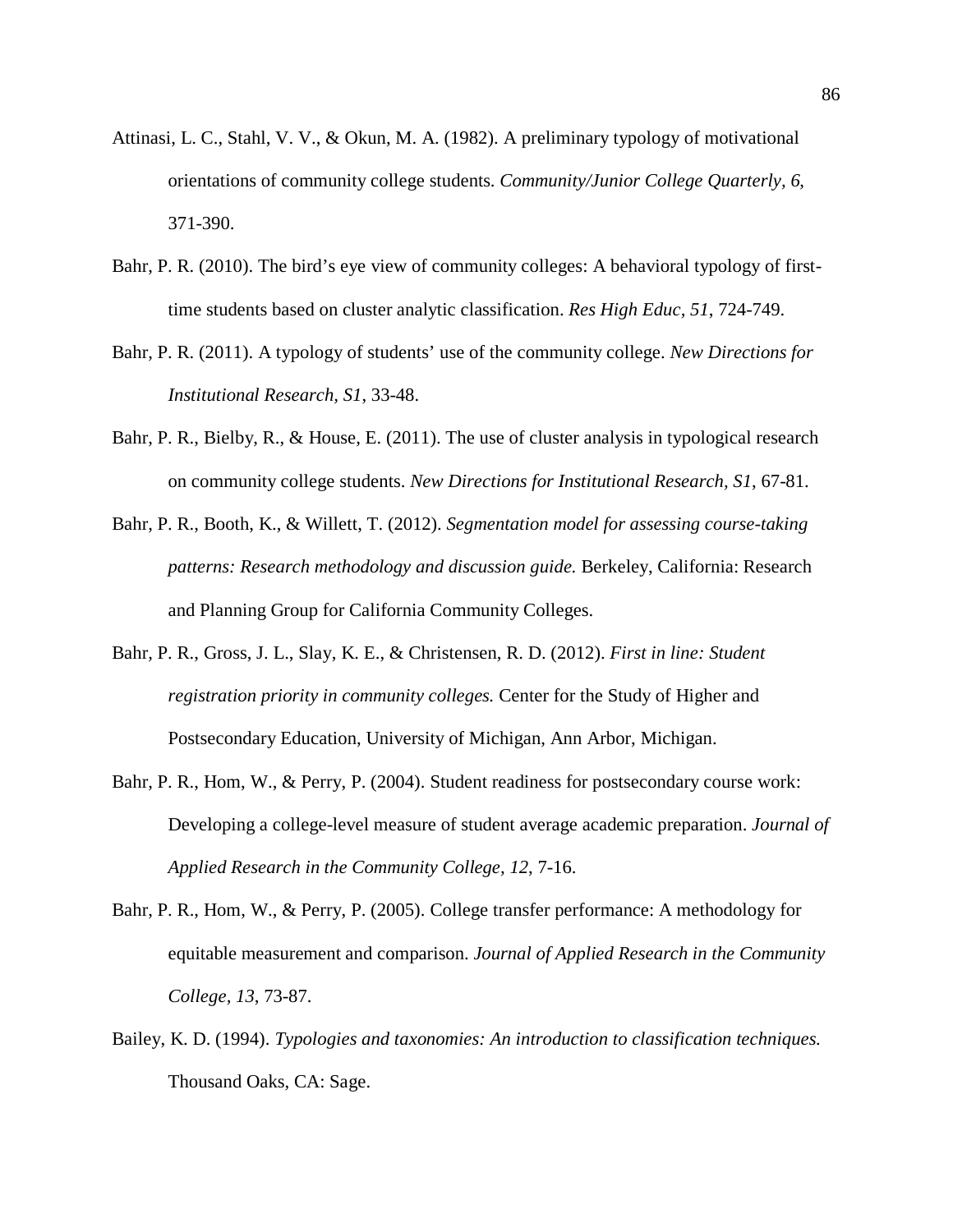- Bailey, T. R., & Alfonso, M. (2005). Paths to persistence: An analysis of research on program effectiveness at community colleges. *Lumina Foundation for Education: New Agenda Series, 6(1)*.
- Bailey, T., Calcagno, J. C., Jenkins, D., Leinbach, T., & Kienzl, G. (2006). Is student-right-toknow all you should know? An analysis of community college graduation rates. *Research in Higher Education, 47*, 491-519.
- Bandura, A. (1986). *Social foundations of thought and action: A social cognitive theory.* Englewood Cliffs, NJ: Prentice Hall.
- Bauer, D. J., & Shanahan, M. J. (2007). Modeling complex interactions: Person-centered and variable-centered approaches. In T. D. Little, J. A. Bovaird, and N. A. Card (Eds.), *Modeling contextual effects in longitudinal studies* (pp. 255–283). Mahwah, NJ: Lawrence Erlbaum Associates, Inc.
- Borden, V. M. (1995). Segmenting student markets with a student satisfaction and priorities survey. *Research in Higher Education, 36*, 73-88.
- Borden, V. M. (2005). Identifying and analyzing group differences. In M.A. Coughlin (Ed.), *Intermediate/advanced statistics in institutional research* (pp. 132-168). Tallahassee, FL: Association for Institutional Research.
- Boughan, K. (2000). The role of academic process in student achievement: An application of structural equation modeling and cluster analysis to community college longitudinal data. *AIR Professional File,* 74.
- Bradburn, E. M., & Hurst, D. G. (2001). *Community college transfer rates to 4-year institutions using alternative definitions of transfer (NCES 2001-197)*. Washington, DC: National Center for Education Statistics.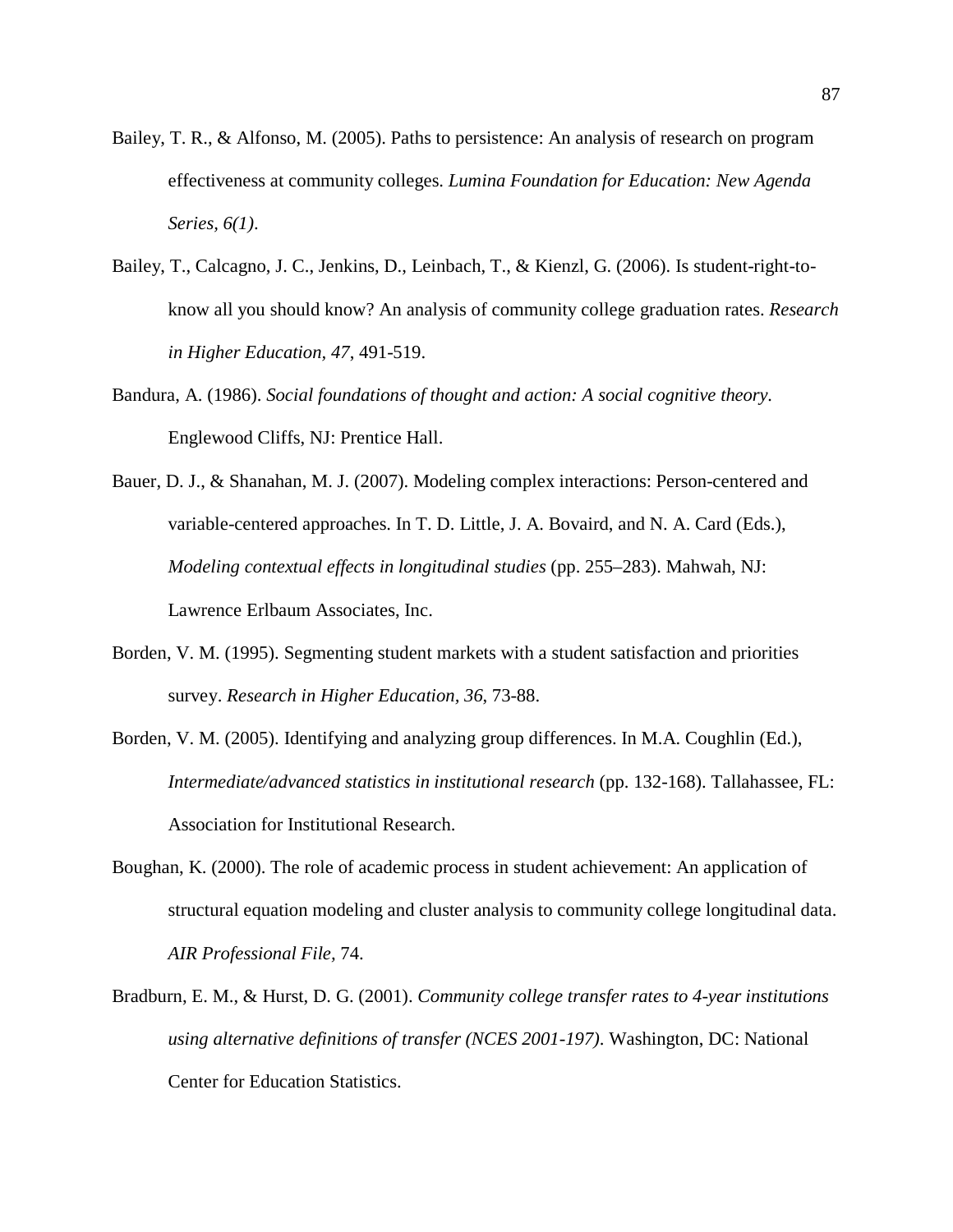- Clagett, C. A. (1995). Community college strategies: An outcomes typology for community colleges. *Assessment Update, 7(4)*, 10-11.
- Clark, B., & Trow, M. (1966). The organizational context. In T. M. Newcomb & E. K. Wilson (Eds.), *College peer groups: Problems and prospects for research* (pp. 17-70). Chicago: Aldine.
- Cormack, R. M. (1971). A review of classification. *Journal of the Royal Statistical Society, Series A, 134*, 321-367.
- Cox, B. E. (2011). A developmental typology of faculty‐student interaction outside the classroom. *New Directions for Institutional Research, 2011(S1),* 49-66.
- Dellow, D. A., & Romano, R. M. (2002). Measuring outcomes: Is the first-time, full-time cohort appropriate for the community college? *Community College Review, 30(2*), 42-54.
- Dowd, A. C. (2003). From access to outcome equity: Revitalizing the democratic mission of the community college. *Annals of the American Academy of Political and Social Science, 586*, Community Colleges: New Environments, New Directions, 92-119.
- Dowd, A. C. (2007). Community colleges as gateways and gatekeepers: Moving beyond the access "Saga" toward outcome equity. *Harvard Educational Review, 77*, 407-419.
- Dowd, A. C., & Tong, V. P. (2007). Accountability, assessment, and the scholarship of "best practice." In J.C. Smart (Ed.), *Higher education: Handbook of theory and research* (Vol. XXII, pp. 57-119). New York: Springer.
- Dugan, J. P. (2011). Students' involvement in group experiences and connections to leadership development. *New Directions for Institutional Research, 2011(S1)*, 17-32.
- Dugan, J. P. (2013). Patterns in group involvement experiences during college: Identifying a taxonomy. *Journal of College Student Development, 54(3)*, 229-246.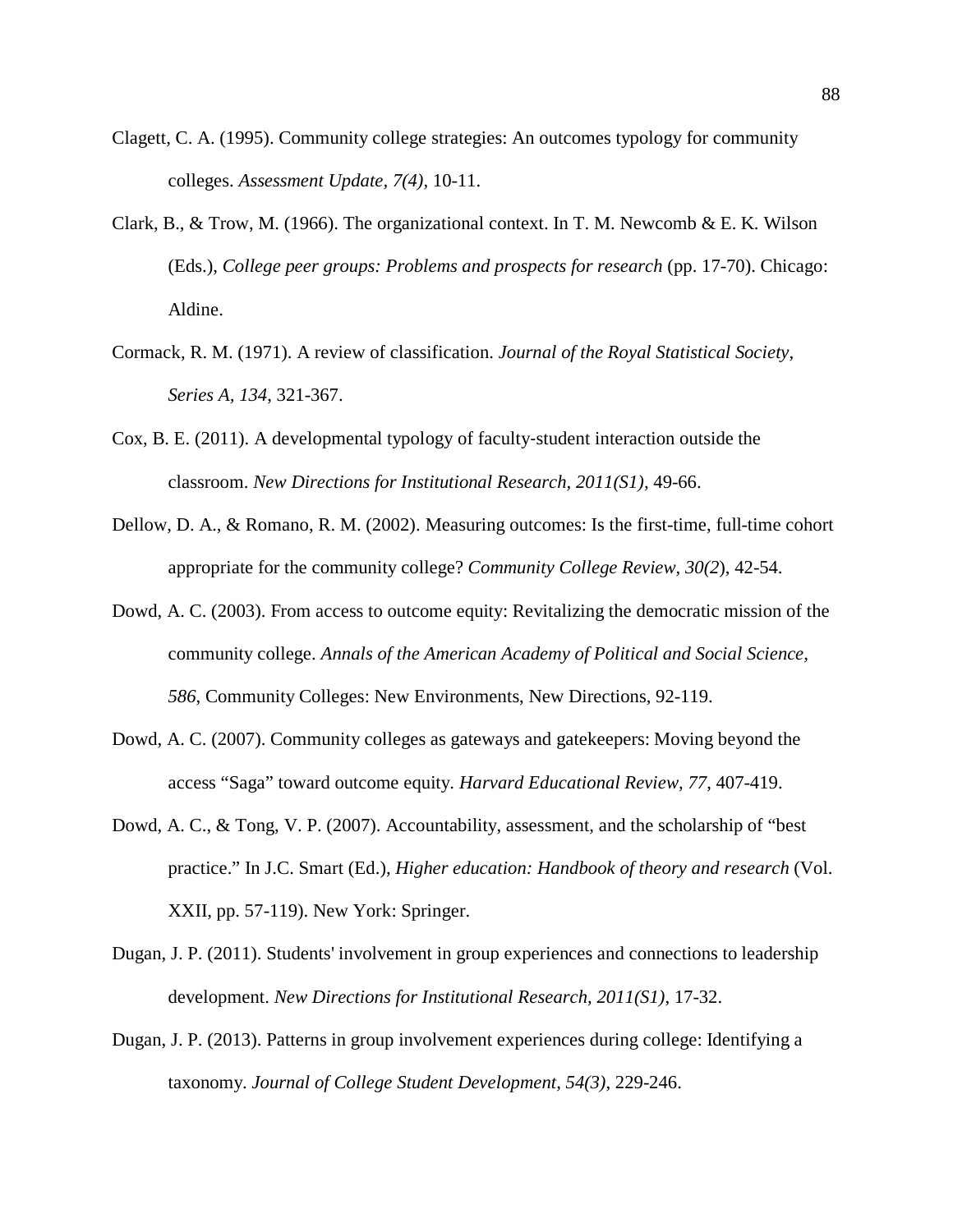- Everitt, B., Landau, S., Leese, M., & Stahl, D. (2011). *Cluster analysis* (5th ed.). Hoboken, NJ: Wiley.
- Fenske, R. H., Keller, J. E., & Irwin, G. F. (1999). Toward a typology of early intervention programs. *Advances in Education Research, 4*, 117-133.
- Finch, W. H., & Bronk, K. C. (2011). Conducting confirmatory latent class analysis using M*plus*. *Structural Equation Modeling, 18,* 132-151.
- Firebaugh, G. (2008). *Seven rules of social research.* Princeton, NJ: Princeton University Press.
- Flacks, R., & Thomas, S. L. (2007). "Outsides," student subcultures, and the massification of higher education. In J.C. Smart (Ed.), *Higher education: Handbook of theory and research* (pp. 181-218). New York: Springer.
- Fowlkes, E. B., Gnanadesikan, R., & Kettenring, J. R. (1988). Variable selection in clustering. *Journal of Classification, 5*, 205-228.
- Gibson, W. A. (1959). Three multivariate models: Factor analysis, latent structure analysis, and latent profile analysis. *Psychometrika, 24(3)*, 229-252.
- Gillmore, G. M., & Hoffman, P. H. (1997). The graduate efficiency index: Validity and use as an accountability and research measure. *Research in Higher Education, 38*, 677-697.
- Goldrick-Rab, S. (2010). Challenges and opportunities for improving community college student success. *Review of Educational Research, 80(3)*, 437-469.
- Hagedorn, L. S. (2010). The pursuit of student success: The directions and challenges facing community colleges. In J.C. Smart (Ed.), *Higher Education: Handbook of Theory and Research, 25*, 181-218.
- Hagedorn, L. S., & Kress, A. M. (2008). Using transcripts in analyses: Directions and opportunities. *New Directions for Community Colleges, 143*, 7-17.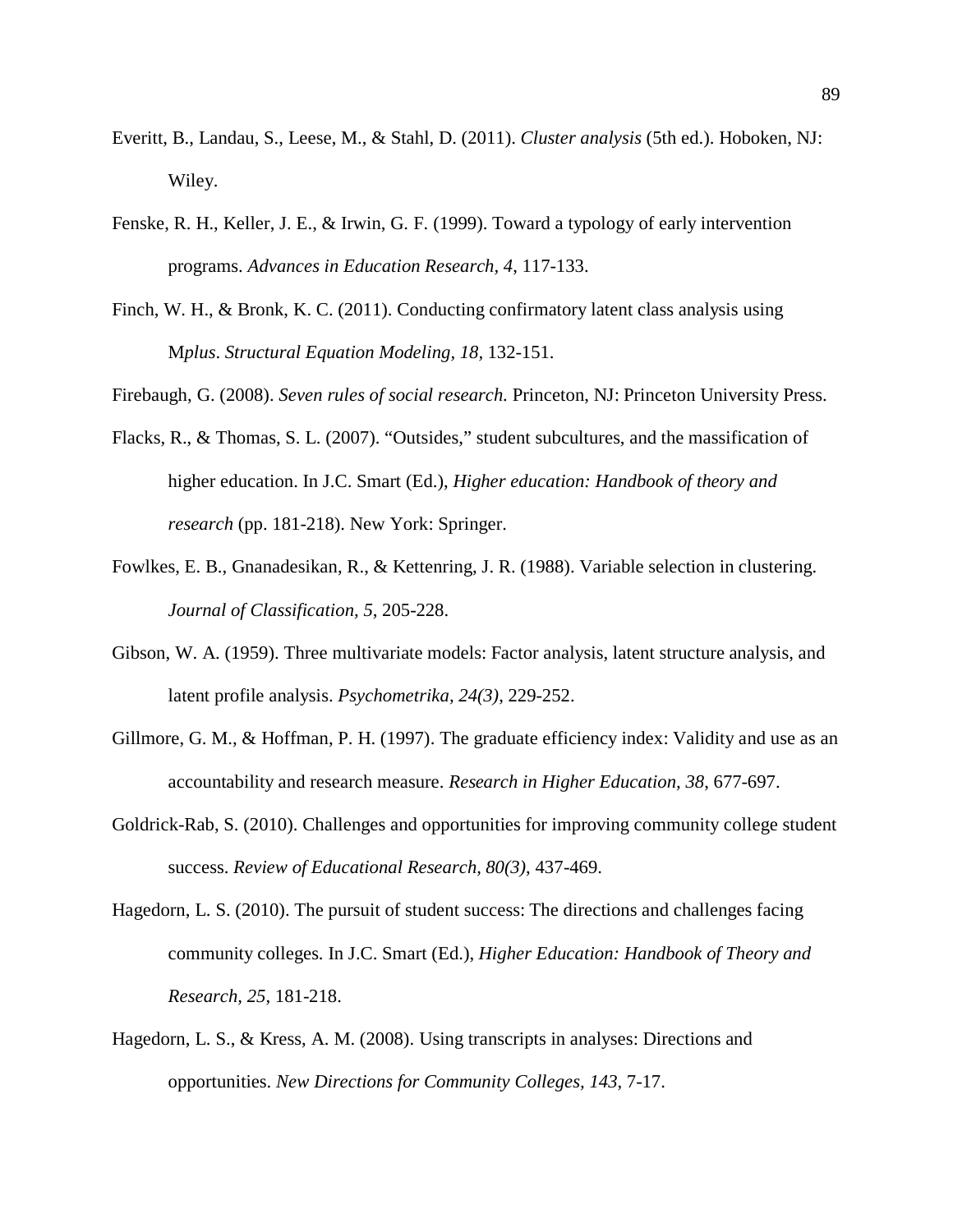- Hagedorn, L. S., & Prather, G. (2005). *The community college solar system: If university students are from Venus, community college students must be from Mars*. Paper presented at the 2005 annual forum of the Association for Institutional Research. San Diego.
- Hagerty, M. R. (1985). Improving the predictive power of conjoint analysis: The use of factor analysis and cluster analysis. *Journal of Marketing Research, 22(2*), 168-184.
- Hoachlander, G., Sikora, A. C., & Horn, L. (2003). *Community college students: Goals, academic preparation, and outcomes* (NCES 2003-164). U.S. Department of Education. Washington, DC: National Center for Education Statistics.
- Hoijtink, H. (2001). Confirmatory latent class analysis: Model selection using Bayes factors and (pseudo) likelihood ratio statistics. *Multivariate Behavioral Statistics, 36*, 563-588.
- Hom, W. C. (2009). The denominator as the "target." *Community College Review, 37(2)*, 136- 152.
- Horn, L. (2009). *On track to complete? A taxonomy of beginning community college students and their outcomes 3 years after enrolling: 2003-04 through 2006* (NCES 2009-152). Washington, D.C.: National Center for Education Statistics, Institute of Education Sciences, U.S. Department of Education.
- Horowitz, H. L. (1987). *Campus life: Undergraduate cultures from the end of the eighteenth century to the present*. New York: Knopf.

Houle, C. O. (1961). *The inquiring mind.* Madison: University of Wisconsin Press.

- Hu, S., Katherine, L., & Kuh, G. D. (2011). Student typologies in higher education. *New Directions for Institutional Research, S1*, 5-15.
- Hu, S., & Li, S. (2011). Typological research on college students for better outcomes. *New Directions for Institutional Research, 2011(S1)*, 83-87.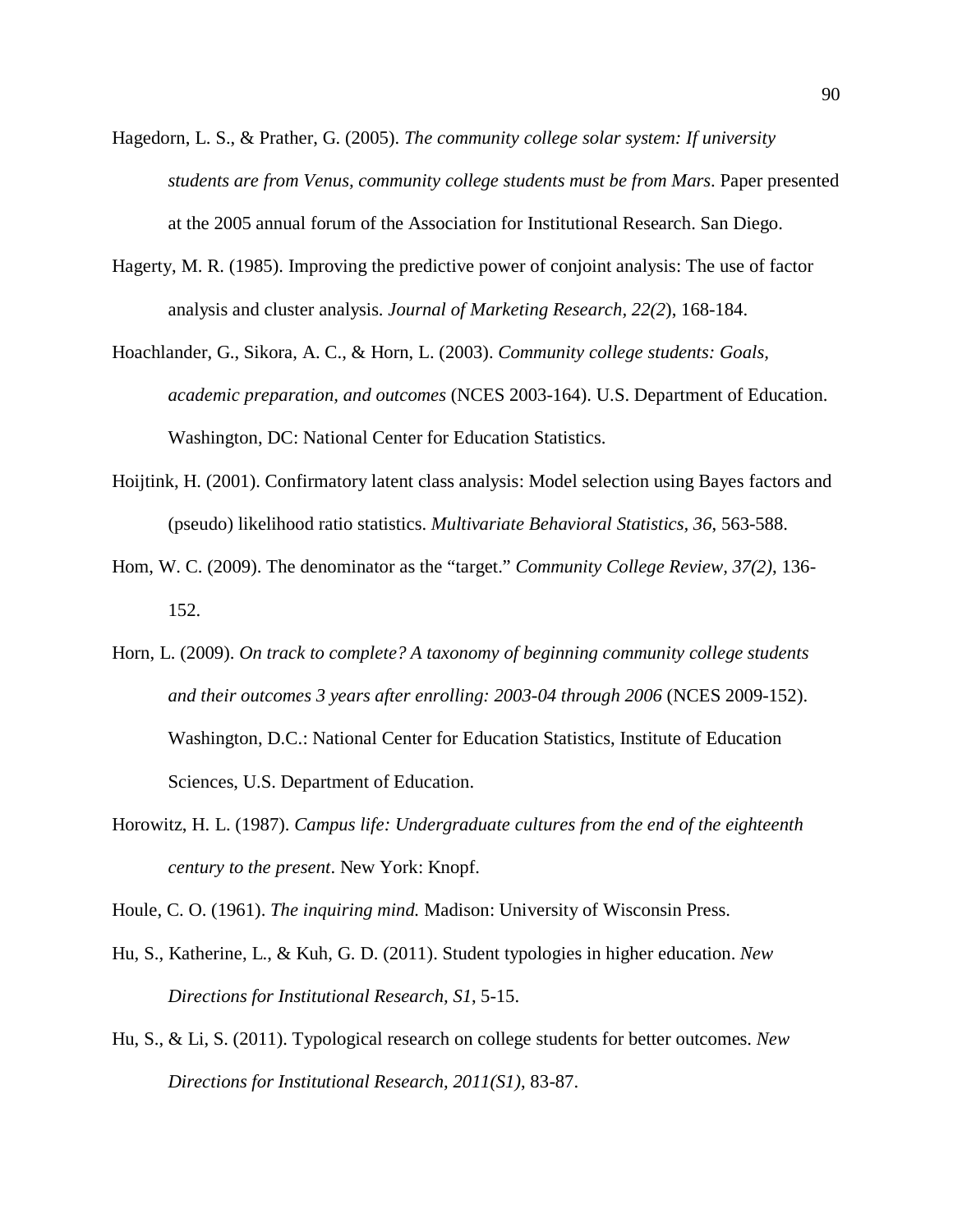- Hu, S., & McCormick, A. (2012). An engagement-based student typology and its relationship to college outcomes. *Res High Educ, 53*, 738-754.
- Jain, A. K., & Dubes, R.C. (1988). *Algorithms for clustering data.* Upper Saddle River, NJ: Prentice Hall.
- Janosz, M., Le Blanc, M., Boulerice, B., & Tremblay, R. E. (2000). Predicting different types of school dropouts: A typological approach with two longitudinal samples. *Journal of Educational Psychology, 92(1),* 171-190.
- Katchadourian, H. A., & Bolin, J. (1985). *Careerism and intellectualism among college students: Patterns of academic and career choice in the undergraduate years.* San Francisco: Jossey-Bass.
- Kaymak, U., & Setnes, M. (2000). *Extended fuzzy clustering algorithms.* Discussion paper of Erasmus Research Institute of Management (ERIM, Erasmus University Rotterdam.
- Keniston, K. (1973). The faces in the lecture room. In R. Morrison (Ed.), *The contemporary university: U.S.A.* (pp. 315-349). Boston: Houghton Mifflin.
- Kim, K. A. (2002). ERIC Review: Exploring the meaning of "nontraditional" at the community college. *Community College Review, 30(1)*, 74-89.
- Kim, K. A., Sax, L. J., Lee, J. J., & Hagedorn, L. S. (2010). Redefining nontraditional students: Exploring the self-perceptions of community college students*. Community College Journal of Research and Practice, 34(5)*, 402-422.
- Knight, D. B. (2013). Reversing the logic: An outcomes-based student typology for determining "what works" in promoting an array of engineering-related student learning outcomes. *Educational Evaluation and Policy Analysis*, 0162373713504987.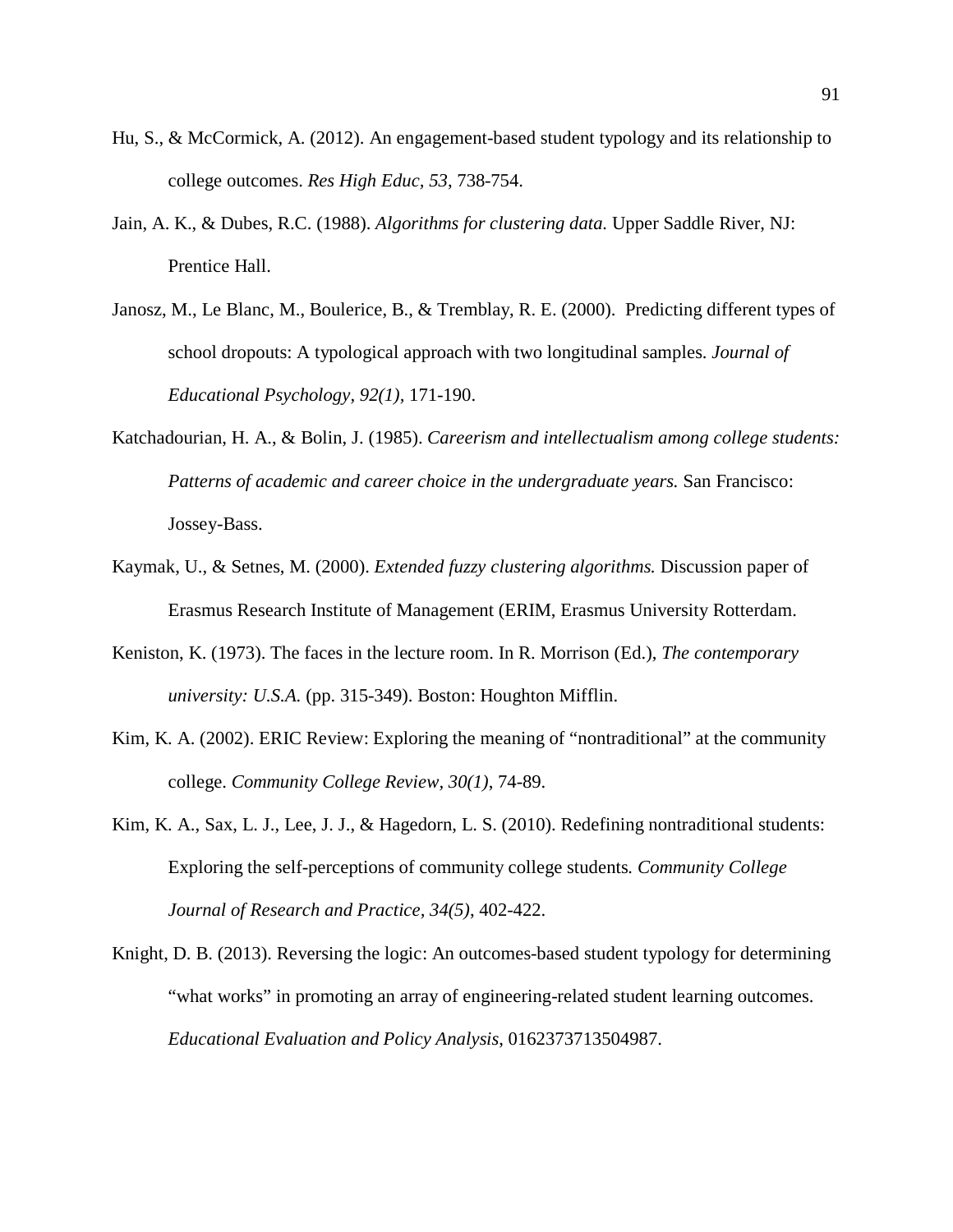- Krathwohl, D. R. (1998). *Methods of educational and social science research: An integrated approach* (2nd ed.). Longman.
- Kuh, G. D. (1990). Assessing student culture. In W. G. Tierney (Ed.), Assessing academic climates and cultures. *New Directions for Institutional Research*, No. 68. San Francisco: Jossey-Bass.
- Kuh, G. D. (1995). The other curriculum: Out-of-class experiences associated with student learning and personal development. *The Journal of Higher Education,* 123-155.
- Kuh, G. D., & Whitt, E. J. (1988). The invisible tapestry: Culture in American colleges and universities. *ASHE-ERIC Higher Education Report No. 1*. Washington, DC: Association for the Study of Higher Education.
- Kuh, G. D., Hu, S., & Vesper, N. (2000). They shall be known by what they do: An activitiesbased typology of college students. *Journal of College Student Development, 41(2)*, 228- 244.
- Kuh, G. D., Kinzie, J., Schuh, J. H., & Whitt, E. J. (2005). *Student success in college: Creating conditions that matter*. San Francisco, CA: Jossey-Bass.
- Laanan, F. S. (2000). Community college students' career and educational goals. *New Directions for Community Colleges, 112*, 19-33.
- Lane, J. E. (2003). Studying community colleges and their students: Context and research issues. *New Directions for Institutional Research, 118*, 51-67.
- Laudy, O., Boom, J., & Hoijtink, H. (2005). Bayesian computational methods for inequality constrained latent class analysis. In L.A. van der Ark, M.A. Croon, & K. Sijtsma (Eds.), *New developments in categorical data analysis for the social and behavioral sciences* (pp. 63–82). Mahwah, NJ: Lawrence Erlbaum Associates.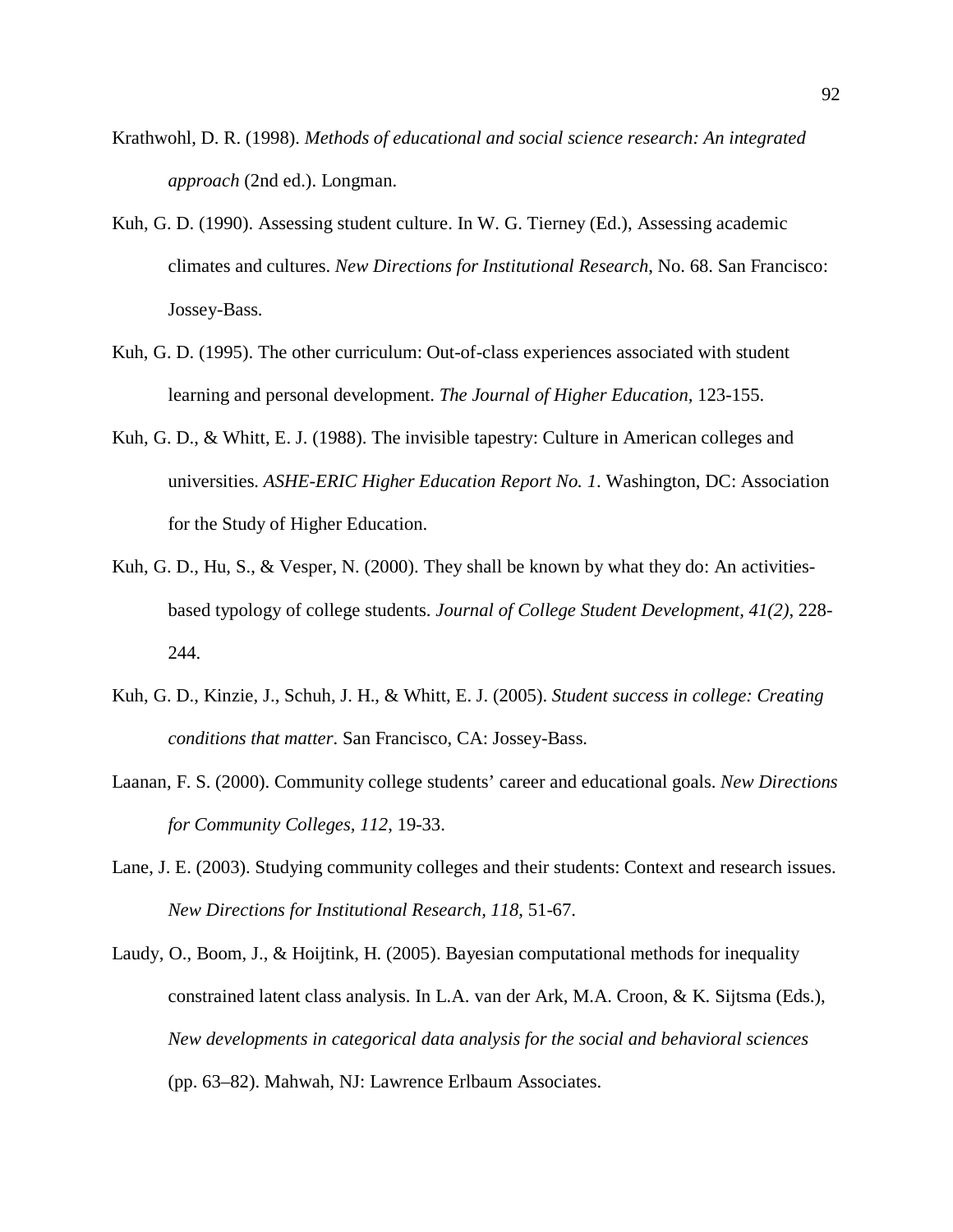- Layzell, D. T. (1999). Linking performance to funding outcomes at the state level for public institutions of higher education: Past, present, and future. *Research in Higher Education, 40*, 233-246.
- Lazarsfeld, P. F. & Henry, N. W. (1968). *Latent structure analysis.* Boston: Houghton Mifflin.
- Lewis-Beck, M. S. (1994). Series editor's introduction. In K.D. Bailey, *Typologies and taxonomies: An introduction to classification techniques.* Thousand Oaks, CA: Sage
- Likas, A., Vlassis, N., & Verbeek, J. (2003). The global *k*-means clustering algorithm. *Pattern Recognit, 36(2*), 451-461.
- Lo, Y., Mendell, N., & Rubin, D. (2001). Testing the number of components in a normal mixture. *Biometrika, 88,* 767-778.

Lorr, M. (1983). *Cluster analysis for social scientists.* San Francisco: Jossey-Bass.

- Luan, J. (2006). Using academic behavior index (AB-Index) to develop a learner typology for managing enrollment and course offerings: A data mining approach. *IR Applications*, July 2006. http://www.airweb.org/?page=566. Accessed October 30, 2013.
- Luan, J., Zhao, C. M., & Hayek, J. C. (2004). *Exploring a new frontier in higher education research: A case study analysis of using data mining techniques to create NSSE institutional typology.* Paper presented at the annual meeting of the California Association for Institutional Research, Anaheim, California.
- Luan, J., Zhao, C. M., & Hayek, J. C. (2009). Using a data mining approach to develop a student engagement-based institutional typology. *IR Applications, Volume 18*.
- Luo, J., & Jamieson-Drake, D. (2005). Linking student precollege characteristics to college development outcomes: The search for a meaningful way to inform institutional practice and policy. *IR Applications, Volume 7*.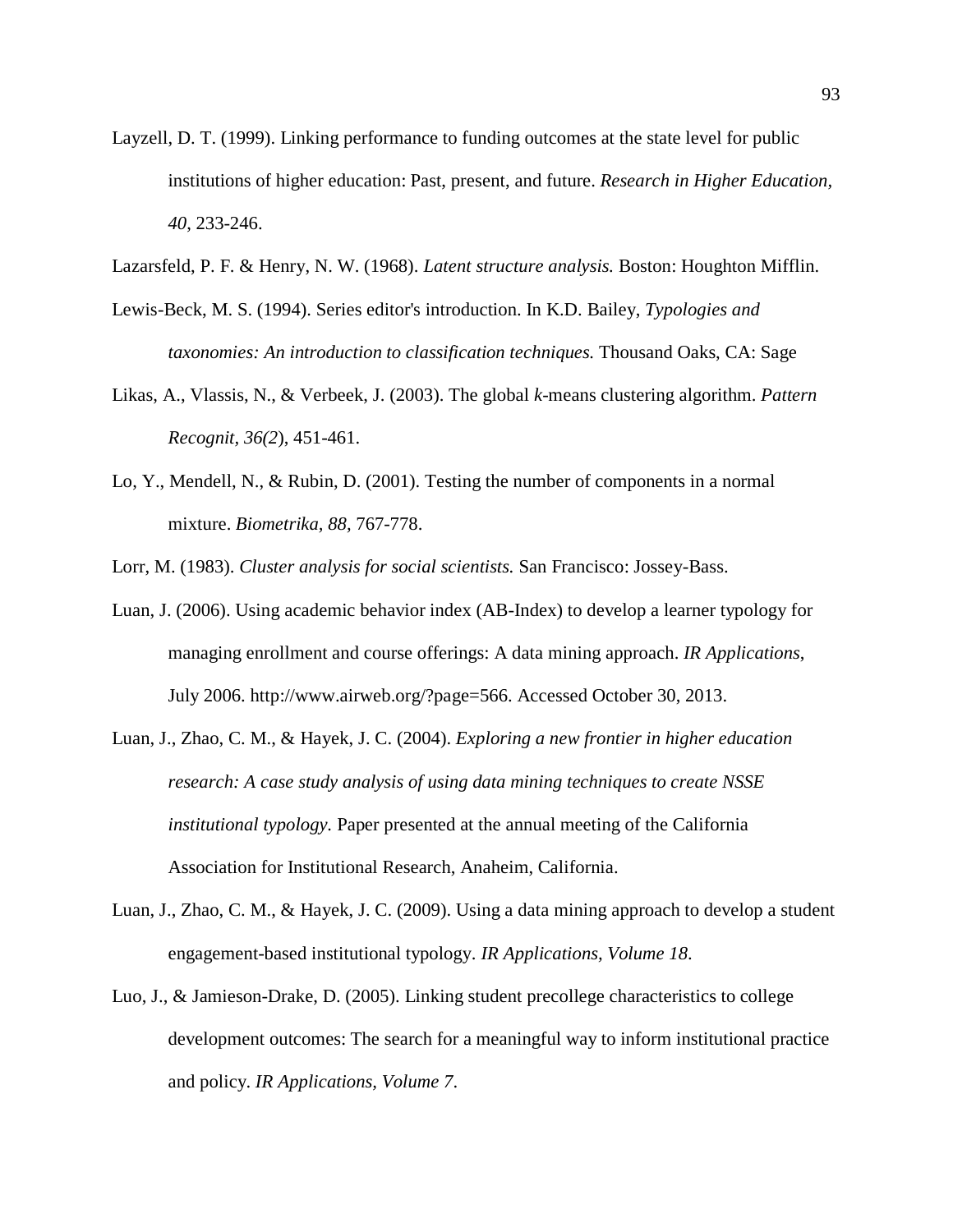- MacQueen, J. (1967). Some methods for classification and analysis of multivariate observations. In L. Lecam & J. Neyman (Eds.), *Proceedings of the fifth Berkeley symposium on mathematical statistics and probability, Vol. I* (pp. 281-297). Berkeley: University of California Press.
- Magidson, J., & Vermunt, J. K. (2002). Latent class models for clustering: A comparison with kmeans. *Canadian Journal of Marketing Research, 20*, 37-44.
- Marti, C. N. (2008). Latent postsecondary persistence pathways: Educational pathways in American two-year colleges. *Res High Educ, 49*, 317-336.
- Masyn, K. (2013). Latent class analysis and finite mixture modeling. In T. D. Little (Ed.) *The Oxford handbook of quantitative methods in psychology* (Vol. 2, pp. 551-611). New York, NY: Oxford University Press.
- Mauss, A. L. (1967). *Toward an empirical typology of junior college student subcultures.* Paper presented at the annual meeting of the Pacific Sociological Association, Long Beach, CA. ERIC Document Reproduction Service No. ED013076.
- McCutcheon, A. L. (1987). *Latent class analysis. Quantitative applications in the social sciences series, 64.* Thousand Oaks, California: Sage Publications.
- McCutcheon, A. L. (2002). Basic concepts and procedures in single-and multiple-group latent class analysis. In J. A. Hagenaars & A. L. McCutcheon (Eds.), *Applied latent class analysis* (pp. 57-88). Cambridge, UK: Cambridge University Press.

McLachlan, G., & Peel, D. (2000). *Finite mixture models.* New York: Wiley.

Mezzich, J. E., & Solomon, H. (1980). *Taxonomy and behavioral science: Comparative performance of grouping methods.* London: Academic Press.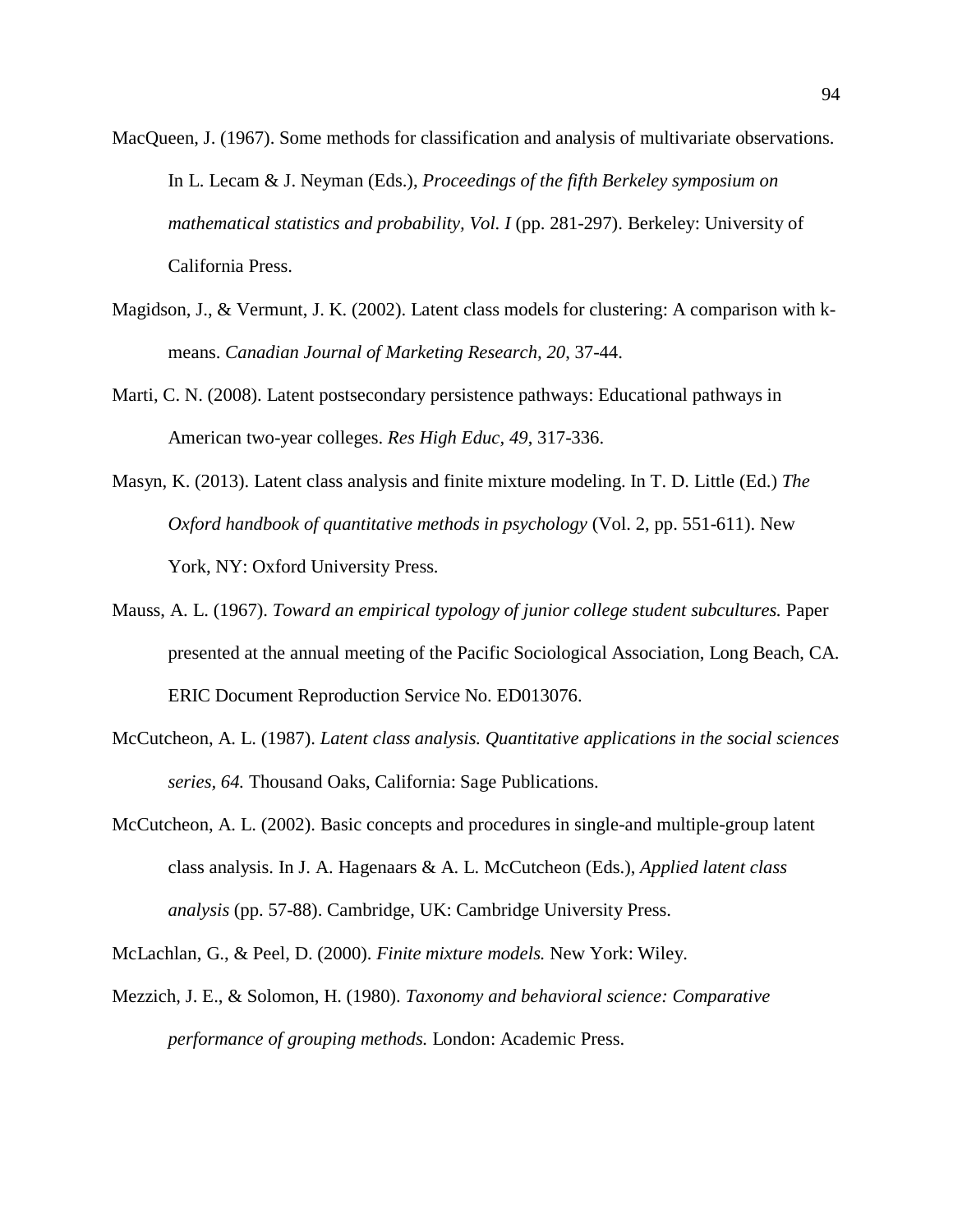- Milligan, G. W. (1980). An examination of the effect of six types of error perturbation on fifteen clustering algorithms. *Psychometrika, 45*, 325-342.
- Muthén, B. O. (2001). Latent variable mixture modeling. In G.A. Marcoulides & R.E. Schumacker (Eds.), *New developments and techniques in structural equation modeling* (pp. 1-34). Mahwah, NJ: Lawrence Erlbaum Associates.
- Muthén, L. K., & Muthén, B. O. (2007). M*plus*. *Statistical analysis with latent variables, Version 3.*
- Muthén, L. K., & Muthén, B. O. (2008). *M*plus *user's guide* (5th ed.). Los Angeles: Muthén & Muthén.
- National Survey of Student Engagement. (2004). *Student engagement: Pathways to collegiate success.* Bloomington, IN: Indiana University Center for Postsecondary Research.
- National Survey of Student Engagement. (2005). *Student engagement: Exploring different dimensions of student engagement.* Bloomington, IN: Indiana University Center for Postsecondary Research.
- Newcomb, T. M., Koenig, K. E., Flacks, R., & Warwick, D. P. (1967). *Persistence and change: Bennington College and its students after twenty-five years.* Hoboken, NJ: Wiley.
- Noftsinger, J. B., & Newbold, K. F. (2007). Historical underpinnings of access to American higher education. *New Directions for Higher Education, 138*, 3-18.
- Nylund, K.L., Asparouhov, T., & Muthén, B.O. (2007). Deciding on the number of classes in latent class analysis and growth mixture modeling: A Monte Carlo simulation study. *Structural Equation Modeling, 14*, 535-569.
- Pakhira, M. K., Bandyopadhyay, S., & Maulik, U. (2004). Validity index for crisp and fuzzy clusters. *Pattern Recognition, 37*, 487-501.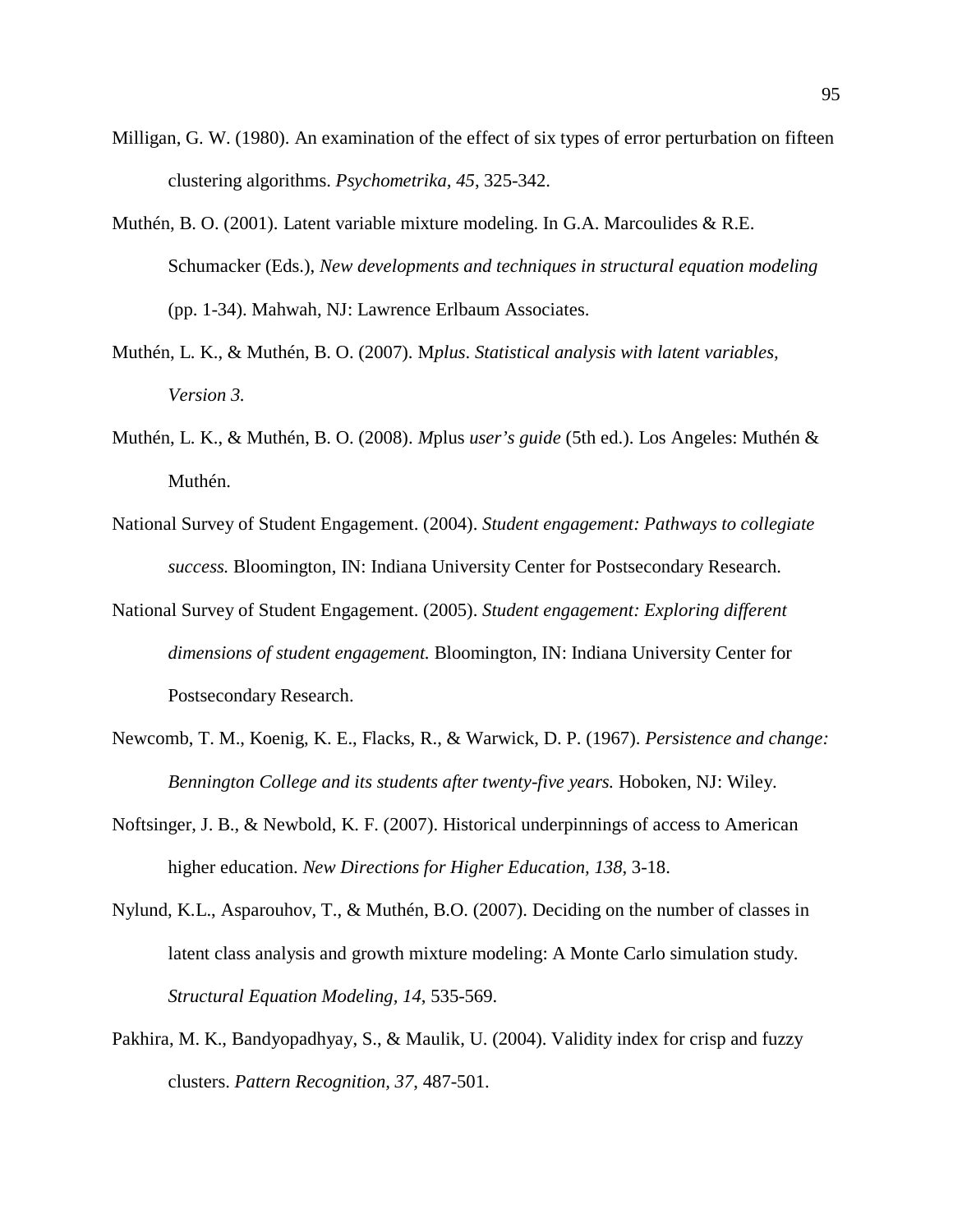- Pascarella, E. T., & Terenzini, P. T. (1980). Predicting freshman persistence and voluntary dropout decisions from a theoretical model. *The Journal of Higher Education*, 60-75.
- Pascarella, E. T., & Terenzini, P. T. (1991). *How college affects students.* San Francisco: Jossey-Bass.
- Pascarella, E. T., & Terenzini, P. T. (2005). *How college affects students* (2nd ed.). San Francisco: Jossey-Bass.
- Perry, P. (2005). *AB1417 District Performance Framework Project.* Presentation at Ohlone College. Fremont, California.
- Perry, W. (1970). *Forms of intellectual and ethical development in the college years: A scheme.*  New York: Holt, Rinehart, & Winston.
- Punj, G., & Stewart, D. W. (1983). Cluster analysis in marketing research: Review and suggestions for application. *Journal of Marketing Research, 20*, 134-148.
- Rapkin, B. D., & Luke, D. A. (1993). Cluster analysis in community research: Epistemology and practice. *American Journal of Community Psychology, 21(2)*, 247-277.
- Robinson, R. (2004). Pathways to completion: Patterns of progression through a university degree. *Higher Education, 47*, 1-20.
- Roksa, J. (2006). Does the vocational focus of community colleges hinder students' educational attainment? *The Review of Higher Education, 29(4)*, 499-526.
- Saenz, V. B., Hatch, D., Bukoski, B. E., Kim, S., Lee, K., & Valdez, P. (2011). Community college student engagement patterns: A typology revealed through exploratory cluster analysis. *Community College Review, 39(3)*, 235-267.
- Samuelsen, K., & Raczynski, K. (2013). Latent class/profile analysis. *Applied Quantitative Analysis in the Social Sciences,* 304-328.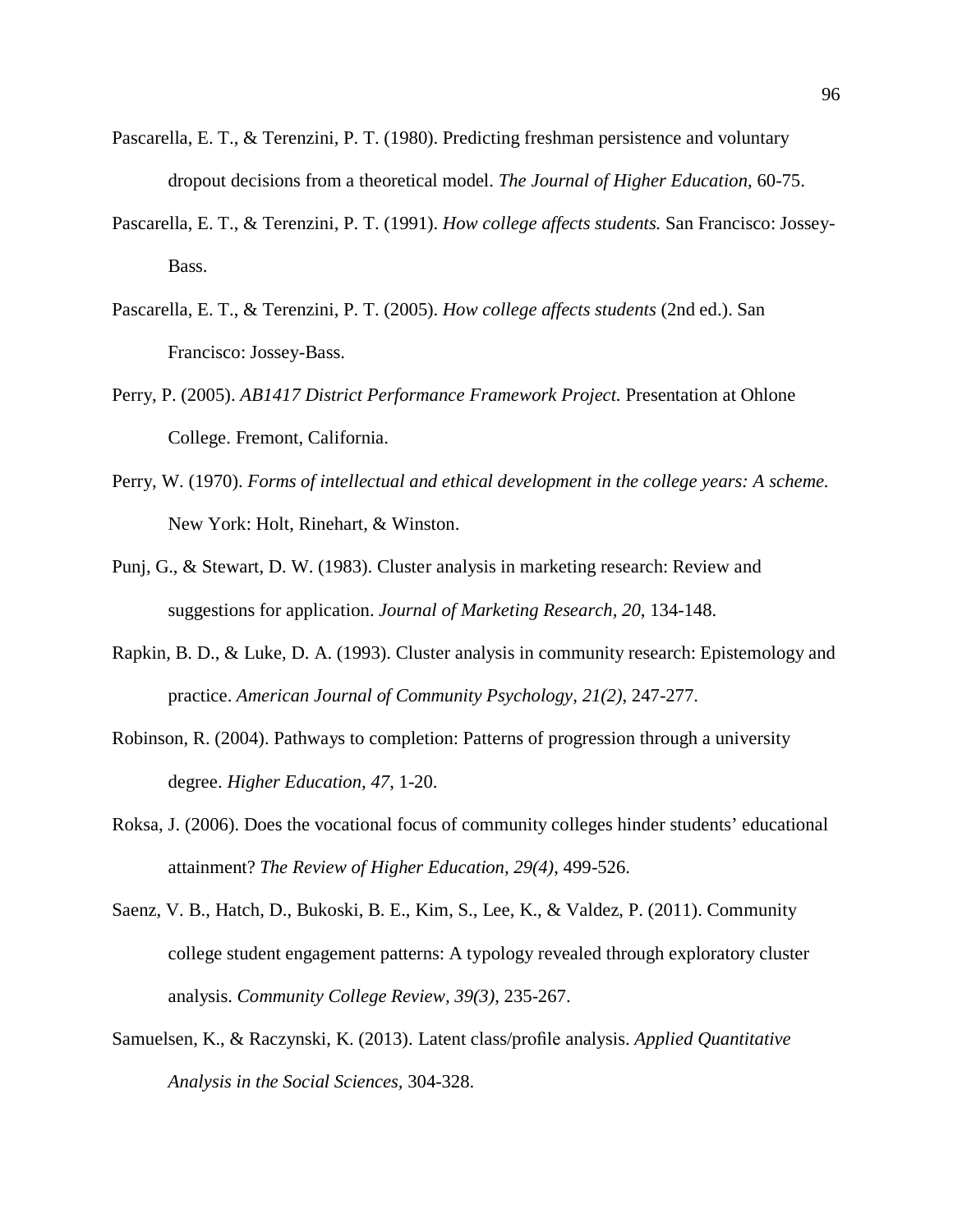- Santibáñez, L., Gonzalez, G. Morrison, P. A., & Carroll, S. J. (2007). Methods for gauging the target populations that community colleges serve. *Population Research and Policy Review, 26,* 51-67.
- Schuck, P., & Zeckhauser, J. (2008). Targeting in social programs: Avoiding bad bets, removing bad apples. *Journal of Regional Science, 48*, 465-467.
- Scott, M. A., & Kennedy, B. B. (2005). Pitfalls in pathways: Some perspectives on competing risks event history analysis in education research. *Journal of Educational and Behavioral Statistics, 30(4)*, 413-442.
- Scott-Clayton, J. (2011). *The shapeless river: Does a lack of structure inhibit students' progress at community colleges?* (CCRC Working Paper No. 25, Assessment of Evidence Series). New York, NY: Columbia University, Teachers College, Community College Research Center.
- Seybert, J. A. (2002). Assessing student learning outcomes. *New Directions for Community Colleges, 117*, 55-65.
- Shannon, H. D., & Smith, R. C. (2006). A case for the community college's open access mission. In B.K. Townsend & K.J. Dougherty (Eds.), Community college missions in the 21st Century. *New Directions for Community Colleges*, No. 136. San Francisco: Jossey-Bass.
- Shaw, K. M., & Jacobs, J. A. (2003). Community colleges: New environments, new directions. *Annals of the American Academy of Political and Social Science, 586*, 6-15.
- Shulock, N., & Moore, C. (2007). *Rules of the game: How state policy creates barriers to degree completion and impedes student success in the California community colleges.* Sacramento, CA: Institute for Higher Education Leadership and Policy.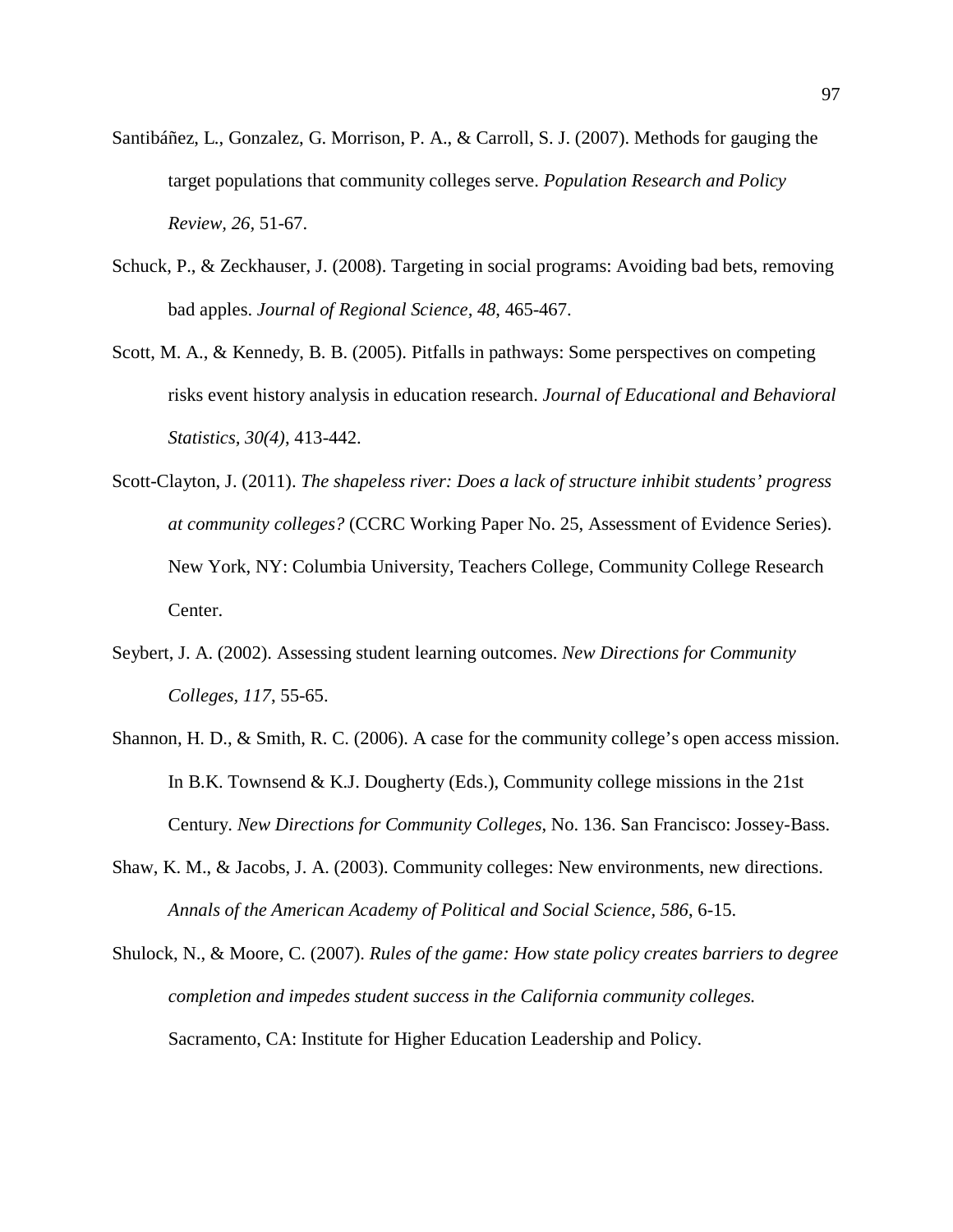- Skinner, B. F. (1945). The operational analysis of psychological terms. *Psychological review, 52(5)*, 270.
- Skinner, B. F. (1953). *Science and Human Behavior.* New York: Macmillan.
- Sokal, R. R., & Sneath, P. H. A. (1963). *Principles of numerical taxonomy.* San Francisco: W. H. Freeman.
- Sousa, J. M., & Kaymak, U. (2002). Fuzzy decision making in modeling and control. *Robotics and intelligent systems (vol. 27)*. River Edge, NJ: World Scientific.
- Taber, T. D., & Hackman, J. D. (1976). Dimensions of undergraduate college performance. *Journal of Applied Psychology, 61*, 546–558.
- Tinto, V. (1975). Dropout from higher education: A theoretical synthesis of recent research. *Review of Educational Research, 45*, 89-125.
- Townsend, B. K. (2002). Transfer rates: A problematic criterion for measuring the community college. *New Directions for Community Colleges, 117*, 13–23.
- Tryon, R. C. (1939). *Cluster analysis: Correlation profile and orthometric (factor) analysis for the isolation of unities in mind and personalit*y. Edwards brothers, Inc., lithoprinters and publishers.
- Tryon, R. C. (1958). Cumulative communality cluster analysis. *Educational and Psychological Measurement, 18(1)*, 3-35.
- VanDerLinden, K. (2002). *Credit student analysis: 1999 and 2000.* Annapolis Junction, MD: Community College Press, American Association of Community Colleges.
- Vermunt, J. K., & Magidson, J. (2002). Latent class cluster analysis. In J.A. Hagenaars & A.L. McCutcheon (Eds.), *Applied latent class analysis* (pp. 89-106). Cambridge, MA: Cambridge University Press.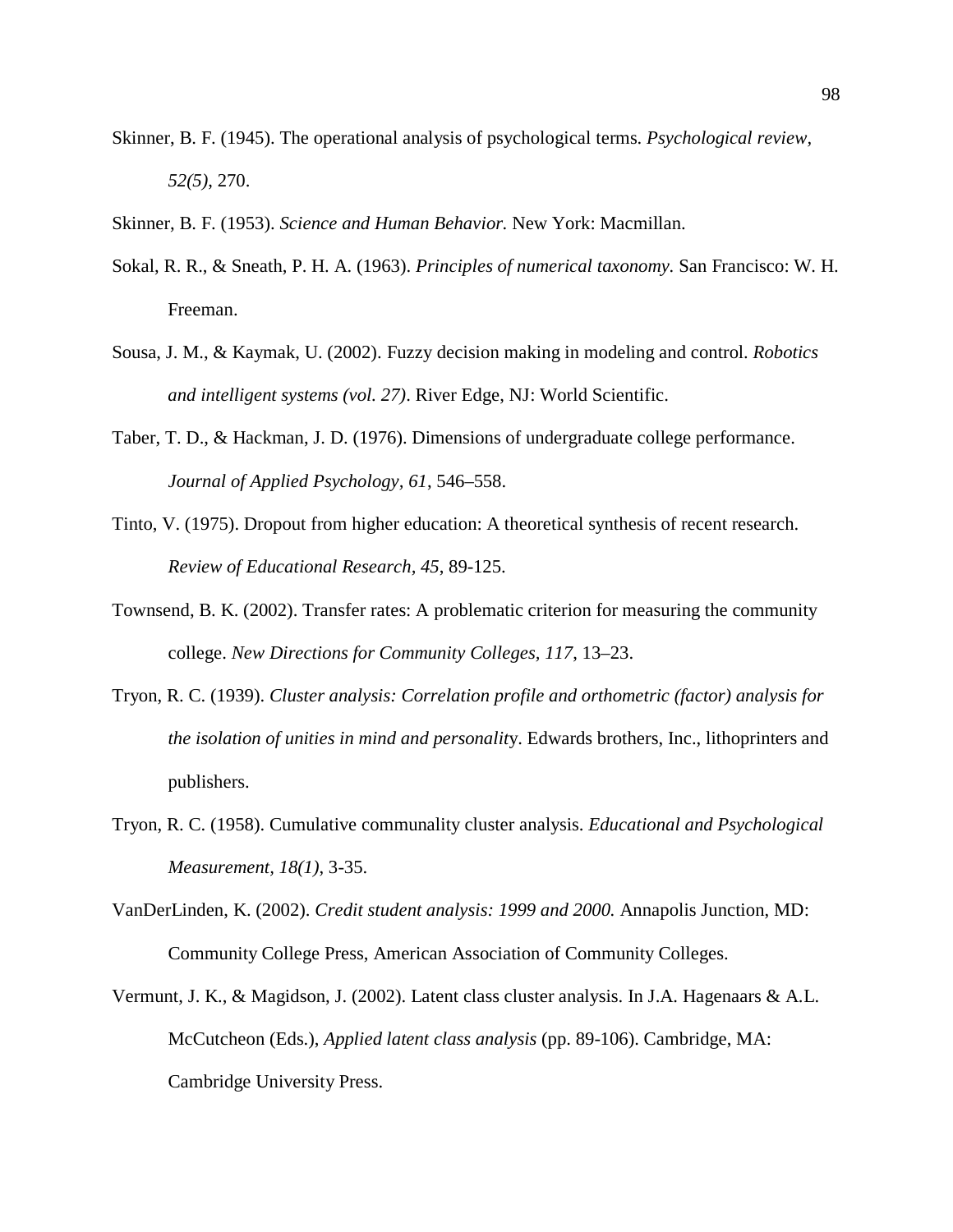- Vichi, M., & Opitz, O. (Eds.). (2012). *Classification and Data Analysis: Theory and Application Proceedings of the Biannual Meeting of the Classification Group of Società Italiana Di Statistica (SIS) Pescara, July 3–4, 1997*. Springer Science & Business Media.
- Voorhees, R. A., & Zhou, D. (2000). Intentions and goals at the community college: Associating student perceptions and demographics. *Community College Journal of Research and Practice, 24*, 219-232.
- Wang, W. (2004). UCLA community college review: Community education in the community college. *Community College Review, 32*, 43-56.
- Wassmer, R., Moore, C., & Shulock, N. (2004). Effect of racial/ethnic composition on transfer rates in community colleges: Implications for policy and practice. *Research in Higher Education, 45(6)*, 651-672.
- Willett, T., & Hom, W. (2007). Student flow analysis for a community college. *Journal of Applied Research in the Community College, 15(1)*, 17-27.
- Watson, J. B. (1925). *Behaviorism.* Transaction Books.
- Zhao, C., Gonyea, R .M., & Kuh, G. D. (2003). *The psychographic typology: Toward higher resolution research on college students.* Paper presented at the annual forum of the Association for Institutional Research, Tampa, FL.
- Zuckerman, M. (1994). *Behavioral expressions and biosocial bases of personality.* New York, NY: Cambridge University Press.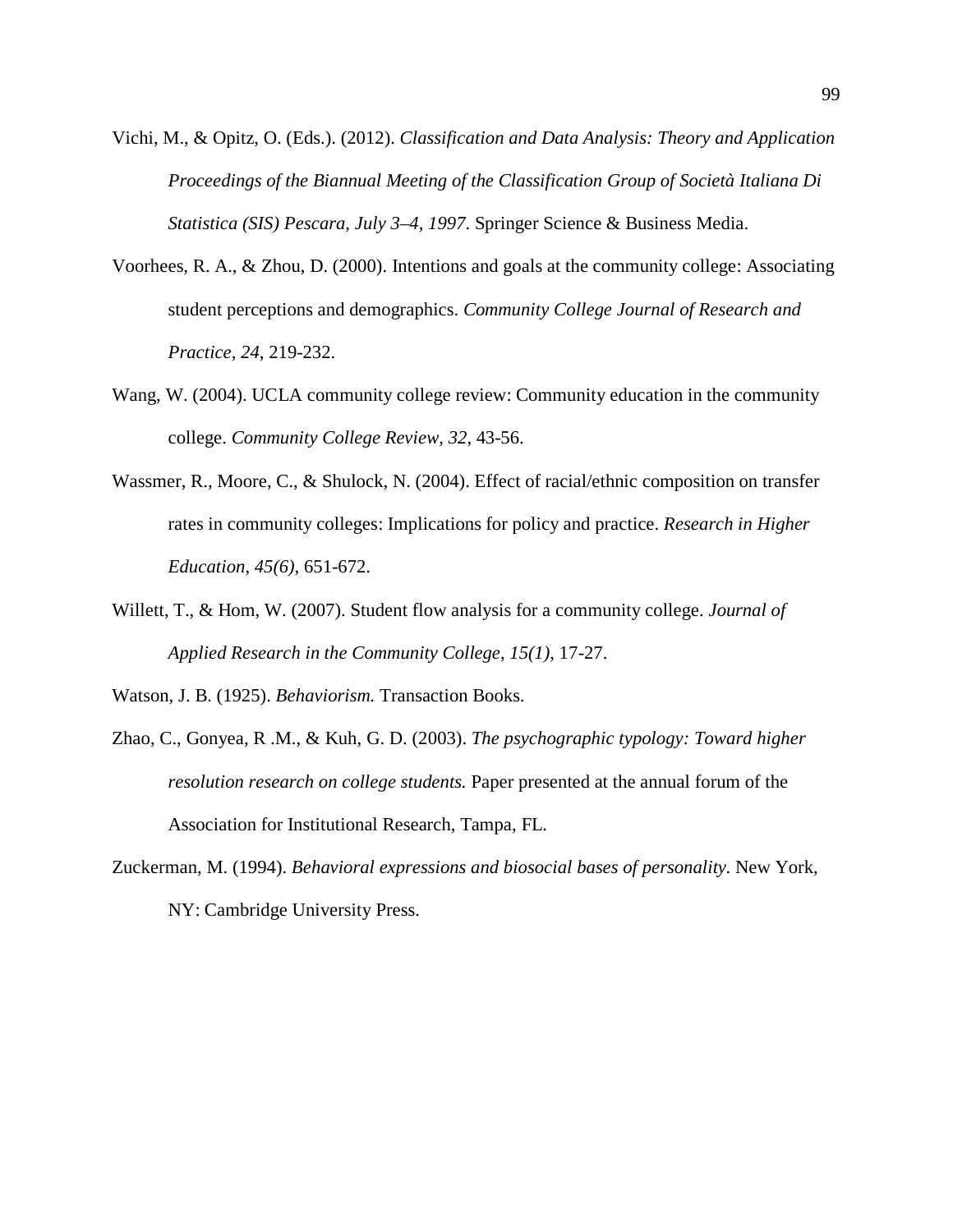## APPENDIX A

## BAHR VALIDATION LPA SYNTAX

TITLE: Bahr LPA Validation Model DATA: FILE IS clpabstd.csv; VARIABLE: NAMES ARE Gender Race TE CS **MCA** NTDCA **NCA** TMCA **TECA TOCA** ; USEVARIABLES ARE Gender Race TE CS **MCA** NTDCA NCA TMCA **TECA** TOCA ; MISSING ARE .;  $CLASSES = c (5);$ MODEL: %overall% c on Gender Race; ANALYSIS: TYPE = MIXTURE;  $STARTS = 500 50;$  lrtbootstrap = 500; lrtstarts = 50 20 50 20;  $estimator = mlr;$ SAVEDATA: File = output.sav;  $SAVE =$  cprob; OUTPUT: TECH7 TECH11 TECH14 cinterval; PLOT:  $TYPE = Plot2 Plot3;$ Series = Gender(1)  $Race(2)$ ;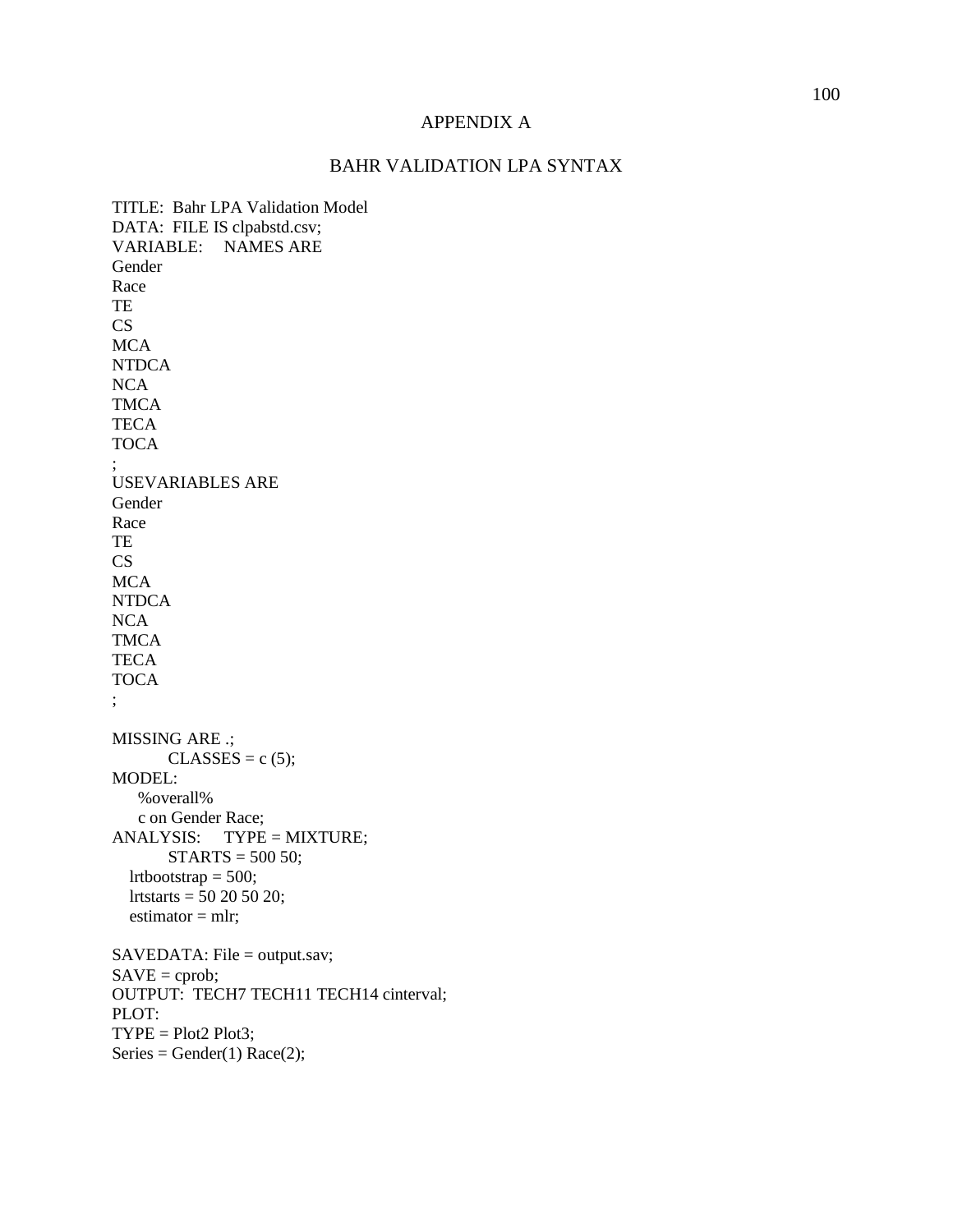#### APPENDIX B

### BAHR VALIDATION CLPA SYNTAX

TITLE: Bahr CLPA Validation Model DATA: FILE IS clpabstd.csv; VARIABLE: NAMES ARE y1-y8 x1-x2; USEVARIABLES ARE y1-y8; MISSING ARE .;  $CLASSES = c (5);$ ANALYSIS: TYPE = MIXTURE; STARTS=1000 100; LRTSTARTS=500 200 500 200; LRTBOOTSTRAP=1000; MITERATIONS=2000;

MODEL:

 %OVERALL% %c#1%  $[y1*1](a1);$  $[y2*1]$  (b1); [y3\*1] (c1); [y4\*1] (d1);  $[y5*1]$  (e1); [y6<sup>\*</sup>1] (f1);  $[y7*1](g1);$ [y8<sup>\*</sup>1] (h1); %c#2%  $[y1*1](a2);$ [y2\*1] (b2); [y3\*1] (c2);  $[y4*1](d2);$  $[y5*1]$  (e2);  $[y6*1] (f2);$  $[y7*1](g2);$ [y8<sup>\*</sup>1] (h2); %c#3%  $[y1*1]$  (a3);  $[y2*1]$  (b3); [y3\*1] (c3);  $[y4*1]$  (d3);  $[y5*1]$  (e3); [y6\*1] (f3);  $[y7*1]$  (g3); [y8<sup>\*</sup>1] (h3); %c#4% [y1\*1] (a4);  $[y2*1]$  (b4);  $[y3*1]$  (c4);  $[y4*1]$  (d4);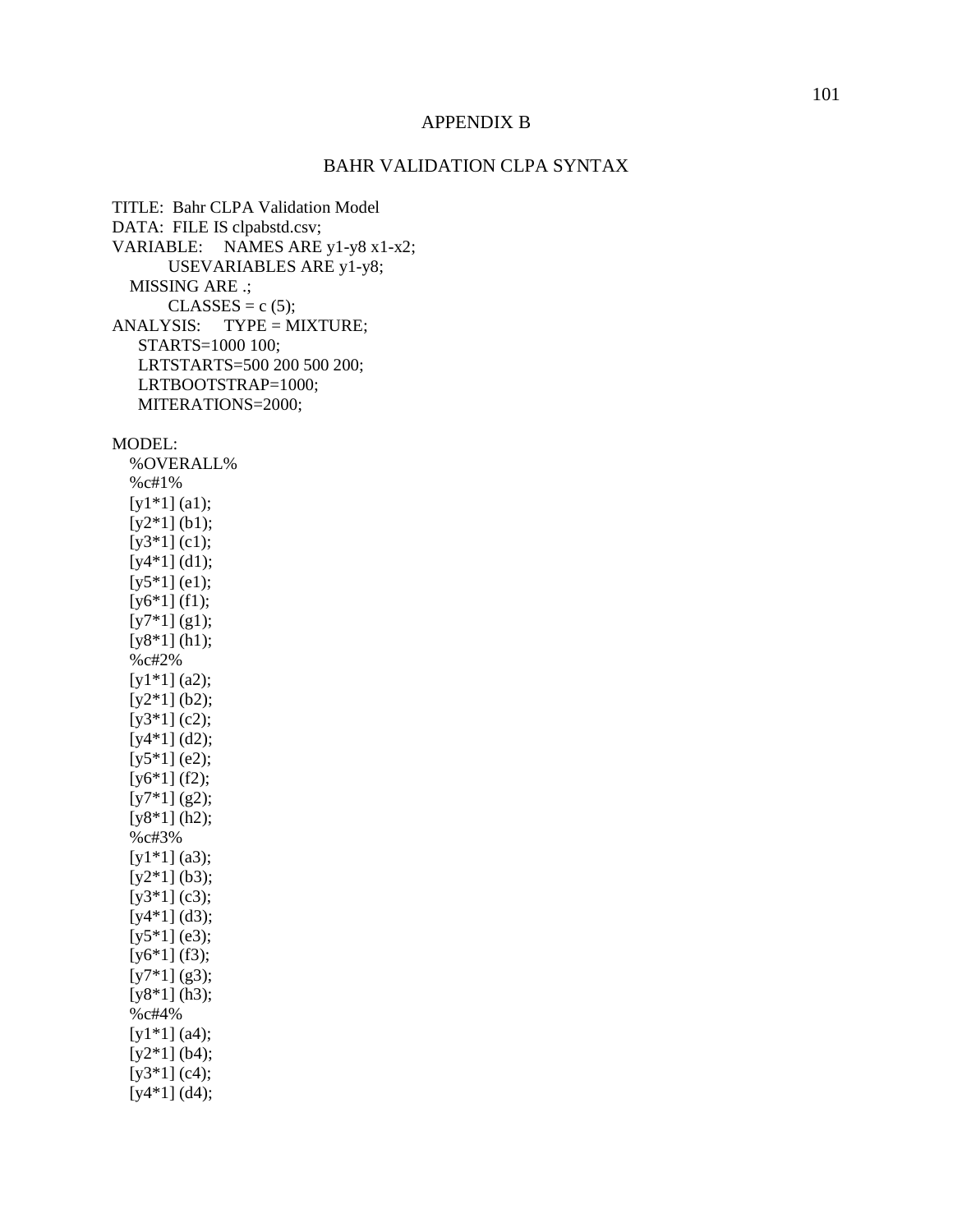| [ $y5*1$ ] (e4);             |
|------------------------------|
| $[y6*1] (f4);$               |
| $[y7*1](g4);$                |
| $[y8*1]$ (h4);               |
| $%$ c#5%                     |
| $[y1*1](a5);$                |
| $[y2*1]$ (b5);               |
| $[y3*1]$ (c5);               |
| [y4*1] (d5);                 |
| $[y5*1]$ (e5);               |
| $[y6*1] (f5);$               |
| $[y7*1](g5);$                |
| $[y8*1]$ (h5);               |
|                              |
| <b>MODEL CONSTRAINT:</b>     |
| $a1 > a5$ ;                  |
| a5>a2;                       |
| $a2>a3$ ;                    |
| $a3=a4;$                     |
| $b1> b5$ ;                   |
| $b5> b4$ ;                   |
| b4>b2;                       |
| b2>b3;                       |
| $c1 > c2$ :                  |
| $c2 > c3$ ;                  |
| $c3 > c4$ ;                  |
| $c4 > c5$ ;                  |
| d2 > d1;                     |
| $d1 > d5$ ;                  |
| $d5 > d3$ ;                  |
| $d3=44$ ;                    |
| $e5 > e1$ ;                  |
| $e1 > e2$ ;                  |
| $e2 > e4$ ;                  |
| $e4 > e3$ ;                  |
| $f1 > f2$ ;                  |
| $f2 > f5$ ;                  |
| $f5 > f3$ ;                  |
| $f3> f4$ ;                   |
| $g1>g2$ ;                    |
| $g2>g5$ ;                    |
| $g5 > g3$ ;                  |
| $g3 > g4$ ;                  |
| $h1>h2$ ;                    |
| $h2>h3$ ;                    |
| $h3=h5;$                     |
| $h5>h4$ ;                    |
| <b>OUTPUT:</b><br>TECH14;    |
| SAVEDATA: File = output.sav; |
| $SAVE =$ cprob;              |